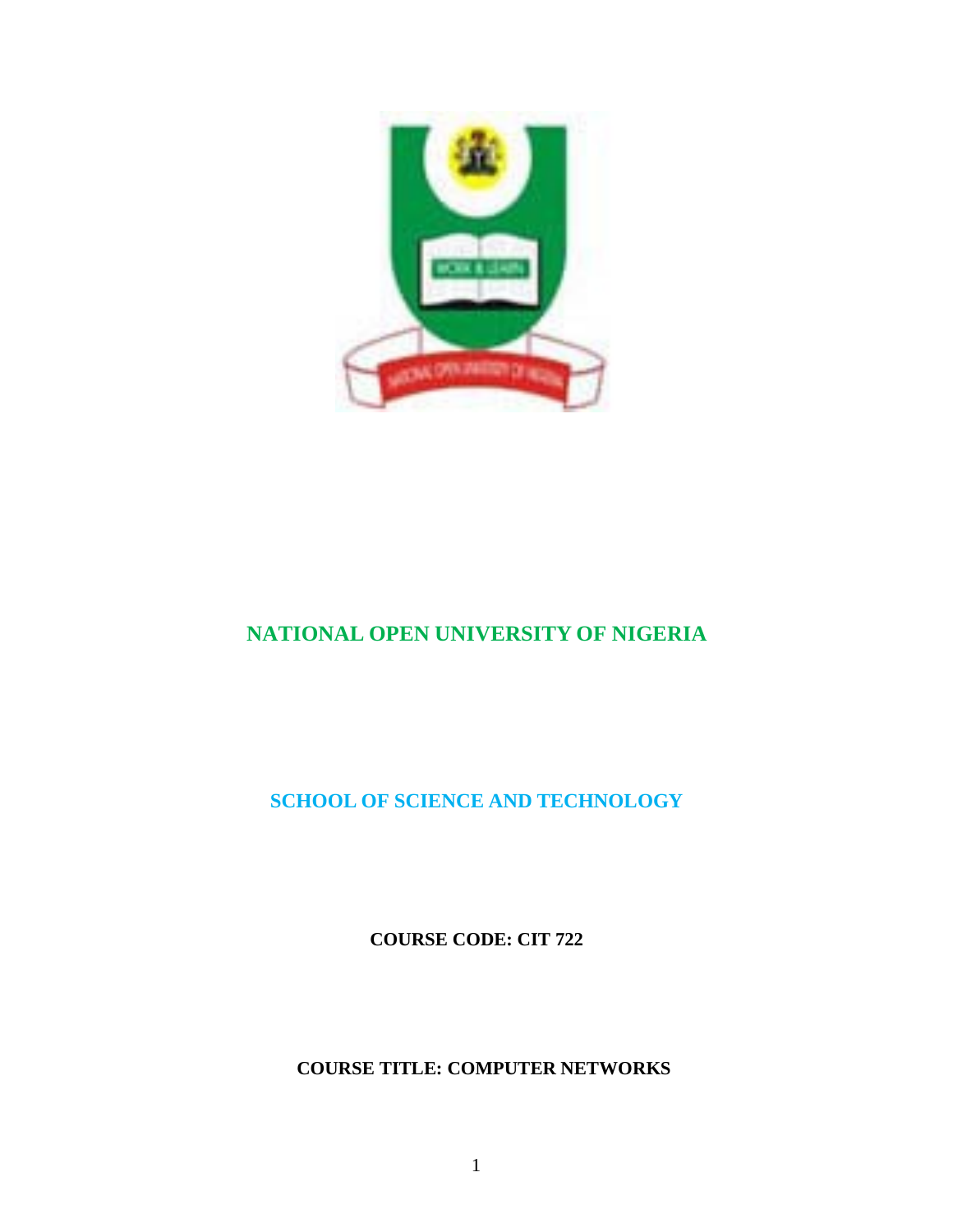#### CIT 722 COURSE GUIDE

#### **Introduction**

Computer Networks is a second semester course. It is a three units degree course available to all students offering Bachelor of Science (B.Sc) Computer Technology (CTT).

A computer network is simply two or more computers connected together so they can exchange information. A small network can be as simple as two computers linked together by a single cable. This course introduces you to the hardware and software needed for a network, and explains how a small network is different from larger networks and the Internet. Most networks use hubs to connect computers together. A large network may connect thousands of computers and other devices together. A wireless network connects computers without a hub or network cables but use radio communications to send data between each other. Networking allows you to share resources among a group of computer users. If you have a printer connected to your computer, you can share the printer with other computers on the network. Then instead of buying a printer for every computer, all the computers can print across the network to the printer. If you already have access to the Internet from one computer on your network, you can share that Internet connection with other computers on the network. Then all the computers on your network can browse the Web at the same time, using this single Internet connection.

# **What You Will Learn in this Course**

This course is made up of modules, units and a course guide. This course guide tells you briefly what the course is all about. It tells you about the course materials you will be using and how you can work with it. In addition, it gives some general guidelines for the amount of time you are likely to spend on each unit of the course in order to complete this course successfully. You have quite a number of tutor-marked assignment meant to test your in-depth understanding of the course. There will be regular tutorial classes that are related to this course. You are advised to attend tutorial classes. The course will prepare you for the challenges you will meet in the field of computer networks.

### **Course Aims**

The aim of this course is to provide you with an understanding of Computer Networks. Additionally, it also aims at letting you know the benefits of computer network and the requirements for setting up Computer Networks.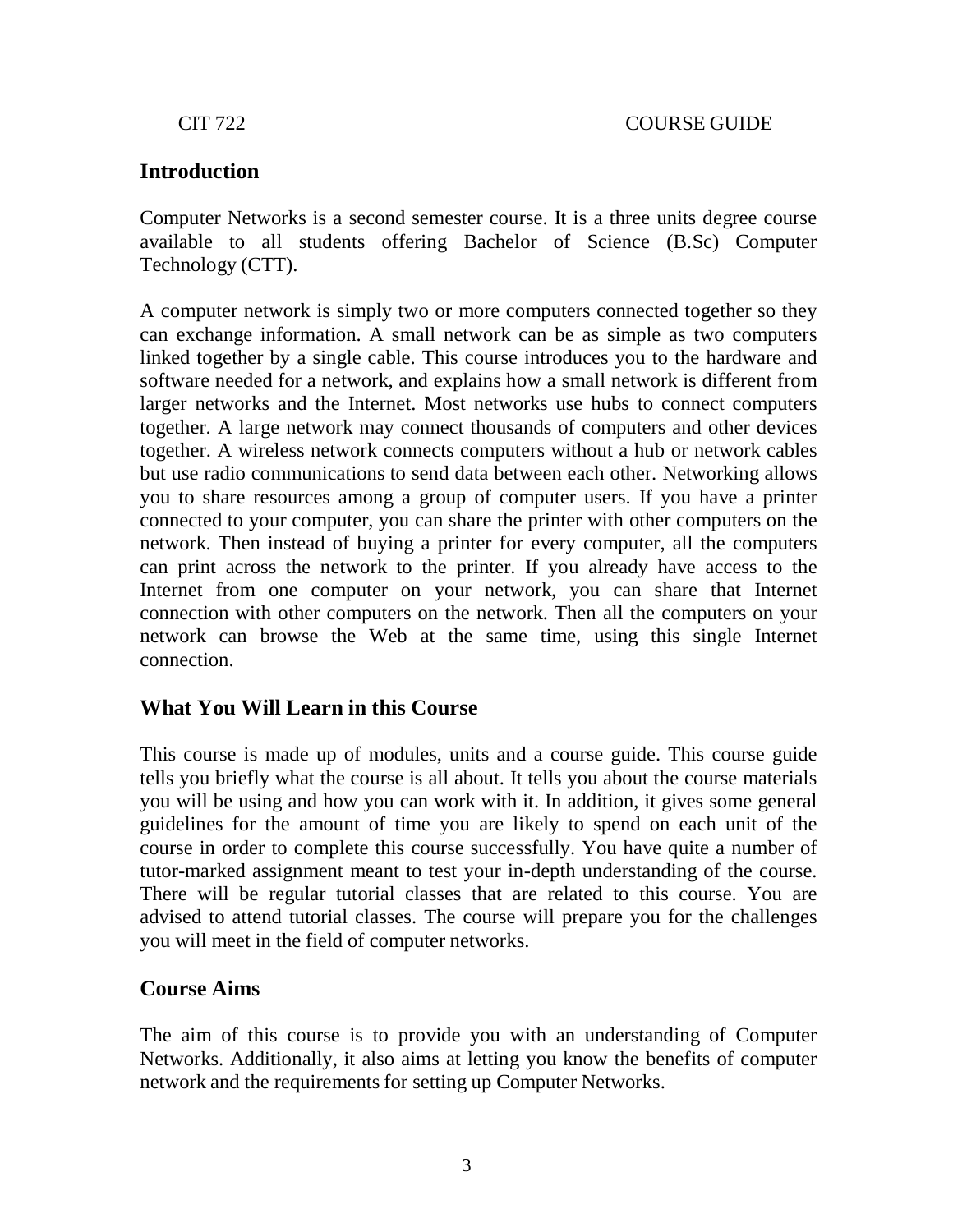# **Course Objectives**

To achieve the aims set out, the course has a set of objectives. Each unit has specific objectives which are presented at the beginning of the unit. You are expected to read these objectives before you study the unit. You may wish to refer to them during your study to check on your progress. You should always look at the unit objectives after completion of each unit. By so doing, you would have followed the instructions in the unit.

Below are the comprehensive objectives of the course as a whole. By meeting these objectives, you should have achieved the aims of the course as a whole. In addition to the aims above, this course sets to achieve some objectives. Thus, after going through the course, you should be able to:

- Define the basic terminology of computer networks
- Recognize the individual components of the big picture of computer networks
- Outline the basic network configurations
- Cite the reasons for using a network model and how those reasons apply to current network systems
- List the layers of the OSI model and describe the duties of each layer
- List the layers of the TCP/IP model and describe the duties of each layer
- Compare the OSI and TCP/IP models and list their differences and similarities
- Understand the transmission methods underlying Ethernet, Token Ring, FDDI, and \*ATM networks
- Addressing Techniques

# **Working through this Course**

To complete this course you are required to read each study unit, read the reading materials specified at the end of each unit in conjunction with the ones which may be provided by the National Open University of Nigeria.

Each unit contains self-assessment exercises and at certain points in the course you would be required to submit assignments for assessment purposes. At the end of the course there will be a final examination. The course should take you about a total of 21 weeks to complete. All the components of the course are listed below so as to assist you in allocating your time to each unit in order to complete the course on time and successfully.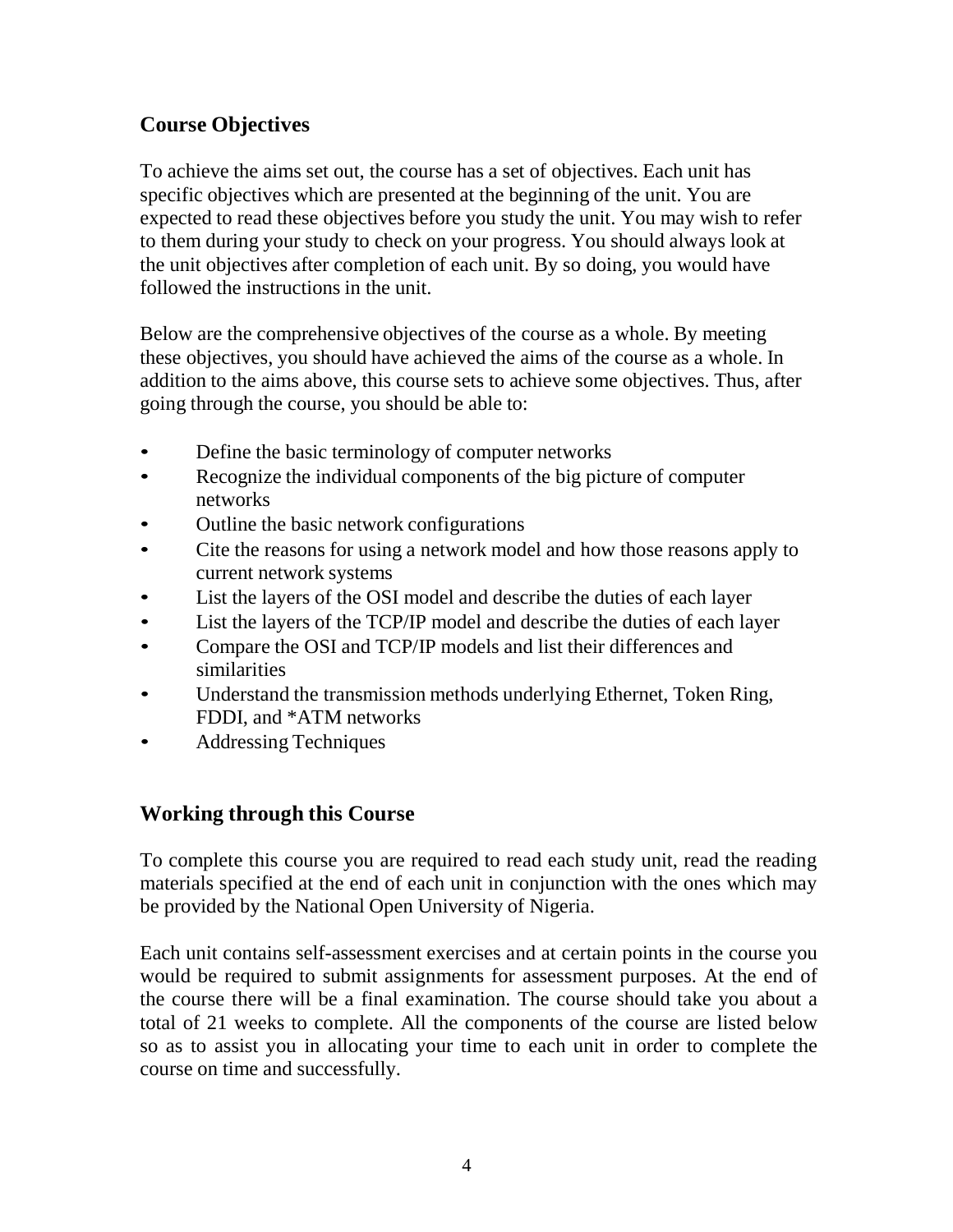You are required to spend a lot of time in reading and to attend tutorial sessions for you to have opportunity of interacting with other people offering this course.

# **The Course Materials**

The main components of this course are:

- 1. The course guide
- 2. Study units
- 3. References/Further Readings
- 4. Assignments

# **Study Unit**

The study units in this course are as follows:

### **Module 1 Introduction**

| Unit 1                                           | <b>History of Network</b>               |
|--------------------------------------------------|-----------------------------------------|
| Unit 2                                           | <b>Introduction to Computer Network</b> |
| Unit 3                                           | Networking hardware                     |
| $I\left[\right]$ $\left[\right]$ $\left[\right]$ | Motwork operating gyptam                |

Unit 4 Network operating system

# **Module 2 Introduction**

- Unit 2 Network protocols
- Unit 3 Network configuration

# **Module 3 Introduction**

- Unit 1 Open Systems Interconnection Reference Model (OSI Model)
- Unit 2 Interaction between OSI Model Layers Protocols
- Unit 3 TCP/IP Model

# **Module 4 Introduction**

- Unit 1 Types of Network- LAN, WAN and MAN
- Unit 2 Metropolitan Area Network and Wide Area Network
- Unit 3 Transmission Media
- Unit 4 Basic Addressing
- Unit 5 Basic network troubleshooting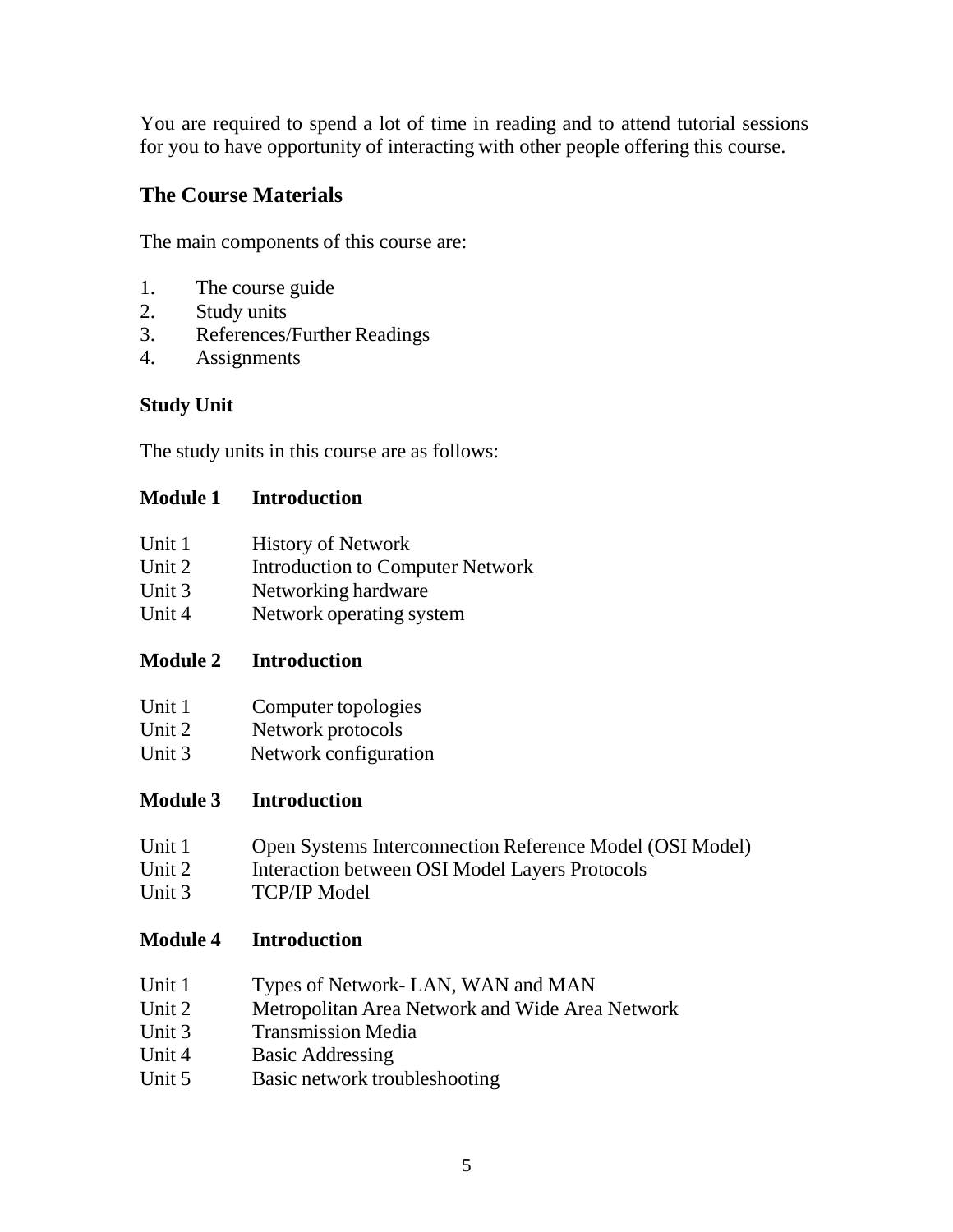The first unit of module 1 covers the very basics of networking history. We'll start with a little history that describes how the networking industry evolved. It describes the developments in communication, explaining problems in communication and their solutions and describes how networks do grow. Unit 2 defines computer network and discusses the concept of networking, outlining the basic network application areas and explains key issues to computer network. Unit 3 explain the individual components of the big picture of computer networks and outline the basic network configurations. Unit 4 Explain network operating system. It describes the functions of network operating system and gives the difference between peer-to-peer network operating system and client-server network operating system.

Unit 1 of module 2 describes network topology concept and explain the geometric representation of computer network. It explains the merits and demerits of various network topologies and discusses how to choose the right topology. Unit 2 explains network protocols and how to analyze networking requirements while unit 3 is about network configuration.

The first unit of module 3 gives detail explanation of the seven layers of Open System Interconnection reference model. It describes the functions of each of the models. Unit 2 describes the interaction between OSI model layers protocols. It explains communications among the OSI layers and discusses the benefits of the OSI model. Unit 3 describes the workings of TCP/IP model and explain the functions of the four layers of TCP/IP model. It distinguishes between the OSI model and TCP/IP model.

The first unit of module 4 discusses the concept of local area network and the major characteristics of LANs. It describes various components of LANs and explains LAN topologies. Unit 2 explains the concepts of metropolitan area network (MAN) and wide area network (WAN) . It discusses the major characteristics of MAN and WAN.

Unit 3 covers various transmission media available for transferring information, the characteristics and the ways to carry data during its transmission are also included. Unit 4 explains the basics of a network addressing and the standard networking addresses. It describes the variations on standard networking addresses and the role of address in a network. Unit 5 explains basic network troubleshooting.

# **Presentation Schedule**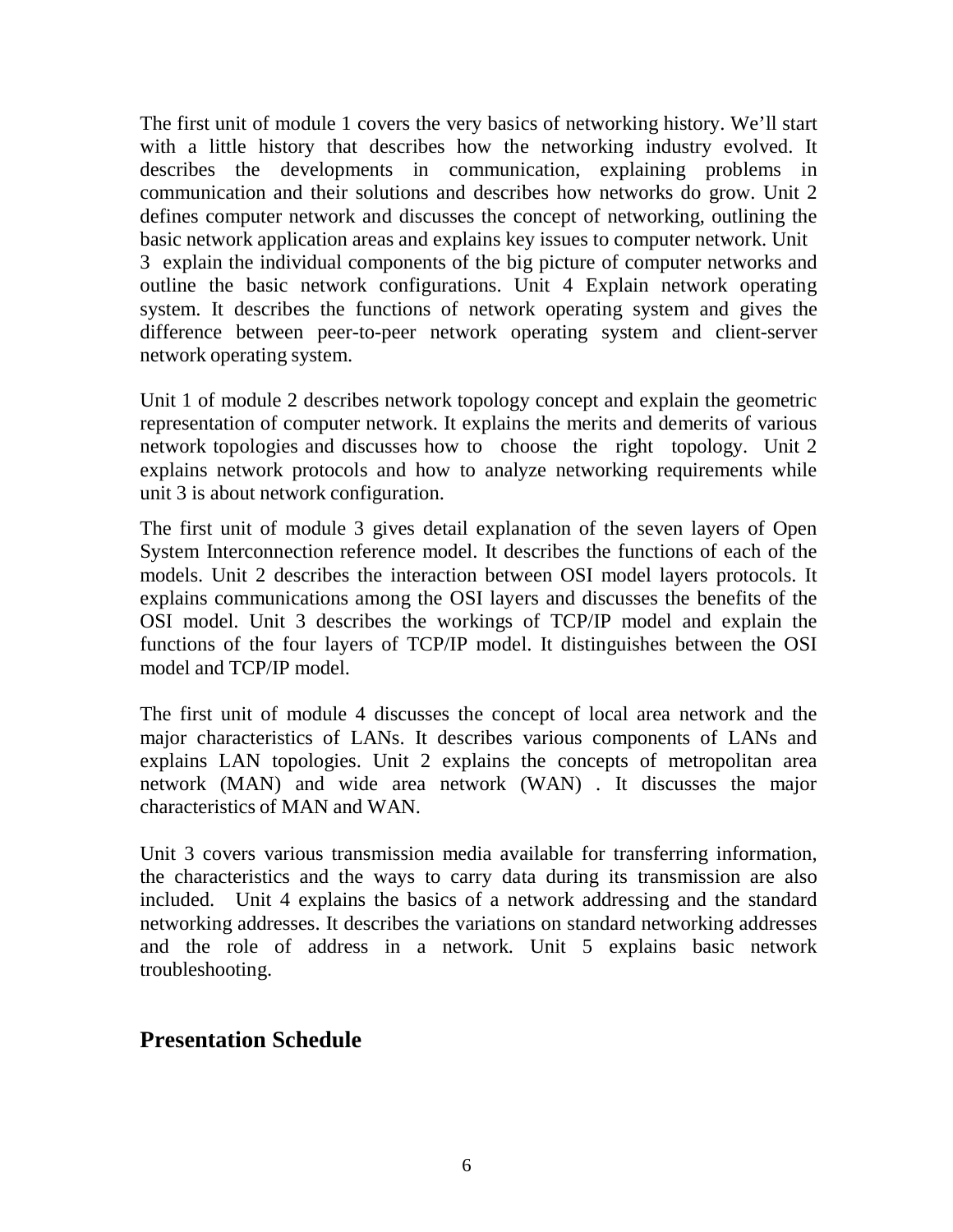Your course materials have important dates for the early and timely completion and submission of your TMAs and attending tutorials. You should remember that you are required to submit all your assignments by the stipulated time and date. You should guard against falling behind in your work.

### **Assessment**

There are three aspects to the self-assessment of the course. The first selfassessment is made up of exercises, second consists of the tutor-marked assignments and third is the written examination/end of course examination.

You are advised to do the exercises. In tackling the assignments, you are expected to apply information, knowledge and techniques you gathered during the course. You are to submit the assignments to your facilitators for formal assessment in accordance with the deadlines stated in the presentation schedule and the assignment file. The work you submit to your tutor for assessment will count for 30% of your total course work. At the end of the course you will need to sit for a final or end of course examination of about three hours duration. This examination will count for 70% of your total course mark.

# **Tutor-Marked Assignment**

The TMA is a continuous assessment component of your course. It accounts for 30% of the total score. You will be given four (4) TMAs to answer. Three of these must be answered before you are allowed to sit for the end of course examination. The TMAs would be given to you by your facilitator and returned after you have done the assignment. Assignment questions are given at the end of each unit in this course. You will be able to complete your assignment from the information and material contained in your reading, references and study units. However, it is desirable in all degree level of education to demonstrate that you have read and researched more into your references, which will give you a wider view point and may provide you with a deeper understanding of the subject.

Make sure that each assignment reaches your facilitator on or before the deadline given in the presentation schedule and assignment file. If for any reason you cannot complete your work on time, contact your facilitator before the assignment is due to discuss the possibility of an extension. Extension will not be granted after the due date unless there are exceptional circumstances.

# **Final Examination and Grading**

The end of course examination for Computer Networks will be for about 3 hours and it has a value of 70% of the total course work. The examination will consist of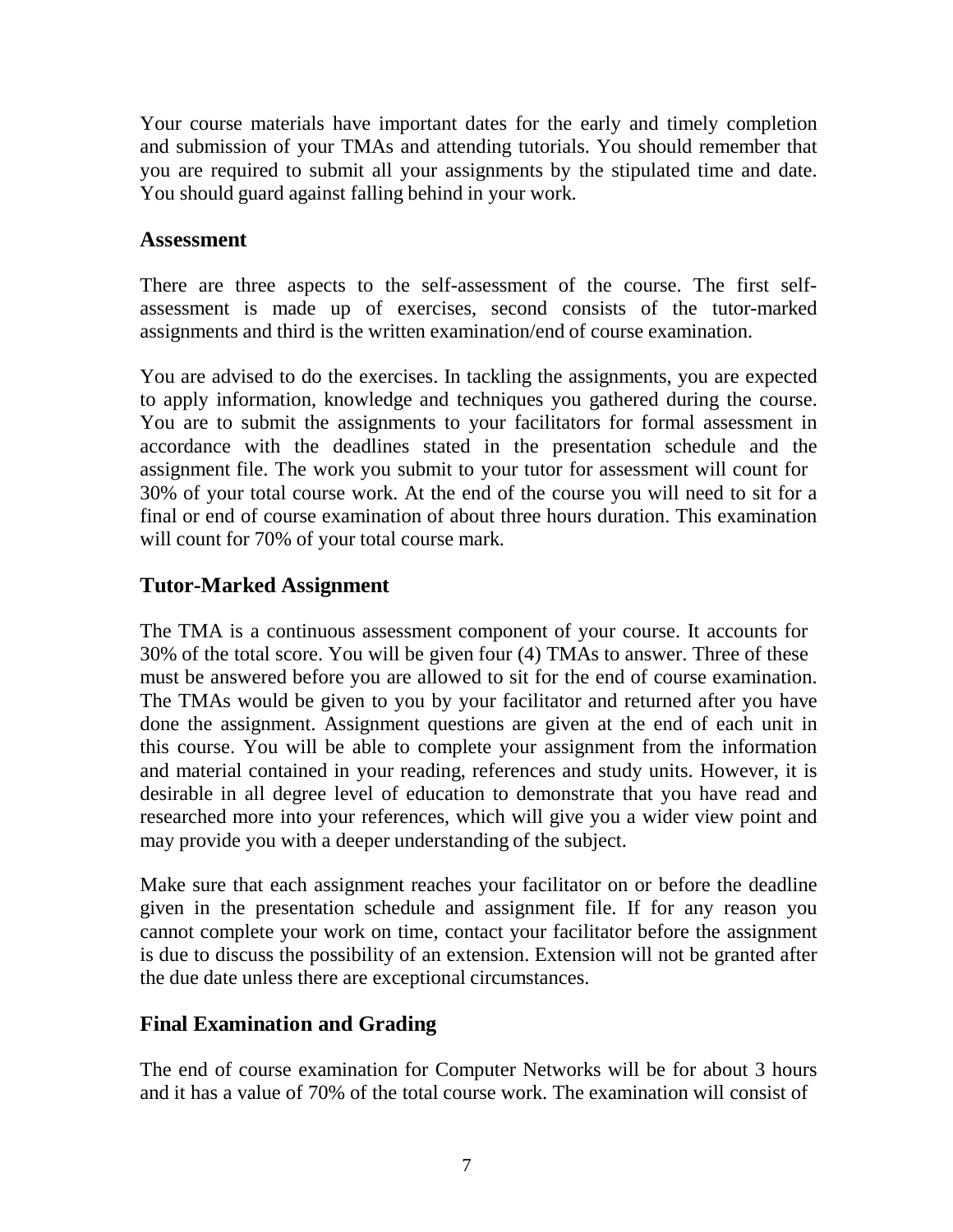questions, which will reflect the type of self-testing, practice exercise and tutormarked assignment problems you have previously encountered. All areas of the course will be assessed.

Use the time between finishing the last unit and sitting for the examination to revise the whole course. You might find it useful to review your self-test, TMAs and comments on them before the examination. The end of course examination covers information from all parts of the course.

# **Course Marking Scheme**

| <b>Assignment</b>         | <b>Marks</b>                                              |
|---------------------------|-----------------------------------------------------------|
| Assignment $1 - 4$        | Four assignments, best three marks of                     |
|                           | the four count at $10\%$ each $-30\%$ of<br>course marks. |
| End of course examination | 70% of overall course marks                               |
| Total                     | 100% of course materials                                  |

# **Facilitators/Tutors and Tutorials**

There are 16 hours of tutorials provided in support of this course. You will be notified of the dates, times and location of these tutorials as well as the name and phone number of your facilitator, as soon as you are allocated a tutorial group.

Your facilitator will mark and comment on your assignments, keep a close watch on your progress and any difficulties you might face and provide assistance to you during the course. You are expected to mail your Tutor Marked Assignment to your facilitator before the schedule date (at least two working days are required). They will be marked by your tutor and returned to you as soon as possible.

Do not delay to contact your facilitator by telephone or e-mail if you need assistance.

The following might be circumstances in which you would find assistance necessary, hence you would have to contact your facilitator if:

- You do not understand any part of the study or the assigned readings.
- You have difficulty with the self-tests
- You have a question or problem with an assignment or with the grading of an assignment.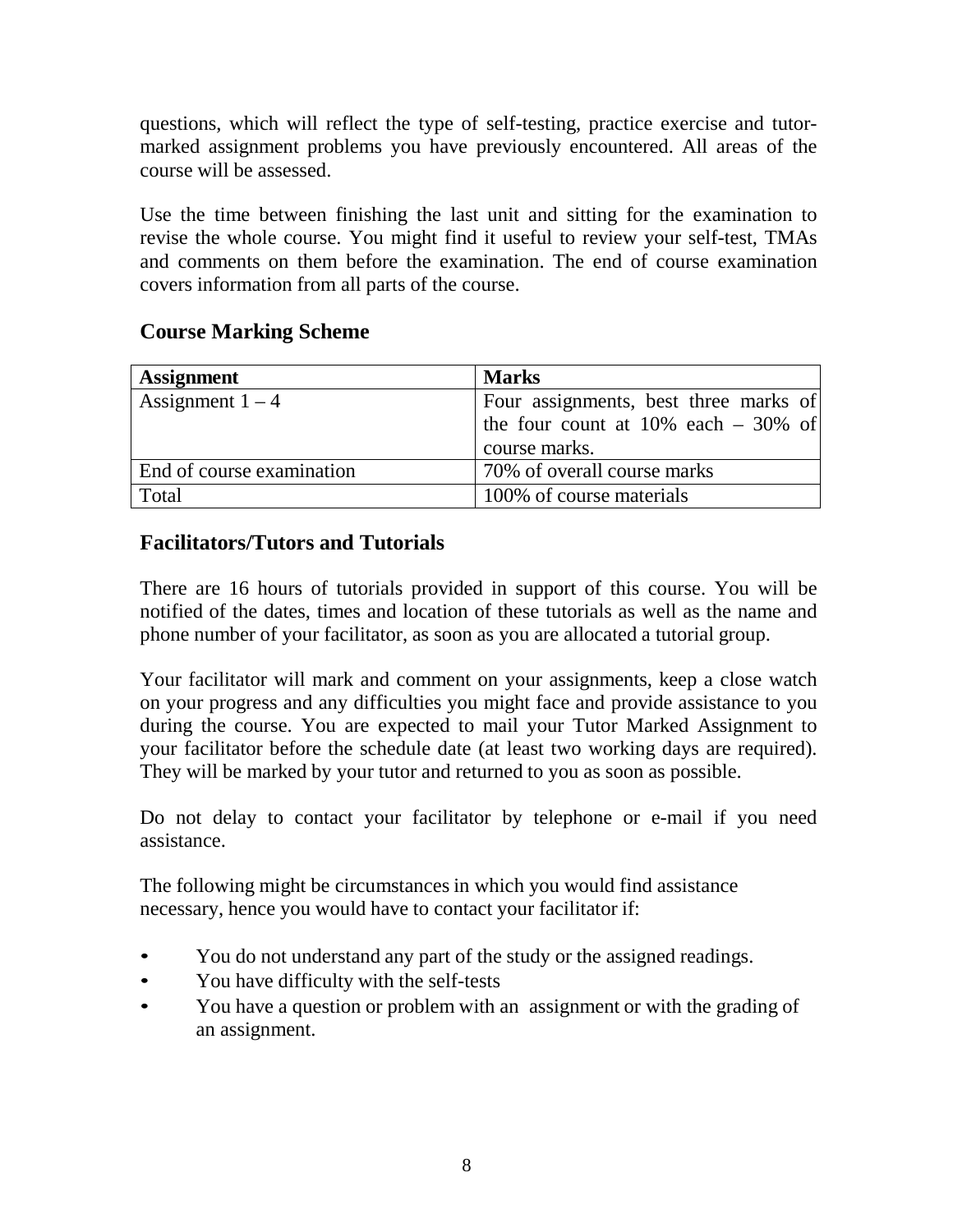You should endeavor to attend the tutorials. This is the only chance to have face contact with your course facilitator and to ask questions which are answered instantly. You can raise any problem encountered in the course of your study.

To gain much benefit from course tutorials prepare a question list before attending them. You will learn a lot from participating actively in discussions.

# **Summary**

Computer network is a course that intends to provide the basic concepts of how computers can be networked together so as to enhance sharing of resources. A computer network is simply two or more computers connected together so they can exchange information. A small network can be as simple as two computers linked together by a single cable. To network computers together, you need to install networking hardware and software. Every network includes these three components: (1) The computers that are connected together. Computers and similar devices are called *nodes* when connected to a network. (2) The networking hardware that connects the computers together, including hardware installed in your computer, network cables, and devices that connect all the cables together. (3) Networking software that runs on each computer and enables it to communicate with other computers on the network.

Here is the networking hardware you need to set up a small network:

- Network adapter cards: expansion cards that provide the physical connection between each computer and the network. The card installs into a slot on your computer, just like a sound card or modem card. Some newer computers have a network adapter already built into the system. Laptop computers often use a card that slides into a PC card slot.
- Network hub: the central connection point for network cables that connect to computers or other devices on a network. The hub has several network cable jacks or *ports* that you use to connect network cables to computers. The hub contains circuitry that enables each computer to communicate with any other computer connected to the hub.
- **Network cables:** special, unshielded twisted-pair (UTP) cables used to connect each computer to the hub.

You may want to network computers where it is expensive or difficult to run network cables, for example, between two rooms or two buildings. However, recent advances in wireless networking technology make wireless networking practical and affordable. New wireless standards have facilitated the development of wireless products with good performance and the ability to integrate easily into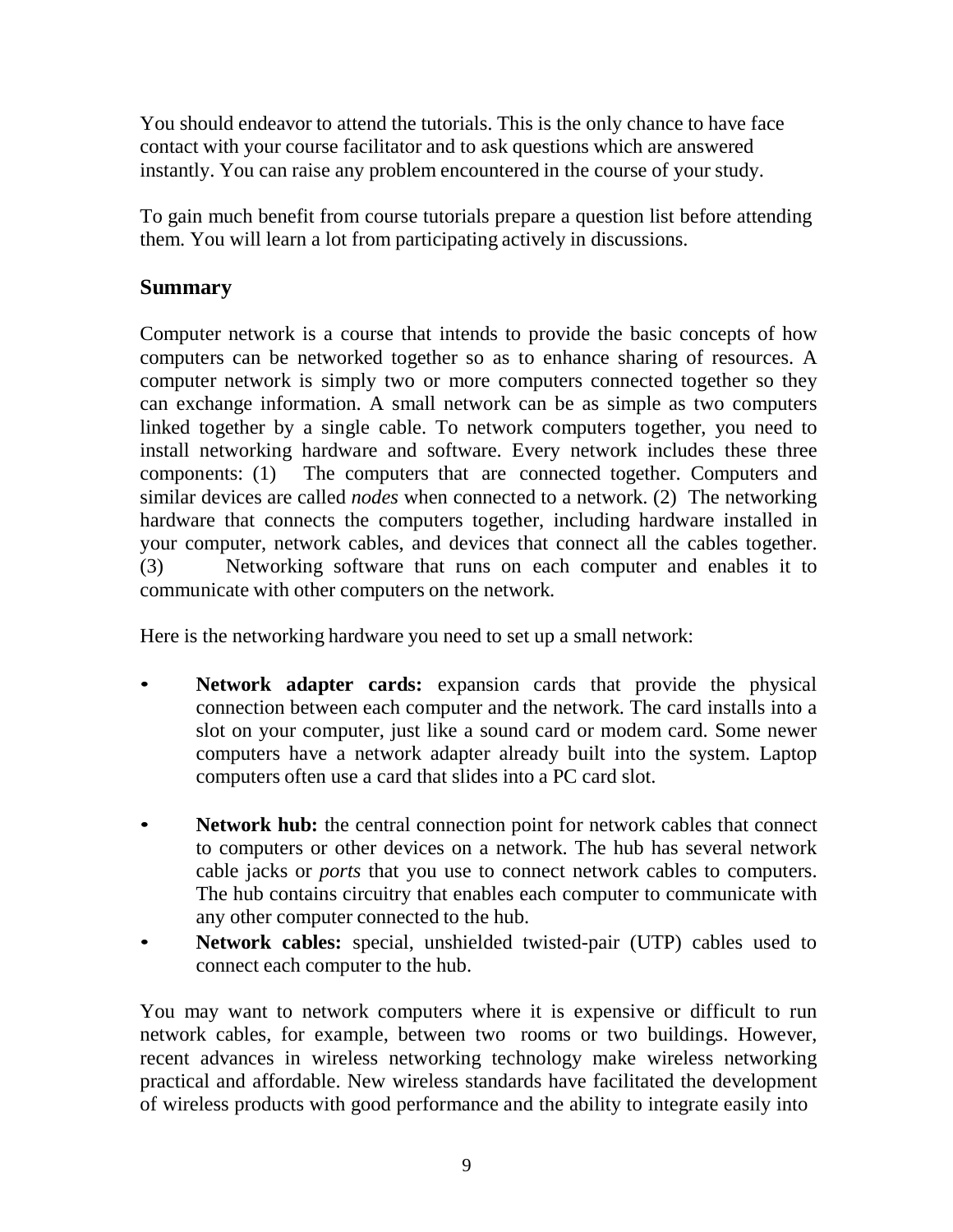a wired Ethernet network. The Ethernet standard for wireless networking is the IEEE 802.11b wireless standard.

In addition, you will be able to answer the following type of questions:

- 1. Discuss the history of networking.
- 2. What are the problems faced with the early communication.
- 3. What is meant by computer network?
- 4. Enumerate the concept of networking
- 5. Explain the basic network application areas
- 6. What are the key issues of computer network
- 7. What are the major components of networking hardware?
- 8. Briefly discuss the following hardware components:
- **File Servers**
- Workstations
- Network Interface Cards
- Switches
- Repeaters
- Bridges
- Routers
- 9. What is Network Operating System?
- 10. What are the functions of network operating system
- 11. Differentiate between peer-to-peer network operating system and clientserver network operating system.
- 12. In networking, what does the term *topology* refer to?
- 13. Describe the geometric representations of computer network
- 14. Explain the merits and demerits of various network topologies
- 15. What are the considerations for choosing the right topology?
- 16. Define Protocol.
- 17. Explain in brief the key elements of a protocol.
- 18. Compare and contrast the functions of Carrier Sense on Multi-Access Networks (CSMA) and Carrier Sense Multiple Access with Collision Detect (CSMA/CD).
- 19. Discuss the main characteristics of OSI reference model
- 20. Describe the interaction between OSI model layers protocols
- 21. Explain communications among the OSI layers
- 22. Discuss the benefits of the OSI model
- 23. Explain the interaction among the various layers of the OSI mode
- 24. Distinguish between the OSI model and TCP/IP model.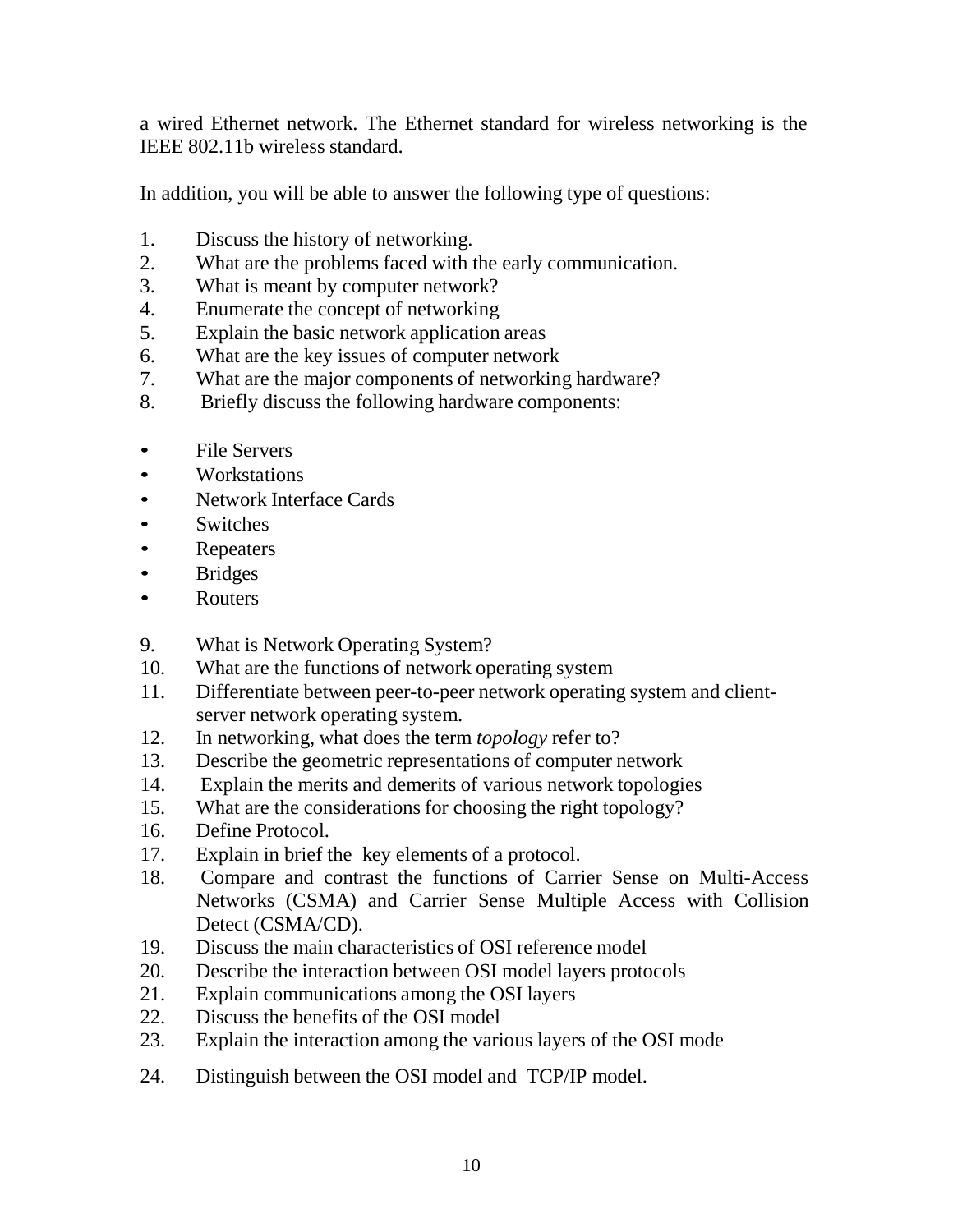- 25. What are the functions of the four layers of TCP/IP model.
- 26. Describe what a Local Area Network is.
- 27. Describe the different types of LANs.
- 28. Describe some of the key components of a network system.
- 29. **in this course.**
- 32. Enumerate on the functions of various addressing techniques.

However, the list of questions that you can answer is not limited to the above list. To gain the most from this course you should endeavor to apply the principles you have learnt to your understanding of computer network.

I wish you success in the course and I hope you will find it both interesting and useful.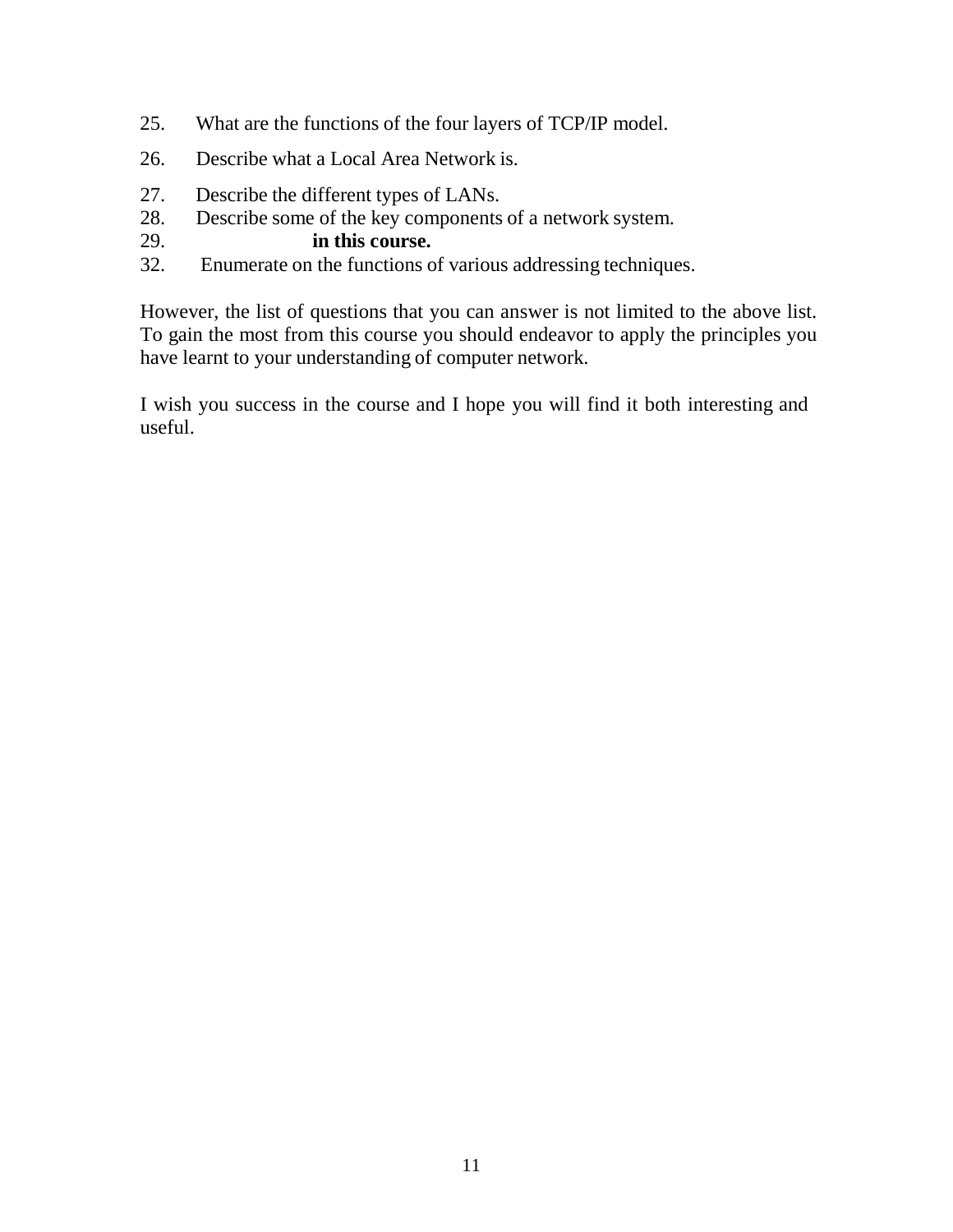# **NATIONAL OPEN UNIVERSITY OF NIGERIA COURSE MATERIAL**

Course Code CIT 722

Course Title: Computer Networks

*Page*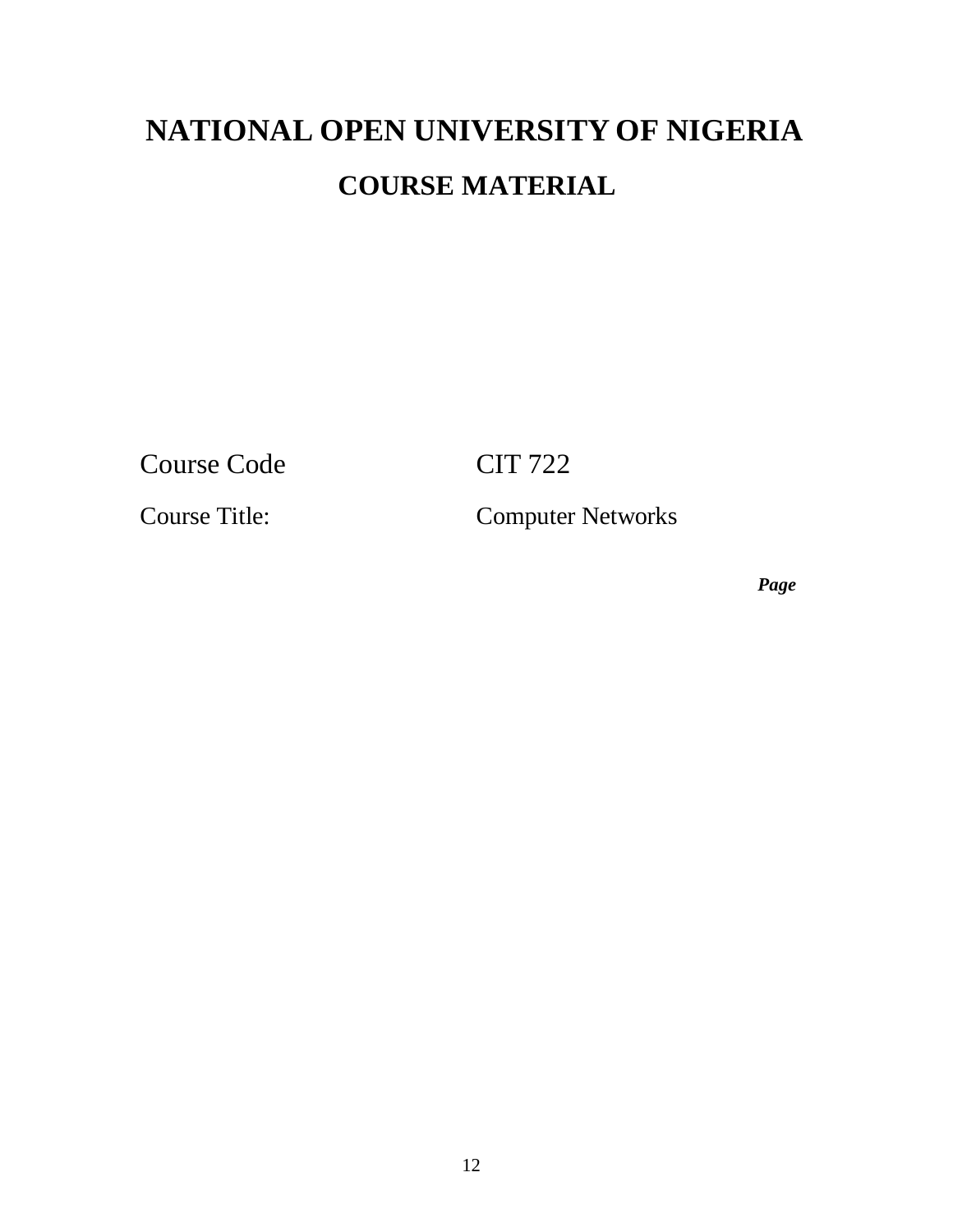# **MODULE 1: BASIC NETWORKING CONCEPTS**

# **Unit 1: History of Networks**

| 1.0 | <b>Introduction</b>                        | $\overline{2}$ |
|-----|--------------------------------------------|----------------|
| 2.0 | <b>Objectives</b>                          | 2              |
| 3.0 | <b>Networking History</b>                  | $\overline{2}$ |
| 3.1 | <b>Developments in Communication</b>       | 3              |
| 3.2 | How networks are growing                   | 6              |
| 4.0 | <b>Conclusion</b>                          | 7              |
| 5.0 | <b>Summary</b>                             | 7              |
| 6.0 | <b>Tutor Marked Assignment</b>             | 7              |
| 7.0 | <b>Further Reading and Other Resources</b> | 7              |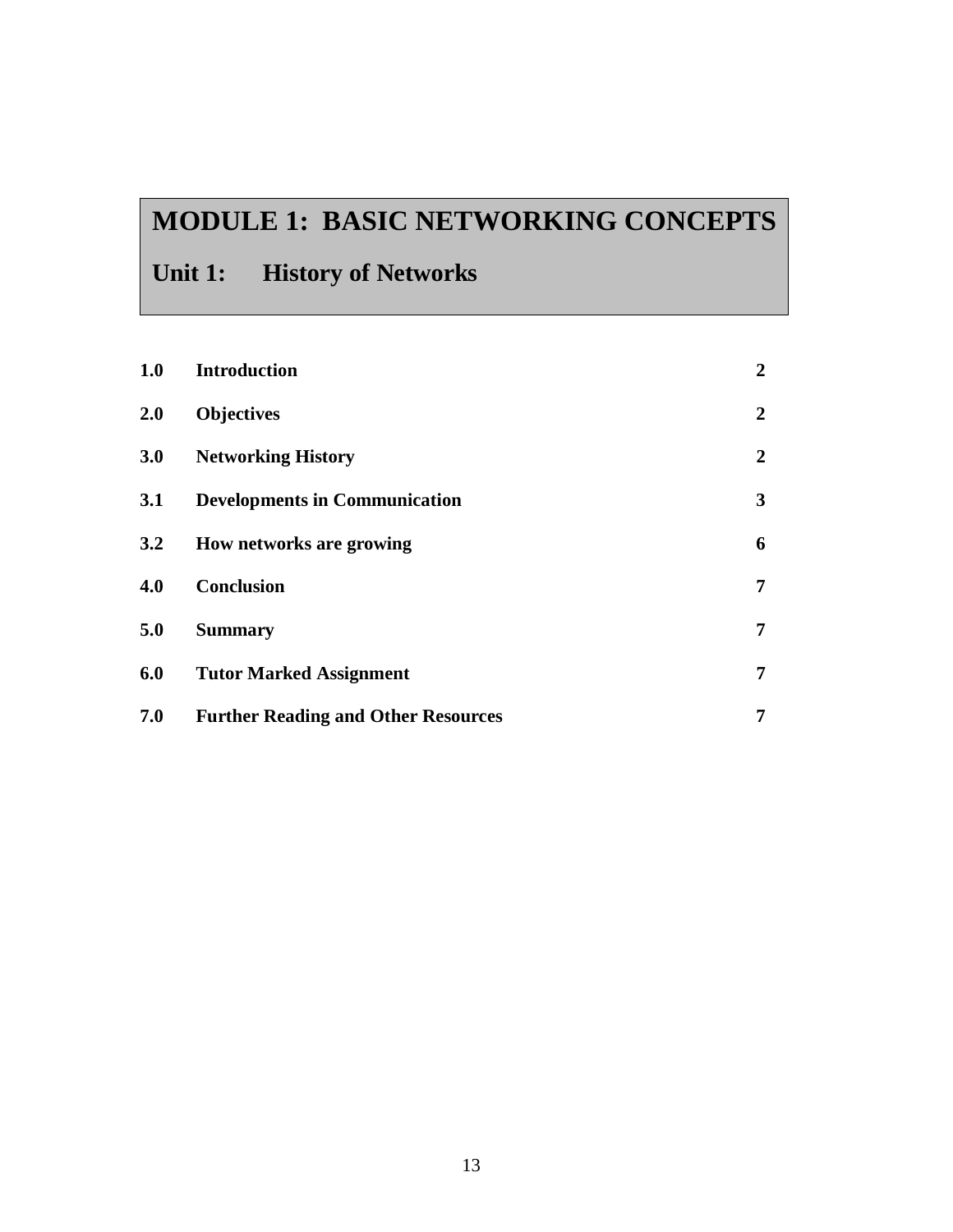#### **1.0 INTRODUCTION**

This unit covers the very basics of networking history. We'll start with a little history that describes how the networking industry evolved. This unit is an overview only. It will familiarize you with much of the vocabulary you hear with regards to networking. Some of these concepts are covered in more detail in later units.

#### **2.0 OBJECTIVES**

By the end of this unit, you should be able to:

- Understand the history of networking
- Describe the developments in communication
- Explain the problems in communication and their solutions
- Understand how networks do grow

#### **3.0 NETWORKING HISTORY**

#### **Early networks**

From a historical perspective, electronic communication has actually been around a long time, beginning with Samuel Morse and the telegraph. He sent the first telegraph message May 24, 1844 from Washington DC to Baltimore MD, 37 miles away. The message? "What hath God wrought."

Less than 25 years later, Alexander Graham Bell invented the telephone – beating out a competitor to the patent office only by a couple of hours on Valentine's Day in 1867. This led to the development of the ultimate analog network – the telephone system.

The first bit-oriented language device was developed by Emile Baudot – the printing telegraph. By bit-oriented we mean the device sent pulses of electricity which were either positive or had no voltage at all. These machines did not use Morse code. Baudot's fivelevel code sent five pulses down the wire for each character transmitted. The machines did the encoding and decoding, eliminating the need for operators at both ends of the wires. For the first time, electronic messages could be sent by anyone.

#### **Telephone Network**

But it's really the telephone network that has had the greatest impact on how businesses communicate and connect today. Until 1985, the Bell Telephone Company, now known as AT&T, owned the telephone network from end to end. It represented a phenomenal network, the largest then and still the largest today.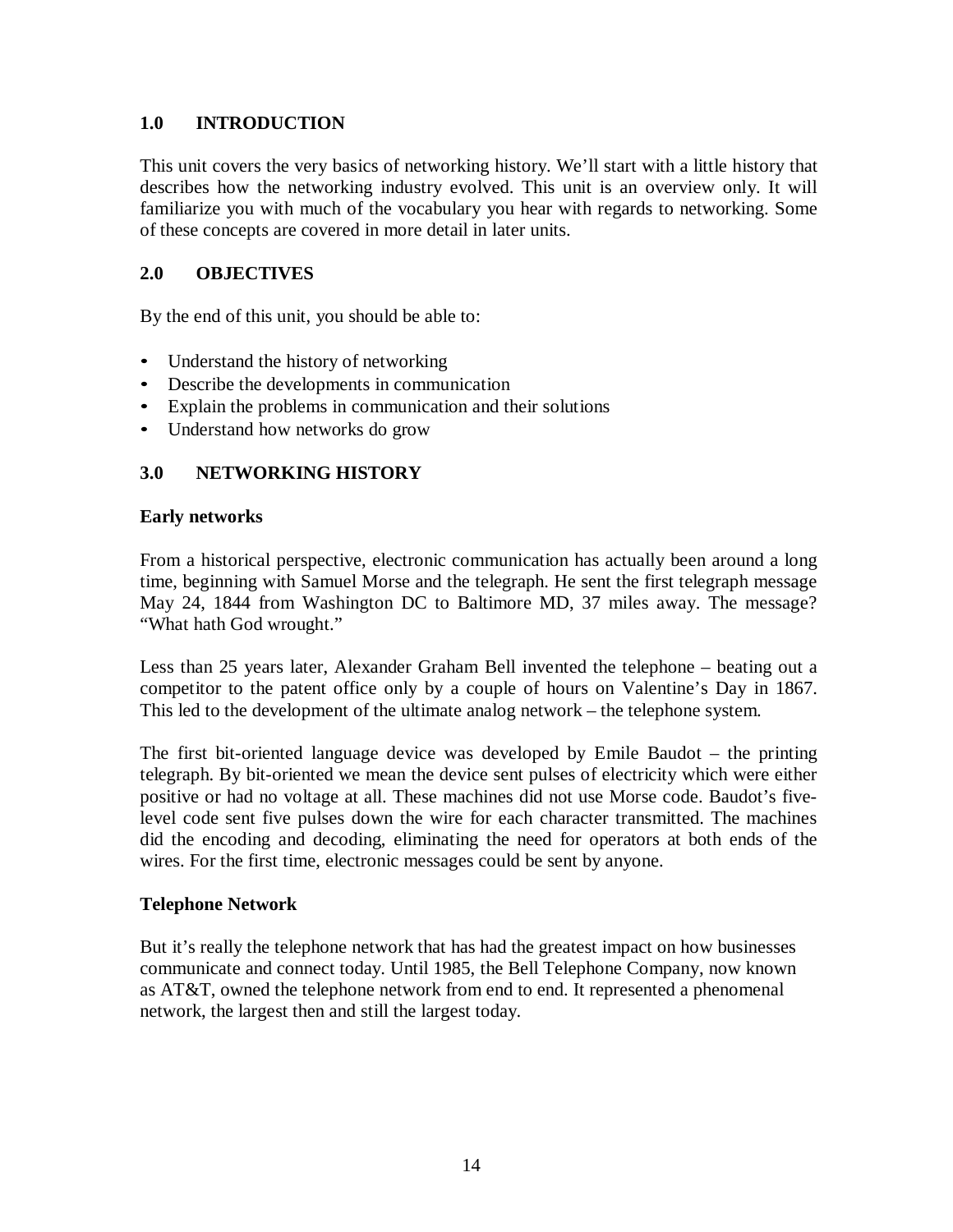Let's take a look at some additional developments in the communications industry that had a direct impact on the networking industry today.

#### **3.1 Developments in Communication**

In 1966, an individual named "Carter" invented a special device that attached to a telephone receiver that would allow construction workers to talk over the telephone from a two-way radio.

Bell telephone had a problem with this and sued – and eventually lost. As a result, in 1975, the Federal Communications Commission ruled that devices could attach to the phone system, if they met certain specifications. Those specifications were approved in 1977 and became known as FCC Part 68. In fact, years ago you could look at the underside of a telephone not manufactured by Bell, and see the "Part 68" stamp of approval.

This ruling eventually led to the breakup of American Telephone and Telegraph in 1984, thus creating nine regional Bell operating companies like Pacific Bell, Bell Atlantic, Bell South, Mountain Bell, etc. The break up of AT&T in 1984 opened the door for other competitors in the telecommunications market. Companies like Microwave Communications, Inc. (MCI), and Sprint. Today, when you make a phone call across the country, it may go through three or four different carrier networks in order to make the connection.

#### **1960's - 1970's Communication**

In the 1960's and 1970's, traditional computer communications centered around the mainframe host. The mainframe contained all the applications needed by the users, as well as file management, and even printing. This centralized comput ing environment used low-speed access lines that tied terminals to the host. These large mainframes used digital signals – pulses of electricity or zeros and ones, what is called binary -- to pass information from the terminals to the host. The information processing in the host was also all digital.

#### **Problems faced in communication**

This brought about a problem. The telephone industry wanted to use computers to switch calls faster and the computer industry wanted to connect remote users to the mainframe using the telephone service. But the telephone networks speak analog and computers speak digital. Let's take a closer look at this problem. Digital signals are seen as one's and zero's. The signal is either on or off. Whereas analog signals are like audio tones – for example, the high-pitched squeal you hear when you accidentally call a fax machine.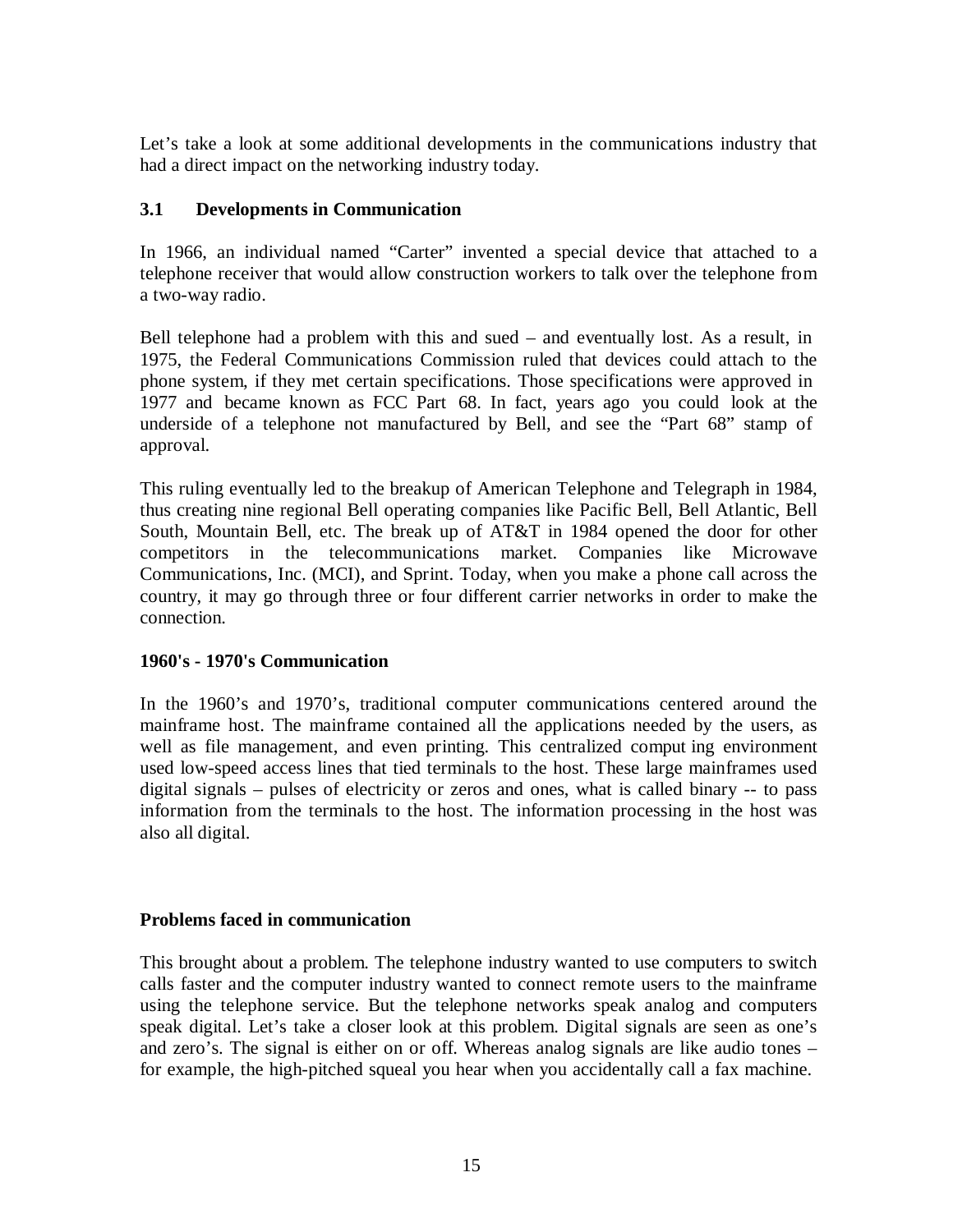So, in order for the computer world to use the services of the telephone system, a conversion of the signal had to occur.

The solut ion – a modulator/demodulator or "modem." The modem takes the digital signals from the computer and modulates the signal into analog format. In sending information from a desktop computer to a host using POTS or plain old telephone service, the modem takes the digital signals from the computer and modulates the signal into analog format to go through the telephone system. From the telephone system, the analog signal goes through another modem which converts the signal to digital format to be processed by the host computer. This helped solve some of the distance problems, at least to a certain extent.

#### **Multiplexing or muxing**

Another problem is how to connect multiple terminals to a single cable. The technology solution is multiplexing or muxing. What we can do with multiplexing is we can take multiple remote terminals, connect them back to our single central site, our single mainframe at the central site, but we can do it all over a single communications channel, a single line. So what you see is we have some new terminology here in our diagram. Our single central site we refer to as a broadband connection. That's referred to as a broadband connection because whenever we talk about broadband we're talking about carrying multiple communications channels over a single communication pipe. So what we're saying here is we have multiple communication channels as in four terminals at the remote site going back to a single central site over one common channel. But again in the case of our definition of broadband here, we're referring to the fact that we have four communication channels, one for each remote terminal over a single physical path. Now out at the end stations at the terminals, you see we have the term Baseband and what we mean by the term Baseband is, in our example, between the terminal and the multiplexer we have a single communication channel per wire, so each of those wires leading into the multiplexer has a dedicated channel or a dedicated path. Now the function of the multiplexer is to take each of those Baseband paths and break it up and allocate time slots. What that allows us to do is allocate a time slot per terminal so each terminal has its own time slot across that common Baseband connection between the remote terminals and the central mainframe site. That is the function of the multiplexer is to allocate the time slots and then also on the other side to put the pieces back together for delivery to the mainframe.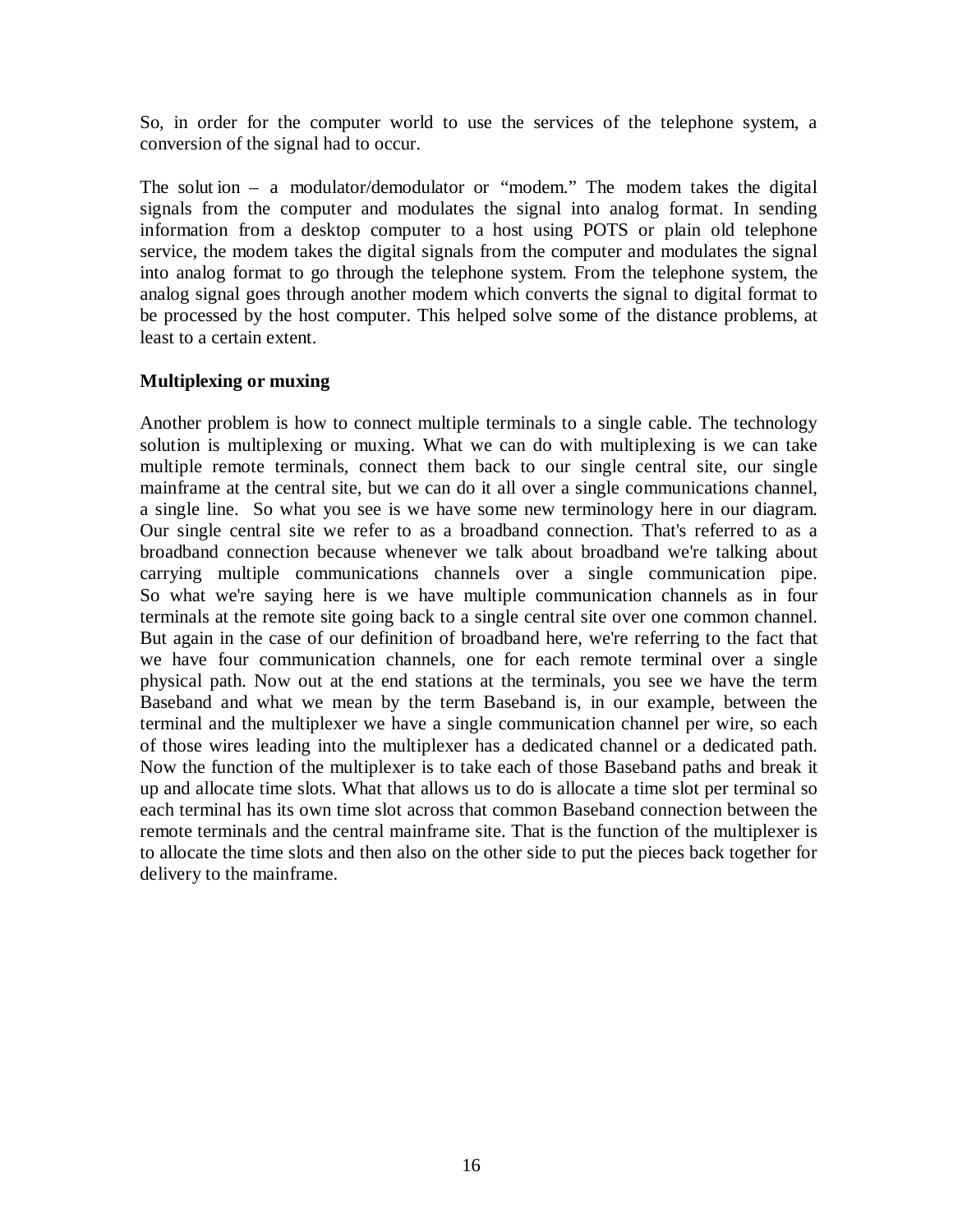

Fig. 1.1.1 Multiplexing

Source: http://www.infinitygroup.com/images/internetworking.gif



Fig. 1.1.2 Baseband and broadband

Source: http://www.infinitygroup.com/images/internetworking.gif

Baseband had a single communications channel per physical path. An example of some Baseband technology you're probably familiar with is Ethernet for example. Most implementations of Ethernet use Baseband technology. We have a single communications channel going over a single physical path or a single physical cable. On the other hand on the bottom part of our diagram you see a reference to broadband and the analogy here would be multiple trains inside of a single tunnel. Maybe we see that in the real world, we're probably familiar with broadband as something we do every day, is cable TV. With cable TV we have multiple channels coming in over a single cable. We plug a single cable into the back of our TV and over that single cable certainly we know we can get 12 or 20 or 40 or 60 or more channels over that single cable. So cable TV is a good example of broadband.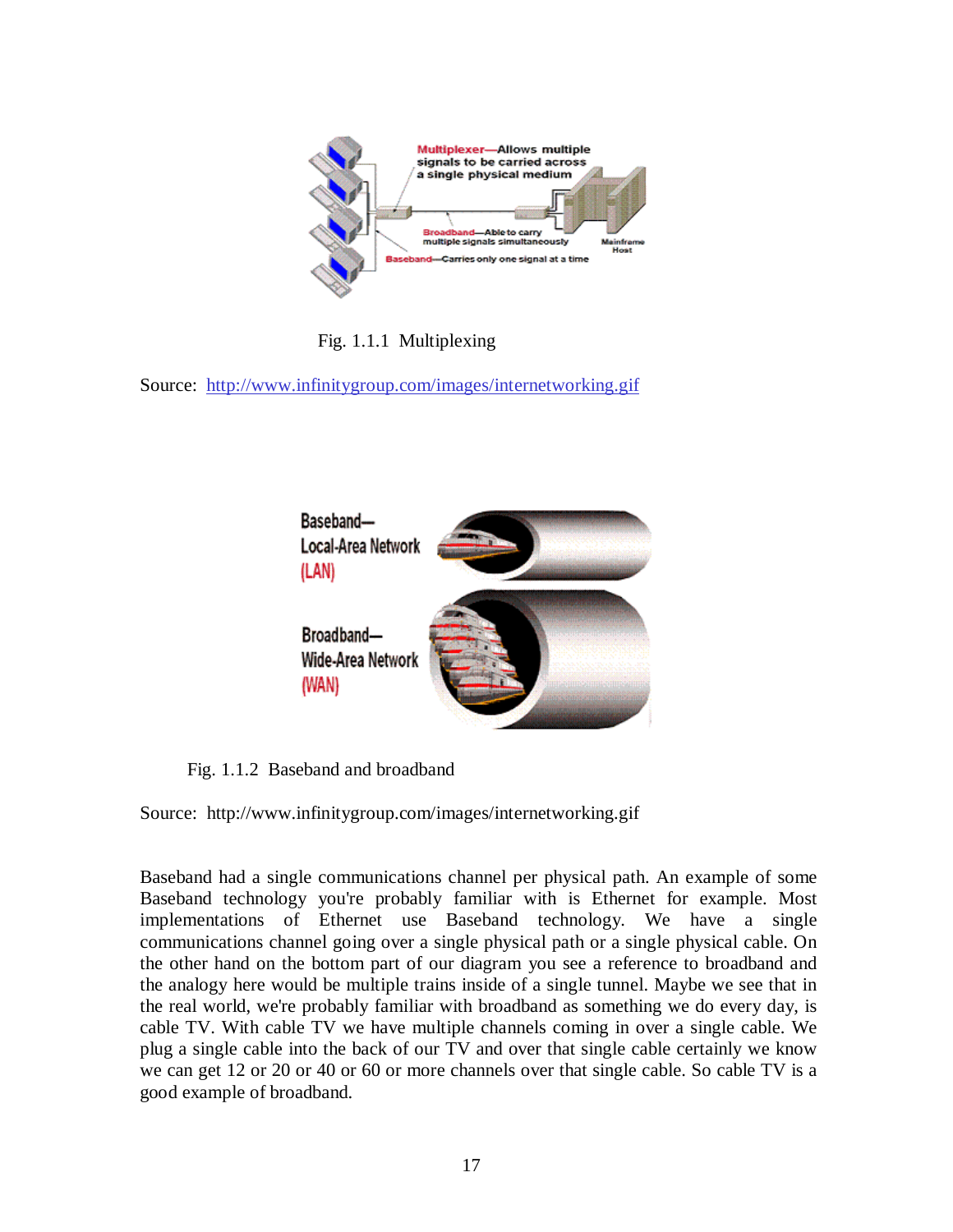#### **3.2 How networks are growing**

With all the technologies available, companies were able to team up with the phone company and tie branch offices to the headquarters. The speeds of data transfer were often slow and were still dependent on the speed and capacity of the host computers at the headquarters site. The phone company was also able to offer leased line and dial-up options. With leased-lines, companies paid for a continuous connection to the host computer. Companies using dial-up connections paid only for time used. Dial-up connections were perfect for the small office or branch.

#### **Birth of the personal computer**

The birth of the personal computer in 1981 really fueled the explosion of the networking marketplace. No longer were people dependent on a mainframe for applications, file storage, processing, or printing. The PC gave users incredible freedom and power.

#### **The Internet 1970's - 1980's**

The 70's and 80's saw the beginnings of the Internet. The Internet as we know it today began as the ARPANET — The Advanced Research Projects Agency Network – built by a division of the Department of Defense essentially in the mid '60's through grant-funded research by universities and companies. The first actual packet-switched network was built by BBN. It was used by universities and the federal government to exchange information and research. Many local area networks connected to the ARPANET with TCP/IP. TCP/IP was developed in 1974 and stands for Transmission Control Protocol / Internet Protocol. The ARPANET was shut down in 1990 due to newer network technology and the need for greater bandwidth on the backbone. In the late '70's the NSFNET, the National Science Foundation Network was developed. This network relied on super computers in San Diego; Boulder; Champaign; Pittsburgh; Ithaca; and Princeton. Each of these six super computers had a microcomputer tied to it which spoke TCP/IP. The microcomputer really handled all of the access to the backbone of the Internet. Essentially this network was overloaded from the word "go".

Further developments in networking lead to the design of the ANSNET -- Advanced Networks and Services Network. ANSNET was a joint effort by MCI, Merit and IBM specifically for commercial purposes. This large network was sold to AOL in 1995. The National Science Foundation then awarded contracts to four major network access providers: Pacific Bell in San Francisco, Ameritech in Chicago, MFS in Washington DC and Sprint in New York City. By the mid '80's the collection of networks began to be known as the "Internet" in university circles. TCP/IP remains the glue that holds it together. In January 1992 the Internet Society was formed – a misleading name since the Internet is really a place of anarchy. It is controlled by those who have the fastest lines and can give customers the greatest service today. The primary Internet-related applications used today include: Email, News retrieval, Remote Login, File Transfer and World Wide Web access and development.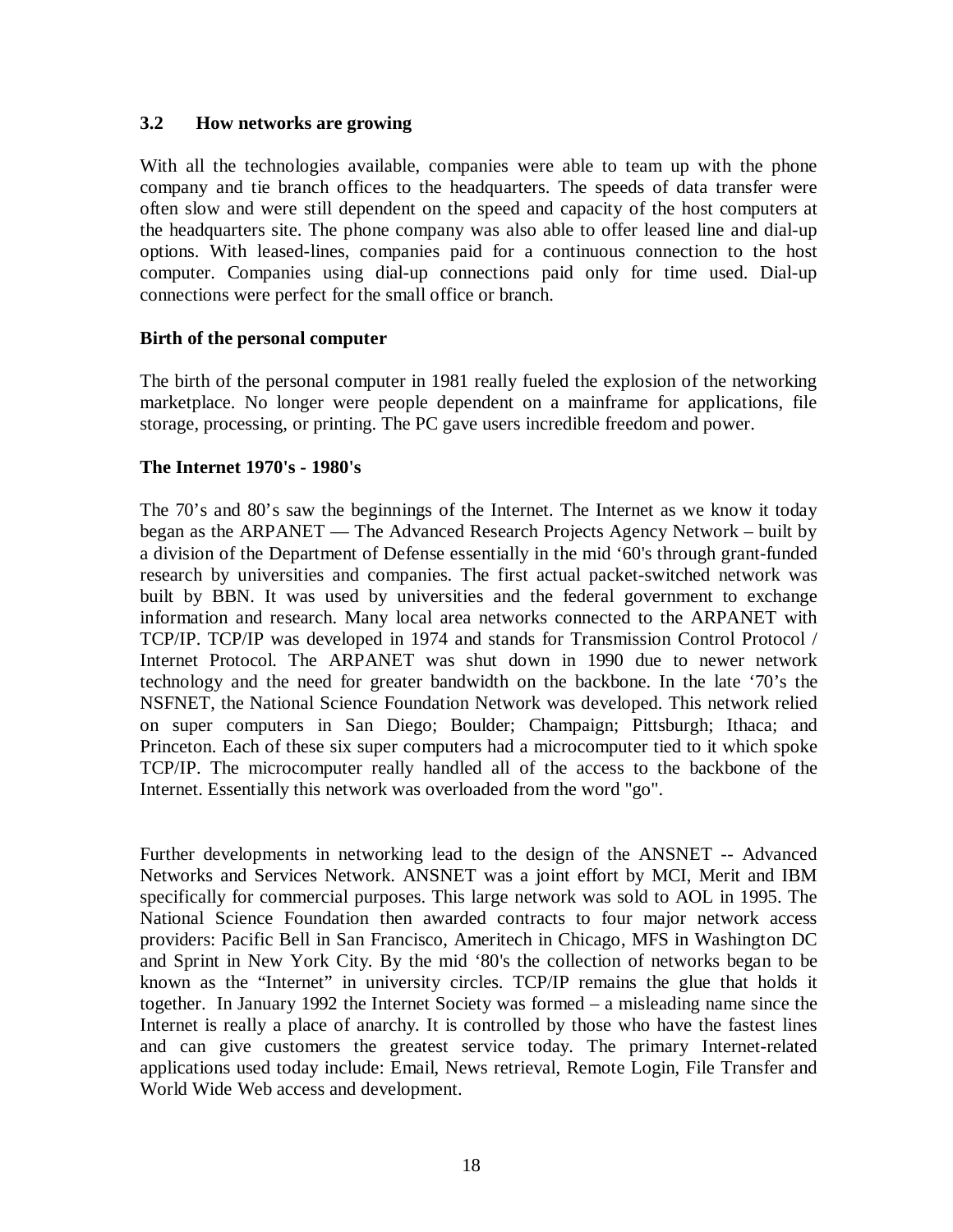#### **1990's Global Internetworking**

With the growth and development of the Internet came the need for speed – and bandwidth. Companies want to take advantage of the ability to move information around the world quickly. This information comes in the form of voice, data and video – large files which increase the demands on the network. In the future, global internetworking will provide an environment for emerging applications that will require even greater amounts of bandwidth.

#### **4.0 CONCLUSION**

In this unit, we get a brief overview of the history of networking. The Unit describes how the networking industry evolved and it familiarizes you with much of the networking vocabularies.

#### **5.0 SUMMARY**

In this unit we have learnt about:

- the history of networking
- the developments in communication
- the problems in communications and their solutions
- how networks are growing

#### **6.0 TUTOR MARKED ASSIGNMENT**

- 1. Discuss the history of networking.
- 2. What are the problems faced with the early communication.
- 3. Explain the following terms:
	- (i) Multiplexing (ii) Baseband (iii) Broadband

#### **7.0 FURTHER READINGS**

- 1. Computer Networks by A.S. Tanenbaum, 2003[2],
- 2. Computer Networks by P.J. Irving, 2003[3],
- 3. Ed, T. Theory and Problems of Computer Networking. USA: Schaum's Outline Series, McGRAW-HILL, 2002.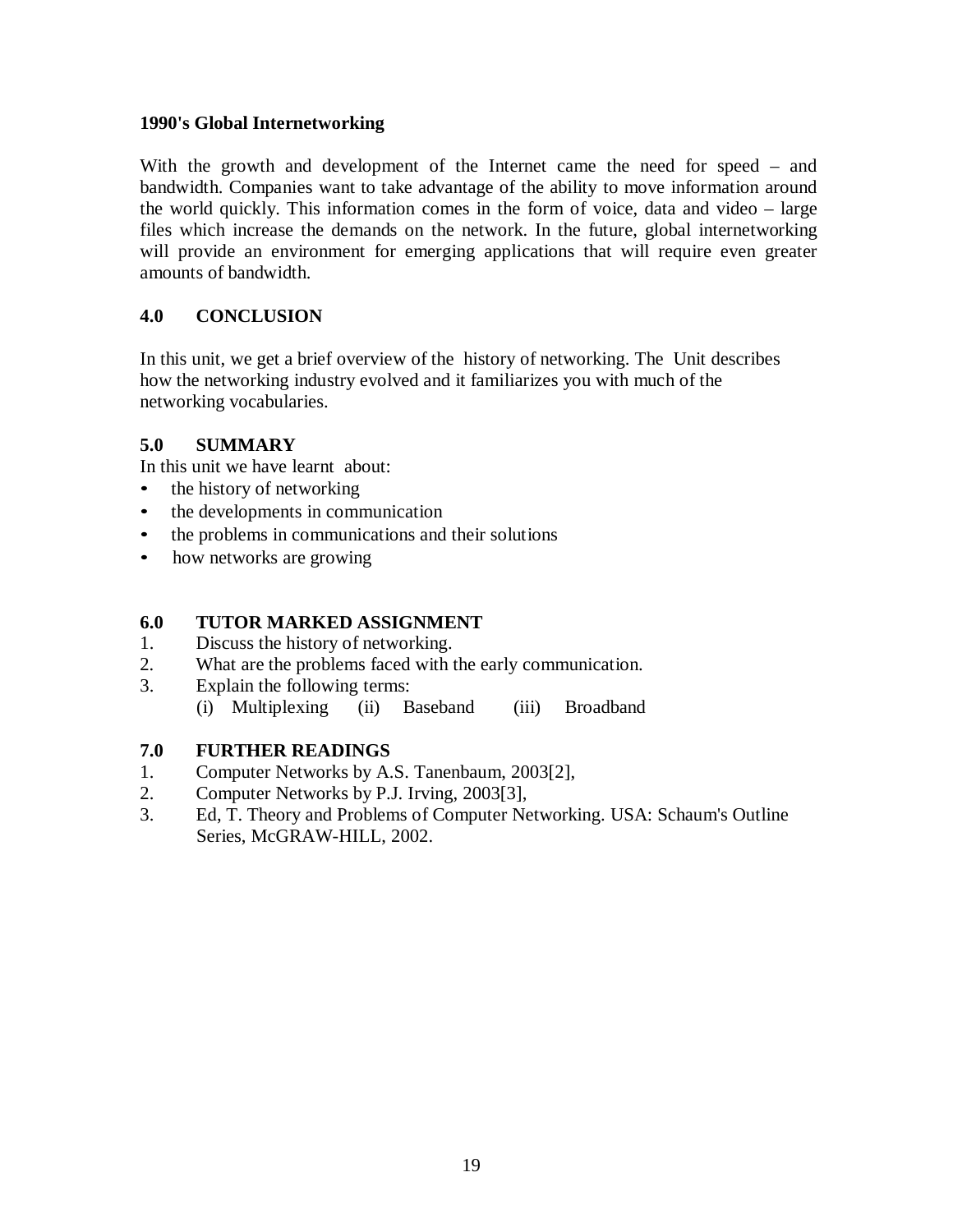# **MODULE 1: BASIC NETWORKING CONCEPTS**

# **Unit 2: Introduction to computer network**

|     |                                            | Page |
|-----|--------------------------------------------|------|
| 1.0 | <b>Introduction</b>                        | 9    |
| 2.0 | <b>Objectives</b>                          | 9    |
| 3.0 | <b>Definition of computer network</b>      | 9    |
| 3.1 | <b>Networking concept</b>                  | 9    |
| 3.2 | <b>Benefits of computer network</b>        | 10   |
| 3.3 | <b>Network application areas</b>           | 11   |
| 3.4 | Key issues to computer network             | 12   |
| 4.0 | <b>Conclusion</b>                          | 13   |
| 5.0 | <b>Summary</b>                             | 13   |
| 6.0 | <b>Tutor Marked Assignment</b>             | 13   |
| 7.0 | <b>Further Reading and Other Resources</b> | 13   |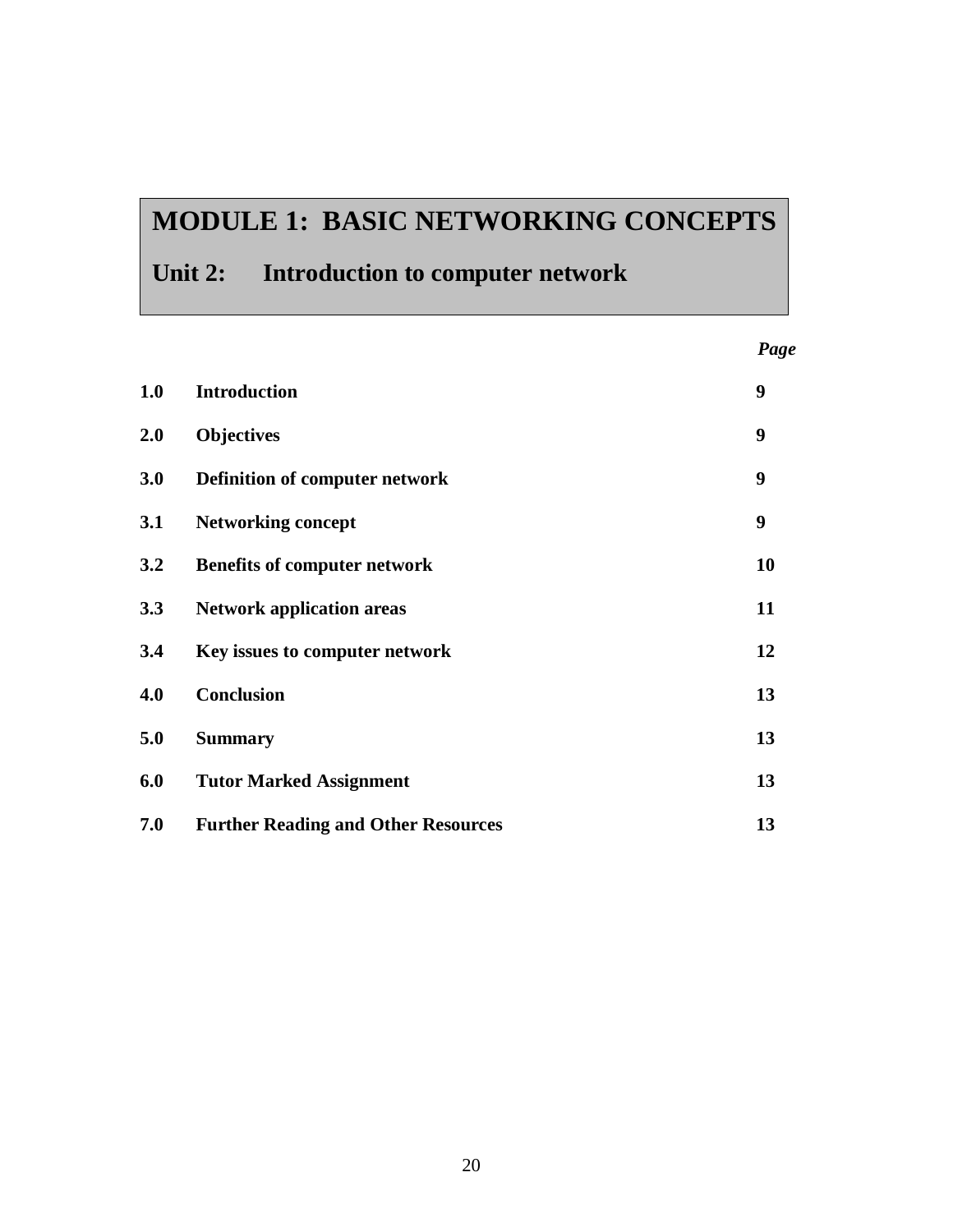#### **1.0 INTRODUCTION**

In the world of computers, networking is the practice of linking two or more computing devices together for the purpose of sharing data. Networks are built with a mix of computer hardware and computer software.

#### **2.0 OBJECTIVES**

At the end of this unit you should be able to:

- \* Define computer network
- \* Recognize the concept of networking
- \* Outline the basic network application areas
- \* Understand key issues for computer network

#### **3.0 DEFINITION OF COMPUTER NETWORK**

A computer network may be defined as the coordination or interconnection of a number of individual computers. A computer network is basically established by the network layer in the Open Systems Infrastructure model, popularly known as the OSI model. Computer networks exist on various scales, from links between machines in the same room up through wiring connecting the machines in a building or campus to regional, national and global networks. Various media are used to carry the communications signals: copper wire, fibre-optic cables and wireless or radio transmissions etc.

#### **3.1 NETWORKING CONCEPT**

Networking is the concept of sharing resources and services. A network of computers is a group of interconnected systems sharing resources and interacting using a shared communications link. A network, therefore, is a set of interconnected systems with something to share. The shared resource can be data, a printer, a fax modem, or a service such as a database or an email system. The individual systems must be connected through a pathway (called the transmission medium) that is used to transmit the resource or service between the computers. All systems on the pathway must follow a set of common communication rules for data to arrive at its intended destination and for the sending and receiving systems to understand each other. The rules governing computer communication are called protocols. In summary, all networks must have the following:

- 1.A resource to share (resource)
- 2.A pathway to transfer data (transmission medium)
- 3.A set of rules governing how to communicate (protocols)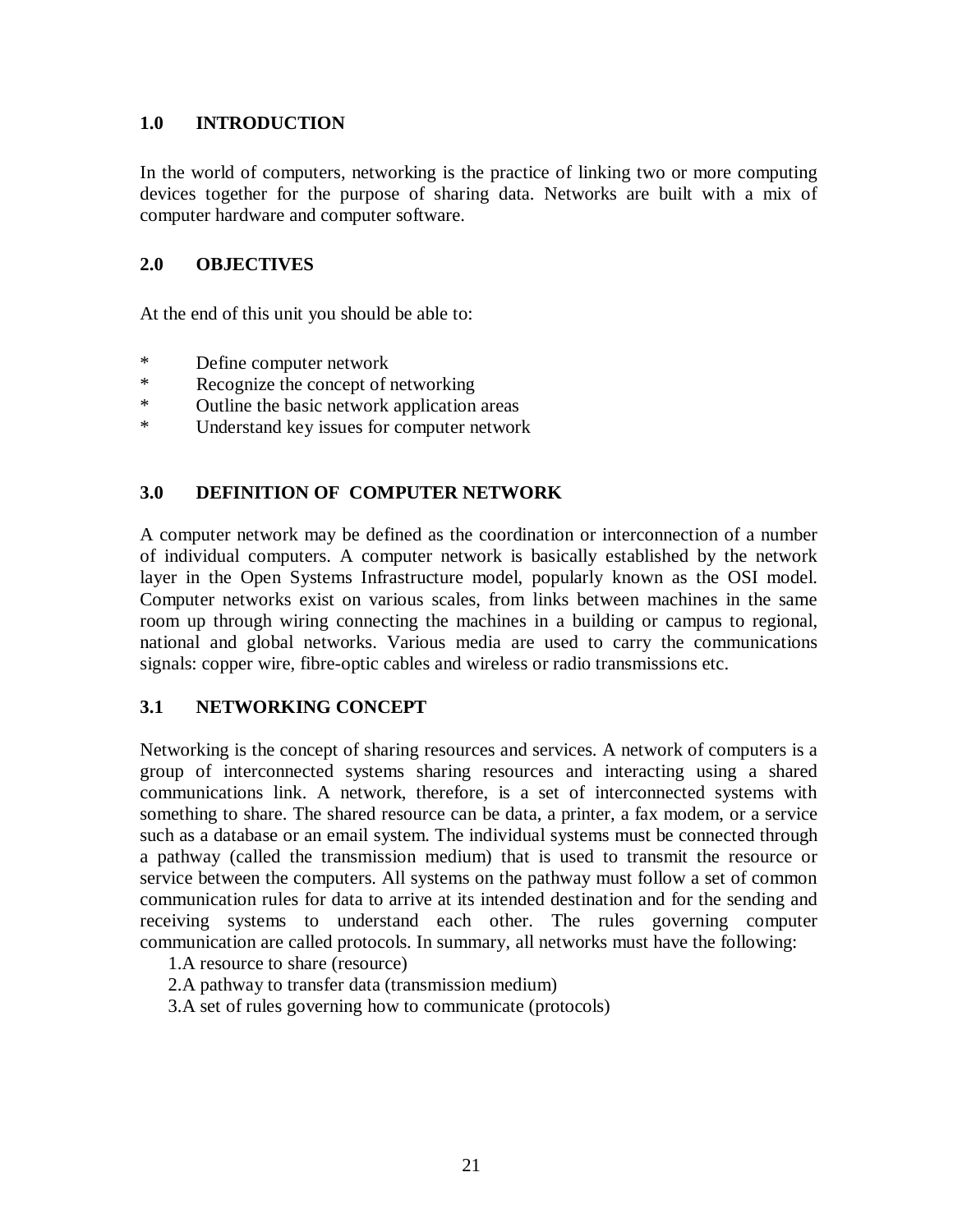

Fig. 1.2.1 Simplest form of a computer network

Source: **http://fcit.usf.edu/Network/glossary.html**

Having a transmission pathway does not always guarantee communication. When two entities communicate, they do not merely exchange information; rather, they must understand the information they receive from each other. The goal of computer networking, therefore, is not simply to exchange data but to understand and use data received from other entities on the network. An analogy is people speaking, just because two people can speak, it does not mean they automatically can understand each other. These two people might speak different languages or interpret words differently. One person might use sign language, while the other uses spoken language. As in human communication, even though you have two entities who "speak," there is no guarantee they will be able to understand each other. Just because two computers are sharing resources, it does not necessarily mean they can communicate. Because computers can be used in different ways and can be located at different distances from each other, enabling computers to communicate often can be a daunting task that draws on a wide variety of technologies.

#### **3.2 BENEFITS OF COMPUTER NETWORK**

Assuming you have six people in your family. Each has their own computer and wants to be able to print and have internet access. you don't want to pay for six modems (for internet connections) and six printers. Why not have one internet connection and one printer connected to one computer. This computer has all other computers attached to it. They all share its internet and printer. They can also each have some shared folders that everyone on the network can access (upon providing a password). Properly planned, an efficient network brings a wide range of benefits to a company such as:

**File Sharing:** Networks offer a quick and easy way to share files directly. Instead of using a disk or USB key to carry files from one computer or office to another, you can share files directly using a network.

**Security:** Specific directories can be password protected to limit access to authorized users. Also, files and programs on a network can be designated as "copy inhibit" so you don't have to worry about the illegal copying of programs.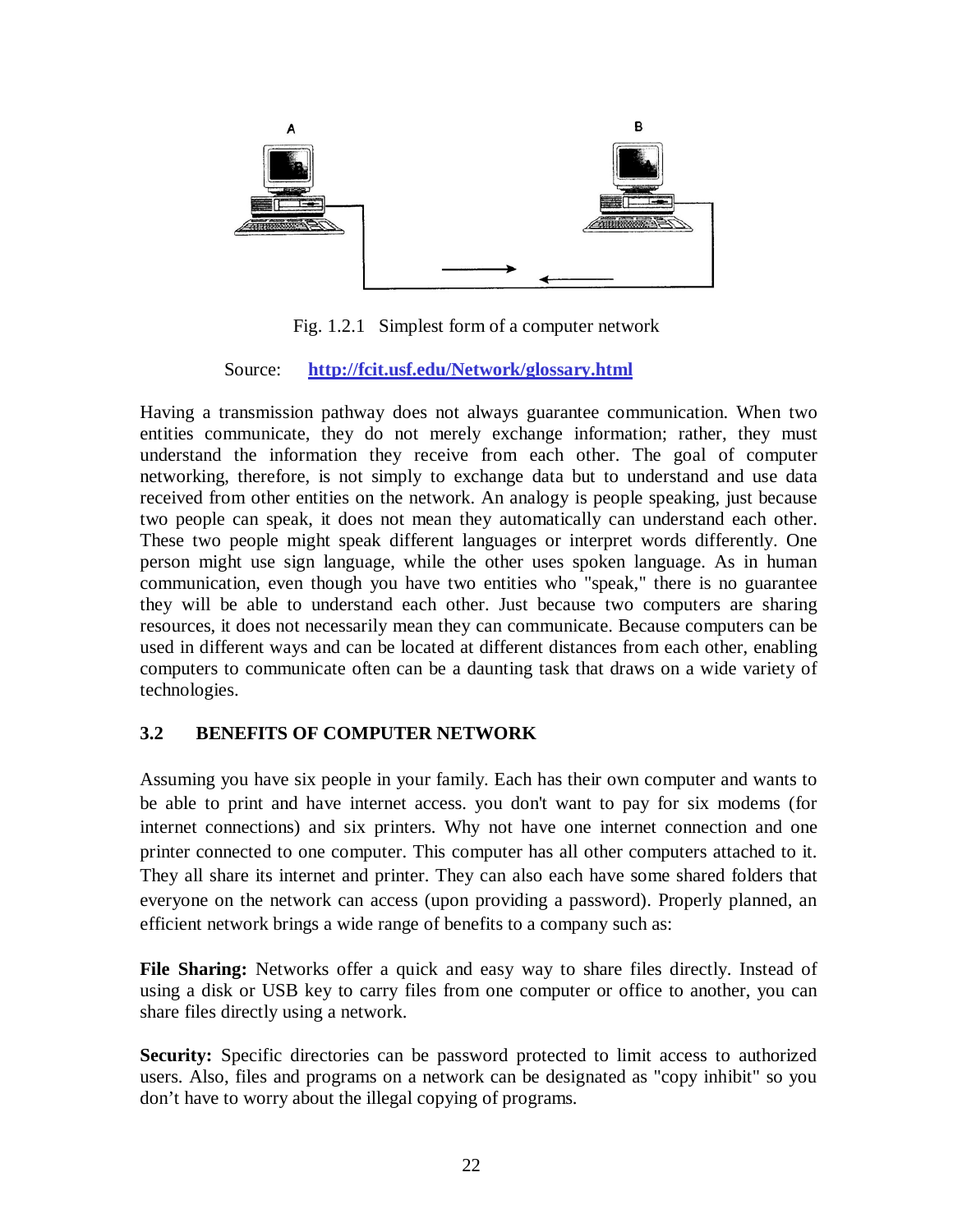**Resource Sharing:** All computers in the network can share resources such as printers, fax machines, modems, and scanners.

**Communication:** Even outside of the internet, those on the network can communicate with each other via electronic mail over the network system. When connected to the internet, network users can communicate with people around the world via the network.

**Flexible Access:** Networks allow their users to access files from computers throughout the network. This means that a user can begin work on a project on one computer and finish up on another. Multiple users can also collaborate on the same project through the network.

**Workgroup Computing:** Workgroup software like Microsoft BackOffice enables many users to contribute to a document concurrently. This allows for interactive teamwork.

**Error reduction and improve consistency:** One can reduce errors and improve consistency by having all staff work from a single source of information, so that standard versions of manuals and directories can be made available, and data can be backed up from a single point on a scheduled basis, ensuring consistency.

#### **3.3 NETWORK APPLICATION AREAS**

There is a long list of application areas, which can be benefited by establishing Computer Networks. Few of the potential applications of Computer Networks are:

- 1. Information retrieval systems which search for books, technical reports, papers and articles on particular topics
- 2. News access machines, which can search past news, stories or abstracts with given search criteria.
- 3. Airline reservation, hotel booking, railway-reservation, car-rental, etc.
- 4. A writer's aid: a dictionary, thesaurus, phrase generator, indexed dictionary of quot ations, and encyclopedia.
- 5. Stock market information systems which allow searches for stocks that meet certain criteria, performance comparisons, moving averages, and various forecasting techniques.
- 6. Electronic Financial Transactions (EFT) between banks and via cheque clearing house.
- 7. Games of the type that grow or change with various enthusiasts adding to the complexity or diversity.
- 8. Electronic Mail Messages Systems (EMMS).
- 9. Corporate information systems such as marketing information system, customer information system, product information system, personnel information system, etc.
- 10. Corporate systems of different systems such as Order-Entry System, Centralized Purchasing, Distributed Inventory Control, etc.
- 11. On-line systems for Investment Advice and Management, Tax Minimization, etc.
- 12. Resources of interest to a home user.
- 13. Sports results.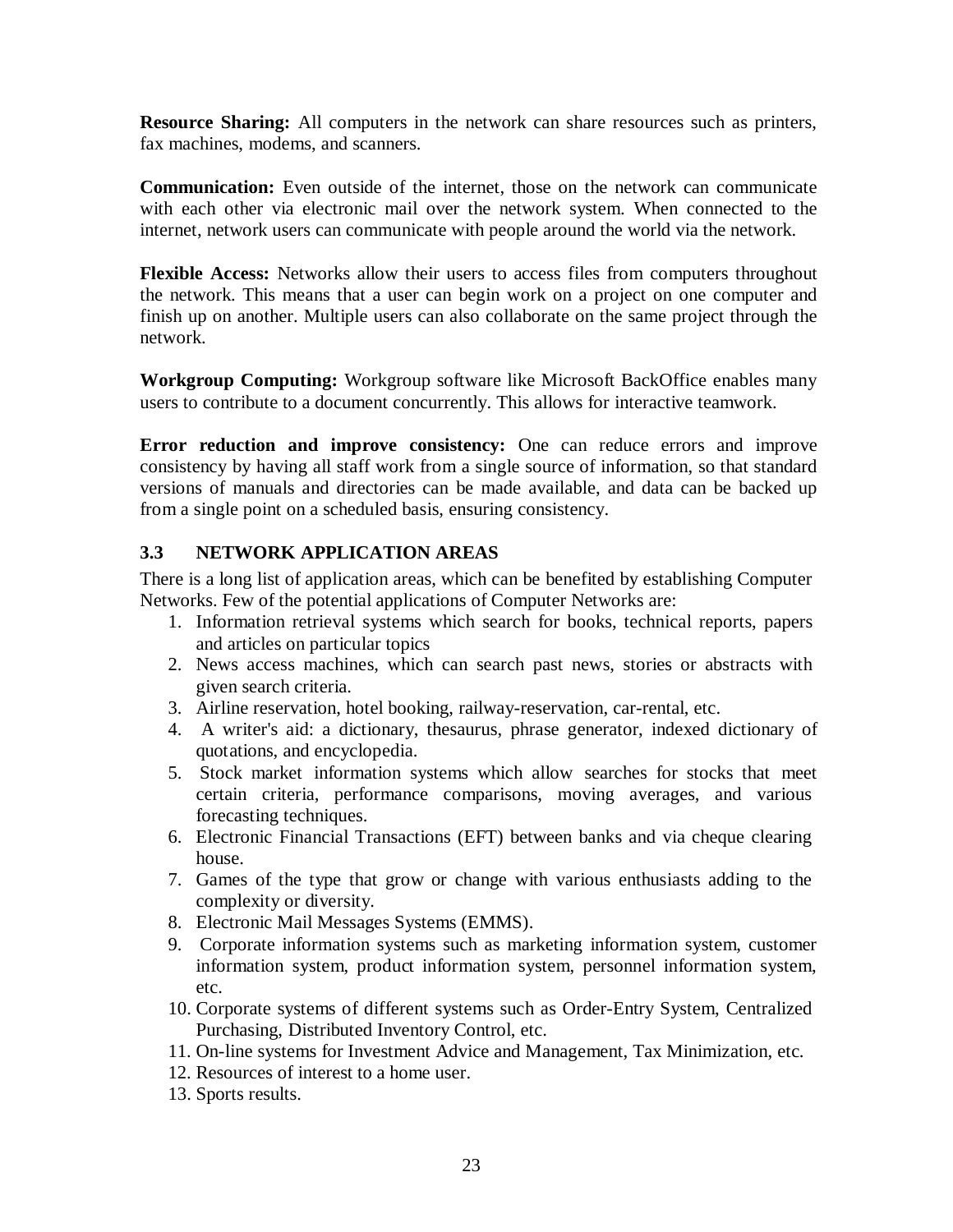- 14. Theatre, movies, and community events information.
- 15. Shopping information, prices, and advertisements.
- 16. Restaurants; good food guide.
- 17. Household magazine, recipes, book reviews, film reviews.
- 18. Holidays, hotels, travel booking.
- 19. Radio and TV programmes.
- 20. Medical assistance service.
- 21. Insurance information.
- 22. Computer Assisted Instruction (CAI).
- 23. School homework, quizzes, tests.
- 24. Message sending service.
- 25. Directories.
- 26. Consumer reports.
- 27. Employment directories and Job opportunities.
- 28. Tax information and Tax assistance.
- 29. Journey planning assistance viz. Train, bus, plane etc.
- 30. Catalogue of Open University and Virtual University courses.

#### **3.4 KEY ISSUES TO COMPUTER NETWORK**

The following are the major key issues to be trashed out very carefully before we go for a computer network:

- 1. *Nature of Nodes* -Whether participating nodes are homogeneous or heterogeneous in nature?
- 2. *Topology* Which of the computer topology has to be followed? Computer topology accounts for the physical arrangement of participating computers in the network.
- 3. *Interconnection Type* Whether interconnection type is point-to-point, multipoint, or broadcast type.
- 4. *Reliability*  How reliable our network is? Reliability aspect includes error rate, redundancy and recovery procedures.
- 5. *Channel Capacity Allocation*  Whether allocation of channel capacity is timedivision or frequency division?
- 6. *Routing Techniques* Whether message between nodes are to be routed through: Deterministic, Stochastic, and Distributed routing techniques?
- 7. *Models* Which of the models i.e. analytical models, queuing models, simulation models, measurement and validation models are applicable?
- 8. *Channel Capacity*  What are the channel capacities of the communication lines connecting nodes?
- 9. *Access*  Whether computer access in the network is direct-access or through a sub-network?
- 10. *Protocols*  What levels, standards and formats are to be followed while establishing communication between participating nodes?
- 11. *Performance*  How is higher performance of computer network achieved? Response time, time to connect, resource utilization, etc. contribute towards performance of computer network.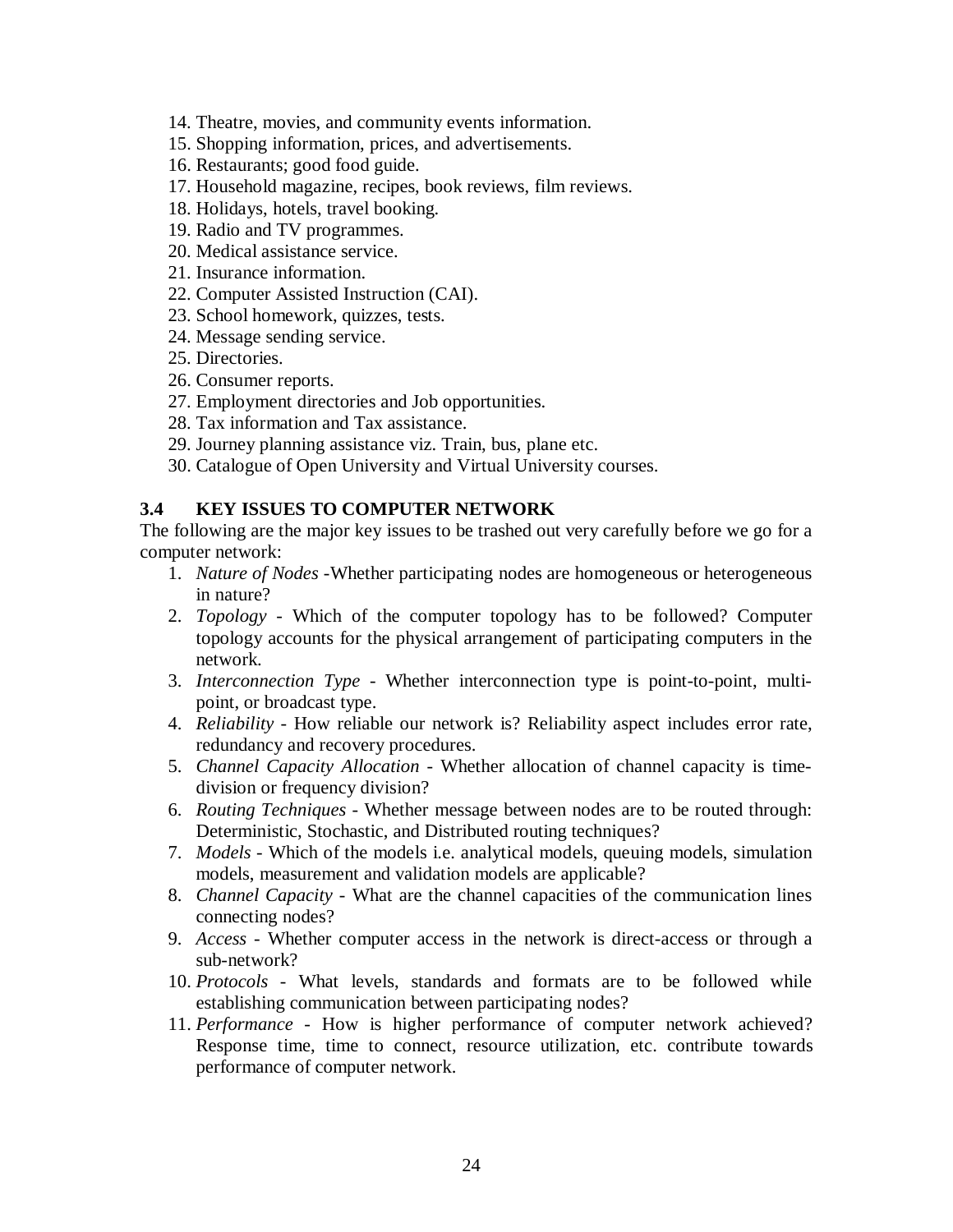12. *Control -* Whether centralized control, distributed control or hierarchical control of participating nodes of computer network is suitable?

### **4.0 CONCLUSION**

In this unit we define computer network to be the coordination or interconnection of a number of individual computers. Various advantages of computer networks, network applications and key issues for computer networks are discussed.

### **5.0 SUMMARY**

In this unit we have learnt:

- Various definitions of computer network
- Merits of computer network
- Various application areas of computer network
- Key issues for computer network

### **6.0 TUTOR MARKED ASSIGNMENT**

- 1. What is meant by computer network?
- 2. Enumerate the concept of networking
- 3. Explain the basic network application areas
- 4. What are the key issues of computer network

### **7.0 FURTHER READING**

- 1. Communication Networks: A First Course*,* 2nd edition, Jean Walrand, McGraw Hill, 1998.
- 2. Computer Networks, Andrew Tanenbaum, Prentice-Hall, 4th Edition, 2002.
- 3. Computer Networks: A Systems Approach, Larry Peterson & Bruce Davie, Morgan Kaufmann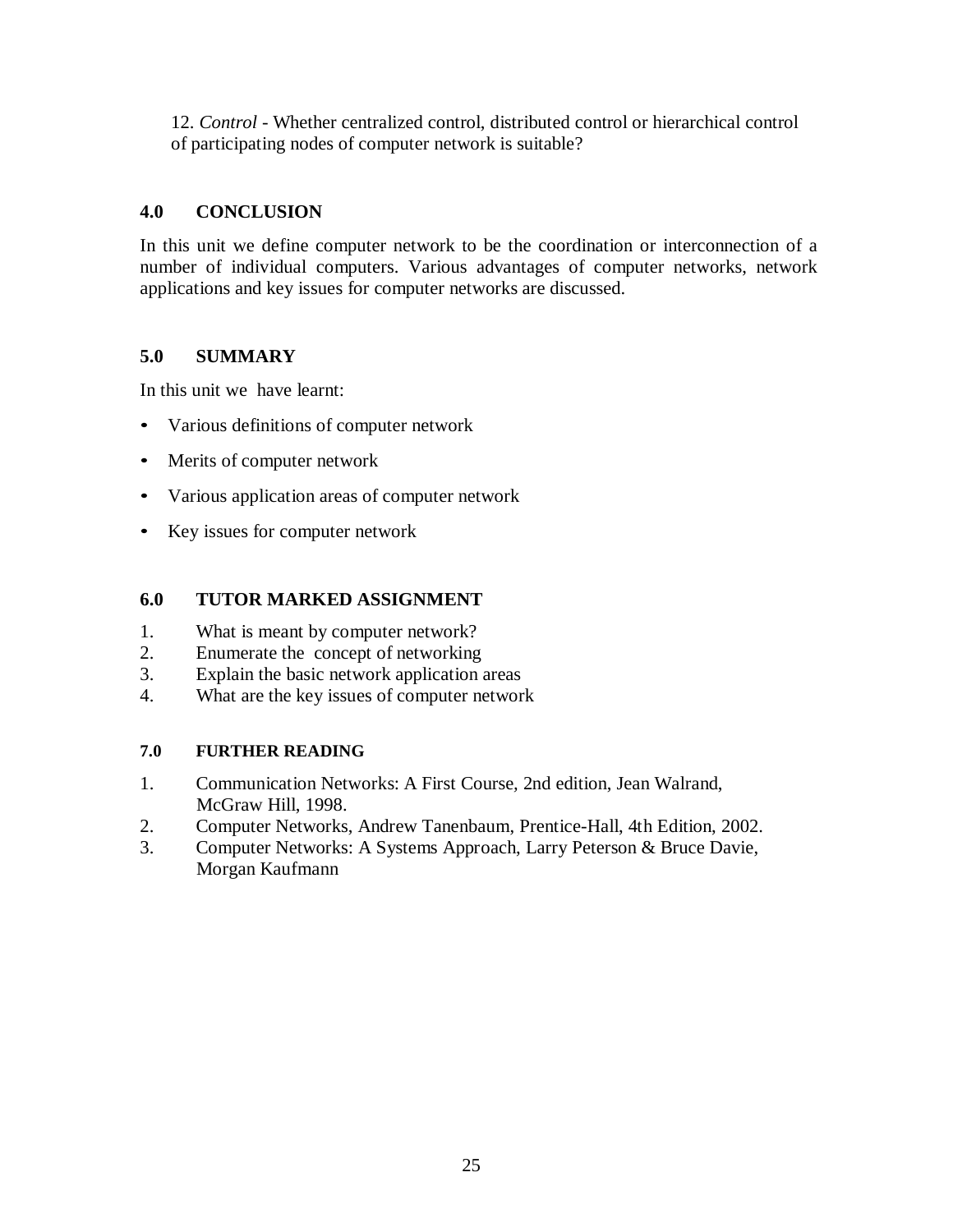# **MODULE 1: BASIC NETWORKING CONCEPTS**

# **Unit 3: Networking hardware**

| 1.0 | <b>Introduction</b>            | 15 |
|-----|--------------------------------|----|
| 2.0 | <b>Objectives</b>              | 15 |
| 3.0 | <b>Networking hardware</b>     | 15 |
| 4.0 | <b>Conclusion</b>              | 20 |
| 5.0 | <b>Summary</b>                 | 20 |
| 6.0 | <b>Tutor Marked Assignment</b> | 20 |
| 7.0 | <b>Further Readings</b>        | 20 |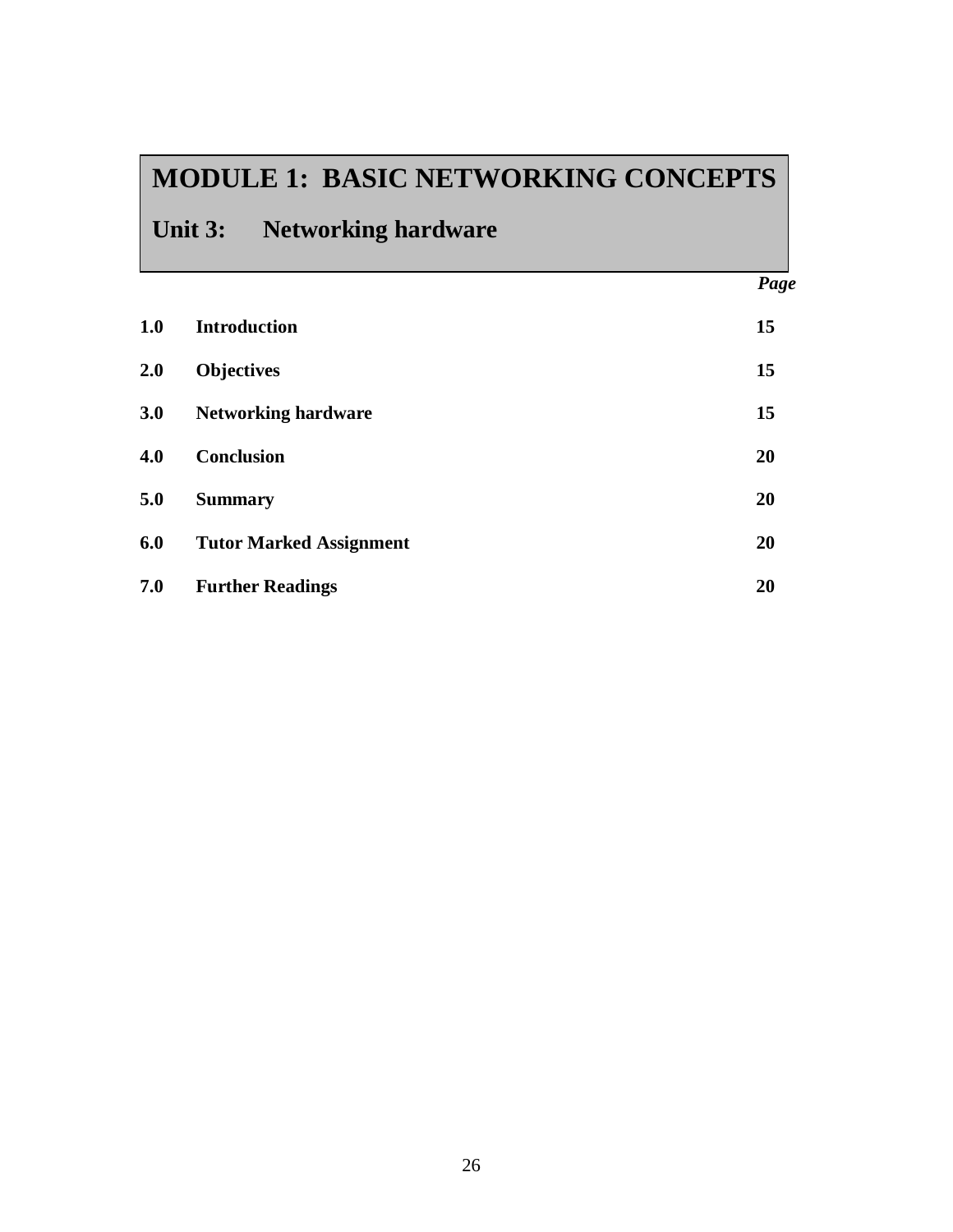#### **1.0 INTRODUCTION**

This unit describes the various components of networking hardware.

#### **2.0 OBJECTIVES**

At the end of this unit you should able to :

- Recognize and explain the individual components of the big picture of computer networks
- Outline the basic network configuration

#### **3.0 NETWORKING HARDWARE**

Networking hardware includes all computers, peripherals, interface cards and other equipment needed to perform data-processing and communications within the network.



Fig. 1.3.1 Networking Hardware

Source : Florida Center for Instructional Technology College of Education, University of South Florida ©1997-2005.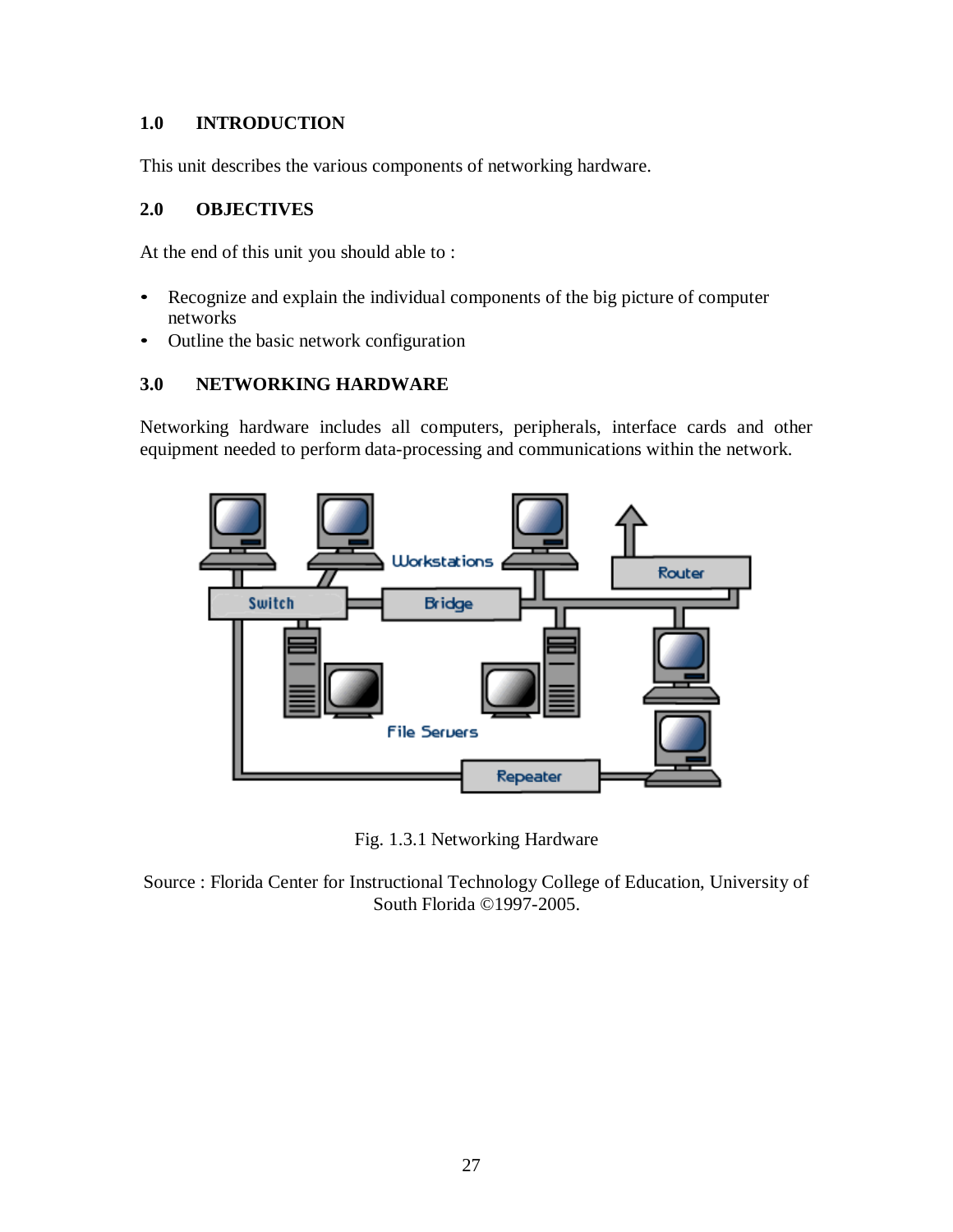This section provides information on the following components:

- File Servers
- Workstations
- Network Interface Cards
- Switches
- Repeaters
- Bridges
- Routers

#### **File Servers**

A file server stands at the heart of most networks. It is a very fast computer with a large amount of RAM and storage space, along with a fast network interface card. The network operating system software resides on this computer, along with any software applications and data files that need to be shared.

The file server controls the communication of information between the nodes on a network. For example, it may be asked to send a word processor program to one workstation, receive a database file from another workstation, and store an e-mail message during the same time period. This requires a computer that can store a lot of information and share it very quickly. File servers should have at least the following characteristics:

- 800 megahertz or faster microprocessor (Pentium 3 or 4, G4 or G5)
- A fast hard drive with at least 120 gigabytes of storage
- A RAID (Redundant Array of Inexpensive Disks) to preserve data after a disk casualty
- A tape back-up unit (i.e. DAT, JAZ, Zip, or CD-RW drive)
- Numerous expansion slots
- Fast network interface card
- At least 512 MB of RAM

#### **Workstations**

All of the user computers connected to a network are called workstations. A typical workstation is a computer that is configured with a network interface card, networking software, and the appropriate cables. Workstations do not necessarily need floppy disk drives because files can be saved on the file server. Almost any computer can serve as a network workstation.

#### **Network Interface Cards**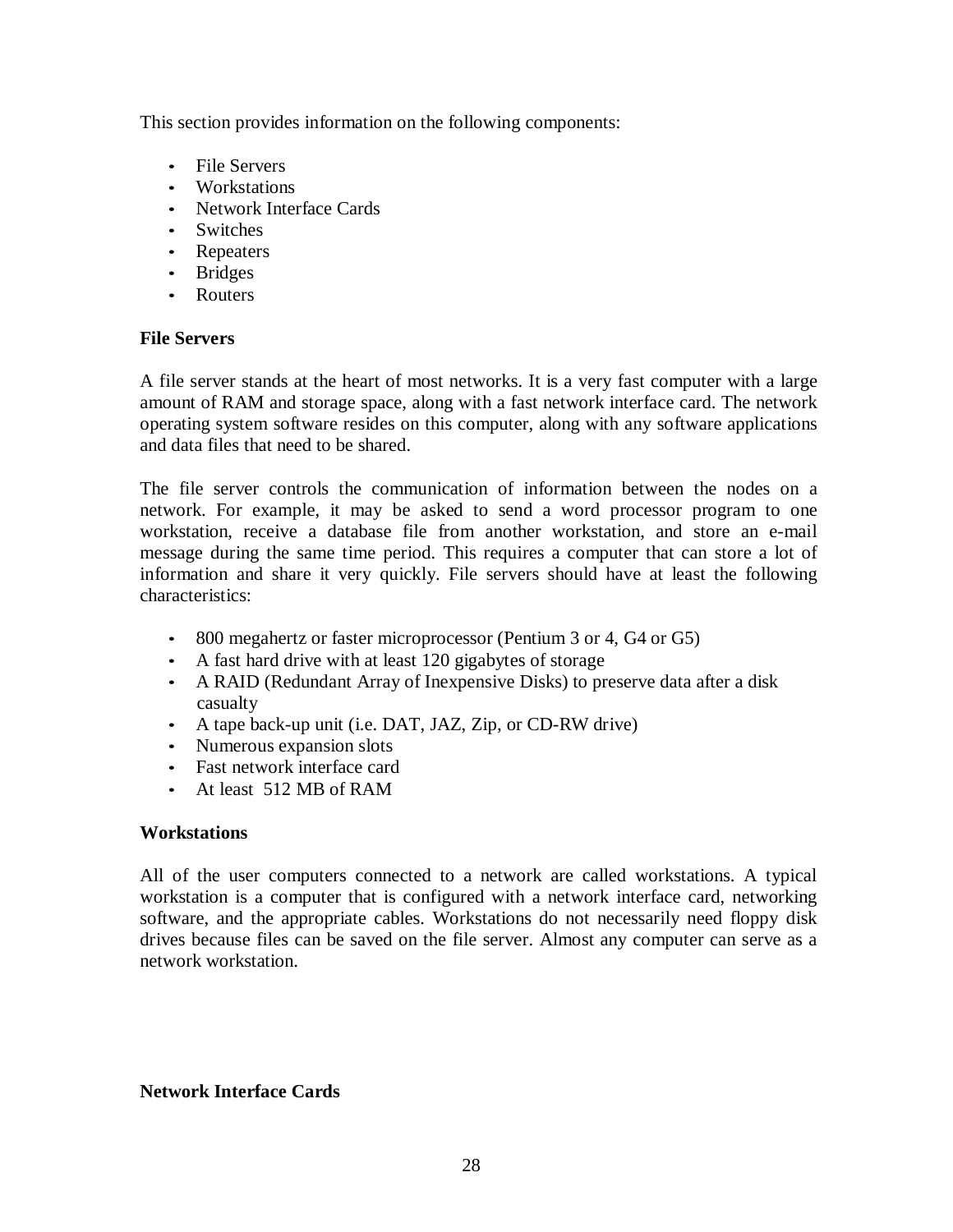The network interface card (NIC) provides the physical connection between the network and the computer workstation. Most NICs are internal, with the card fitting into an expansion slot inside the computer. Some computers, such as Mac Classics, use external boxes which are attached to a serial port or a SCSI port. Laptop computers can now be purchased with a network interface card built-in or with network cards that slip into a PCMCIA slot.

Network interface cards are a major factor in determining the speed and performance of a network. It is a good idea to use the fastest network card available for the type of workstation you are using.

The three most common network interface connections are Ethernet cards, LocalTalk connectors, and Token Ring cards. According to a International Data Corporation study, Ethernet is the most popular, followed by Token Ring and LocalTalk.

#### **Ethernet Cards**

Ethernet cards are usually purchased separately from a computer, although many computers (such as the Macintosh) now include an option for a pre-installed Ethernet card. Ethernet cards contain connections for either coaxial or twisted pair cables (or both) (See fig. 1.3.2). If it is designed for coaxial cable, the connection will be BNC. If it is designed for twisted pair, it will have a RJ-45 connection. Some Ethernet cards also contain an AUI connector. This can be used to attach coaxial, twisted pair, or fiber optics cable to an Ethernet card. When this method is used there is always an external transceiver attached to the workstation.



Fig. 1.3.2 Ethernet card.(From top to bottom: RJ-45, AUI, and BNC connectors ) Source: http://blue.utb.edu/libertad/clipart/pi\_wireless\_pc\_card\_b.jpg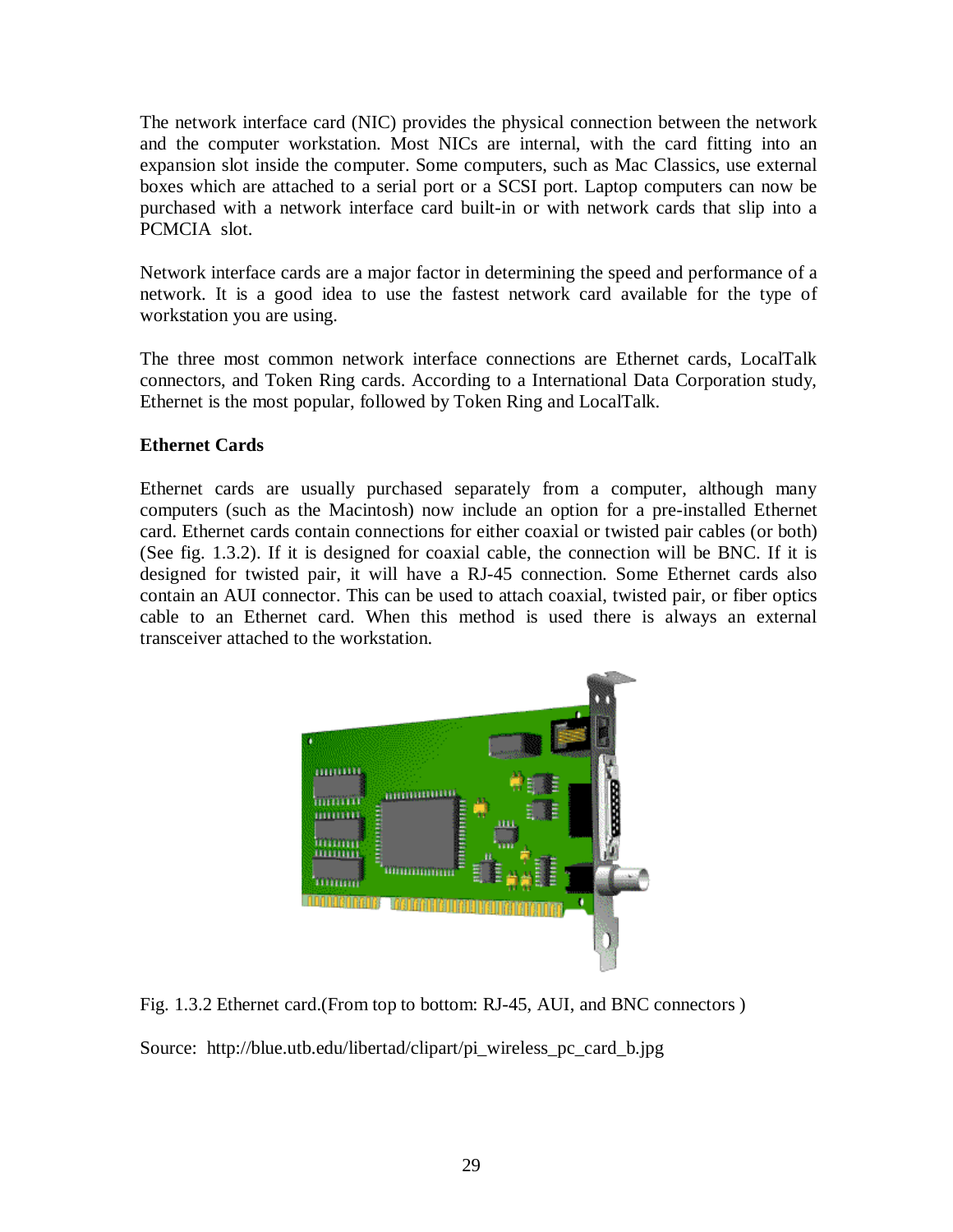#### **LocalTalk Connectors**

LocalTalk is Apple's built-in solution for networking Macintosh computers. It utilizes a special adapter box and a cable that plugs into the printer port of a Macintosh. A major disadvantage of LocalTalk is that it is slow in comparison to Ethernet. Most Ethernet connections operate at 10 Mbps (Megabits per second). In contrast, LocalTalk operates at only 230 Kbps (or .23 Mbps).

#### **Token Ring Cards**

Token Ring network cards look similar to Ethernet cards. One visible difference is the type of connector on the back end of the card. Token Ring cards generally have a nine pin DIN type connector to attach the card to the network cable.

#### **Switch**

A concentrator is a device that provides a central connection point for cables from workstations, servers, and peripherals. In a star topology, twisted-pair wire is run from each workstation to a central switch/hub. Most switches are active, that is they electrically amplify the signal as it moves from one device to another. Switches no longer broadcast network packets as hubs did in the past, they memorize addressing of computers and send the information to the correct location directly. Switches are:

- Usually configured with 8, 12, or 24 RJ-45 ports
- Often us ed in a star or star-wired ring topology
- Sold with specialized software for port management
- Also called hubs
- Usually installed in a standardized metal rack that also may store net-modem, bridges, or routers.

#### **Repeaters**

Since a signal loses strength as it passes along a cable, it is often necessary to boost the signal with a device called a repeater. The repeater electrically amplifies the signal it receives and rebroadcasts it. Repeaters can be separate devices or they can be incorporated into a concentrator. They are used when the total length of your network cable exceeds the standards set for the type of cable being used.

A good example of the use of repeaters would be in a local area network using a star topology with unshielded twisted-pair cabling. The length limit for unshielded twistedpair cable is 100 meters. The most common configuration is for each workstation to be connected by twisted-pair cable to a multi-port active concentrator. The concentrator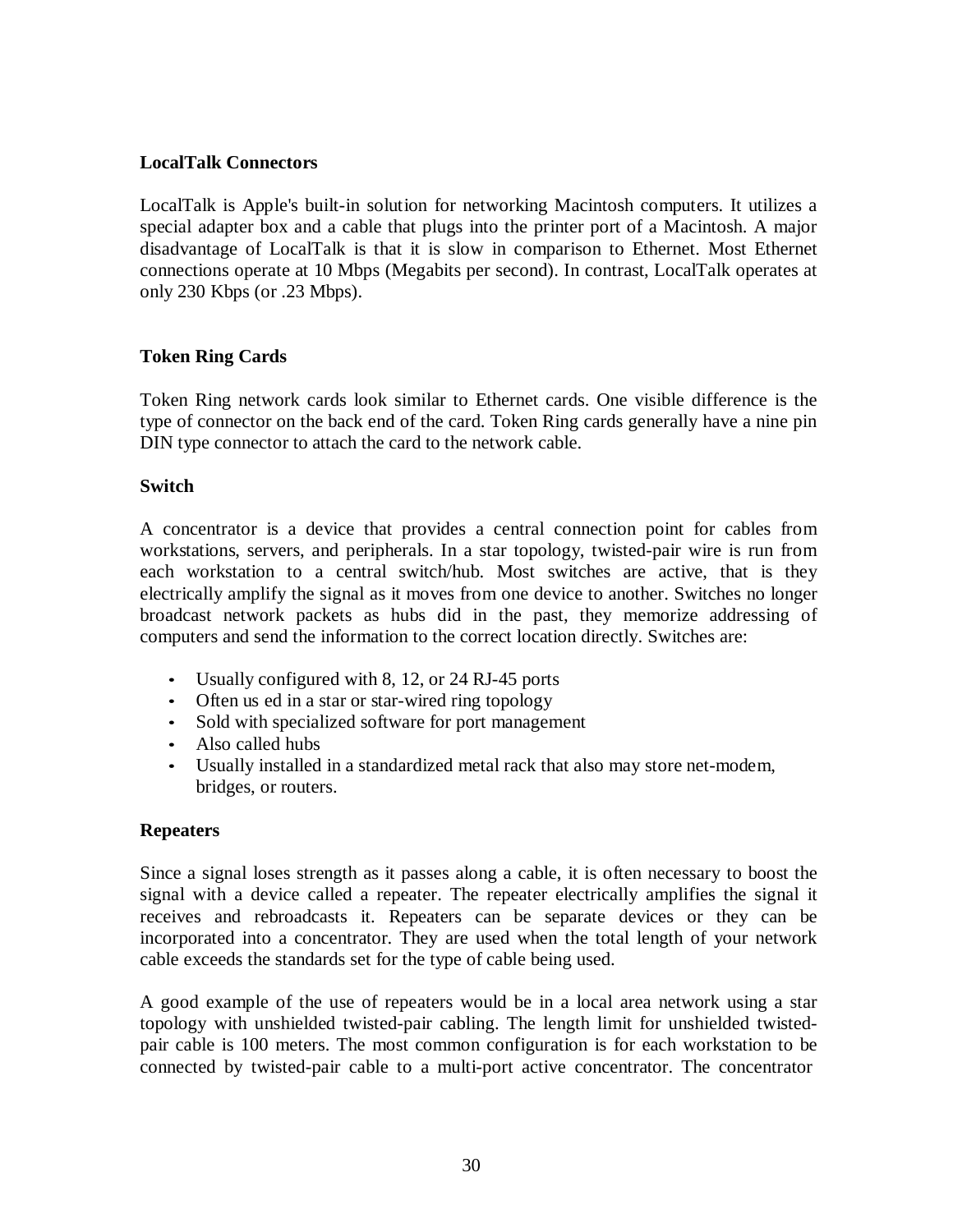amplifies all the signals that pass through it allowing for the total length of cable on the network to exceed the 100 meter limit.

#### **Bridges**

A bridge is a device that allows you to segment a large network into two smaller, more efficient networks. If you are adding to an older wiring scheme and want the new network to be up-to-date, a bridge can connect the two.

A bridge monitors the information traffic on both sides of the network so that it can pass packets of information to the correct location. Most bridges can "listen" to the network and automatically figure out the address of each computer on both sides of the bridge. The bridge can inspect each message and, if necessary, broadcast it on the other side of the network.

The bridge manages the traffic to maintain optimum performance on both sides of the network. You might say that the bridge is like a traffic cop at a busy intersection during rush hour. It keeps information flowing on both sides of the network, but it does not allow unnecessary traffic through. Bridges can be used to connect different types of cabling, or physical topologies. They must, however, be used between networks with the same protocol..

#### **Routers**

A router translates information from one network to another; it is similar to a superintelligent bridge. Routers select the best path to route a message, based on the destination address and origin. The router can direct traffic to prevent head-on collisions, and is smart enough to know when to direct traffic along back roads and shortcuts.

While bridges know the addresses of all computers on each side of the network, routers know the addresses of computers, bridges, and other routers on the network. Routers can even "listen" to the entire network to determine which sections are busiest -- they can then redirect data around those sections until they clear up. Routers can:

- Direct signal traffic efficiently
- Route messages between any two protocols
- Route messages between linear bus, star, star-wired ring topologies
- Route messages across fiber optic, coaxial and twisted-pair cabling

**Exercise 1.3.1** Describe circuit switching.

**Answer:** Circuit switching entails a dedicated (non-shared) path between a sender and a receiver. Circuit switching requires circuit establishment, datatransfer, and disconnect.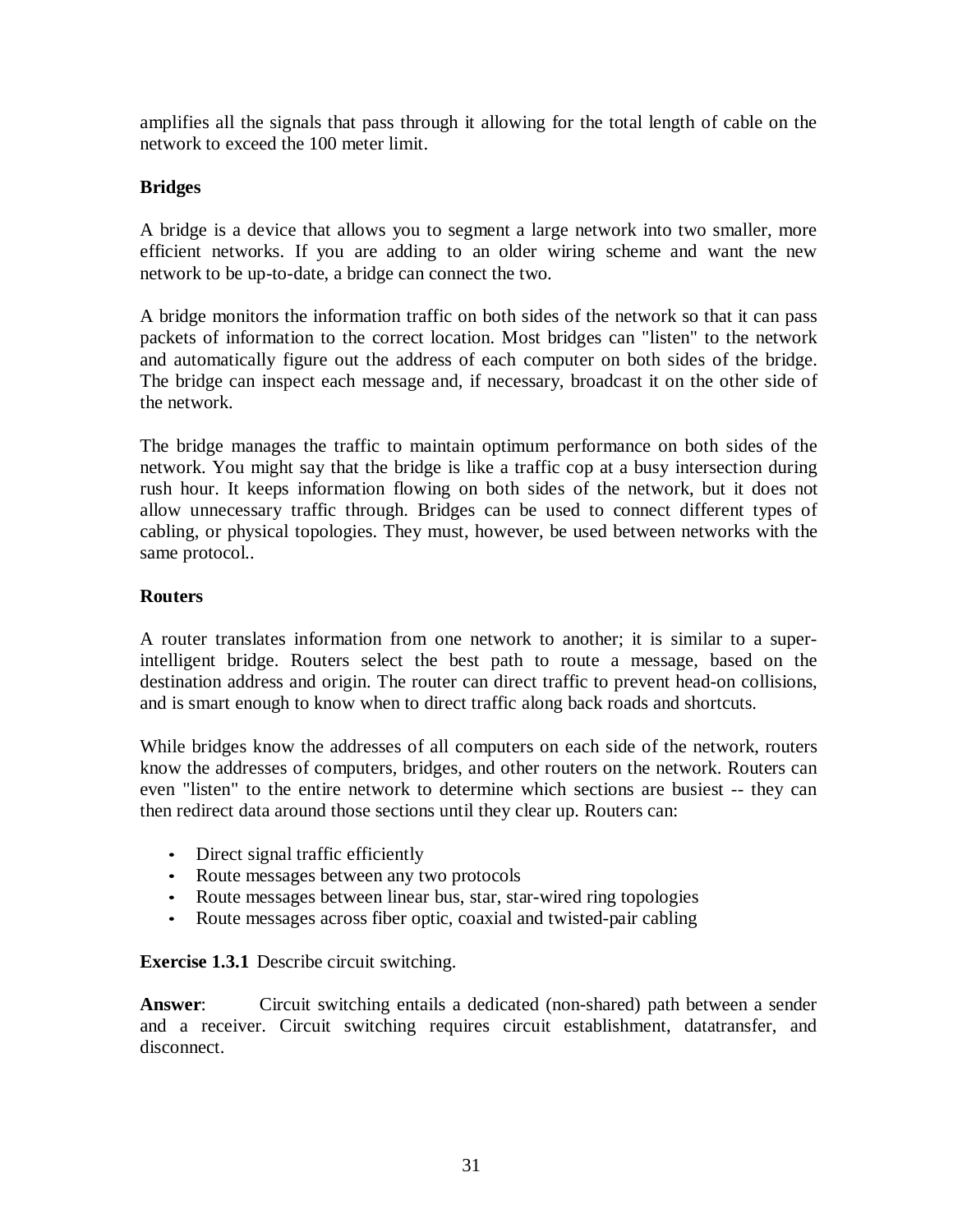**Exercise 1.3.2** In the context of circuit switching, what is "blocking"?

**Answer:** A blocking switching may deny connections due to resource limitation. That is, two idle connected stations may not be able to communicate due to lack of resources in a switch caused by other connections.

#### **4.0 CONCLUSION**

Networking hardware includes all computers, peripherals, interface cards and other equipment needed to perform data-processing and communications within the network.

#### **5.0 SUMMARY**

This unit provides information on the following networking components:

- File Servers
- Workstations
- Network Interface Cards
- Switches
- Repeaters
- Bridges
- Routers

#### **6.0 TUTOR MARKED ASSIGNMENT**

- 1. What are the major components of networking hardware?
- 2. Briefly discuss the following hardware components:
	- File Servers
	- Workstations
	- Network Interface Cards
	- Switches
	- Repeaters
	- Bridges
	- Routers

#### **7.0 FURTHER READINGS**

- 1. Communication Networks*: A First Course,* 2nd edition, Jean Walrand, McGraw Hill, 1998.
- **2.** Computer Networks*,* Andrew Tanenbaum, Prentice-Hall, 4th Edition, 2002.
- 3. Computer Networks: A Systems Approach, Larry Peterson & Bruce Davie, Morgan Kaufmann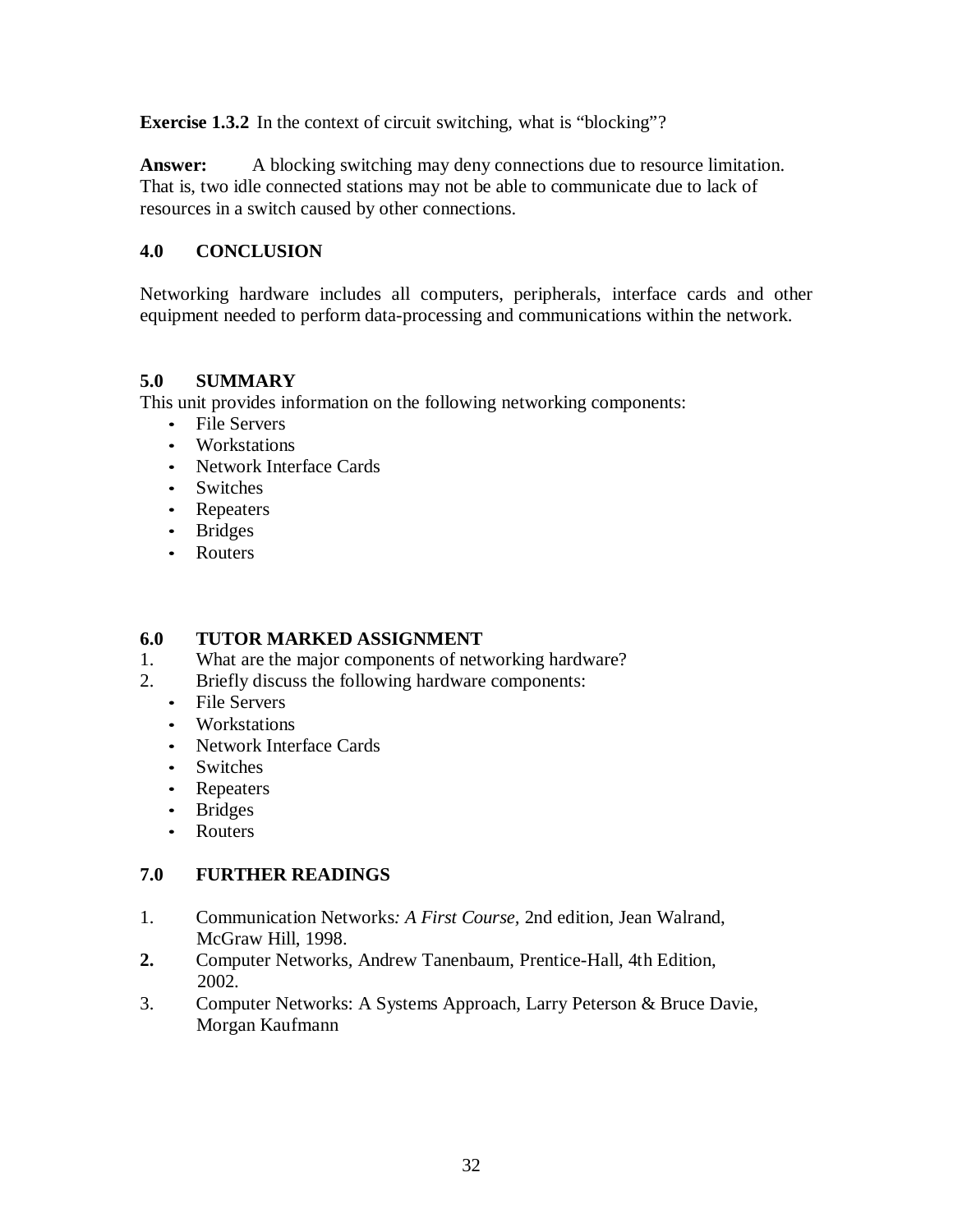# **MODULE 1: BASIC NETWORKING CONCEPTS**

# **Unit 4: Network operating system**

|     |                                            | Page |
|-----|--------------------------------------------|------|
| 1.0 | <b>Introduction</b>                        | 22   |
| 2.0 | <b>Objectives</b>                          | 22   |
| 3.0 | <b>Network operating system</b>            | 22   |
| 4.0 | <b>Conclusion</b>                          | 25   |
| 5.0 | <b>Summary</b>                             | 25   |
| 6.0 | <b>Tutor Marked Assignment</b>             | 25   |
| 7.0 | <b>Further Reading and Other Resources</b> | 25   |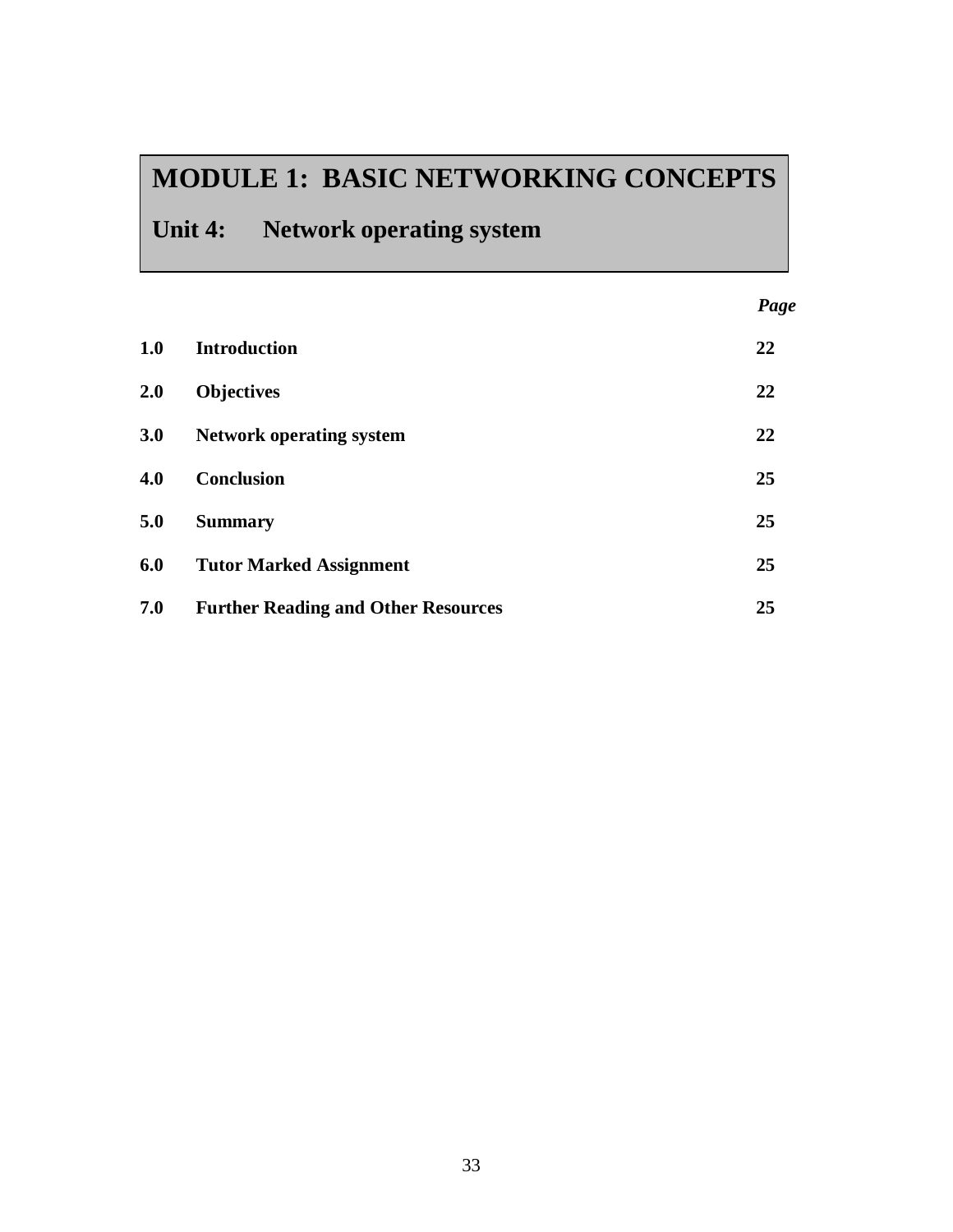#### **1.0 INTRODUCTION**

Network operating system, NOS is the software that allows multiple computers to communicate, share files and hardware devices with one another. Network operating systems (NOS) typically are used to run computers that act as servers. They provide the capabilities required for network operation. Network operating systems are also designed for client computers and provide functions so the distinction between network operating systems and stand alone operating systems is not always obvious.

#### **2.0 OBJECTIVES**

At the end of this unit you will be able:

- Explain network operating system
- Describe the functions of network operating system
- Differentiate between peer-to-peer network operating system and client-server network operating system.

#### **3.0 NETWORK OPERATING SYSTEM**

A network operating system (NOS) is a computer operating system that is designed primarily to support workstation, personal computer, and, in some instances, older terminal that are connected on a local area network (LAN). Artisoft's LANtastic, Banyan VINES, Novell's Netware, and Microsoft's LAN Manager are examples of network operating systems. In addition, some multi-purpose operating systems, such as Windows NT and Digital's OpenVMS come with capabilities that enable them to be described as a network operating system.

A network operating system provides printer sharing, common file system and database sharing, application sharing, and the ability to manage a network name directory, security, and other housekeeping aspects of a network.

Unlike operating systems, such as DOS and Windows, that are designed for single users to control one computer, network operating systems (NOS) coordinate the activities of multiple computers across a network. The network operating system acts as a director to keep the network running smoothly.

The two major types of network operating systems are:

- Peer-to-Peer
- Client Server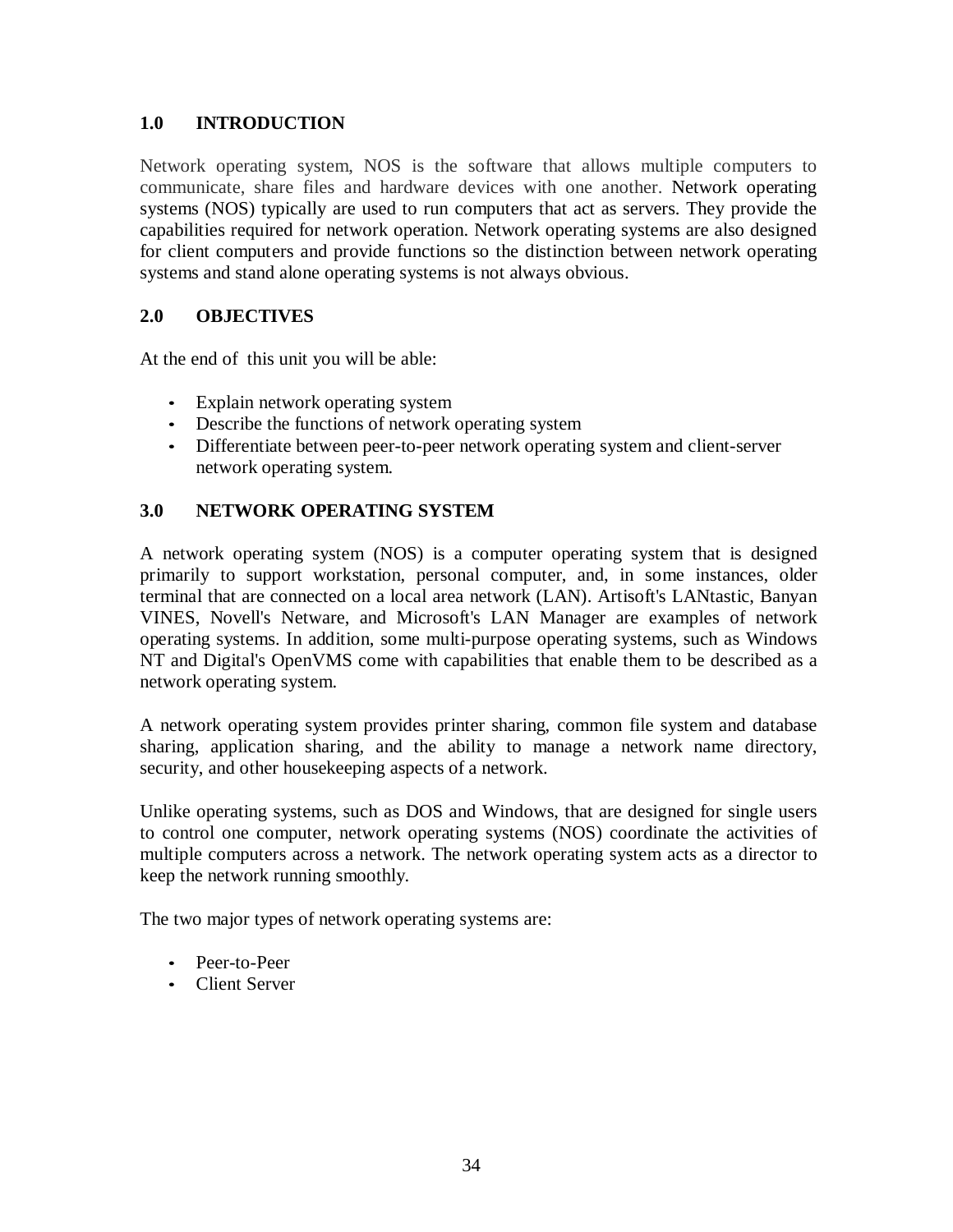#### **Peer-to-Peer**

Peer-to-peer network operating systems allow users to share resources and files located on their computers and to access shared resources found on other computers. However, they do not have a file server or a centralized management source (See fig. 1.4.1). In a peer-to-peer network, all computers are considered equal; they all have the same abilities to use the resources available on the network. Peer-to-peer networks are designed primarily for small to medium local area networks. AppleShare and Windows for Workgroups are examples of programs that can function as peer-to-peer network operating systems.



Fig. 1.4.1 Peer-to-peer network

#### **Source: http://www.infinitygroup.com/images/internetworking.gif**

#### **Advantages of a peer-to-peer network:**

- Less initial expense No need for a dedicated server.
- Setup An operating system (such as Windows XP) already in place may only need to be reconfigured for peer-to-peer operations.

#### **Disadvantages of a peer-to-peer network:**

- Decentralized No central repository for files and applications.
- Security Does not provide the security available on a client/server network.

#### **Client/Server**

Client/server network operating systems allow the network to centralize functions and applications in one or more dedicated file servers (See fig. 1.4.2). The file servers become the heart of the system, providing access to resources and providing security. Individual workstations (clients) have access to the resources available on the file servers. The network operating system provides the mechanism to integrate all the components of the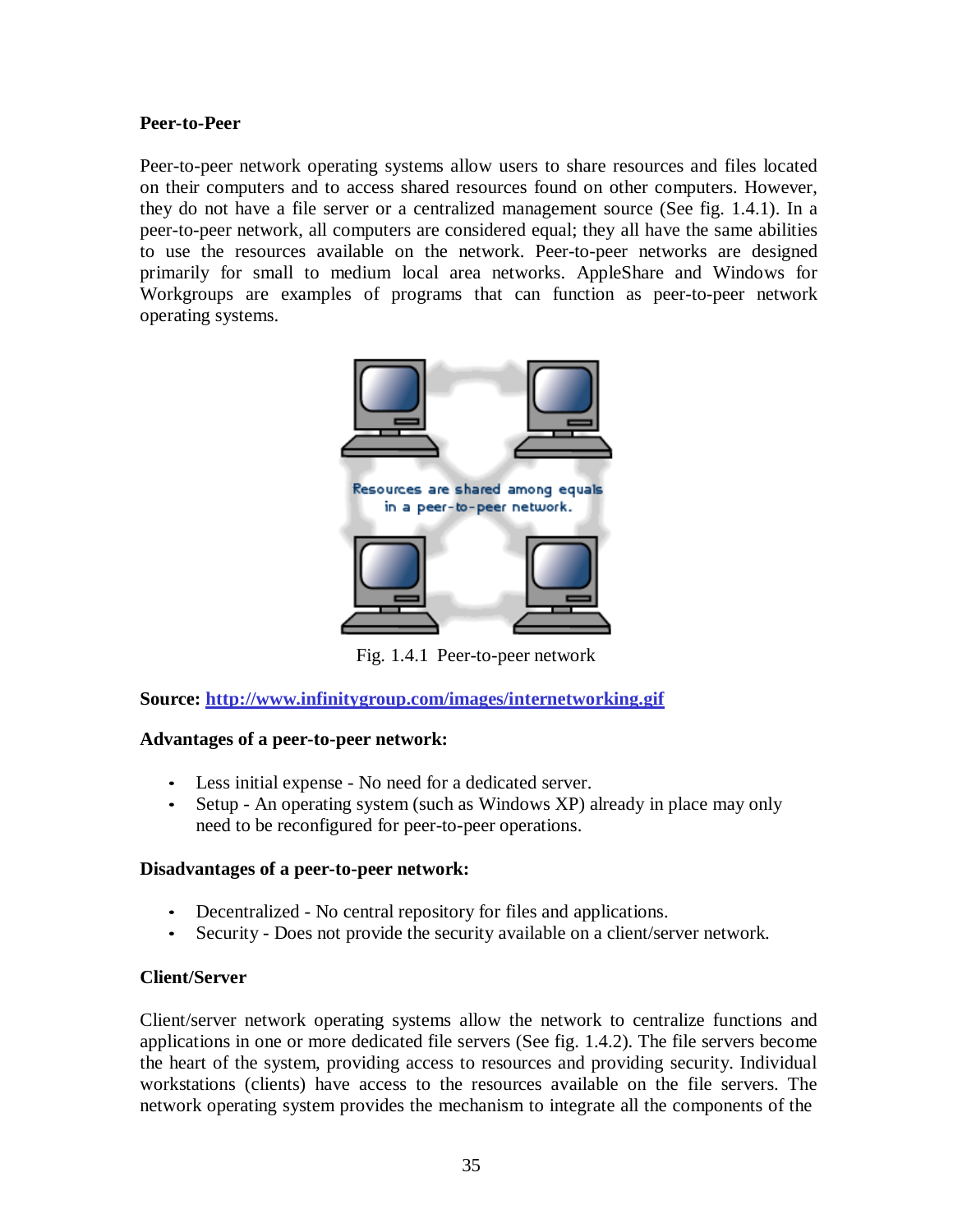network and allow multiple users to simultaneously share the same resources irrespective of physical location. Novell Netware and Windows 2000 Server are examples of client/server network operating systems.



Fig.1.4. 2 Client/server network

Source: **http://www.infinitygroup.com/images/internetworking.gif**

### **Advantages of a client/server network:**

- Centralized Resources and data security are controlled through the server.
- Scalability Any or all elements can be replaced individually as needs increase.
- Flexibility New technology can be easily integrated into system.
- Interoperability All components (client/network/server) work together.
- Accessibility Server can be accessed remotely and across multiple platforms.

### **Disadvantages of a client/server network:**

- Expense Requires initial investment in dedicated server.
- Maintenance Large networks will require a staff to ensure efficient operation.
- Dependence When server goes down, operations will cease across the network.

### **Examples of network operating systems**

Some examples of network operating systems include Novel Netware, Microsoft Windows NT, Microsoft Windows 2000, Microsoft Windows XP, Sun Solaris, Linux, AppleShare etc...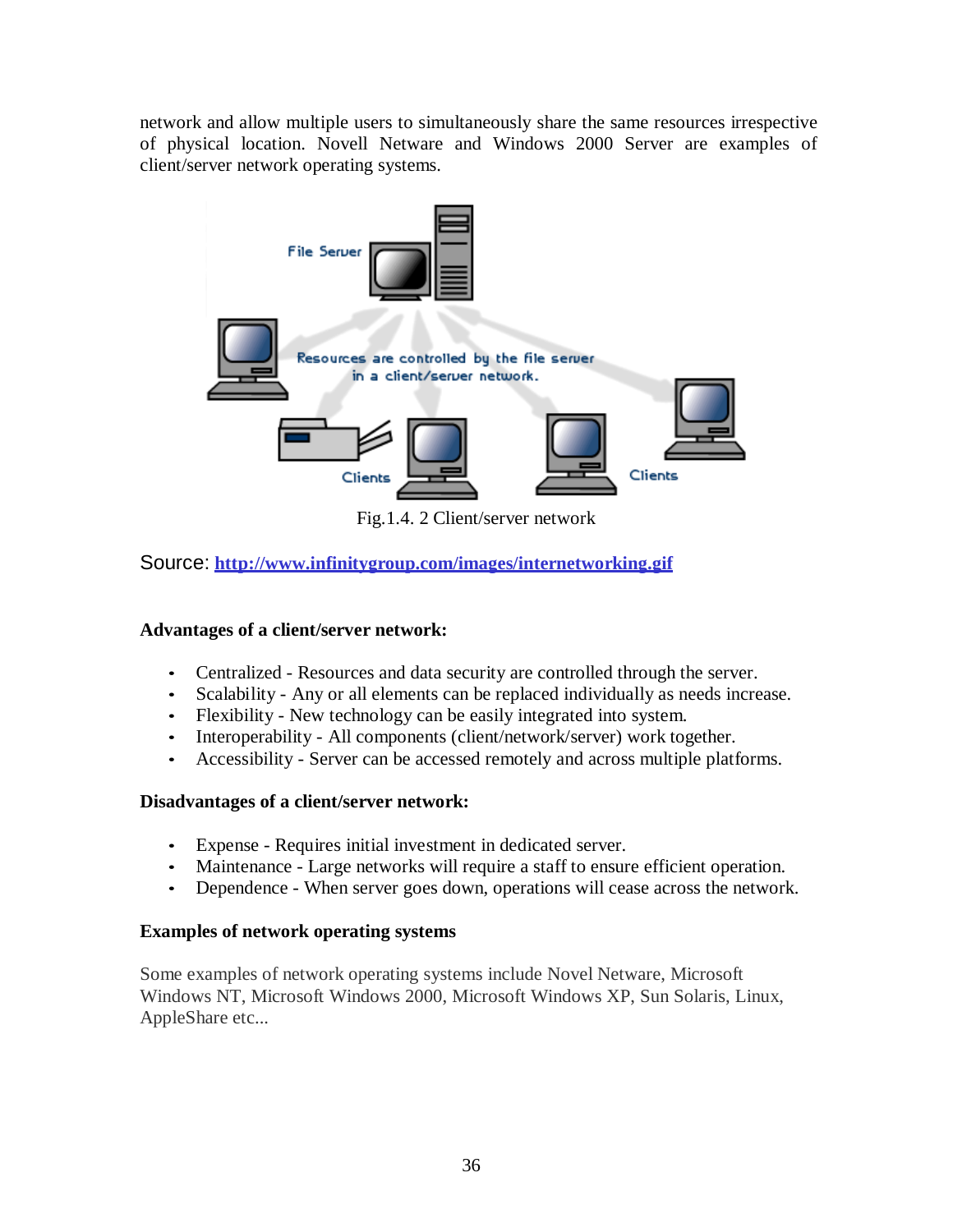#### **4.0 CONCLUSION**

This unit has explained the meaning and importance of network operating system, It has highlighted the difference between peer-to-peer and client-server network operating systems

#### **5.0 SUMMARY**

In this unit we have been able to :

- Explain network operating system
- Describe the functions of network operating system
- Explain the difference between peer-to-peer network operating system and clientserver network operating system.

#### **6.0 TUTOR MARKED ASSIGNMENT**

- 1. What is Network Operating System?
- 2. What are the functions of network operating system
- 3. Differentiate between peer-to-peer network operating system and client-server network operating system.

#### **7.0 FURTHER READING**

1. Stanford H. Rowe, Computer Networking, Prentice-Hall, Inc., Upper Saddle River, NJ, 2004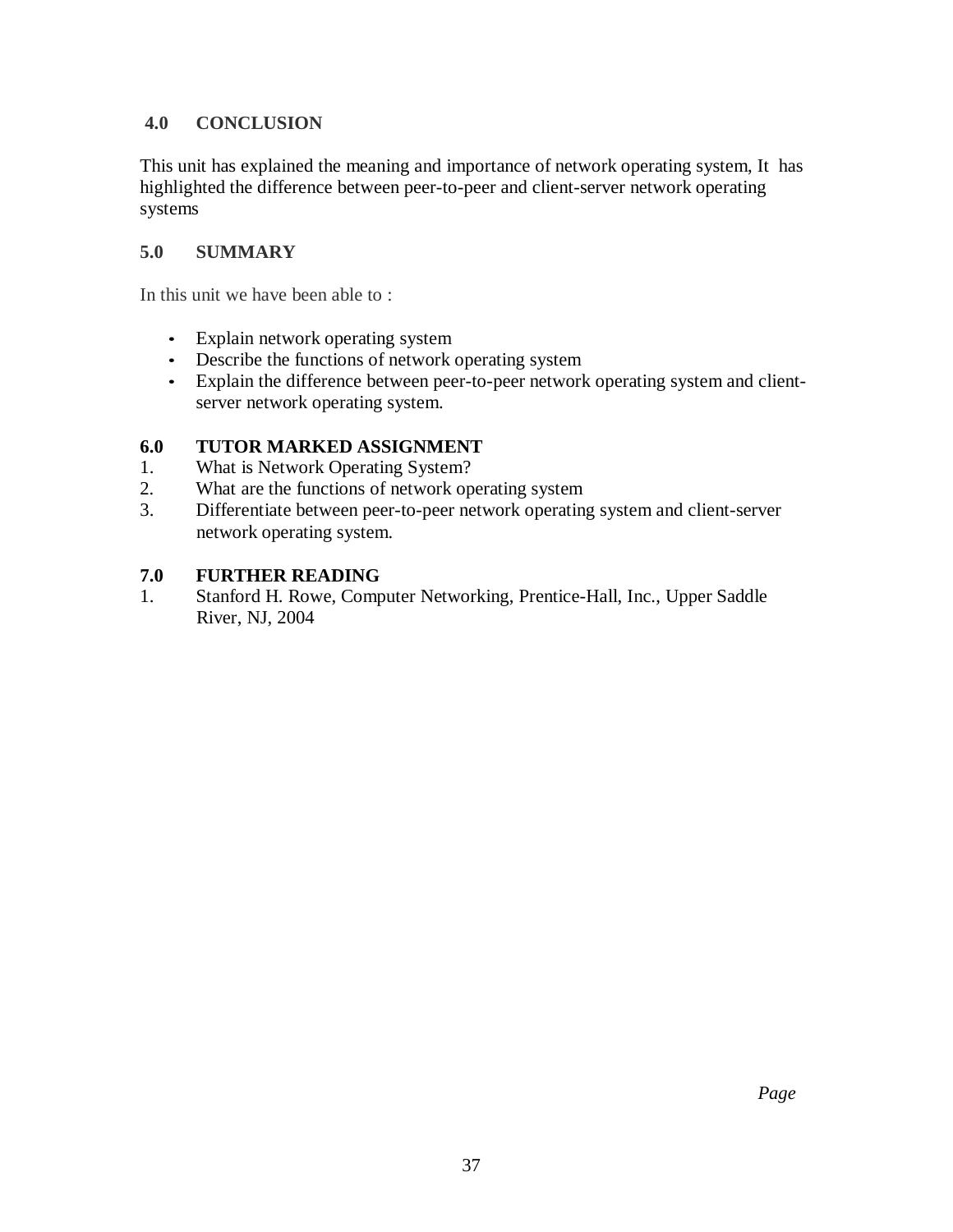# **MODULE 2: NETWORK TOPOLOGIES, PROTOCOLS AND CONFIGURATION**

# **Unit 1: Network topologies**

| $\overline{1.0}$ | Introduction                          | 27 |
|------------------|---------------------------------------|----|
| 2.0              | Objectives                            | 27 |
| 3.0              | Network topologies                    | 27 |
| 3.1              | Main types of physical topologies     | 28 |
| 3.1.1            | Bus topology                          | 28 |
| 3.1.2            | Ring topology                         | 29 |
| 3.1.3            | Star topology                         | 30 |
| 3.1.4            | Tree topology                         | 31 |
| 3.1.5            | Mesh topology                         | 33 |
| 3.1.6            | Considerations when choosing topology | 34 |
| 4.0              | Conclusion                            | 34 |
| 5.0              | Summary                               | 34 |
| 6.0              | <b>Tutor Marked Assignment</b>        | 34 |
| 7.0              | Further Reading and Other Resources   | 35 |

# **1.0 INTRODUCTION**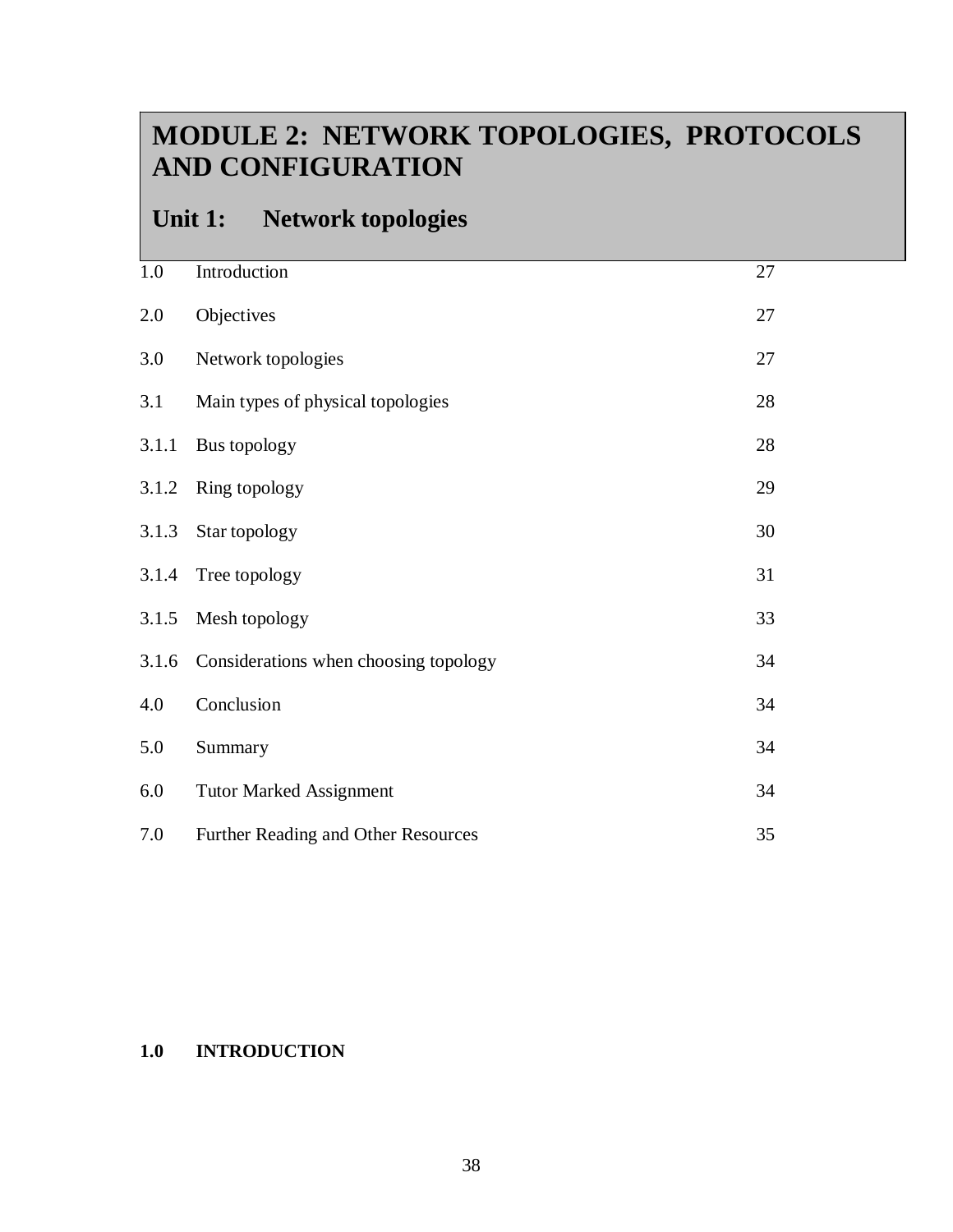A physical topology is the physical layout, or pattern, of the nodes on a network. It depicts a network in broad scope; that is, it does not specify device types, connectivity methods, or addressing schemes for the network. Physical topologies are divided into three fundamental geometric shapes: bus, ring, and star.

# **2.0 OBJECTIVES**

At the end of this unit you will be able to

- Understand network topology concept
- Understand the geometric representation of computer network
- Explain the merits and demerits of various network topologies
- Know how to choose the right topology

# **3.0 NETWORK TOPOLOGIES**

The term topology refers to the way a network is laid out, either physically or logically. The physical topology of a network refers to the configuration of cables, computers, and other peripherals while the logical topology is the method used to pass information between workstations. Two or more devices connect to a link; two or more links form a topology. The topology of a network is the geometric representation of the relationship of all the links and linking devices (usually called nodes) to each other. There are five basic topologies possible: mesh, star, tree, bus, and ring.



Fig. 2.1.1 - Multipoint Line Configuration

Source: http://en.wikipedia.org/wiki/Network\_topology

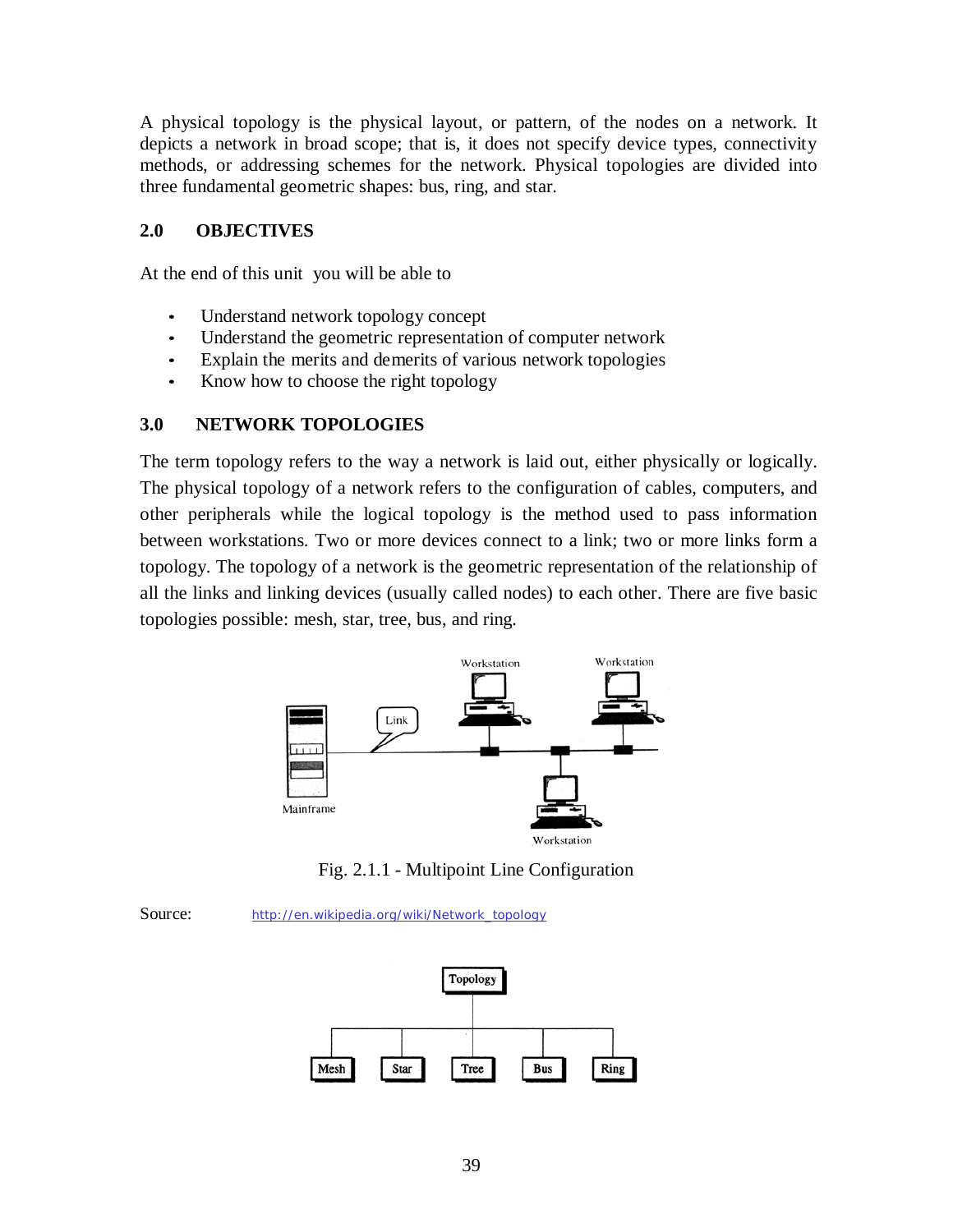#### Fig. 2.1.2 - Categories of Topologies

Source: http://en.wikipedia.org/wiki/Network\_topology

These five labels describe how the devices in a network are interconnected rather than their physical arrangement. For example, having a star topology does not mean that all of the computers in the network must be placed physically around a hub in a star shape. A consideration when choosing a topology is the relative status of the devices being linked. Two relationships are possible: peer-to-peer, where the devices share the link equally, and primary-secondary, where one device controls traffic and the others must transmit through it. Ring and mesh topologies are more convenient for peer-to-peer transmission, while star and tree are more convenient for primary-secondary, bus topology is equally convenient for either.

#### **3.1 Main Types of Physical Topologies**

The following sections discuss the physical topologies used in networks.

The most common topologies are:

• bus

- star
- ring
- mesh
- Tree.

Hybrid networks are the complex networks, which can be built of two or more above mentioned topologies.

#### **3.1.1 Bus Topology**

Bus topology uses a common backbone to connect all the network devices in a network in a linear shape. A single cable functions as the shared communication medium for all the devices attached with this cable with an interface connector. The device, which wants to communicate send the broadcast message to all the devices attached with the shared cable but only the intended recipient actually accepts and process that message.

A linear bus topology consists of a main run of cable with a terminator at each end (See fig.2.1.3). All nodes (file server, workstations, and peripherals) are connected to the linear cable. Eternet and Local Talk networks use a linear bus topology.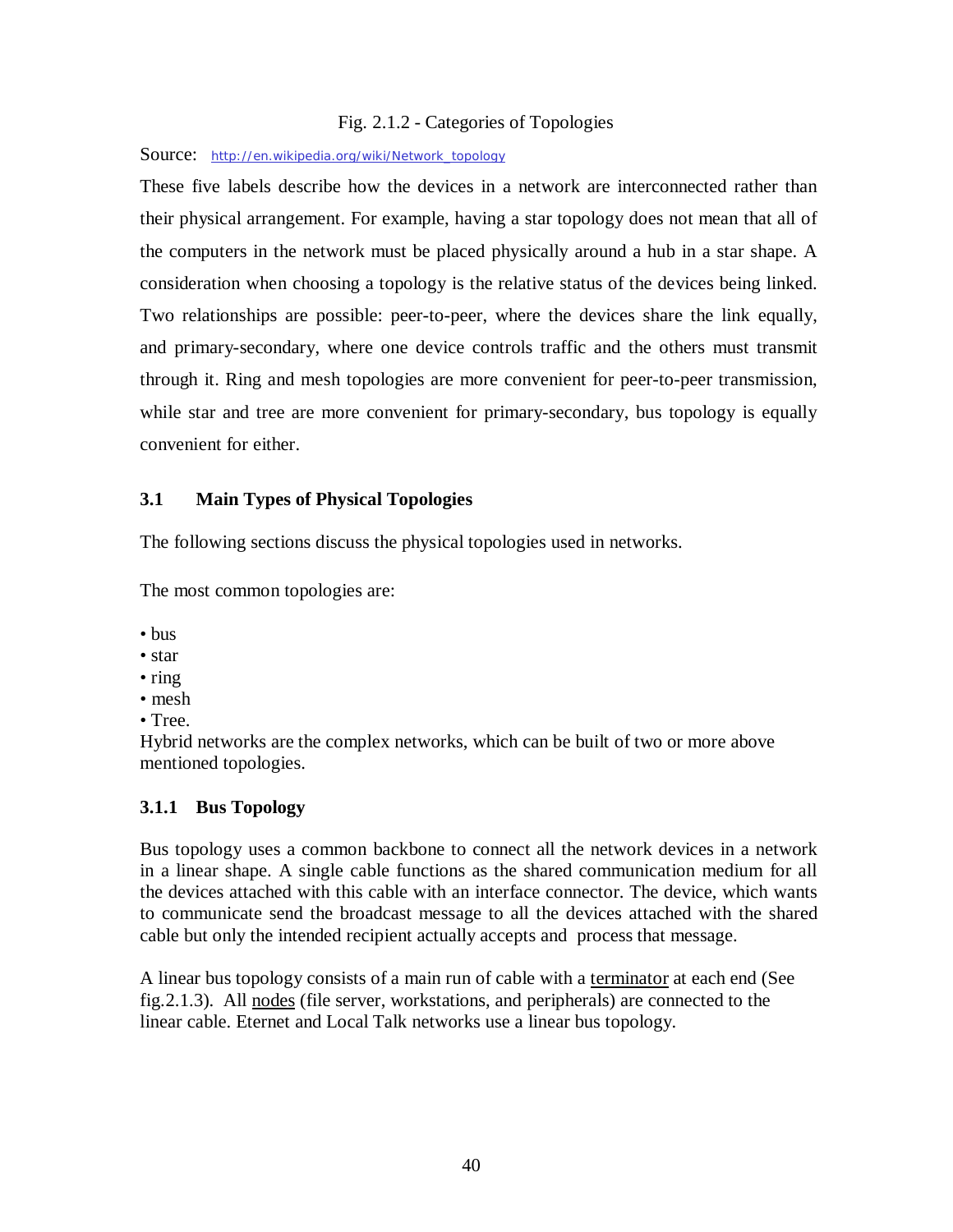

Source: http://en.wikipedia.org/wiki/Bus\_network

#### **Advantages of a Linear Bus Topology**

- Easy to connect a computer or peripheral to a linear bus.
- Requires less cable length than a star topology.

#### **Disadvantages of a Linear Bus Topology**

- Entire network shuts down if there is a break in the main cable.
- Terminators are required at both ends of the backbone cable.
- Difficult to identify the problem if the entire network shuts down.
- Not meant to be used as a stand-alone solution in a large building.

#### **3.1.2 Ring Topology**



Fig. 2.1.4 Ring topology (Source: http://en.wikipedia.org/wiki/Ring\_network)

A ring topology is a network topology or circuit arrangement in which each network device is attached along the same signal path to two other devices, forming a path in the shape of a ring. Each device in the network that is also referred to as node handles every message that flows through the ring. Each node in the ring has a unique address. Since in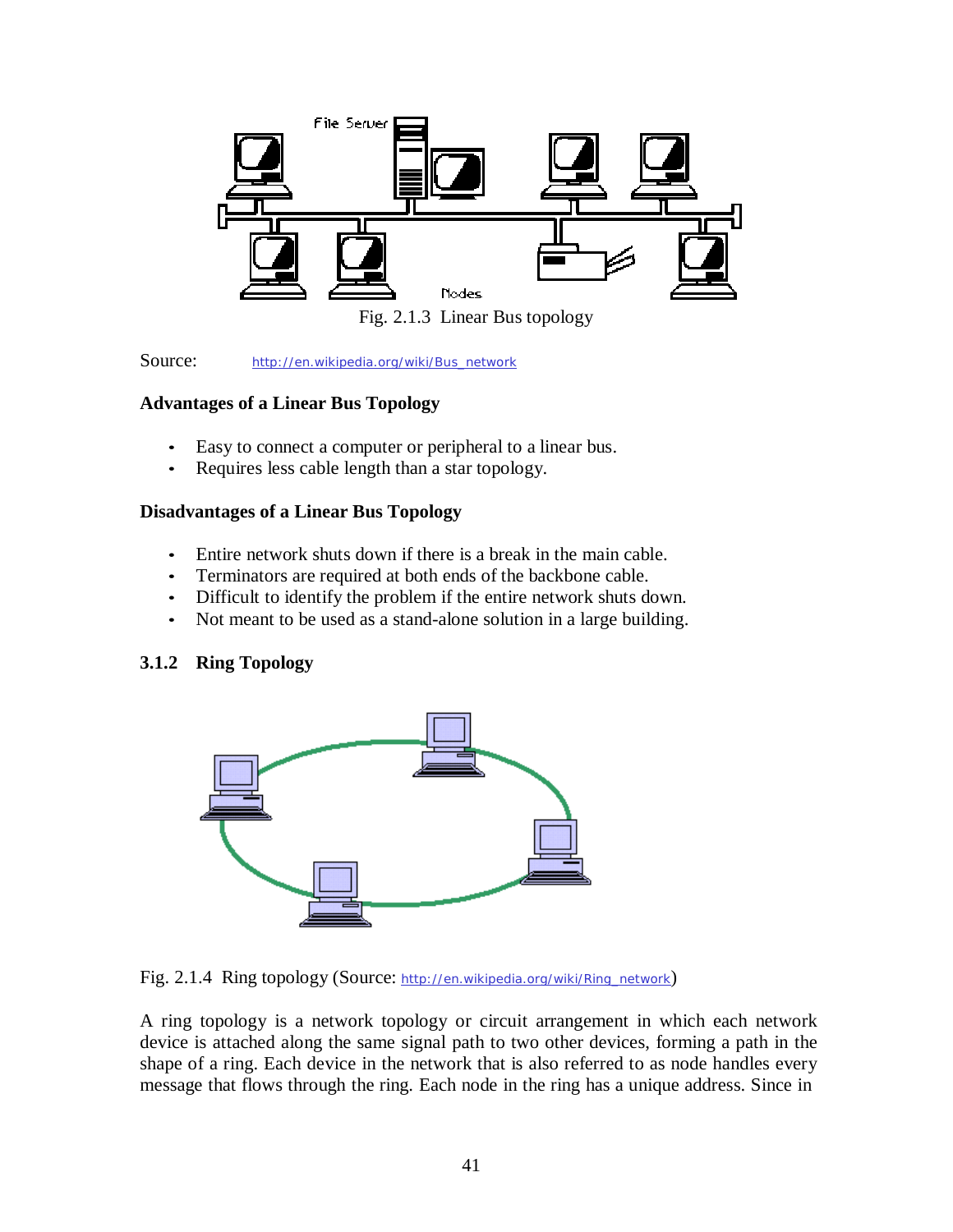ring topology there is only one pathway between any two nodes, ring networks are generally disrupted by the failure of a single link.

The redundant topologies are used to eliminate network downtime caused by a single point of failure. All networks need redundancy for enhanced reliability. Network reliability is achieved through reliable equipment and network designs that are tolerant to failures and faults. The FDDI networks overcome the disrupt ion in the network by sending data on a clockwise and a counterclockwise ring. In case there is a break in data flow, the data is wrapped back onto the complementary ring before it reaches the end of the cable thereby maintaining a path to every node within the complementary ring. The most well known example of a ring topology is Token Ring.

#### **Advantages**

- An orderly network where every device has access to the token and the opportunity to transmit
- Under heavy network load performs better than a start topology.
- To manage the connectivity between the computers it doesn't need network server.

#### **Disadvantages**

- One malfunctioning workstation can throw away the entire network.
- Moves, adds and changes of devices can affect the entire network .
- It is slower than an Ethernet network.

#### **3.1.3 Star Topology**

In the computer networking world the most commonly used topology in LAN is the star topology. Star topologies can be implemented in home, offices or even in a building. All the computers in the star topologies are connected to central devices like hub, switch or router. The functionality of all these devices is different. As compared to the bus topology, a star network requires more devices & cables to complete a network. The failure of each node or cable in a star network, won't take down the entire network as compared to the Bus topology. However if the central connecting devices such as hub, switch or router fails due to any reason, then ultimately all the network can come down or collapse.

A star topology is designed with each node (file server, workstations, and peripherals) connected directly to a central network hub or concentrator (See fig.2.1.5).

Data on a star network passes through the hub or concentrator before continuing to its destination. The hub or concentrator manages and controls all functions of the network. It also acts as a repeater for the data flow. This configuration is common with twisted-pair cable; however, it can also be used with coaxial cable or fiber-optic cable.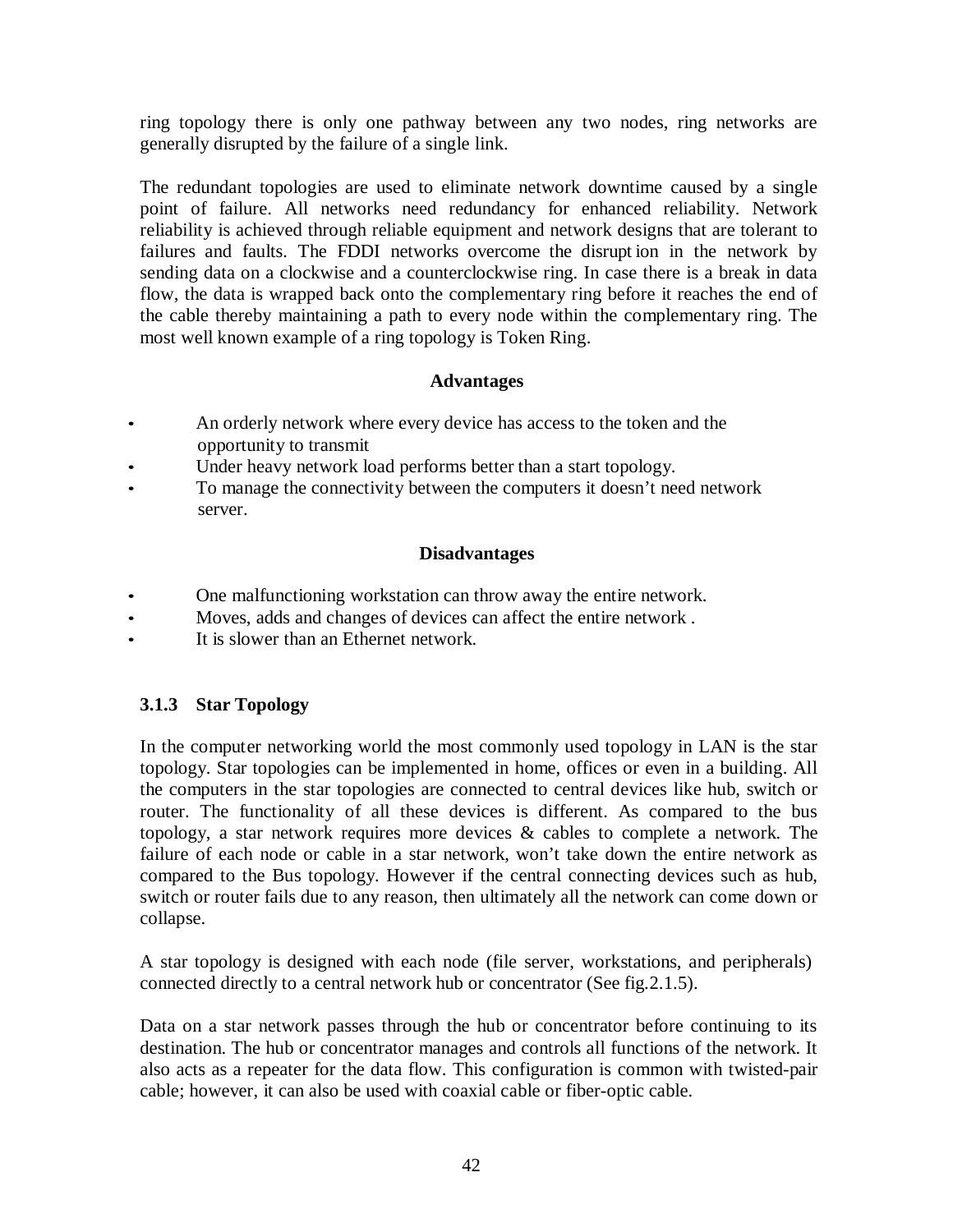

Fig.2.1.5 Star topology

**Source: http://en.wikipedia.org/wiki/Star\_network**

#### **Advantages of a Star Topology**

- Easy to install and wire.
- No disruptions to the network then connecting or removing devices.
- Easy to detect faults and to remove parts.

#### **Disadvantages of a Star Topology**

- Requires more cable length than a linear topology.
- If the hub or concentrator fails, nodes attached are disabled.
- More expensive than linear bus topologies because of the cost of the concentrators.

The protocols used with star configurations are usually Eternet or Local Talk.

#### **3.1.4 Tree Topology**

Tree topologies are comprised of the multiple star topologies on a bus. Tree topologies integrate multiple star topologies together onto a bus. Only the hub devices can connect directly with the tree bus and each Hub functions as a root of a tree of the network devices. This bus/star/hybrid combination supports future expandability of the computer networks, much better than a bus or star (See fig. 2.1.6).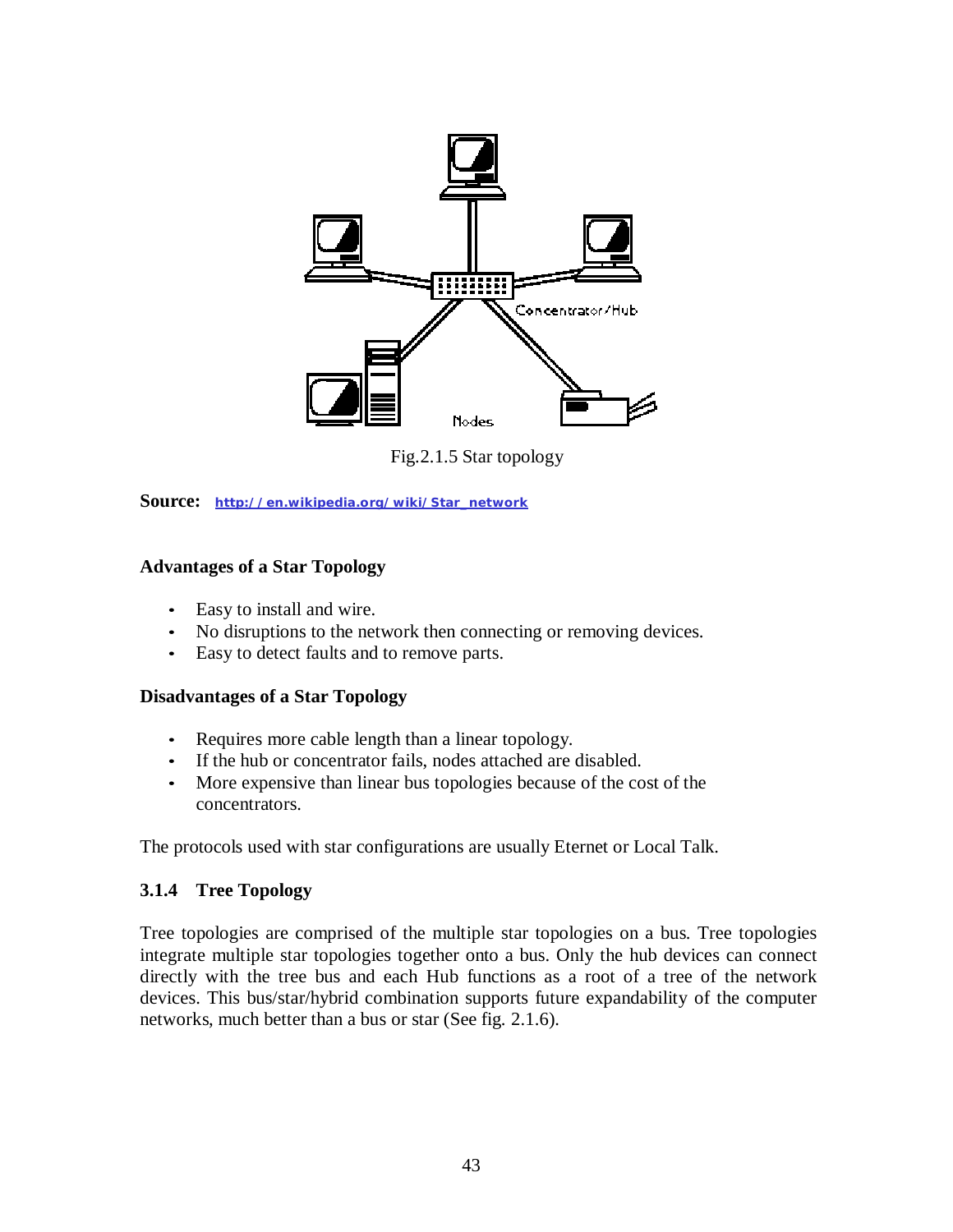

Fig. 2.1.6 Tree topology

Source: http://en.wikipedia.org/wiki/Tree\_network

#### **Advantages of a Tree Topology**

- Point-to-point wiring for individual segments.
- Supported by several hardware and software venders.

#### **Disadvantages of a Tree Topology**

- Overall length of each segment is limited by the type of cabling used.
- If the backbone line breaks, the entire segment goes down.
- More difficult to configure and wire than other topologies.

#### **5-4-3 Rule**

A consideration in setting up a tree topology using Ethernet protocol is the 5-4-3 rule. One aspect of the Ethernet protocol requires that a signal sent out on the network cable reach every part of the network within a specified length of time. Each concentrator or repeater that a signal goes through adds a small amount of time. This leads to the rule that between any two nodes on the network there can only be a maximum of 5 segments, connected through 4 repeaters/concentrators. In addition, only 3 of the segments may be populated (trunk) segments if they are made of coaxial cable. A populated segment is one which has one or more nodes attached to it.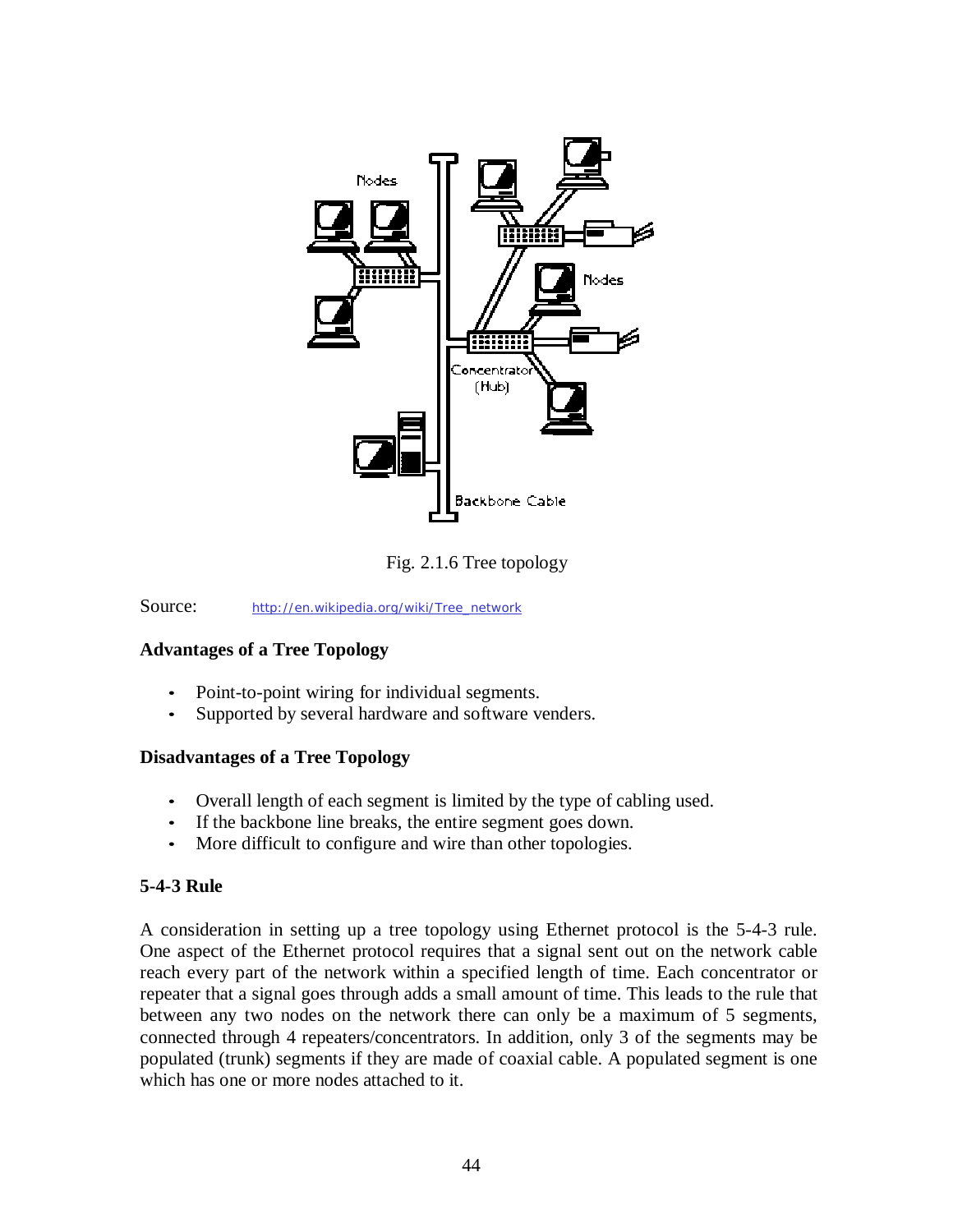#### **3.1.5 Mesh topology**

In the topologies shown above, there is only one possible path from one node to another node. If any cable in that path is broken, the nodes cannot communicate.



Fig. 2.1.7. Mesh topology

Source: http://en.wikipedia.org/wiki/Mesh\_network

Mesh topology uses lots of cables to connect every node with every other node. It is very expensive to wire up, but if any cable fails, there are many other ways for two nodes to communicate. Some WANs, like the Internet, employ mesh routing. In fact the Internet was deliberately designed like this to allow sites to communicate even during a nuclear war.

Mesh topology work on the concept of routes. In Mesh topology, message sent to the destination can take any possible shortest, easiest route to reach its destination. In the previous topologies star and bus, messages are usually broadcasted to every computer, especially in bus topology. Similarly in the Ring topology message can travel in only one direction i.e clockwise or anticlockwise. Internet employs the Mesh topology and the message finds its route for its destination. Router works in finding the routes for the messages and in reaching them to their destinations. The topology in which every devices connects to every other device is called a full Mesh topology unlike in the partial mesh in which every device is indirectly connected to the other devices.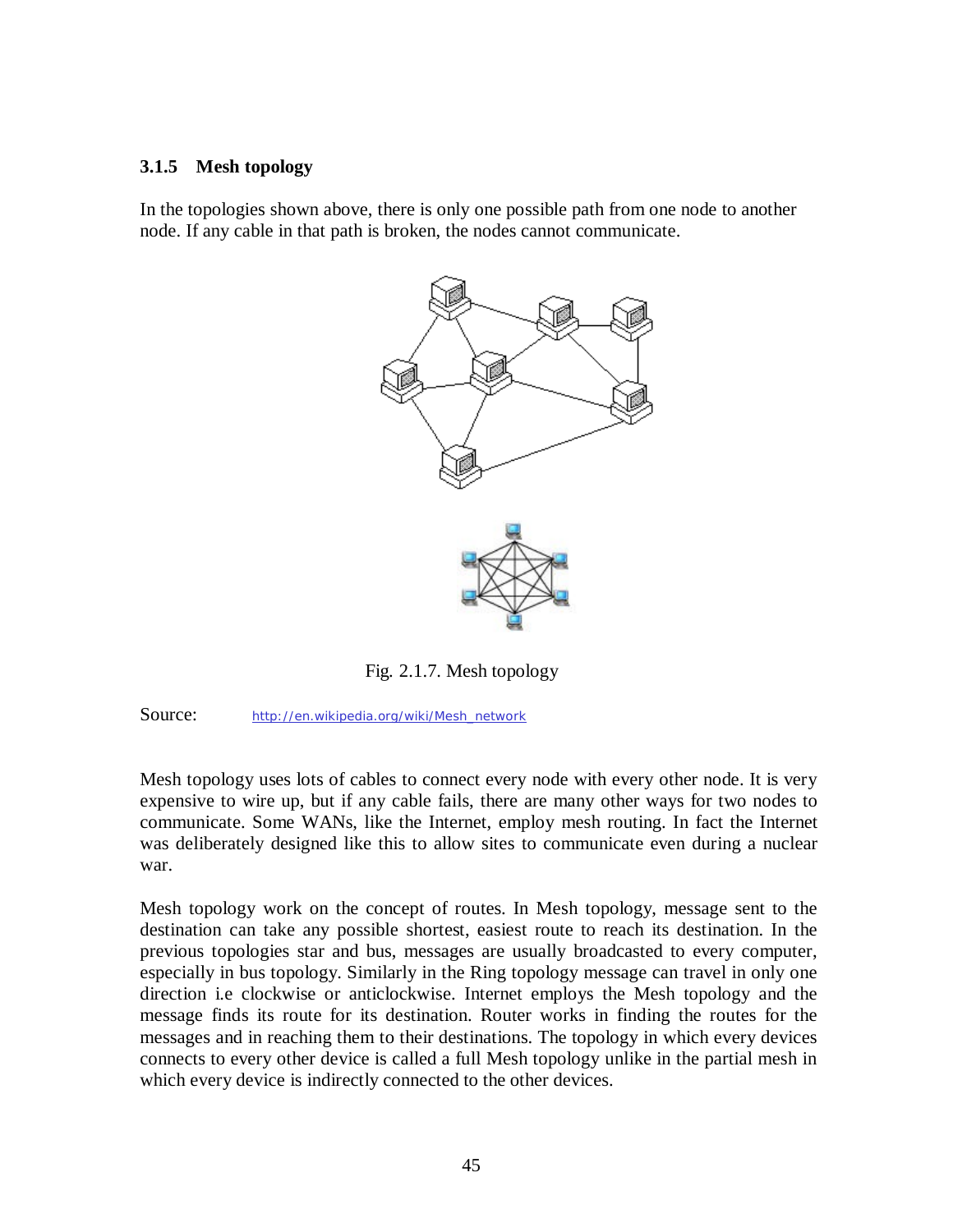# **3.1.6 Considerations When Choosing a Topology:**

It is important to choose the right topology for how the network will be used. Each topology has its own characteristic. To choose the right topology we must see the factors that influenced it. The factors are:

- **Length of cable needed**. The linear bus network uses shorter lengths of cable.
- **Future growth**. With a star topology, expanding a network is easily done by adding another concentrator.
- **Cable type**. The most common cable in schools is unshielded twisted pair, which is most often used with star topologies.

Exercise 2.1.1 What is the key disadvantage of a physically direct-wired LAN? Explain how a star-wired LAN remedies this disadvantage.

Answer: Fault detection and isolation are very difficult in a large (large span and large number of stations) direct-wired LAN. To find and isolate a fault one must literally "walk the wire". In a star wired LAN faults can be detected and isolated in a central location – the wiring closet. To detect and isolate a fault in a wiring closet, individual lobes of the LAN can be unplugged until the LAN returns to operation. This can be automated.

# **4.0 CONCLUSION**

Topologies are the important part of the network design theory. A better network can be built if you have the knowledge of these topologies and if you know the difference between each topology. Similarly you should have the knowledge of each network device so that you can properly use them according to your network needs. A mis-configured network can result in a waste of time and energy as well as a lots of troubleshooting methods to resolve the issue. So the basic understanding of the network topologies and network devices is a must to build a good network.

# **5.0 SUMMARY**

In this unit we have been able to:

- Discuss network topology concept
- Describe the geometric representation of computer network
- Explain the merits and demerits of various network topologies
- Show how to choose the right topology

#### **6.0 TUTOR MARKED ASSIGNMENT**

- 1. In networking, what does the term *topology* refer to?
- 2. Describe the geometric representations of computer network
- 3. Explain the merits and demerits of various network topologies
- 4. What are the considerations for choosing the right topology?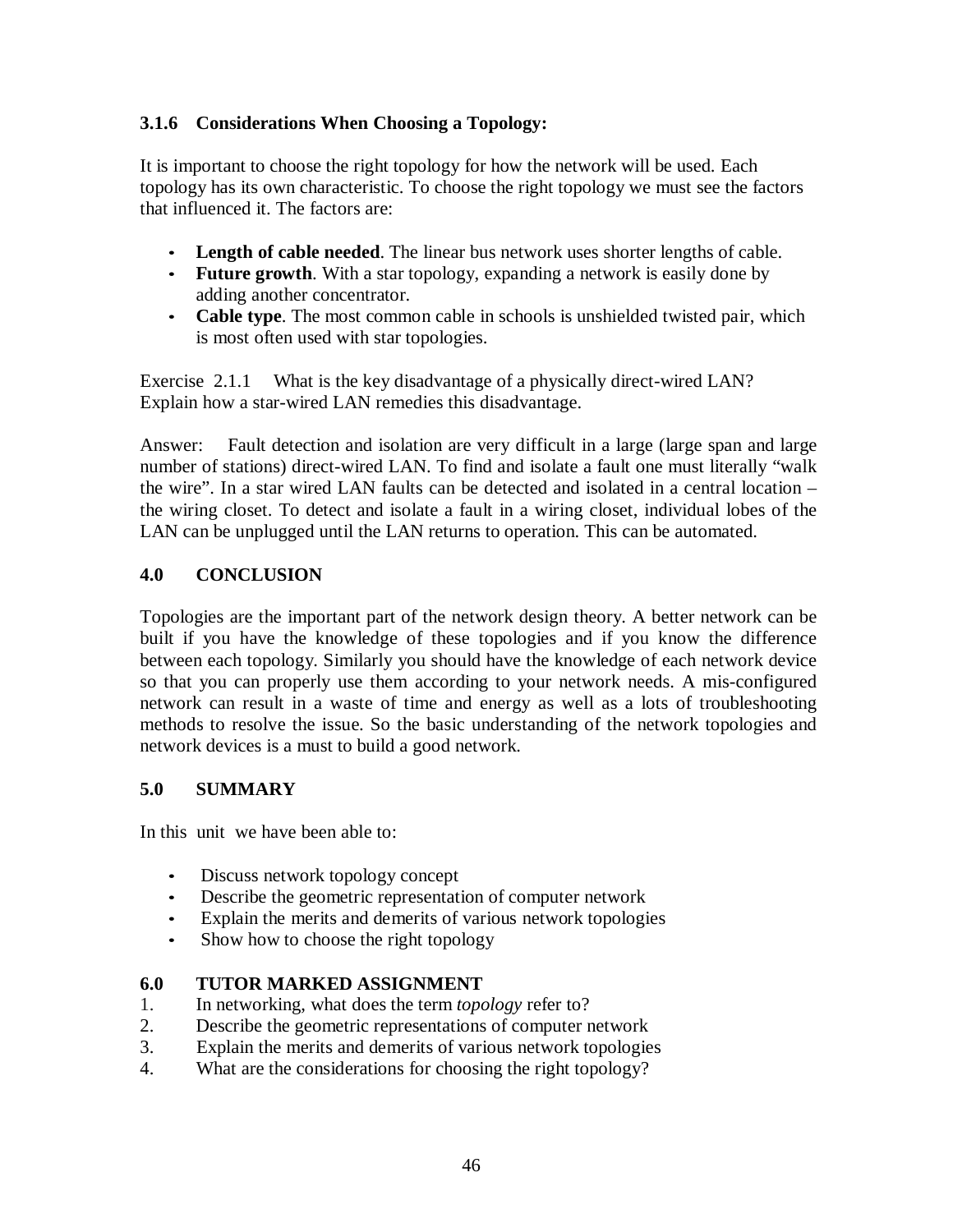# **7.0 FURTHER READINGS**<br>1. Ed, T. Theory and Problen

1. Ed, T. Theory and Problems of Computer Networking. USA: Schaum's Outline Series, McGRAW-HILL, 2002.

*Page*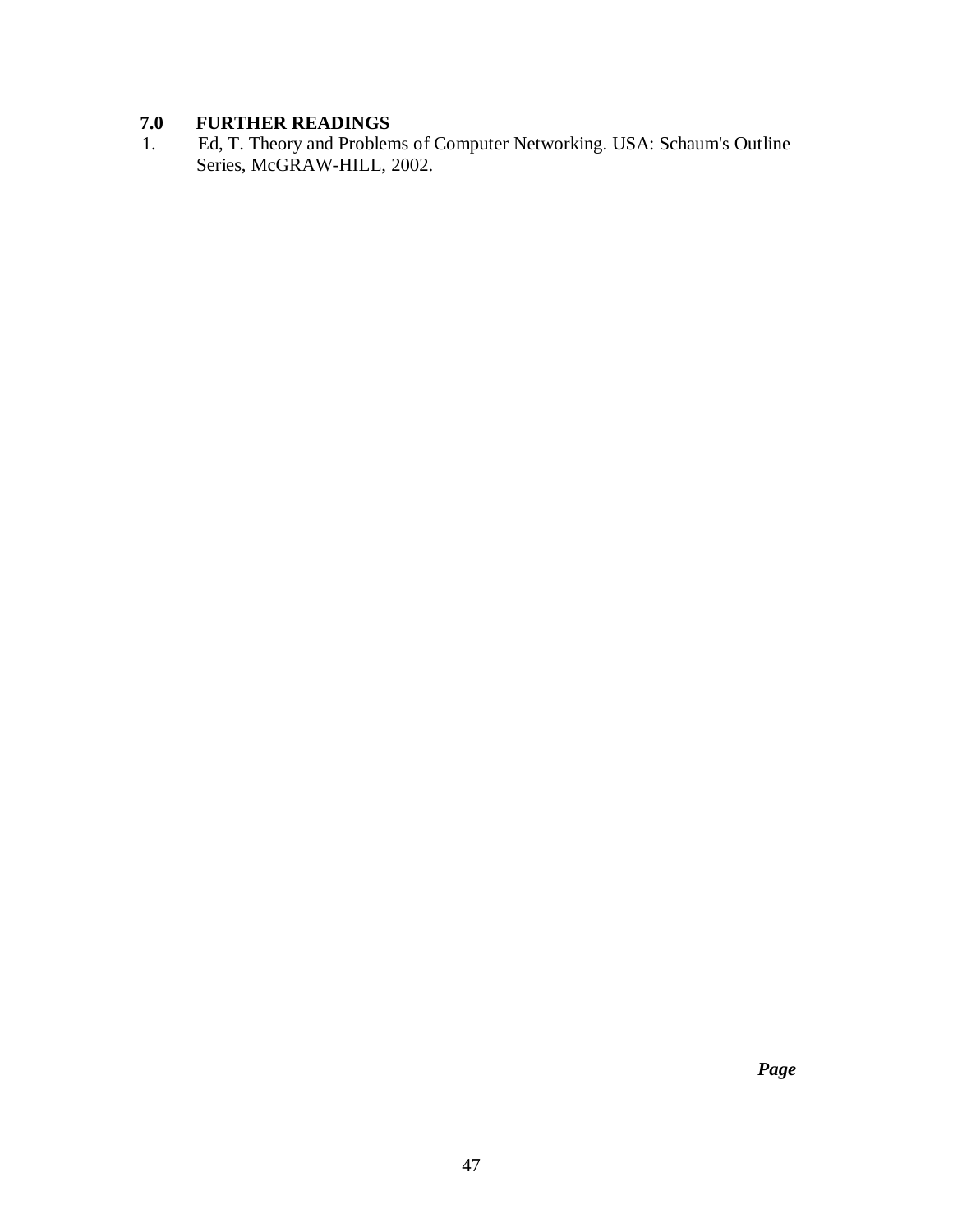# **MODULE 2: NETWORK TOPOLOGIES, PROTOCOLS AND CONFIGURATION**

# **Unit 2: Network protocols**

| 1.0 | <b>Introduction</b>                        | 37 |
|-----|--------------------------------------------|----|
| 2.0 | <b>Objectives</b>                          | 37 |
| 3.0 | <b>Network protocol</b>                    | 37 |
| 3.1 | Type of protocols                          | 38 |
| 3.2 | <b>Protocols properties</b>                | 48 |
| 4.0 | <b>Conclusion</b>                          | 48 |
| 5.0 | <b>Summary</b>                             | 48 |
| 6.0 | <b>Tutor Marked Assignment</b>             | 48 |
| 7.0 | <b>Further Reading and Other Resources</b> | 49 |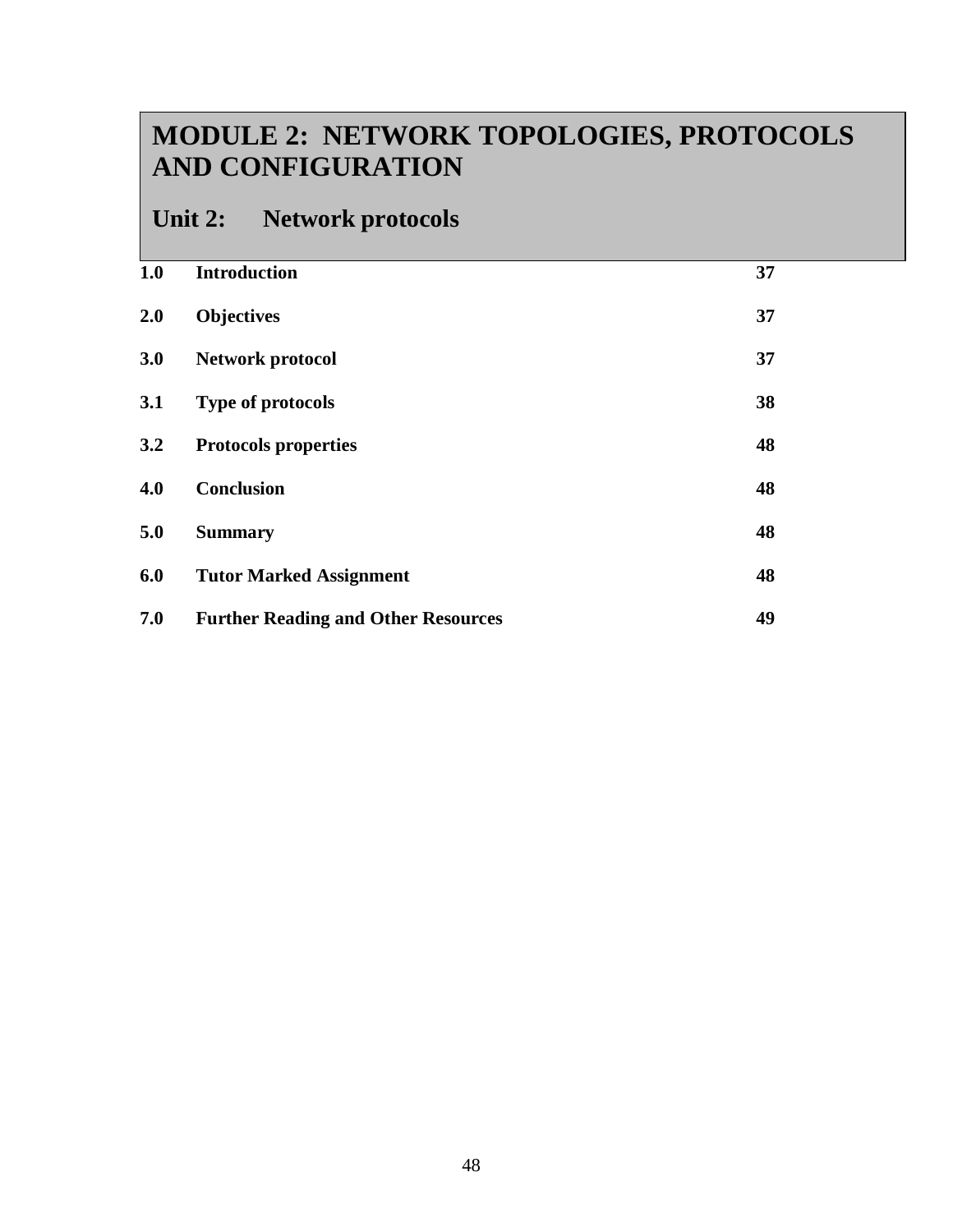# **1,0 INTRODUCTION**

The word protocol is derived from the Greek word "protocollon" which means a leaf of paper glued to manuscript volume. In computer protocols means a set of rules, a communication language or set of standards between two or more computing devices. Protocols exist at the several levels of the OSI (open system interconnectivity) layers model. In the telecommunication system, there are one or more protocols at each layer of the telephone exchange. On the internet, there is a suite of the protocols known as TCP/IP protocols that are consisting of transmission control protocol, internet protocol, file transfer protocol, dynamic host configuration protocol, Border gateway protocol and a number of other protocols.

# **2.0 OBJECTIVES**

- To assist students in understanding network protocols
- \* To assist students in analyzing networking requirements.

# **3.0 NETWORK PROTOCOL**

A protocol is a set of rules that governs the communications between computers on a network. These rules include guidelines that regulate the following characteristics of a network: access method, allowed physical topologies, types of cabling, and speed of data transfer. In computer networks, communication occurs between entities in different systems. An entity is anything capable of sending or receiving information. Examples include application programs, file transfer packages, browsers, database management systems, and electronic mail software. A system, is a physical object that contains one or more entities, Examples include computers and terminals. But two entities cannot just send bit streams to each other and expect to be understood. For communication to occur, the entities must agree on a protocol. A protocol is a set of rules that govern data communication. A protocol defines what is communicated, how it is communicated, and when it is communicated. The key elements of a protocol are syntax, semantics, and timing.

#### Syntax

Syntax refers to the structure or format of the data, meaning the order in which they are presented. For example, a simple protocol might expect the first eight bits of data to be the address of the sender, the second eight bits to be the address of the receiver, and the rest of the stream to be the message itself.

#### Semantics

Semantics refers to the meaning of each section of bits. How is a particular pattern to be interpreted, and what action is to be taken based on that interpretation. For example, does an address identify the route to be taken or the final destination of the message?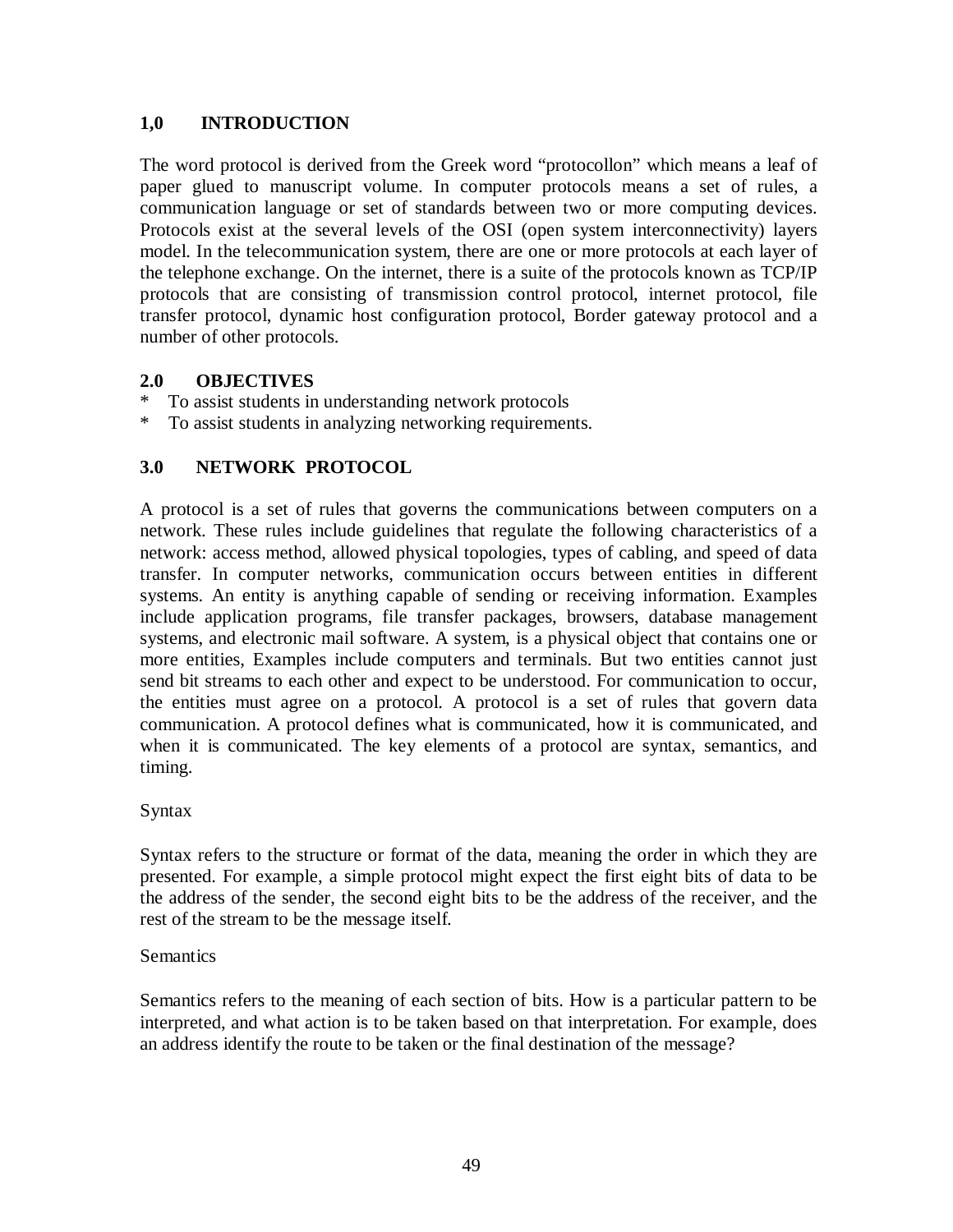### Timing

Timing refers to two characteristics: when data should be sent and how fast they can be sent. For example, if a sender produces data at 100 Mbps but the receiver can process data at only 1 Mbps, the transmission will overload the receiver and data will be largely lost.

In data communication, a protocol is a set of rules that govern all aspects of information communication.

# **3.1 TYPE OF PROTOCOLS**

There are a many standard protocols to choose from, standard protocols have their own advantage and disadvantage i.e., some are simpler than the others, some are more reliable, and some are faster. From a user's point of view, the only interesting aspect about protocols is that our computer or device must support the right ones if we want to communicate with other computers. The protocols can be implemented either in hardware or in software.

Some of the popular protocols are:

# **NetBIOS**

Network basic input/output system is an application programming interface (API). Applications located on different computers; use NetBIOS to communicate each other over a local area network (LAN). NetBIOS is widely used in Ethernet, token ring, and Windows NT networks. NetBIOS provides services at the transport and session layer of the OSI model. NetBIOS supports three services;

\* Name service for name registration and resolut ion.

\* Session service for connection-oriented communication.

\* Datagram services for connection less communication.

# **TCP/IP**

Transmission control protocol/internet protocol (TCP/IP) is the communication protocol used by internet. It is used for communication in a private network such as internet or extranet. It performs various functions such as multiplexing, error recovery, flow control, connection establishment, termination and segmentation.

#### **Address Resolution Protocols**

The data packets travel through various physical networks to reach the destination. At the physical layer, routers and hosts are recognized by their physical address, which is a local address. It is usually implemented in hardware. To communicate within the same network, the physical address can solve the purpose. However, to communicate between different networks, both the physical (MAC) and logical (IP) address are required. The user should be able to map a logical address to its corresponding physical address and vice versa. There are two protocols used for this purpose. The ARP maps the logical address to a physical address and the RARP maps the physical address to a logical address.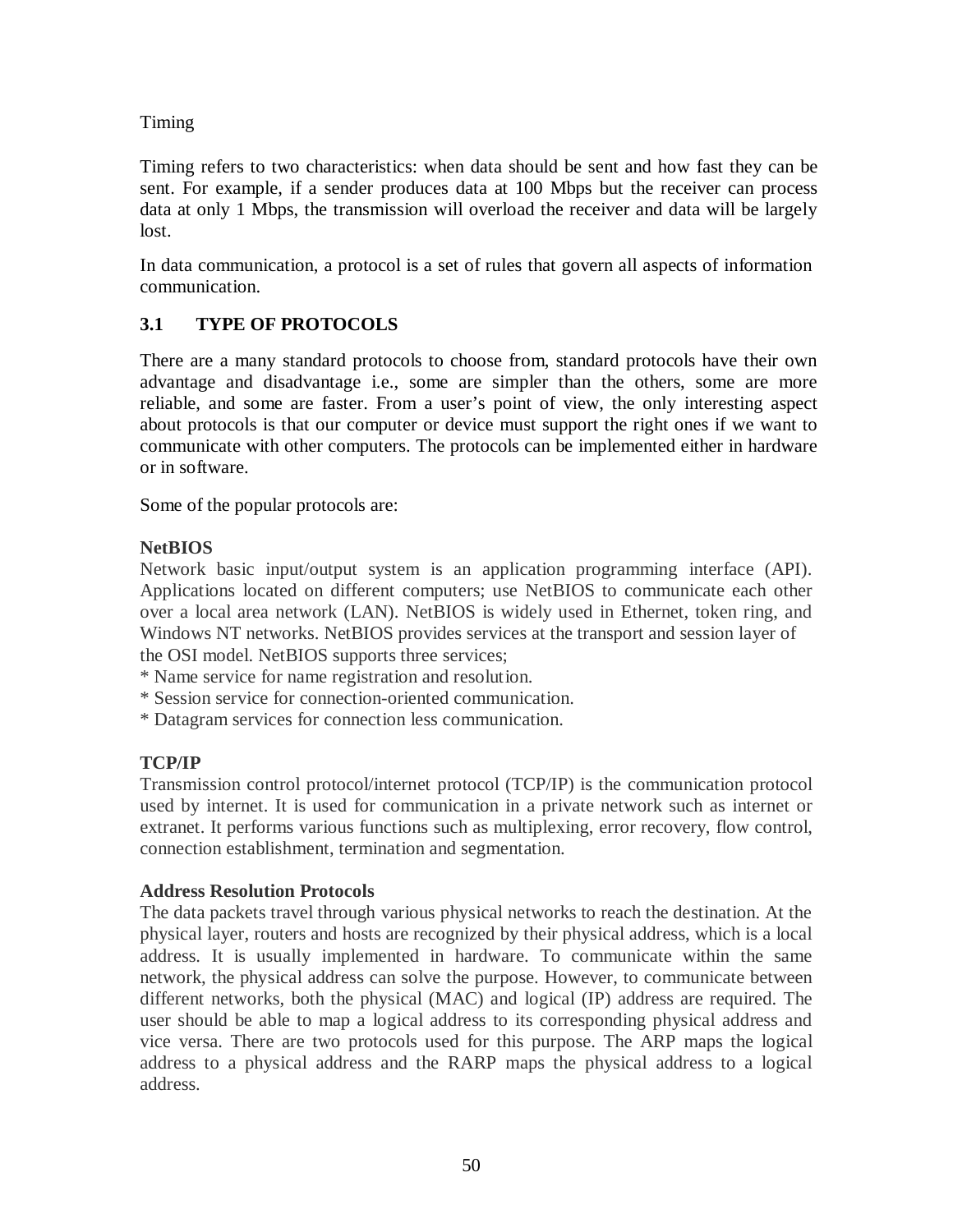#### \* **Address Resolution Protocol (ARP)**

Address resolution protocol (ARP) associates an IP address with its physical address whenever a host or router want to determine the physical address of other host or router on the network it broadcast ARP query packet containing the physical and IP address of the receiver over the network. Every device and router on the network receives the packet checks for the IP address and processes it. The interred recipient identifies its IP address and responds with an ARP reply packet, which contains its IP and physical address. Now the sender can send all the packet intended for this receiver.

#### **\* Reverse Address Resolution Protocol (RARP)**

In a network, each device and router is assigned a unique logical address, which is required while creating the IP datagram. This address is normally saved in a configuration file, which is stored on the hard disk. However, when a diskless machine is booted from ROM, it can't discover its IP address. Reverse address resolution protocol (RARP) is used to determine the logical address when the physical address is known. A device booted for the first time gets it physical address from the NIC card. The device creates a RARP request packet and broadcast it over the network. Another device on the network working as the server and having all the IP address responds with a RARP reply packet. This packet includes the IP address of the sender.

#### **Internet Control Message protocol (ICMP)**

Internet control message protocol message (ICMP) is an extension to internet protocol, which support packets containing error, control and information messages. It provides a method for communicating error messages and other transmission information. Two types of ICMP messages are error-reporting message and query messages.

a. Error Reporting Message: Error messages report any problem that a router or host may come across while processing the IP datagram. The messages are following below.

\* Destination unreachable: If a router is unable to deliver a datagram to the destination, it sends a 'destination unreachable' message back to the source that transmitted the datagram.

\* Source Quench: This message is used for flow control at the network layer. The router sends a 'source quench' message to the sender to slow down the transmission rate as congestion has occurred in the network.

\* Time exceeded: When the TTL value zero, the router discards the datagram and sends a 'time exceeded' message back to the sender.

\* Parameter Problem: If there is an ambiguity in the header of the datagram, them the 'parameter problem' message is send back to the sender by the host or router.

\* Redirection: If the host forwards a datagram to a wrong router the router will forward it to the correct router and send a 'redirection message' to the host to update its routing table.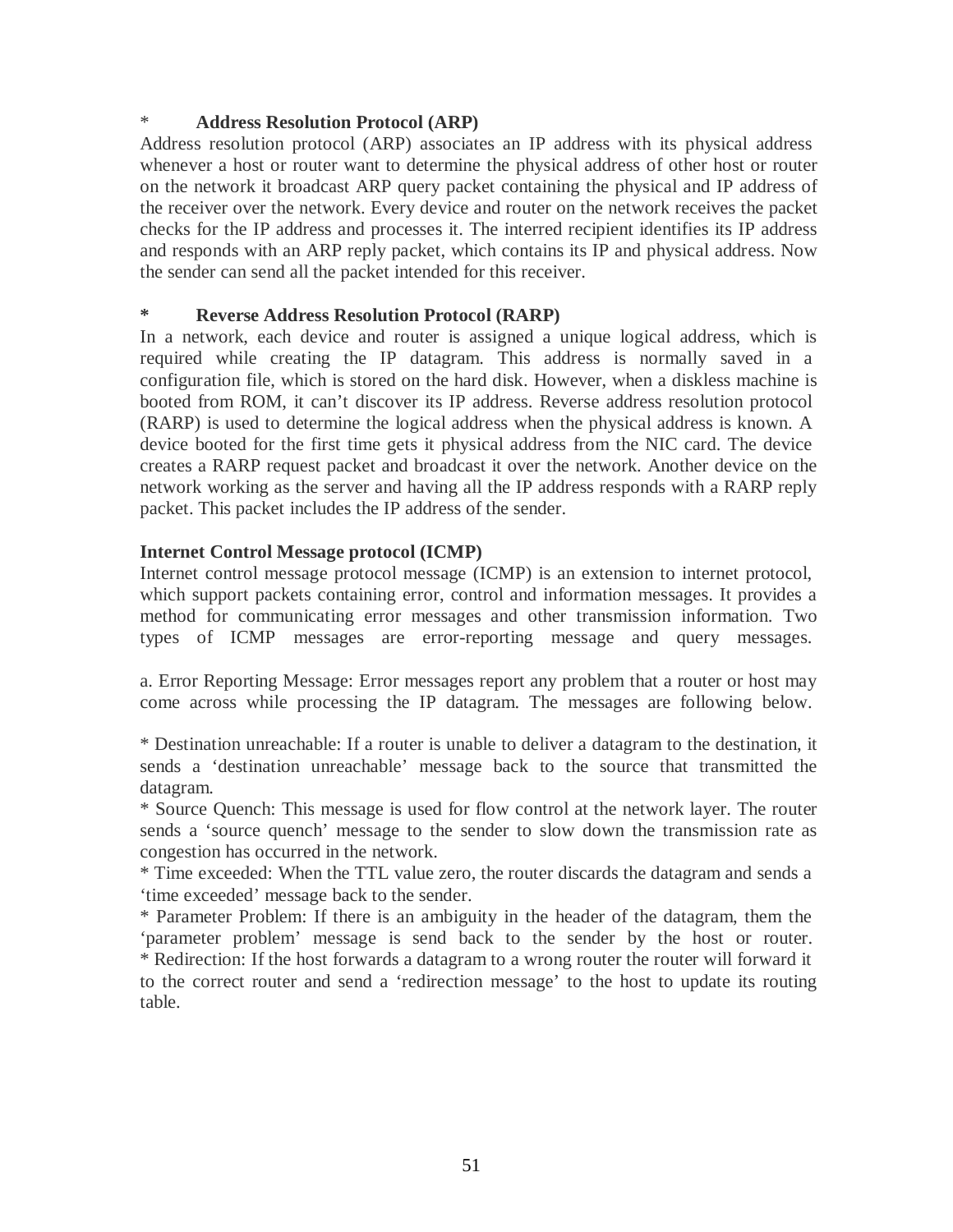b. ICMP Query Message: ICMP query messages are used to identify network problems. The messages are following below:

\* Echo request and reply: A device can also check whether another device is reachable or unreachable. One device sends an 'echo-request' message to another device, which replies with an 'echo-reply' message.

\* Timestamp Request and Reply: This message is used to determine the round-trip time requested for a datagram to travel between two machines.

\* Address mark Request and Reply: A host may have its full IP address but may not know the corresponding mask. To know its mask, a host sends the address mask request message to a router, which replies with the address mask reply message. This message contains the required mask for the host.

\* Router solicitation and advertisement: This message is used to determine whether the routers in a network are working properly. All the routers that receive router solicitation message from a host broadcast their routing information through the 'router advertisement message'.

\* Internet Group Message Protocol (IGMP): Internet group message protocol (IGMP) allows hosts to participate in multicasting. A message can forwarded to a large number of recipients simultaneously using multicasting. Multicast routers are used for forwarding the multicast packets to hosts or other routers. There are three type of IGMP messages. The query, the membership report and the leave report.

\* Query: Query messages are used to determine multicast groups of hosts or devices. They are of two types;

- i. General query: This message discovers which groups have member on the attached network. This message is intended for all groups and not a specific one.
- ii. Special Query: This message help to determine if a specific group has any members of the attached network.

\* Membership Report: When a host joins a multicast group, it sends a multicast report. Some time the IGMP router can function as queries, which can send a query message to the host. In such a condition, the host replies with a membership report message. • Leave Report: When a host leaves a multicast group, it sends this message to all the members.

#### **User Datagram Protocol (UDP)**

User datagram protocol (UDP) is a transport layer connection less protocol that uses port numbers to provide process-to-process communication. The protocol accepts smaller data units from the processes and delivers them to the receiver. If the UDP detects any kind of error in the data unit, it drops that unit. UDP sends each datagram independently. The individual datagram are not related to each other even if they cone from the same source application and reach same destination application program. There are three stages; encapsulation, encapsulation, and queuing. In UDP, data is passed in the form of packets are called as user datagram's. User datagram's consists of 8-bytes header and data.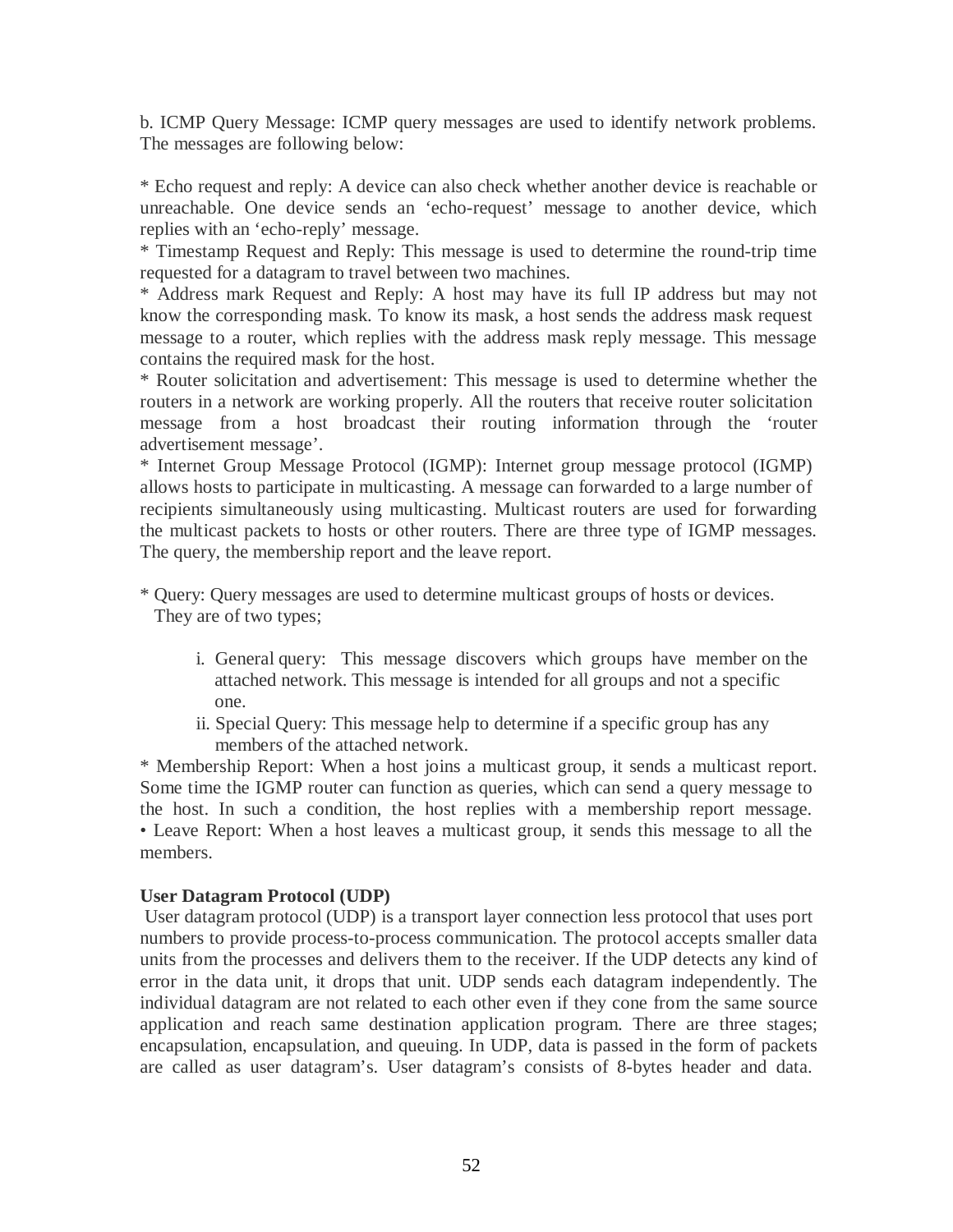#### **Inter-network packet exchange/sequenced packet exchange**

IPX/SPX is a communication protocol of the Novell Netware operating system used by the clients and server to transfer data within the networks. IPX is a network layer protocol used for connectionless communication where as SPX is a transport layer protocol used for connection-oriented communication.

#### **Data Link control (DLC)**

Data link control (DLC) protocols are setup transmission protocols used at the data link layer. DLC protocols are two types. Asynchronous and synchronous. Asynchronous protocols have no synchronization between the sender and receiver during data transfer. In synchronous transmission, data packet contains the control information for synchronization. Two synchronous protocol used ate high level data link control (HDLC) protocol and synchronous data link control (SDLC) protocol. These are bit-oriented protocol in which data frame are interpreted as series of bits. HDLC provides a data transmission mechanism at the data link layer. Data is encapsulated in to the lower layers. HDLC is used both half-duplex and full-duplex communication. It ensures that the data is received error free without loss and in the correct order. SDLC protocol is a bit-oriented protocol invented by IBM and similar to HDLC. SDLC frame format is exactly same as that of HDLC. Earlier this protocol was used to link PCs to mainframe computers. Later on Hewlett Packard (HP) adopted the DLC protocol for use by network printers. All version of windows including windows XP still support DLC but it is only required while you install an older printer.

#### **HTTP (Hyper Text Transfer Protocol)**

Hypertext transfer protocol is a method of transmitting the information on the web. HTTP basically publishes and retrieves the HTTP pages on the World Wide Web. HTTP is a language that is used to communicate between the browser and web server. The information that is transferred using HTTP can be plain text, audio, video, images, and hypertext. HTTP ``11qssis a request/response protocol between the client and server. Many proxies, tunnels, and gateways can be existing between the web browser (client) and server (web server). An HTTP client initializes a request by establishing a TCP connection to a particular port on the remote host (typically 80 or 8080). An HTTP server listens to that port and receives a request message from the client. Upon receiving the request, server sends back 200 OK messages, its own message, an error message or other message.

#### **POP3 (Post Office Protocol)**

In computing, e-mail clients such as (MS outlook, outlook express and thunderbird) use Post office Protocol to retrieve emails from the remote server over the TCP/IP connection. Nearly all the users of the Internet service providers use POP 3 in the email clients to retrieve the emails from the email servers. Most email applications use POP protocol.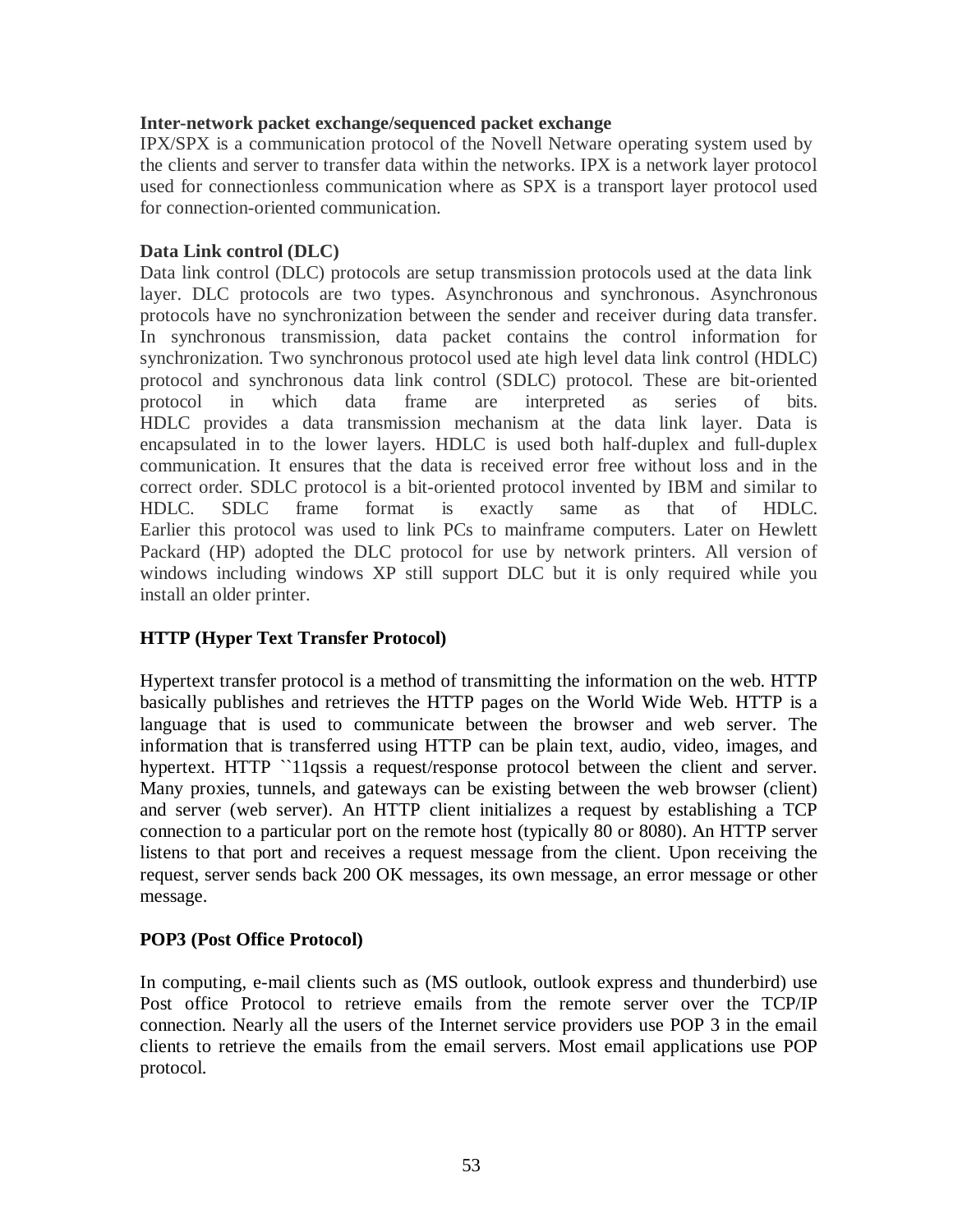#### **SMTP (Simple Mail Transfer Protocol)**

Simple Mail Transfer Protocol is a protocol that is used to send the email messages between the servers. Most email systems and email clients use the SMTP protocol to send messages to one server to another. In configuring an email application, you need to configure POP, SMTP and IMAP protocols in your email software. SMTP is a simple, text based protocol and one or more recipient of the message is specified and then the message is transferred. SMTP connection is easily tested by the Telnet utility. SMTP uses the by default TCP port number 25.

#### **FTP (File Transfer Protocol)**

FTP or file transfer protocol is used to transfer (upload/download) data from one computer to another over the internet or through or computer network. FTP is a most commonly communication protocol for transferring the files over the internet. Typically, there are two computers are involved in the transferring the files a server and a client. The client computer that is running FTP client software such as Cuteftp and AceFTP etc initiates a connection with the remote computer (server). After successfully connected with the server, the client computer can perform a number of the operations like downloading the files, uploading, renaming and deleting the files, creating the new folders etc. Virtually operating system supports FTP protocols.

#### **IP (Internet Protocol)**

An Internet protocol (IP) is a unique address or identifier of each computer or communication devices on the network and internet. Any participating computer networking device such as routers, computers, printers, internet fax machines and switches may have their own unique IP address. Personal information about someone can be found by the IP address. Every domain on the internet must have a unique or shared IP address.

#### **DHCP (Dynamic Host Configuration Protocol)**

The DHCP or Dynamic Host Configuration Protocol is a set of rules used by a communication device such as router, computer or network adapter to allow the device to request and obtain and IP address from a server which has a list of the larger number of addresses. DHCP is a protocol that is used by the network computers to obtain the IP addresses and other settings such as gateway, DNS, subnet mask from the DHCP server. DHCP ensures that all the IP addresses are unique and the IP address management is done by the server and not by the human. The assignment of the IP addresses is expires after the predetermined period of time. DHCP works in four phases known as DORA such as Discover, Observe, Request and Authorize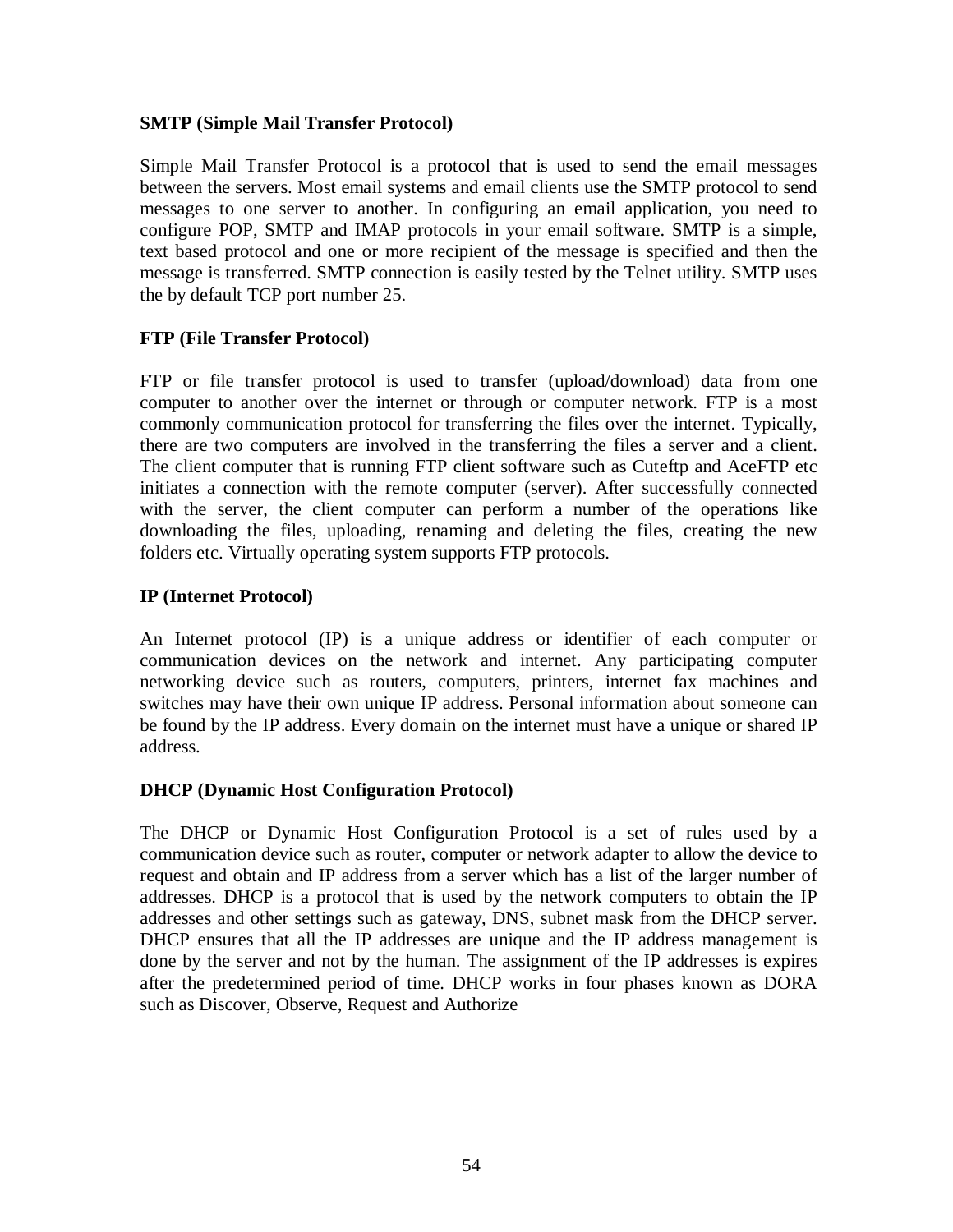#### **IMAP (Internet Message Access Protocol)**

The Internet Message Access Protocol known as IMAP is an application layer protocol that is used to access to access the emails on the remote servers. POP3 and IMAP are the two most commonly used email retrieval protocols. Most of the email clients such as outlook express, thunderbird and MS outlooks support POP3 and IMAP. The email messages are generally stored on the email server and the users generally retrieve these messages whether by the web browser or email clients. IMAP is generally used in the large networks. IMAP allows users to access their messages instantly on their systems.

#### **ARCNET**

ARCNET is a local area network technology that uses token bus scheme for managing line sharing among the workstations. When a device on a network wants to send a message, it inserts a token that is set to 1 and when a destination device reads the message it resets the token to 0 so that the frame can be used by another device.

#### **FDDI**

Fiber distributed data interface (FDDI) provides a standard for data transmission in a local area network that can extend a range of 200 kilometers. The FDDI uses token ring protocol as its basis. FDDI local area network can support a large number of users and can cover a large geographical area. FDDI uses fiber optic as a standard communication medium. FDDI uses dual attached token ring topology. A FDDI network contains two token rings and the primary ring offers the capacity of 100 Mbits/s. FDDI is an ANSI standard network and it can support 500 stations in 2 kilometers.

#### **UDP**

The user datagram protocol is a most important protocol of the TCP/IP suite and is used to send the short messages known as datagram. Common network applications that uses UDP are DNS, online games, IPTV, TFTP and VOIP. UDP is very fast and light weight. UDP is an unreliable connectionless protocol that operates on the transport layer and it is sometimes called Universal Datagram Protocol.

# **X.25**

X.25 is a standard protocol suite for wide area networks using a phone line or ISDN system. The X.25 standard was approved by CCITT now ITU in 1976.

#### **TFTP**

Trivial File Transfer Protocol (TFTP) is a very simple file transfer protocol with the very basic features of the FTP. TFTP can be implemented in a very small amount of memory. TFTP is useful for booting computers such as routers. TFTP is also used to transfer the files over the network. TFPT uses UDP and provides no security features.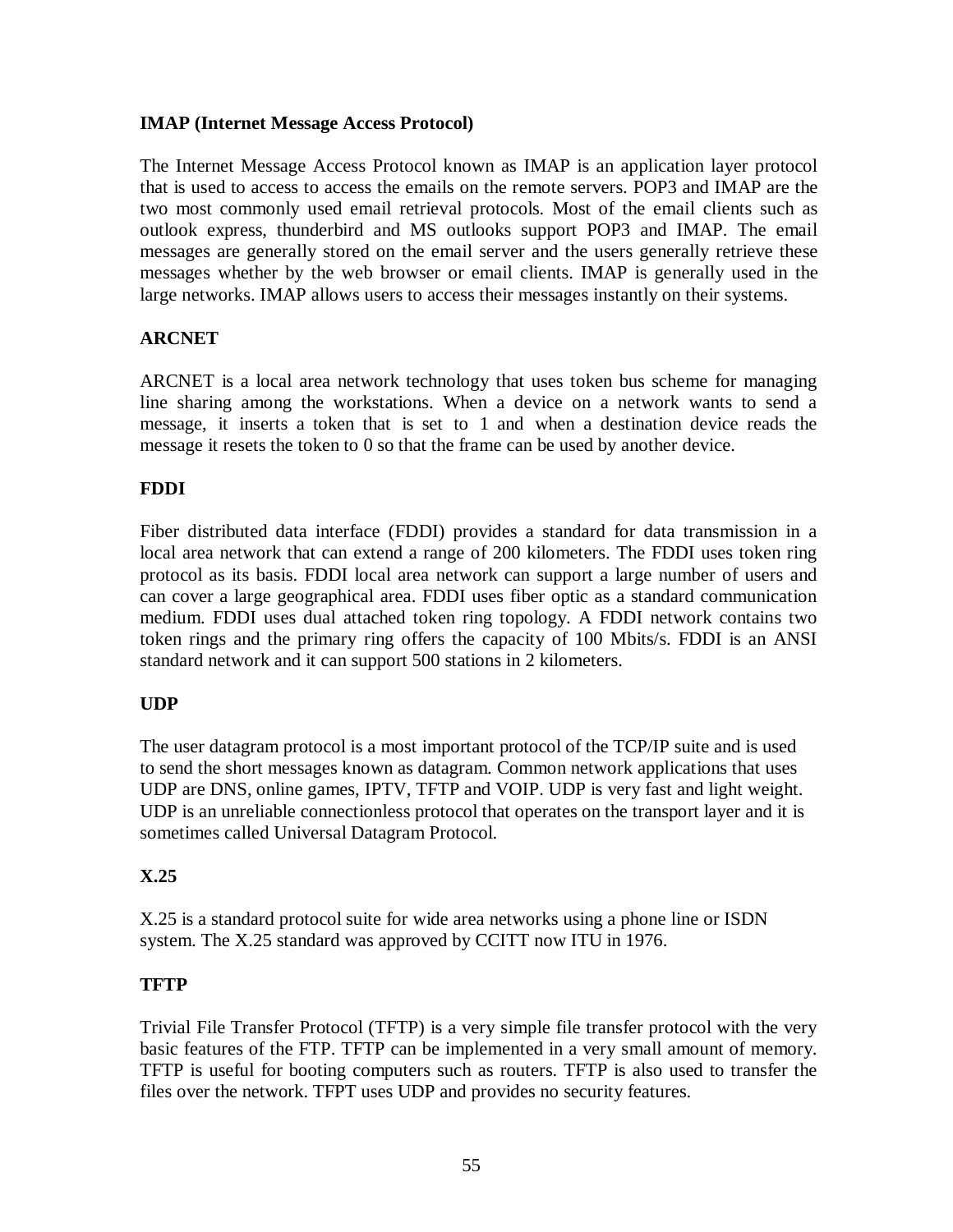#### **SNMP**

The simple network management protocol (SNMP) forms the TCP/IP suite. SNMP is used to manage the network attached devices of the complex network.

#### **PPTP**

The point to point tunneling protocol is used in the virtual private networks. PPP works by sending regular PPP session. PPTP is a method of implementing VPN networks.

#### **LocalTalk**

LocalTalk is a network protocol that was developed by Apple Computer, Inc. for Macintosh computers. The method used by LocalTalk is called CSMA/CA (Carrier Sense Multiple Access with Collision Avoidance). It is similar to CSMA/CD except that a computer signals its intent to transmit before it actually does so. LocalTalk adapters and special twisted pair cable can be used to connect a series of computers through the serial port. The Macintosh operating system allows the establishment of a peer-to-peer network without the need for additional software. With the addition of the server version of AppleShare software, a client/server network can be established. The LocalTalk protocol allows for linear bus, star, or tree topologies using twisted pair cable. A primary disadvantage of LocalTalk is speed. Its speed of transmission is only 230 Kbps.

#### **Token Ring**

The Token Ring protocol was developed by IBM in the mid-1980s. The access method used involves token-passing. In Token Ring, the computers are connected so that the signal travels around the network from one computer to another in a logical ring. A single electronic token moves around the ring from one computer to the next. If a computer does not have information to transmit, it simply passes the token on to the next workstation. If a computer wishes to transmit and receives an empty token, it attaches data to the token. The token then proceeds around the ring until it comes to the computer for which the data is meant. At this point, the data is captured by the receiving computer. The Token Ring protocol requires a star-wired ring using twisted pair or fiber optic cable. It can operate at transmission speeds of 4 Mbps or 16 Mbps. Due to the increasing popularity of Ethernet, the use of Token Ring in school environments has decreased.

#### **ATM**

Asynchronous Transfer Mode (ATM) is a network protocol that transmits data at a speed of 155 Mbps and higher. ATM works by transmitting all data in small packets of a fixed size; whereas, other protocols transfer variable length packets. ATM supports a variety of media such as video, CD-quality audio, and imaging. ATM employs a star topology, which can work with fiber optic as well as twisted pair cable. ATM is most often used to interconnect two or more local area networks. It is also frequently used by Internet Service Providers to utilize high-speed access to the Internet for their clients. As ATM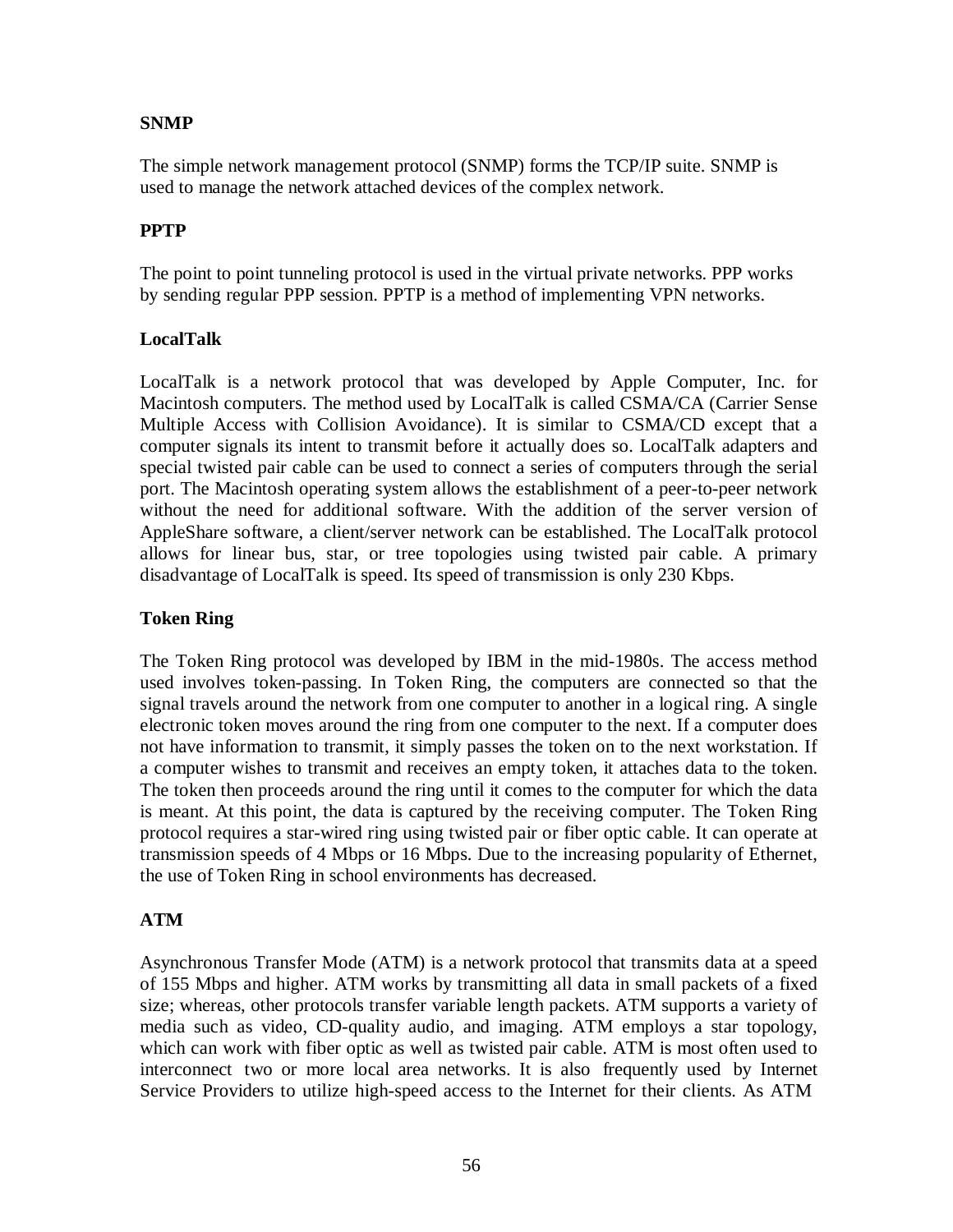technology becomes more cost-effective, it will provide another solution for constructing faster local area networks.

#### **ETHERNET**

#### **History of the Ethernet**

Ethernet is a well-known and widely used network technology that employs bus topology. Ethernet was invented at Xerox Corporation's Palo Alto Research Center in the early 1970s. Digital Equipment Corporation, Intel Corporation, and Xerox later cooperated to devise a production standard, which is informally called DIX Ethernet for the initials of the three companies. IEEE now controls Ethernet standards. In its original version, an Ethernet LAN consisted of a single coaxial cable, called the ether, to that multiple computers connect. Engineers use the term segment to refer to the Ethernet coaxial cable. A given Ethernet segment is limited to 500 meters in length, and the standard requires a minimum separation of 3 meters between each pair of connections. The original Ethernet hardware operated al a bandwidth of 10 Megabits per second (Mbps); a later version known as Fast Ethernet operates at IUU Mbps. and the most recent version, which is known as Gigabit Ethernet operates at 1000 Mbps or 1 Gigabit per second (Gbps).

#### **Sharing on an Ethernet**

The Ethernet standard specifies all details, including the format of frames that computers send across the ether, the voltage to be used, and the method used to modulate a signal. Because it uses a bus topology, Ethernet requires multiple computers to share access to a single medium. A sender transmits a signal, which propagates from the sender toward both ends of the cable.



Fig. 2.2.1 - Conceptual flow of bits across an Ethernet

Source: http://en.wikipedia.org/wiki/Ethernet\_hub

A signal propagates from the sending computer to both end of the shared cable. It is important to understand that sharing in local area network technologies does not mean that multiple frames are being sent at the same time. In stead, the sending computer has exclusive use of the entire cable during the transmission of a given frame- other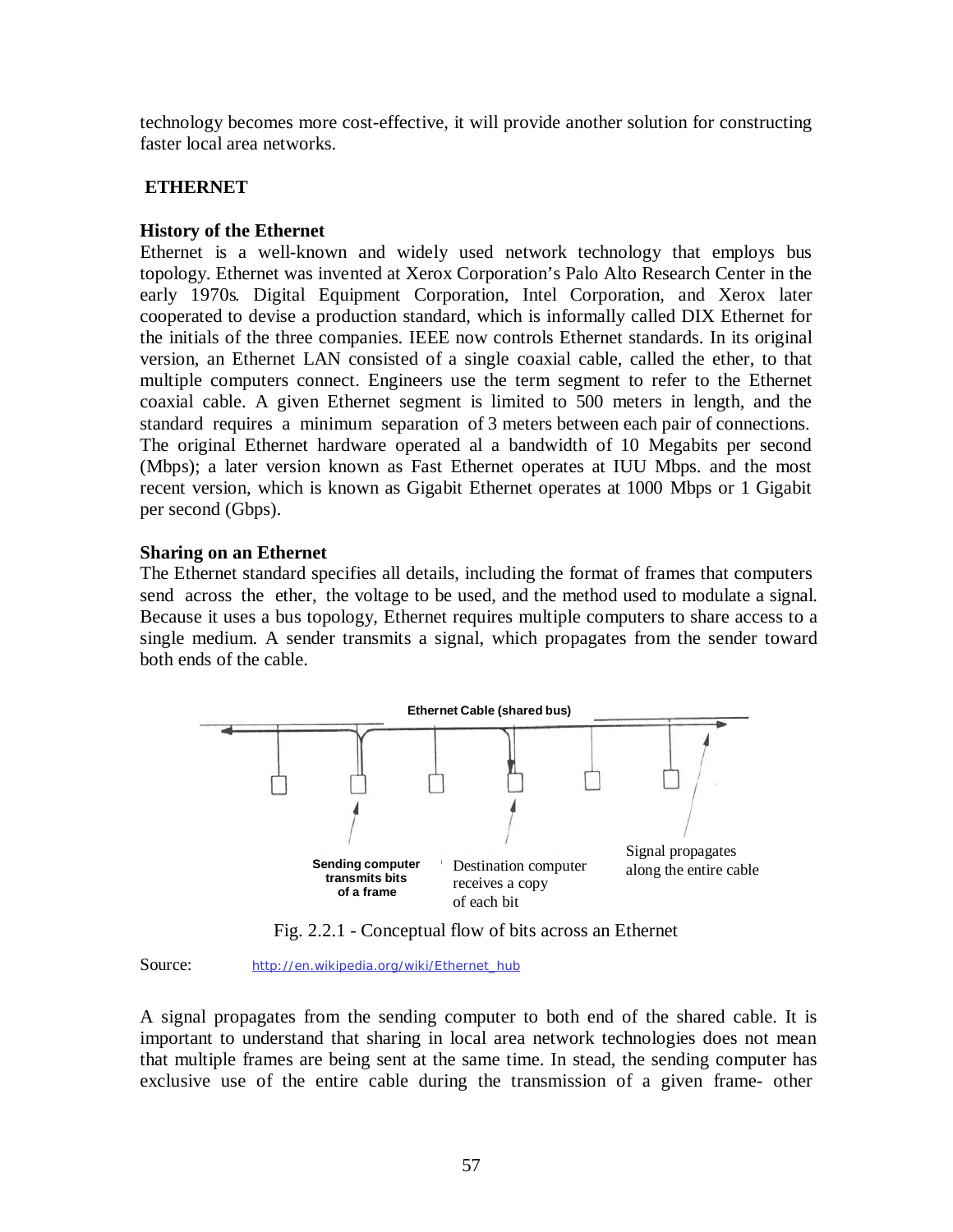computers must wait. After one-computer finishers transmitting one frame, the shared cable becomes available for another computer to use.

#### *Carrier Sense on Multi-Access Networks (CSMA)*

The most interesting aspect of Ethernet is the mechanism used to coordinate transmission. An Ethernet network does not have a centralized controller that tells each computer how to take turns using the shard cable. Instead, all computers attached to an Ethernet participate in a distributed coordination scheme called Carrier Sense Multiple Access (CSMA). The scheme uses electrical activity on the cable to determine status. When no computer is sending a frame, the ether does not contain electrical signals. During frame transmission, however, a sender transmits electrical signals used to encode bits. Although the signals differ slightly from the carrier waves, they are informally called a carrier. Thus, to determine whether the cable is currently being used, a computer can check for a carrier. If no carrier is present, the computer can transmit a frame. If a carrier is present, the computer must wait for the sender to finish before proceeding. Technically, checking for a carrier wave is called carrier sense, and the idea of using the presence of a signal to determine when to transmit is called Carrier Sense Multiple Access (CSMA).

#### *Carrier Sense Multiple Access with Collision Detect (CSMA/CD)*

Because CSMA allows each computer to determine whether a shared cable is already in use by another computer, it prevents a computer from interrupting an ongoing transmission. However, CSMA cannot prevent all possible conflicts. To understand why, imagine what happens if two computers at opposite ends of an idle cable both have a frame ready to send at the same time. When they check for a carrier, both stations find the cable idle, and both start to send frames simultaneously. The signals travel at approximately 70% of the speed of light, and when the signals transmitted by two computers reach the same point on the cable, they interfere with each other.

The interference between two signals is called a collision. Although a collision does not harm the hardware, it produces a garbled transmission that prevents either of the two frames from being received correctly. To ensure that no other computer transmits simultaneously, the Ethernet standard requires a sending station to monitor signals on the cable. If the signal on the cable differs from the signal that the station is sending, it means that a collision has occurred. Whenever a collision is detected, a sending station immediately stops transmitting. Technically, monitoring a cable during transmission is known as Collision Detect {CD), and the Ethernet mechanism is known as Carrier Sense Multiple Access with Collision Detect (CSMA/CD).

CSMA/CD does more than merely detect collisions - it also recovers from them. After a collision occurs, a computer must wait for the cable to become idle again before transmitting a frame. However, if the computers begin to transmit as soon as the ether becomes idle another collision will occur. To avoid multiple collisions, Ethernet requires each computer to delay after a collision before attempting to retransmit. The standard specifies a maximum delay, d, and forces each computer to choose a random delay less than d. In most cases, when a computer chooses a delay at random, it will select a value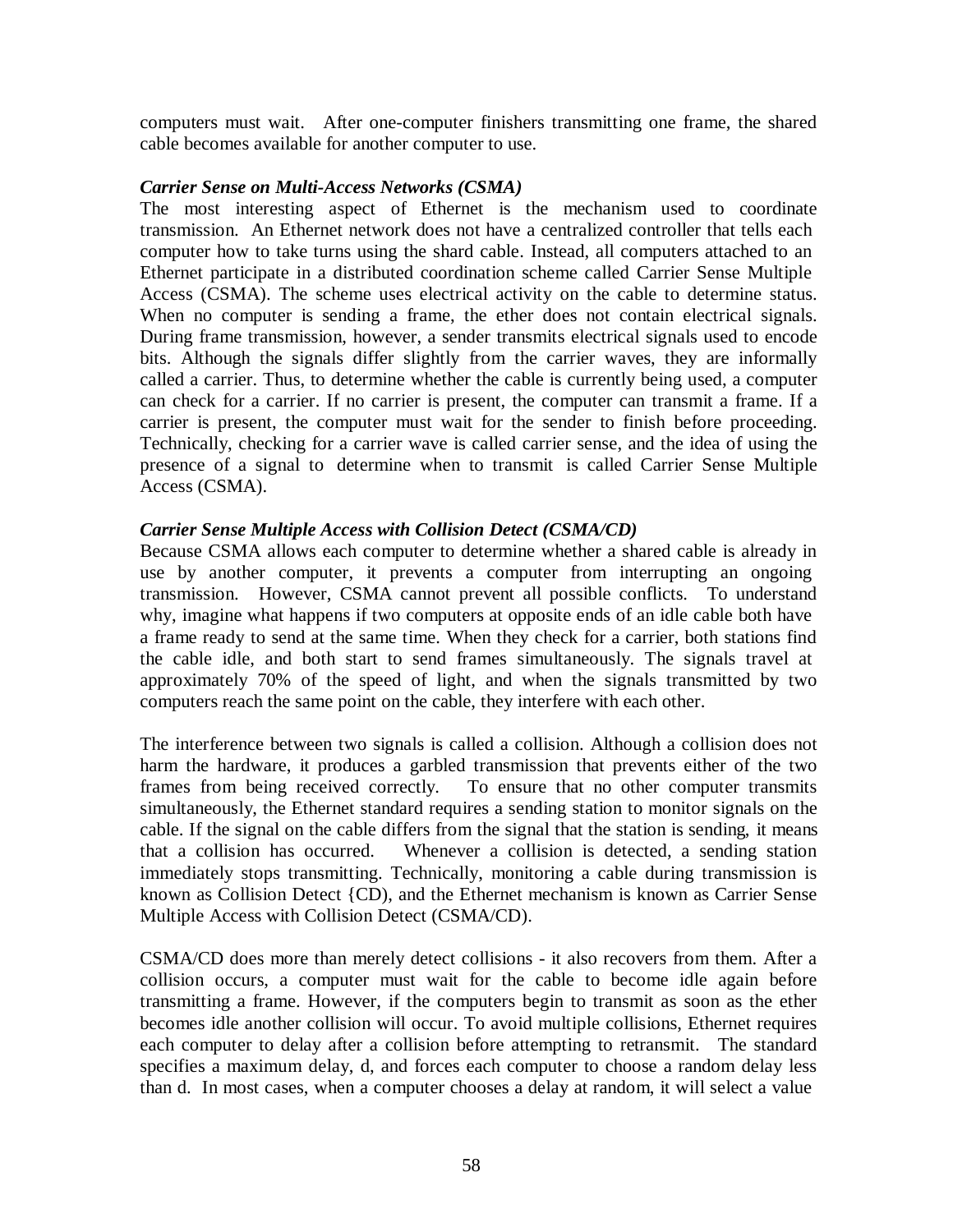that differs from any of the values chosen by the other computers – the computer that chooses the smallest delay will proceed to send a frame and the network will return to normal operation.

If two or more computers happen to choose nearly the same amount of delay after a collision, they will both begin to transmit at nearly the same time, producing a second collision. To avoid a sequence of collisions, Ethernet requires each computer to double the range from which a delay is chosen after each collision. Thus, a computer chooses a random delay from 0 to d after one collision, a random delay between 0 and 2d after a second collision, between 0 and 4d after a third, and soon after a few collisions, the range from which a random value is chosen becomes large, and the probability is high that some computer will choose a short delay and transmit without a collision.

Technically, doubling the range of the random delay after each collision is known as binary exponential back off. In essence, exponential back off means that an Ethernet can recover quickly after a collision because each computer agrees to wait longer times between attempts when the cable becomes busy. In the unlikely event that two or more computers choose delays that are approximately equal, exponential back off guarantees that contention for the cable will be reduced after a few collisions.

Computers attached to an Ethernet use CSMA/CD in which a computer waits for the ether lo be idle before transmitting a frame. If two computers transmit simultaneously, a collision occurs: the computers use exponential back off to choose which computer will proceed. Each computer' delays a random time before trying to transmit again, and then doubles the delay for each successive collision.

#### *Basis and Working*

Ethernet is a very popular local area network architecture based on the CSMA/CD access method. The original Ethernet specification was the basis for the IEEE 802.3 specifications. In present usage, the term "Ethernet" refers to original Ethernet (or Ethernet II, the latest version) as well as the IEEE 802.3 standards. The different varieties of Ethernet networks are commonly referred to as Ethernet topologies. Typically, Ethernet networks can use a bus physical topology, although, as mentioned earlier, many varieties of Ethernet such as 10BASE-T use a star physical topology and a bus logical topology. (Microsoft uses the term "star bus topology" to describe 10BASE-T.)

Ethernet networks, depending on the specification, operate at 10 or 100Mbps using base band transmission. Each IEEE 802.3 specification prescribes its own cable types.

#### **Fast Ethernet**

To allow for an increased speed of transmission, the Ethernet protocol has developed a new standard that supports 100 Mbps. This is commonly called Fast Ethernet. Fast Ethernet requires the use of different, more expensive network concentrators/hubs and network interface cards. In addition, category 5 twisted pair or fiber optic cable is necessary. Fast Ethernet is becoming common in schools that have been recently wired.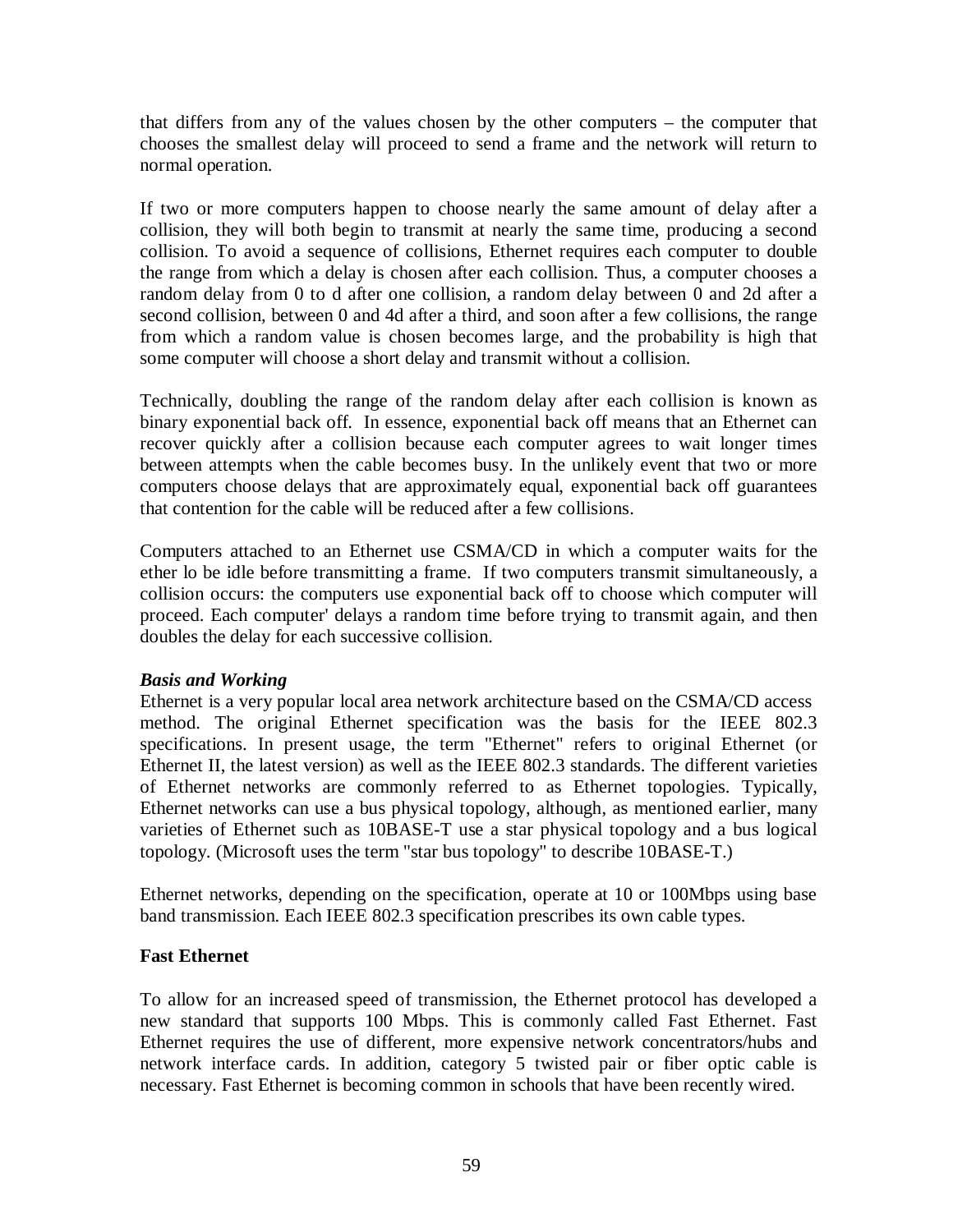#### **Gigabit Ethernet**

The most recent development in the Ethernet standard is a protocol that has a transmission speed of 1 Gbps. Gigabit Ethernet is primarily used for backbones on a network at this time. In the future, it will probably be used for workstation and server connections also. It can be used with both fiber optic cabling and copper. The 1000BaseTX, the copper cable used for Gigabit Ethernet, is expected to become the formal standard in 1999.

### **3.2 PROTOCOLS PROPERTIES**

Different protocols perform different functions so it is difficult to generalize the properties of the protocols. There are some basic properties of most of the protocols.

- Detection of the physical (wired or wireless connection)
- Handshaking
- How to format a message.
- How to send and receive a message.
- Negotiation of the various connections
- Correction of the corrupted or improperly formatted messages.
- Termination of the session.

#### **4.0 CONCLUSION**

Network protocols is a predefined setup rule, which govern the transfer of data and communication between the computers connected in a network. Protocols regulate the type of network access method, compression techniques while transmitting data, the topologies, the cabling methods and even the speed of data transfer.

#### **5.0 SUMMARY**

The widespread use of the communication protocols is a prerequisite to the internet. The term TCP/IP refers to the protocols suite and a pair of the TCP and IP protocols are the most important internet communication protocols. Most protocols in communication are layered together where the various tasks listed above are divided. Protocols stacks refer to the combination of the different protocols.

#### **6.0 TUTOR MARKED ASSIGNMENT**

- 1. Define Protocol.
- 2. Explain in brief the key elements of a protocol.
- 3. Compare and contrast the functions of Carrier Sense on Multi-Access Networks (CSMA) and Carrier Sense Multiple Access with Collision Detect (CSMA/CD).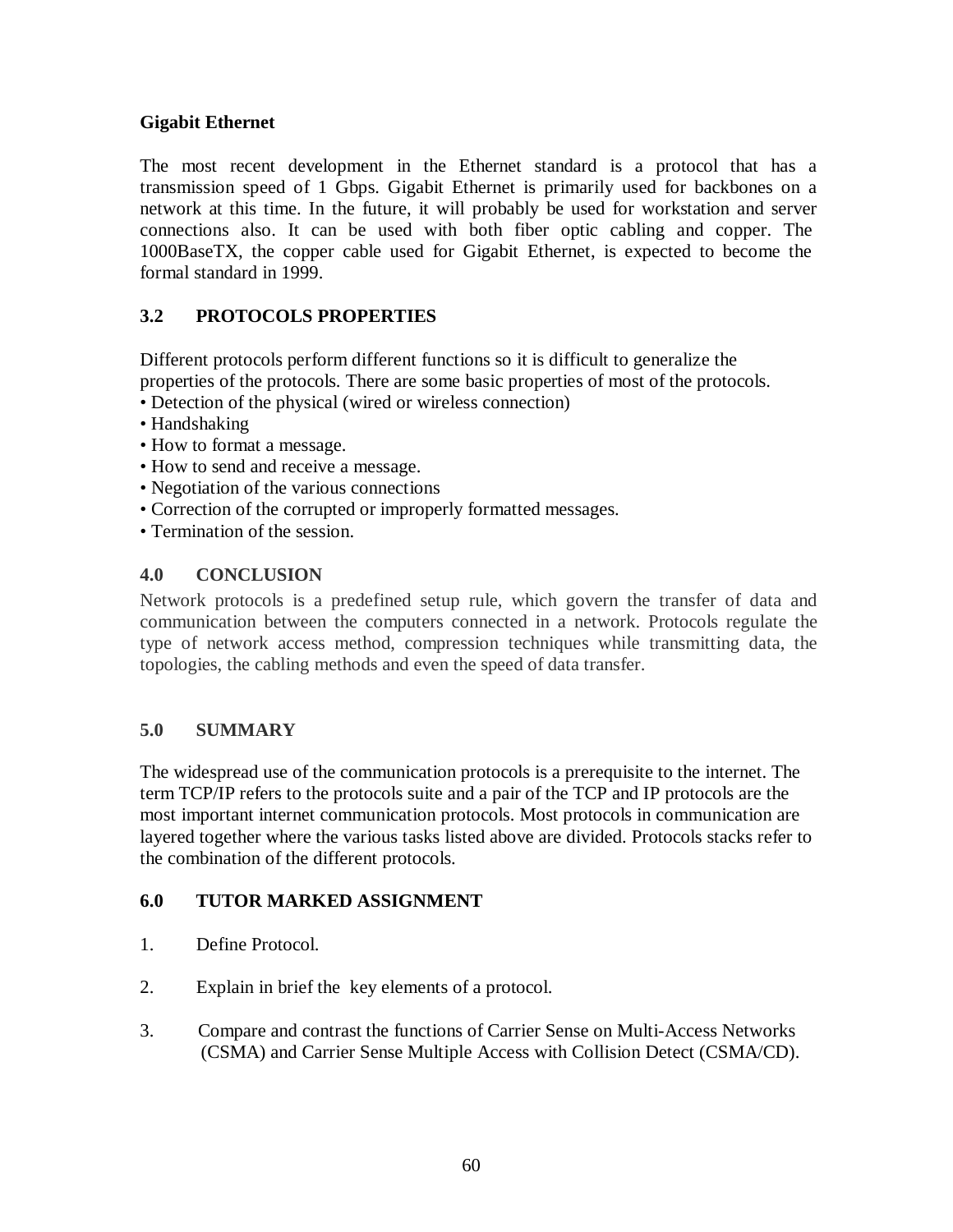# **7.0 FURTHER READINGS**

- 1. TCP/IP Illustrated Volume 1 by R.W. Stevens, 1994[4],
- 2. TCP/IP Network Administration by C. Hunt, 2002[5].

*Page*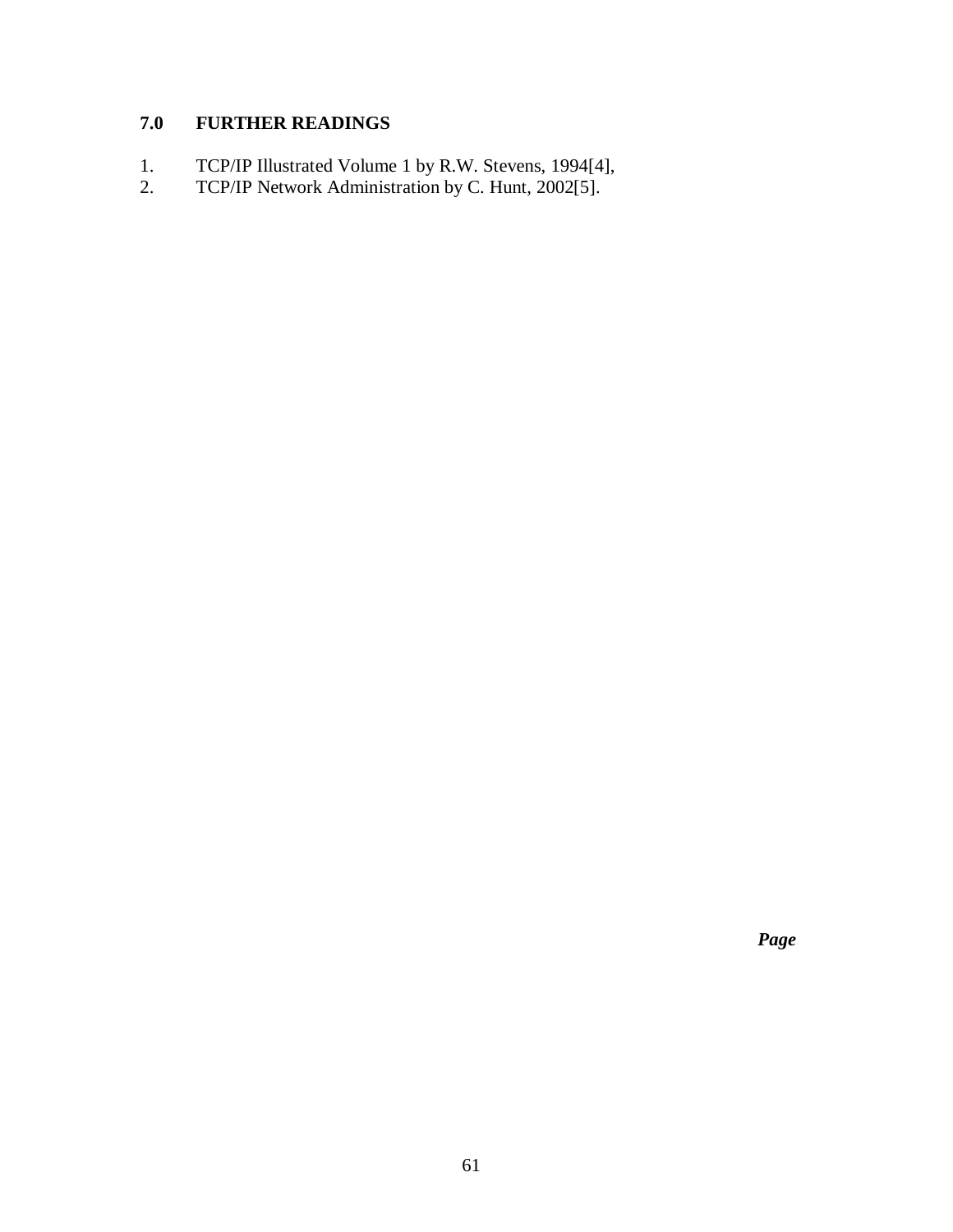# **MODULE 2: NETWORK TOPOLOGIES, PROTOCOLS AND CONFIGURATION**

# **Unit 3: Network Configuration**

| 1.0 | <b>Introduction</b>                | 51 |
|-----|------------------------------------|----|
| 2.0 | <b>Objectives</b>                  | 51 |
| 3.0 | How to configure a network         | 51 |
| 3.1 | Peer to Peer network model         | 51 |
| 3.2 | <b>Client/Server Network Model</b> | 52 |
| 3.3 | <b>Configuration steps</b>         | 52 |
| 4.0 | <b>Conclusion</b>                  | 53 |
| 5.0 | <b>Summary</b>                     | 53 |

#### **1.0 INTRODUCTION**

In this unit you will learn how to configure a network, peer to peer, client server, workstation, server, basic data communication.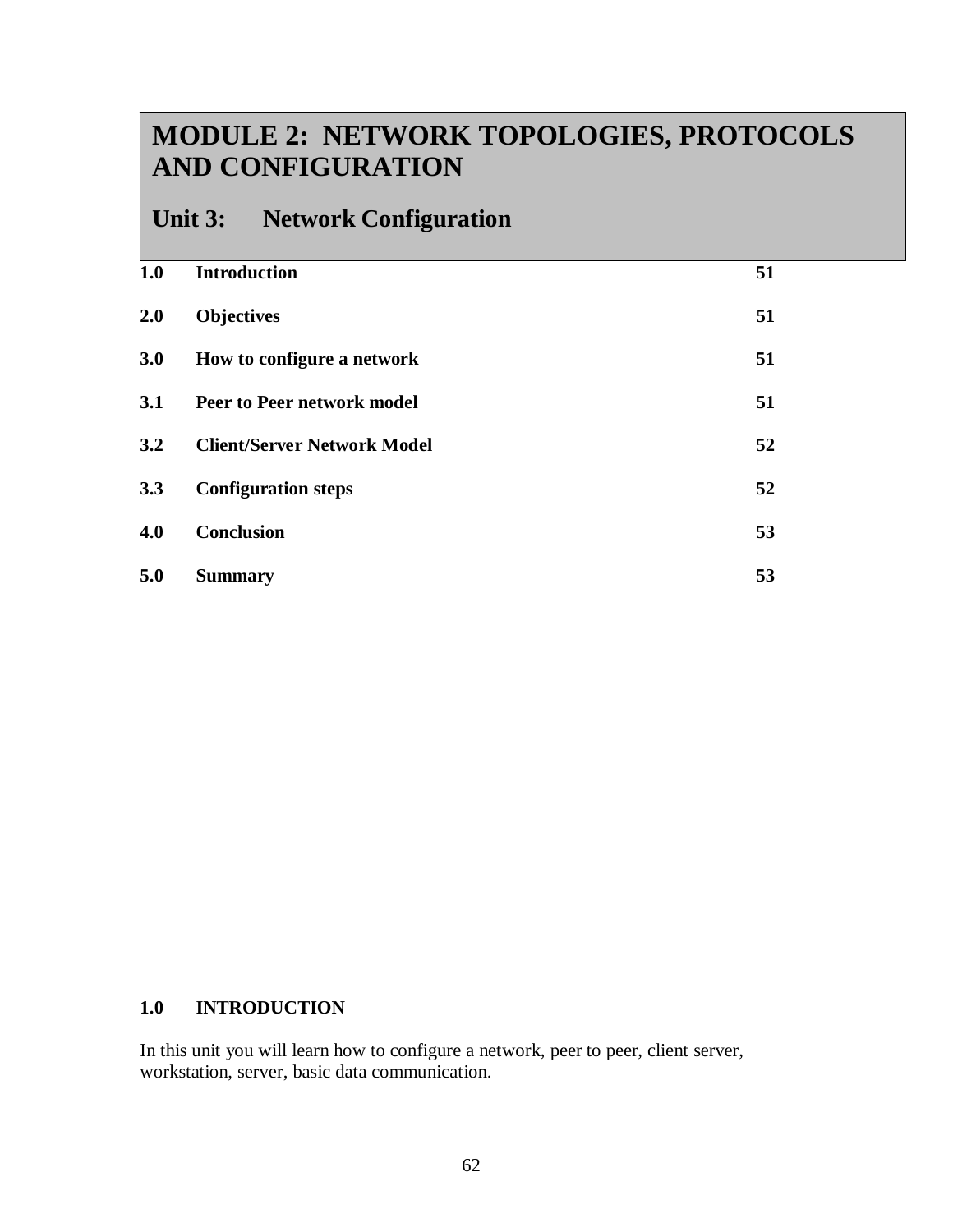# **2.0 OBJECTIVES**

The main objective of this unit is to give a brief explanation on how to configure a network.

#### **3.0 How to Configure a Network**

#### **3.1 Peer to Peer network model**

Before configuring a computer network, you have to decide that, which networking model you require. There are two main types of network models. Peer to peer and clientserver network model. In the peer to peer network model you simply use the same Workgroup for all the computers and a unique name for each computer.

Additionally, you will have to give a unique IP address of the same class A, B, or C for all the computers in your network and its related subnet mask e.g if you decide to use class A IP address for your three computers in your Peer to Peer network then your IP address/Subnet mask settings can be as follows.

Computer Name IP Address Subnet Mask Workgroup

PC1 100.100.100.1 255.0.0.0 Office-network PC2 100.100.100.2 255.0.0.0 Office-network PC3 100.100.100.3 255.0.0.0 Office-network

Please note that the above example is for only illustration purpose so you can choose any IP address, computer name and workgroup name of your interest.

For doing this right click on My Computer and then click Properties then go to the Network Identification section and set these.

In a peer to peer network all computers acts as a client because there is not centralized server. Peer to peer network is used where not security is required in the network. If a computer fails to work then all other computers work normally in peer to peer network.

#### **3.2 Client/Server Network Model**

In the client/server network model a computer plays a centralized role and is known as a server all other computers in the network are known as clients. All client computers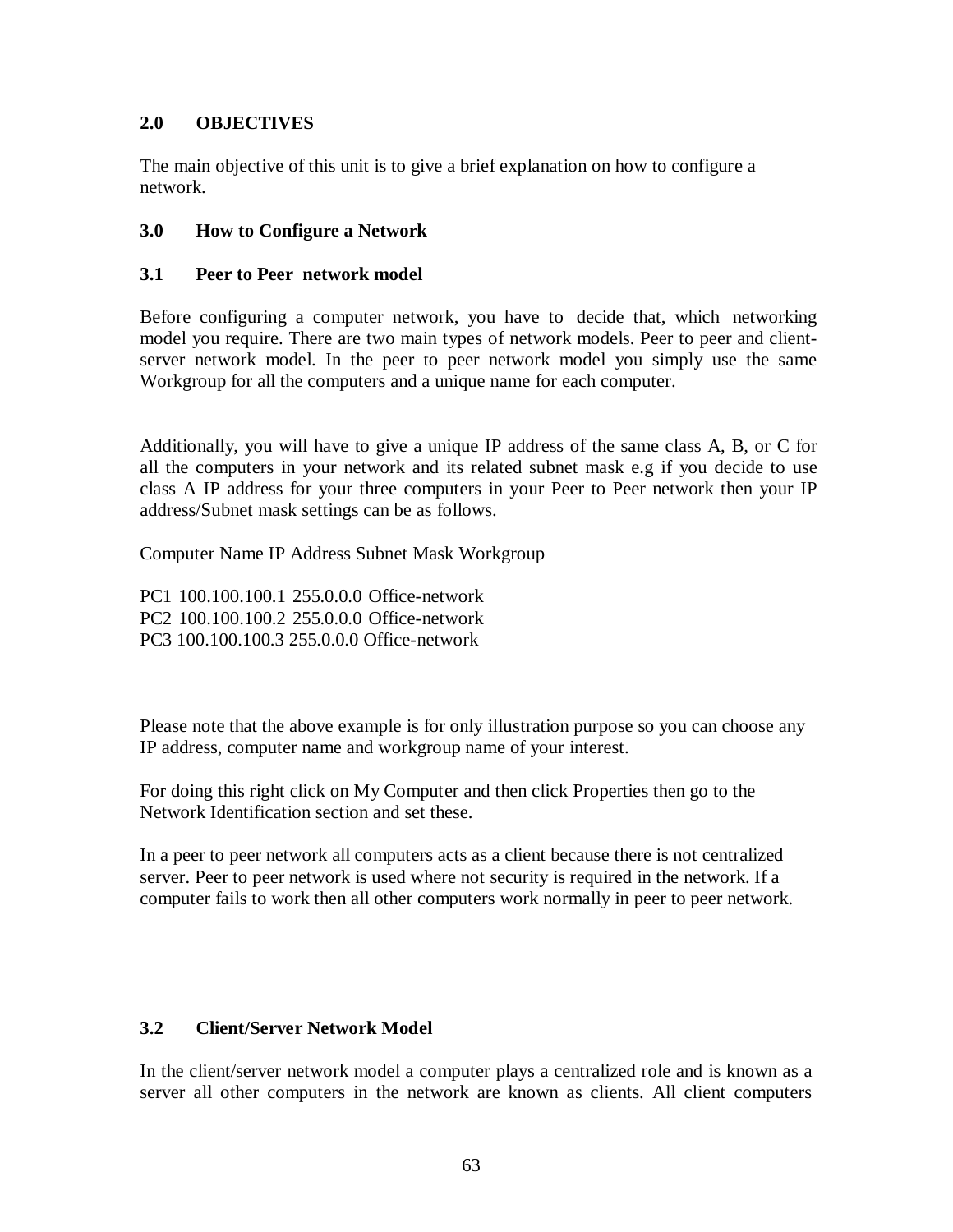access the server simultaneously for files, database, docs, spreadsheets, web pages and resources like hard diver, printer, fax modem, CD/DVD ROM and others. In other words, all the client computes depends on the server and if server fails to respond or crash then networking/communication between the server and the client computes stops.

If you want to configure a client-server network model then first prepare the server. Install Windows 2000 or Windows 2003 Server from the CD on the server computer and make a domain. You can create a domain by this command on the Run "DCPROMO". You can give this command once you install the server successfully. After you give the DCPROMO command you will be asked for a unique domain name. All the client computers will use the same unique domain name for becoming the part of this domain. This command will install the active directory on the server, DNS and other required things. A step by step wizard will run and will guide you for the rest of the steps. Make sure that a network cable is plugged in the LAN card of the server when you run the DCPROMO.exe command.

When the Active directory is properly installed on the server, restart the server. You can create network users on the server computer and also name/label the network resources like computers/printers etc.

Once you install the server successfully now come to the client computers. Install Windows 2000 professional on your all client computers. Once you install the Windows 2000 professional on the clients the next step is to make this computer (client computer) a part of the network.

#### **3.3 Configuration Steps**

- 1. Choose a unique name for each client computer
- 2. Choose unique IP address for each computer and relevant.
- 3. Use the same domain name for all client PCs.

Network/System administrators are required to do these administrative tasks on the server and client computers. Any shared resources on the network either on the server or the clients can be access through the My Network Places in the Windows 2000 platform. There is another way to connect to the shared resources by giving this command in the run \\Comput erName\SharedDriverLetter. Network configurations steps can be implemented by right clicking the My Computer>Properties>

For giving the IP address you will have to right click on the My Network places>properties>Local Area Connection>Properties>Internet Protocols (TCP/IP)>Properties and then give the IP address and subnet mask of the same range and class for all the computers in the network.

#### 4.0 CONCLUSION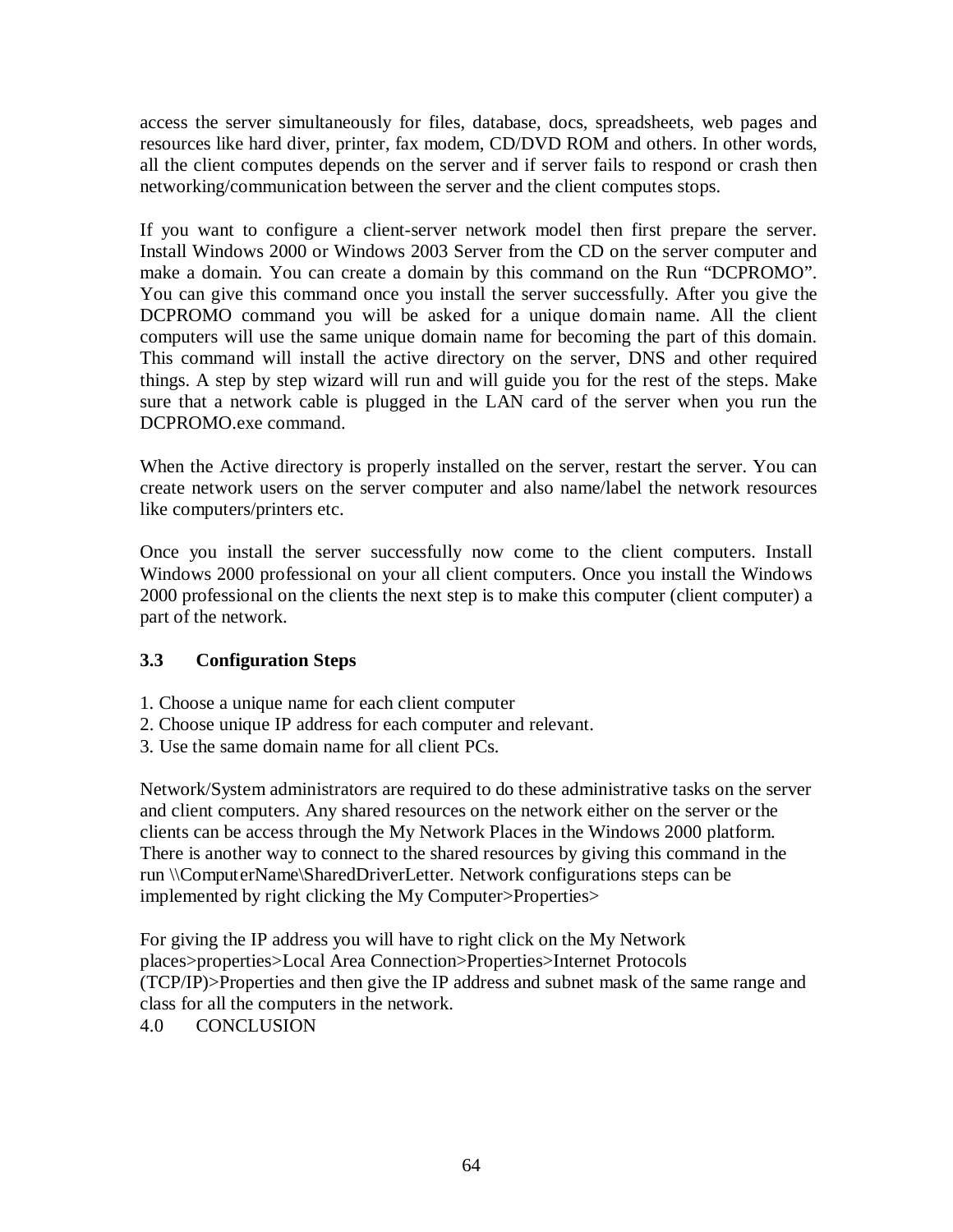In this unit we have discussed how to configure both the peer to peer network model and client server network model. In addition we described briefly the steps to be followed while configuring a network.

# 5.0 SUMMARY

Basic network configuration techniques are considered in this unit

*Page*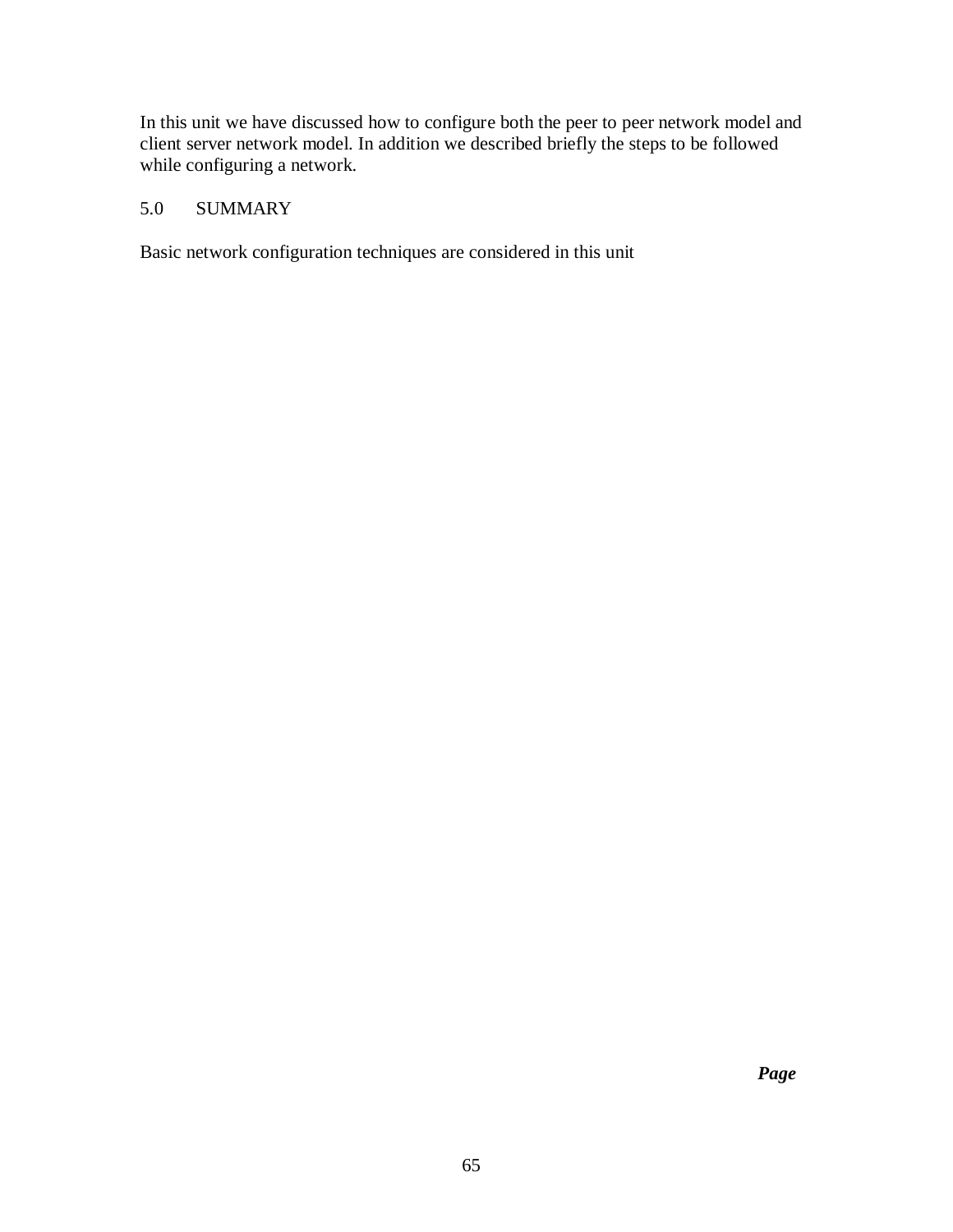# **MODULE 3: OSI AND TCP/IP MODELS**

**Unit 1: Open Systems Interconnection Reference Model (OSI Model)**

| 1.0 | <b>Introduction</b>                              | 55 |
|-----|--------------------------------------------------|----|
| 2.0 | <b>Objectives</b>                                | 55 |
| 3.0 | <b>OSI</b> model                                 | 55 |
| 3.1 | <b>Characteristics of the OSI 7 layers model</b> | 60 |
| 4.0 | <b>Conclusion</b>                                | 60 |
| 5.0 | <b>Summary</b>                                   | 61 |
| 6.0 | <b>Tutor Marked Assignment</b>                   | 61 |
| 7.0 | <b>Further Readings</b>                          | 61 |

#### **1.0 INTRODUCTION**

The Open Systems Interconnection (OSI) reference model has been an essential element of computer network design since its ratification in 1984. The OSI is an abstract model of how network protocols and equipment should communicate and work together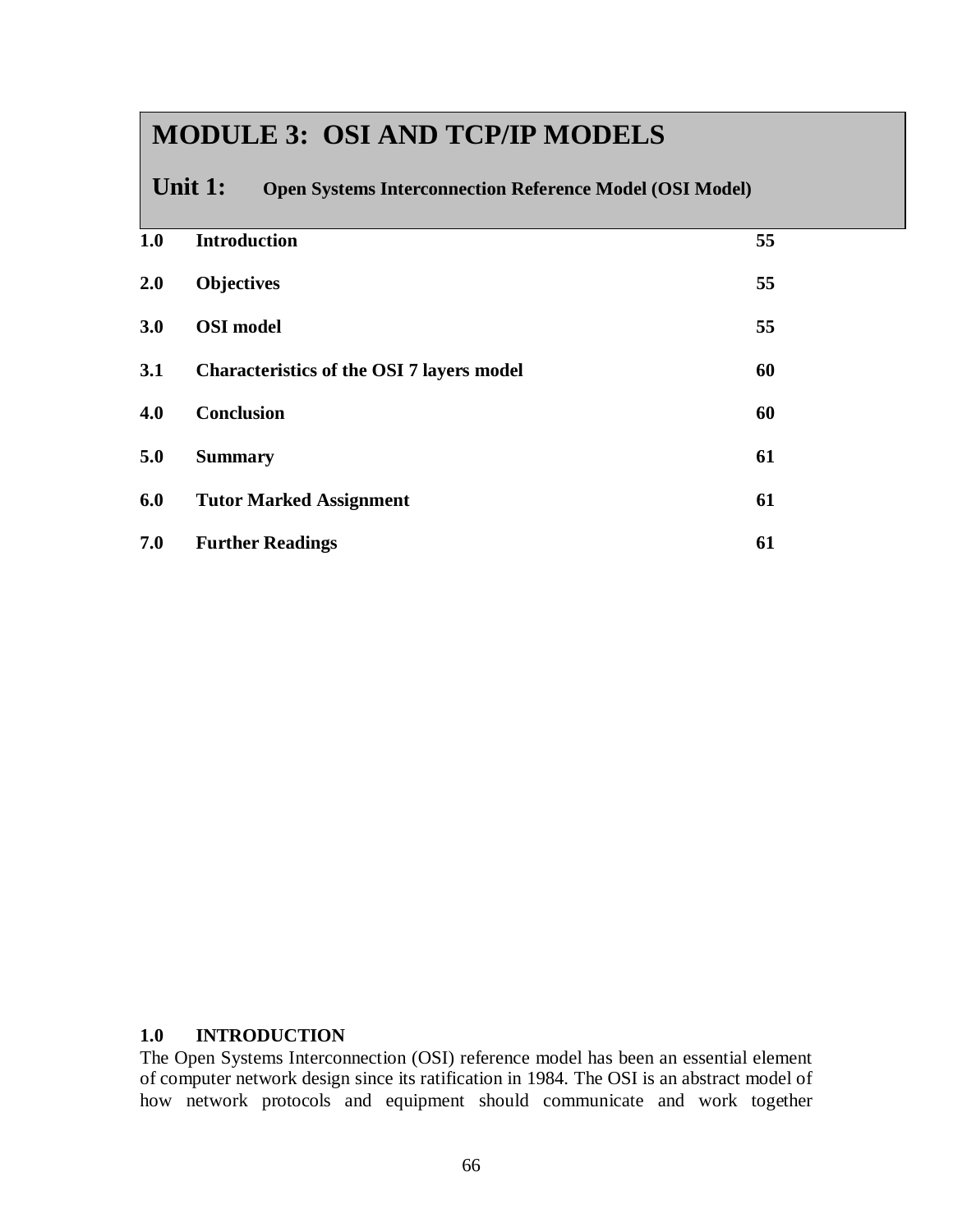(interoperate). The OSI model is a technology standard maintained by the International Standards Organization (ISO). Although today's technologies do not fully conform to the standard, it remains a useful introduction to the study of network architecture.

# **2.0 OBJECTIVES**

It expected that at the end of this unit students should be able to:

- Understand the seven layers of the OSI model.
- Describe the functions of each of the models

# **3.0 OSI MODEL**

This model is based on a proposal developed by the International Standards Organization (ISO) as a first step toward international standardization of the protocols used in the various layers. The model is called the ISO-OSI (Open Systems Interconnection) Reference Model because it deals with connecting open systems—that is, systems that are open for communication with other systems. We will usually just call it the OSI model for short.

The OSI model has seven layers. The principles that were applied to arrive at the seven layers are as follows

- 1. A layer should be created where a different level of abstraction is needed.
- 2. Each layer should perform a well-defined function.
- 3. The function of each layer should be chosen with an eye toward defining internationally standardized protocols.
- 4. The layer boundaries should be chosen to minimize the information flow across the interfaces.
- 5. The number of layers should be large enough that distinct functions need not be thrown together in the same layer out of necessity, and small enough that the architecture does not become unwieldy.

Below we will discuss each layer of the model in turn, starting at the bottom layer. Note that the OSI model itself is not network architecture because it does not specify the exact services and protocols to be used in each layer. It just tells what each layer should do. However, ISO has also produced standards for all the layers, although these are not part of the reference model itself. Each one has been published as a separate international standard.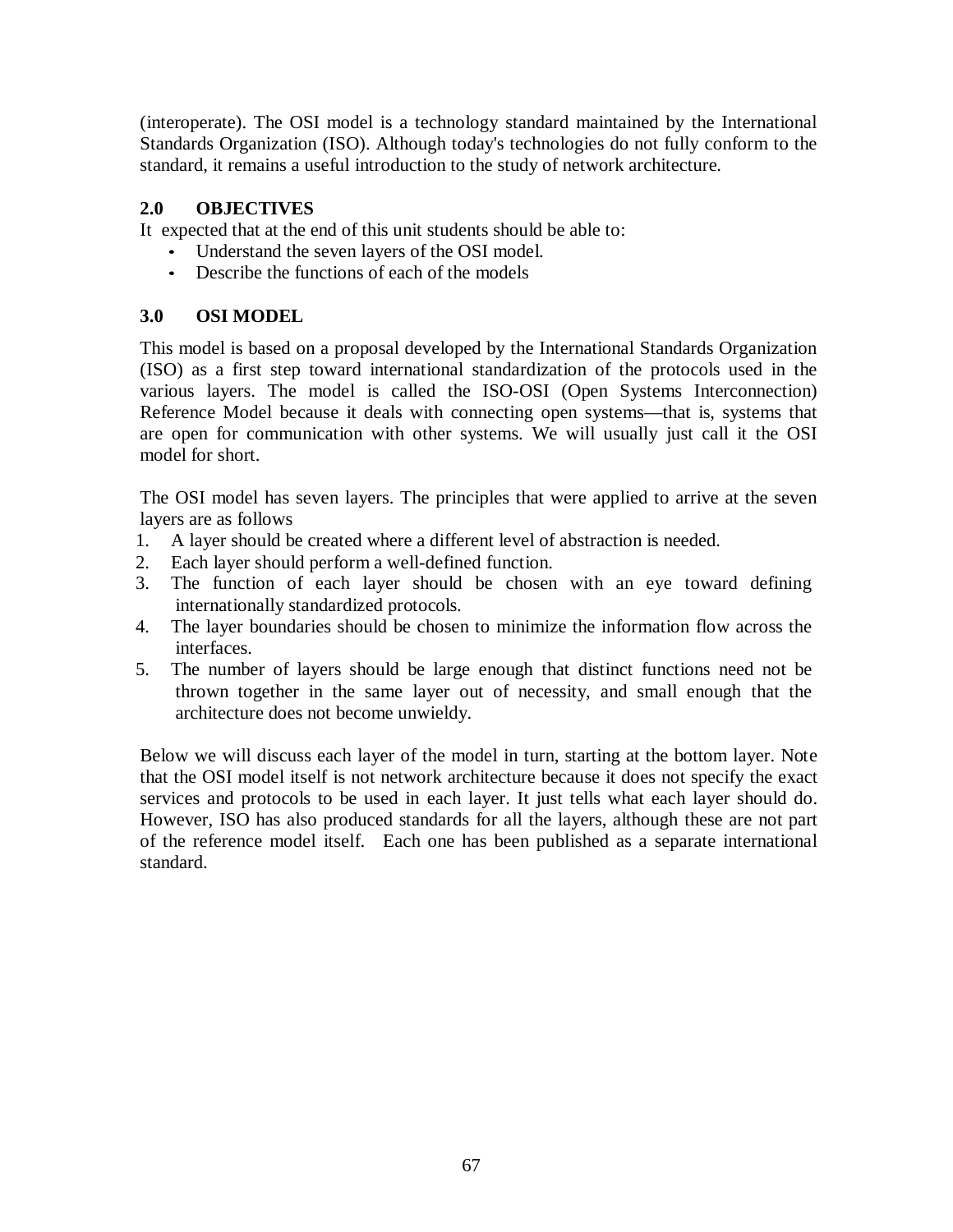

Fig. 3.1.1 - The OSI Reference Model



#### *The Physical Layer*

The physical layer is concerned with transmitting raw bits over a communication channel. The design issues have to do with making sure that when one side sends a 1 bit, it is received by the other side as a 1 bit, not as a 0 bit. Typical questions here are how many volts should be used to represent a 1 and how many for a 0, how many microseconds a bit lasts, whether transmission may proceed simultaneously in both directions, how the initial connection is established and how it is torn down when both sides are finished, and how many pins the network connector has and what each pin is used for. The design issues here largely deal with mechanical, electrical, and procedural interfaces, and the physical transmission medium, which lies below the physical layer.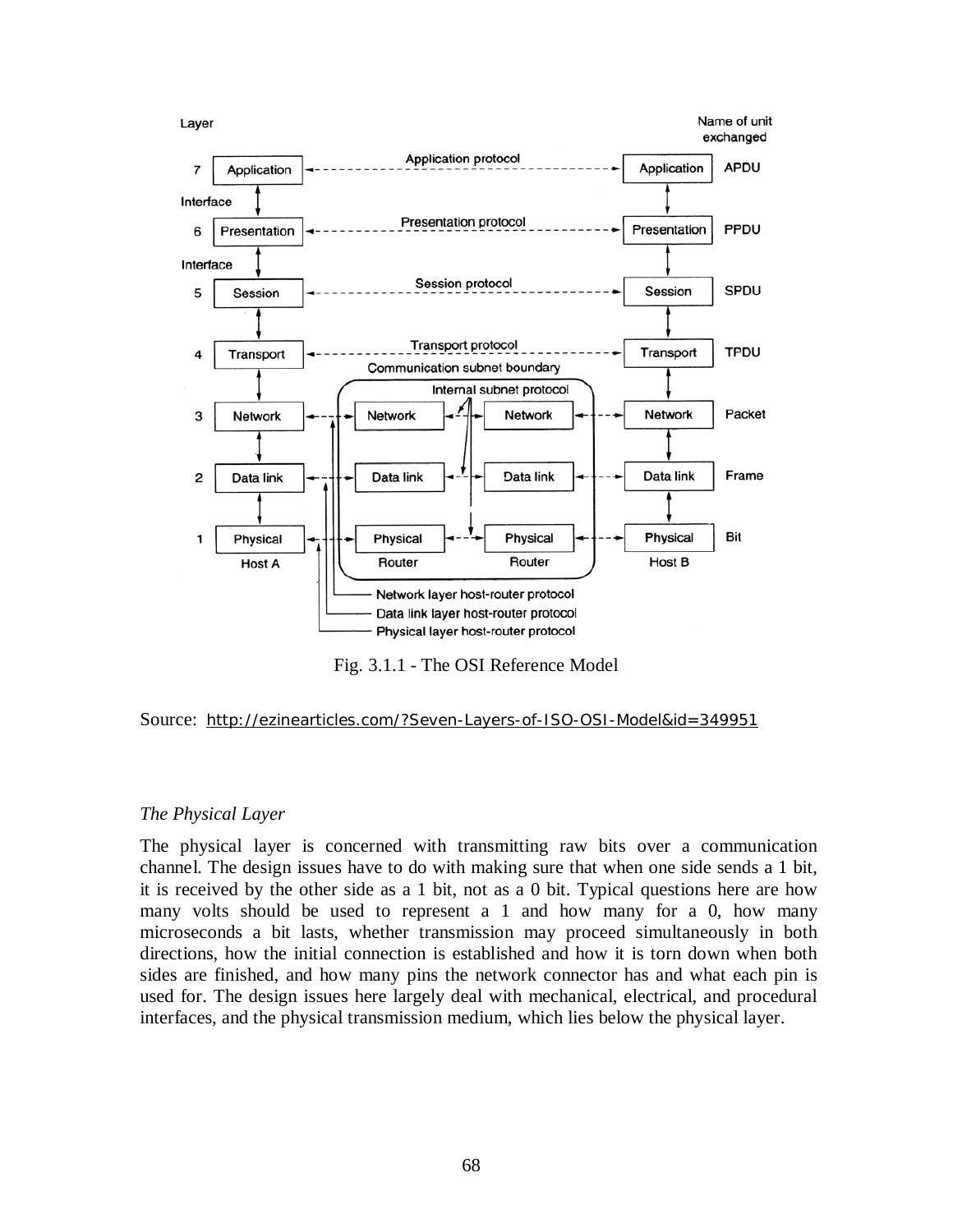#### *The Data Link Layer*

The main task of the data link layer is to take a raw transmission facility and transform it into a line that appears free of undetected transmission errors to the network layer. It accomplishes this task by having the sender break the input data up into data frames (typically a few hundred or a few thousand bytes), transmit the frames sequentially, and process the acknowledgement frames sent back by the receiver. Since the physical layer merely accepts and transmits a stream of bits without any regard to meaning or structure, it is up to the data link layer to create and recognize frame boundaries. This can be accomplished by attaching special bit patterns to the beginning and end of the frame. If these bit patterns can accidentally occur in the data, special care must be taken to make sure these patterns are not incorrectly interpreted as frame delimiters.

A noise burst on the line can destroy a frame completely. In this case, the data link layer software on the source machine can retransmit the frame. However, multiple transmissions of the same frame introduce the possibility of duplicate frames. A duplicate frame could be sent if the acknowledgement frame from the receiver back to the sender were lost. It is up to this layer to solve the problems caused by damaged, lost, and duplicate frames. The data link layer may offer several different service classes to the network layer, each of a different quality and with a different price.

Another issue that arises in the data link layer (and most of the higher layers is well) is how to keep a fast transmitter from drowning a slow receiver in data. Some traffic regulation mechanism must be employed to let the transmitter know how much buffer space the receiver has at the moment. Frequently, this flow regulation and the error handling are integrated. If the line can be used to transmit data in both directions, this introduces a new complication that the data link layer software must deal with. The problem is that the acknowledgement frames for A to B traffic compete for the use of the line with data frames for the B to A traffic. Broadcast networks have an additional issue in the data link layer to control access to the shared channel. A special, sub layer of the data link layer, the medium access sub layer, deals with this problem.

#### *The Network Layer*

The network layer is concerned with controlling the operation of the subnet. A key design issue is determining how packets are routed from source to destination. Routes can be based on static tables that are "wired into" the network and rarely changed. They can also be determined at the start of each conversation, for example a terminal session. Finally, they can be highly dynamic, being determined anew for each packet, to reflect the current network load. If too many packets are present in the subnet at the same time, they will get in each other's way, forming bottlenecks. The control of such congestion also belongs to the network layer. Since the operators of the subnet may well expect remuneration for their efforts, there is often some accounting function built into the network layer. At the very least, the software must count how many packets or each customer sends characters or bits, to produce billing information. When a packet crosses a national border, with different rates on each side, the accounting can become complicated.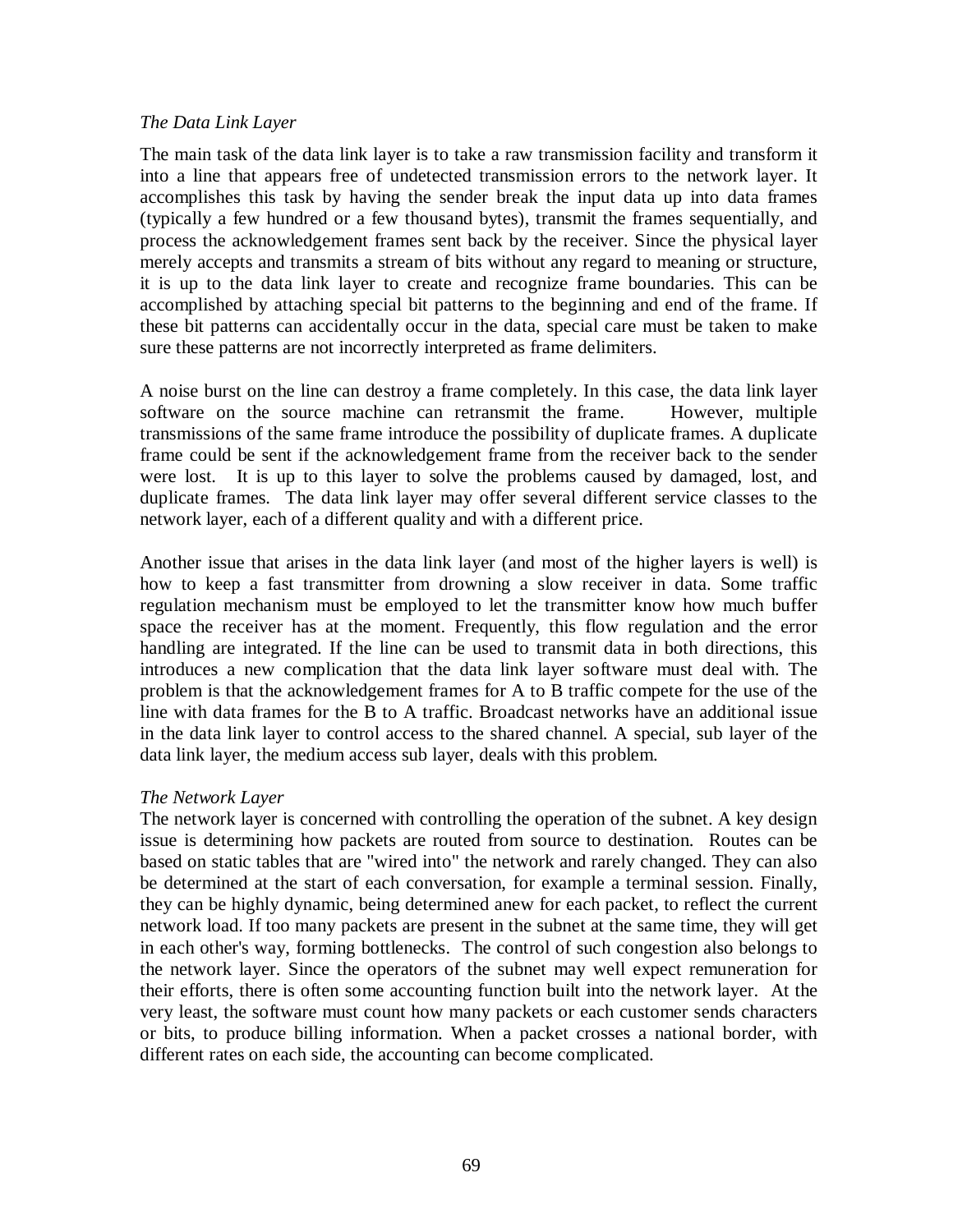When a packet has to travel from one network to another to get to its destination, many problems can arise. The addressing used by the second network may be different from the first one. The second one may not accept the packet at all because it is too large. The protocols may differ, and so on. It is up to the network layer to overcome all these problems to allow heterogeneous networks to be interconnected. In broadcast networks, the routing problem is simple, so the network layer is often thin or even nonexistent.

#### *The Transport Layer*

The basic function of the transport layer is to accept data from the session layer, split it up into smaller units if need be, pass these to the network layer, and ensure that the pieces all arrive correctly at the other end. Furthermore, all this must be done efficiently, and in a way that isolates the upper layers from the inevitable changes in the hardware technology. Under normal conditions, the transport layer creates a distinct network connection for each transport connection required by the session layer. If the transport connection requires a high throughput, however, the transport layer might create multiple network connections, dividing the data among the network connections to improve throughput. On the other hand, if creating or maintaining a network connection is expensive, the transport layer might multiplex several transport connections onto the same network connection to reduce the cost. In all cases, the transport layer is required to make the multiplexing transparent to the session layer.

The transport layer also determines what type of service to provide the session layer, and ultimately, the users of the network. The most popular type of transport connection is an error-free point-to-point channel that delivers messages or bytes in the order in which they were sent. However, other possible kinds of transport service are transport of isolated messages with no guarantee about the order of delivery, and broadcasting of messages to multiple destinations. The type of service is determined when the connection is established. The transport layer is a true end-to-end layer, from source to destination, in other words, a program on the source machine carries on a conversation with a similar program on the destination machine, using the message headers and control messages. In the lower layers, the protocols are between each machine and its immediate neighbors, and not by the ultimate source and destination machines, which may be separated by many routers. There is a difference between layers 1 through 3, which are chained, and layers 4 through 7, which are end-to-end. Many hosts are multi-programmed, which implies that multiple connections will be entering and leaving each host. Their needs to be some way to tell which message belong to which connection. The transport header is one place this information can be put.

In addition to multiplexing several message streams onto one channel, the transport layer must take care of establishing and deleting connections across the network. This requires some kind of naming mechanism, so that a process on one machine has a way of describing with whom it wishes to converse. There must also be a mechanism to regulate the flow of information, so that a fast host cannot overrun a slow one. Such a mechanism is called flow control and plays a key role in the transport layer (also in other layers). Flow control between hosts is distinct from flow control between routers, although we will later see that similar principles apply to both.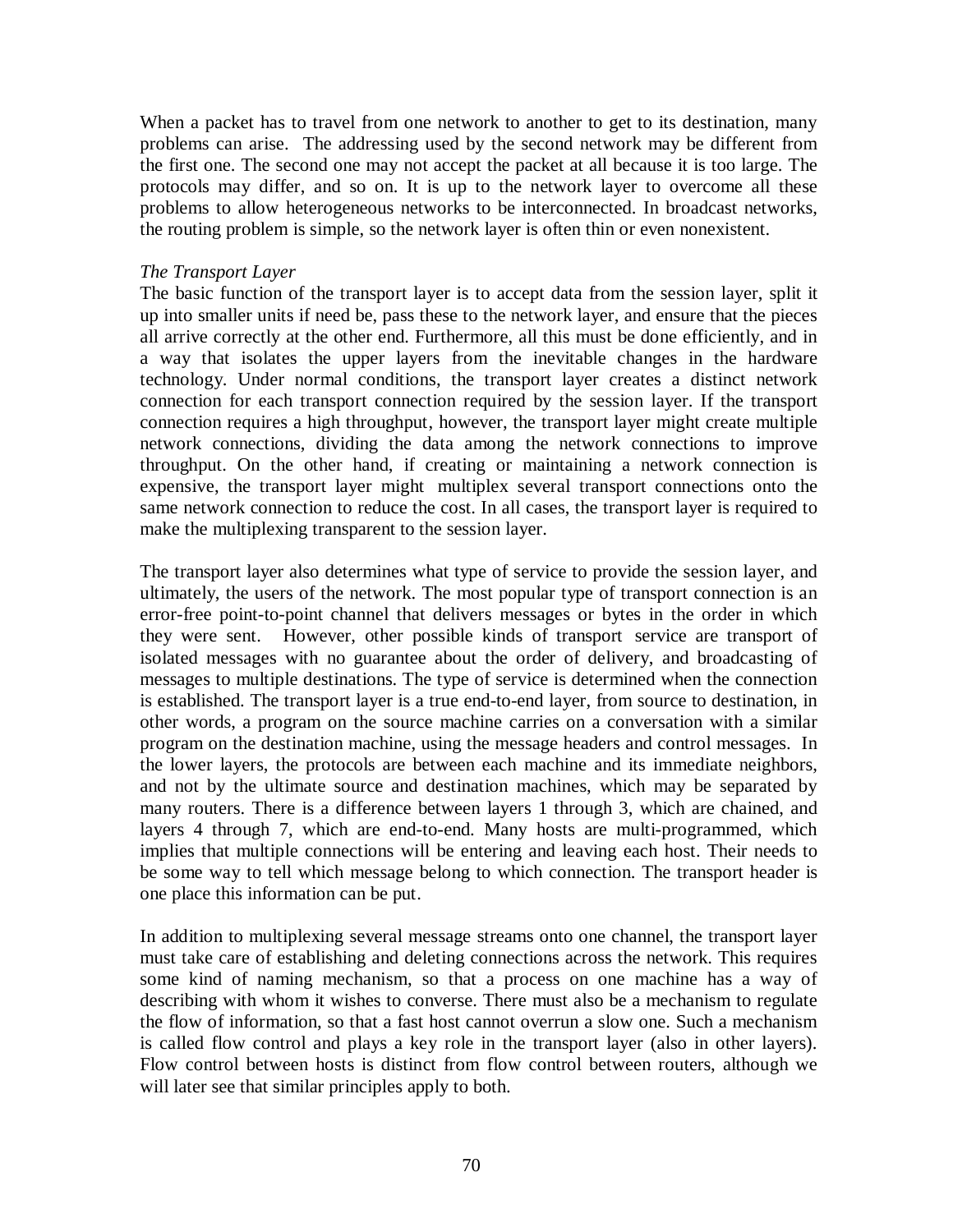#### *The Session Layer*

The session layer allows users on different machines to establish sessions between them. A session allows ordinary data transport, as does the transport layer, but it also provides enhanced services useful in some applications. A session might be used to allow a user to log into a remote timesharing system or to transfer a file between two machines. One of the services of the session layer is to manage dialogue control. Sessions can allow traffic to go in both directions at the same time, or in only one direction at a time. If traffic can only go one way at a time (analogous to a single railroad track), the session layer can help keep track of whose turn it is.

A related session service is token management. For some protocols, it is essential that both sides do not attempt the same operation at the same time. To manage these activities, the session layer provides tokens that can be exchanged. Only the side holding the token may perform the critical operation. Another session service is synchronization. Consider the problems that might occur when trying to do a 2-hour file transfer between two machines with a 1-hour mean time between crashes. After each transfer was aborted, the whole transfer would have to start over again and would probably fail again the next time as well. To eliminate this problem, the session layer provides a way to insert checkpoints into the data stream, so that after a crash, only the data transferred after the last checkpoint have to be repeated.

#### *The Presentation Layer*

The presentation layer performs certain functions that are requested sufficiently often to warrant finding a general solution for them, rather than letting each user solve the problems. In particular, unlike all the lower layers, which are just interested in moving bits reliably from here to there, the presentation layer is concerned with the syntax and semantics of the information transmitted. A typical example of a presentation service is encoding data in a standard agreed upon way. Most user programs do not exchange random binary bit strings. They exchange things such as people's names, dates, amounts of money, and invoices. These items are represented as character strings, integers, floating-point numbers, and data structures composed of several simpler items. Different computers have different codes for representing character strings, integers, and so on. In order to make it possible for computers with different representations to communicate, the data structures to be exchanged can be defined in an abstract way, along with a standard encoding to be used "on the wire." The presentation layer manages these abstract data structures and converts from the representation used inside the computer to the network standard representation and back.

#### *The Application Layer*

The application layer contains a variety of protocols that are commonly needed. For example, there are hundreds of incompatible terminal types in the world. Consider, the plight of a full screen editor that is supposed to work over a network with many different terminal types, each with different screen layouts, escape sequences for inserting and deleting text, involving the cursor, etc. One way to solve this problem is to define an abstract network virtual terminal that editors and other programs can be written to deal with. To handle each terminal type, a piece of software must be written to map the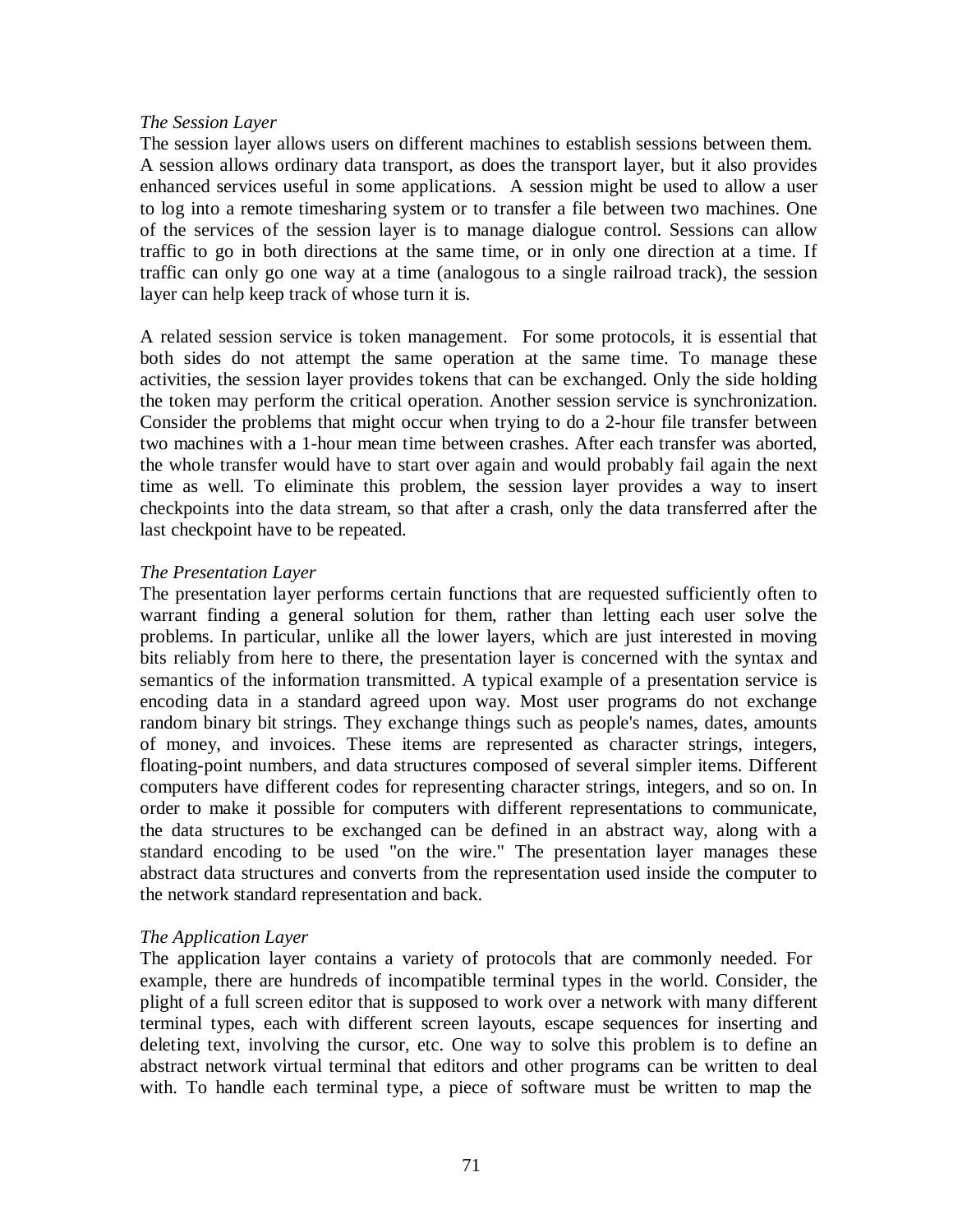functions of the network virtual terminal onto the real terminal. For example, when the editor moves the virtual terminal's cursor to the upper left-hand corner of the screen, this software must issue the proper command sequence to the real terminal to get its cursor there too. All the virtual terminal software is in the application layer.

Another application layer function is file transfer. Different file systems have different file naming conventions, different ways of representing text lines, and so on. Transferring a file between two different systems requires handling these and other incompatibilities. This work, too, belongs to the application layer, as do electronic mail, remote job entry, directory lookup, and various other general purpose and special-purpose facilities.

# **3.1 CHARACTERISTICS OF THE OSI 7 LAYERS MODEL**

Layers 7 through 4 deal with end to end communications between data source and destinations. Layers 3 to 1 deal with communications between network devices.

On the other hand, the seven layers of the OSI model can be divided into two groups: upper layers (layers 7, 6  $\&$  5) and lower layers (layers 4, 3, 2, 1). The upper layers of the OSI model deal with application issues and generally are implemented only in software. The highest layer, the application layer, is closest to the end user. The lower layers of the OSI model handle data transport issues. The physical layer and the data link layer are implemented in hardware and software. The lowest layer, the physical layer, is closest to the physical network medium (the wires, for example) and is responsible for placing data on the medium.

**Exercise 3.1.1** Sketch the OSI model and describe the function of the layers with one sentence for each layer.

Answer: OSI is Applications, Presentation, Session, Transport, Network, Data Link, and Physical (top to bottom). Application – provides access to user applications Presentation – provides data independence Session – manages end-to-end connections Transport – provides reliable end-to-end data transport Network – maintains point-to-point connections Data Link – provide reliable point-to-point data transport Physical – transmission of bit stream

# **4.0 CONCLUSION**

By separating the network communications into logical smaller pieces, the OSI model simplifies how network protocols are designed. The OSI model was designed to ensure different types of equipment (such as network adapters, hubs, and routers) would all be compatible even if built by different manufacturers. A product from one network equipment vendor that implements OSI Layer 2 functionality, for example, will be much more likely to interoperate with another vendor's OSI Layer 3 product because both vendors are following the same model.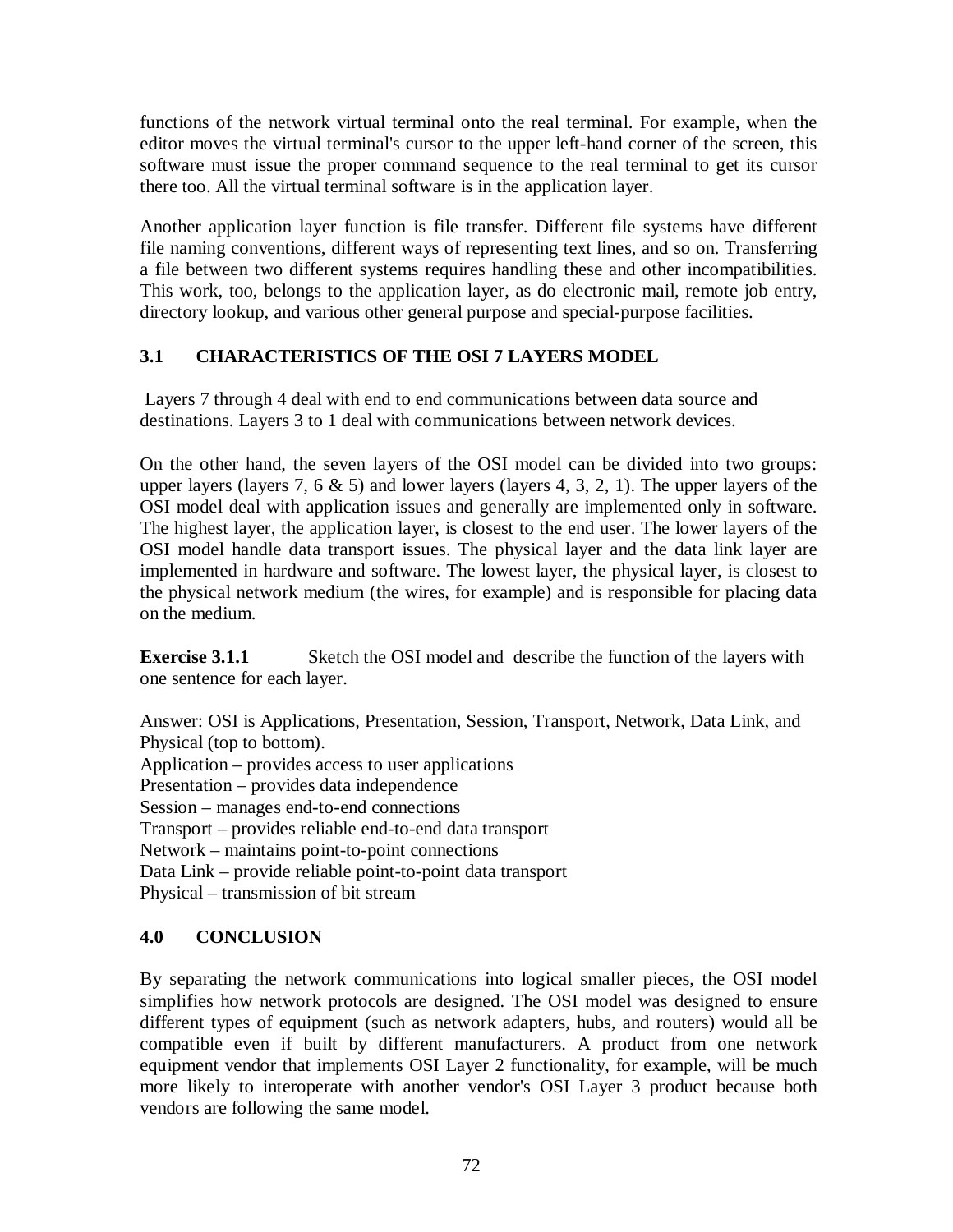#### **5.0 SUMMARY**

The OSI model divides the complex task of computer-to-computer communications, traditionally called *internetworking*, into a series of stages known as *layers*. Layers in the OSI model are ordered from lowest level to highest. Together, these layers comprise the OSI stack. The stack contains seven layers in two groups:

### **Upper layers** - **Lower layers** -

- 4. transport 7. application
- 3. network 6. presentation
- 2. data link 5. session
- 1. physical

#### **6.0 TUTOR MARKED ASSIGNMENT**

- 1**.** Discuss the main characteristics of OSI reference model
- 2. are documented agreements containing technical specifications or other precise criteria that stipulate how a particular product or service should be designed or performed.
- 3. The \_\_ goals are to promote development and education in the electrical engineering and computer science fields.
- 4. Addresses used to identify computers on the Internet and other TCP/IP-based networks are known as .
- 5. The Application layer separates data into , or discreet amounts of data.
- 6. are added to data at the source and verified at the destination.

#### **7.0 FURTHER READINGS**

#### 1. MLA Style Citation:

Yadla, Vijayanand "Seven Layers of ISO OSI Model." Seven Layers of ISO OSI Model. 7 Nov. 2006. *EzineArticles.com*. 14 Aug 2009 <http://ezinearticles.com/?Seven-Layers-of-ISO-OSI-Model&id=349951>.

2. APA Style Citation:

Yadla, V. (2006, November 7). *Seven Layers of ISO OSI Model*. Retrieved August 14, 2009, from http://ezinearticles.com/?Seven-Layers-of-ISO-OSI-Model&id=349951

3. Chicago Style Citation:

Yadla, Vijayanand "Seven Layers of ISO OSI Model." *Seven Layers of ISO OSI Model EzineArticles.com*. http://ezinearticles.com/?Seven-Layers-of-ISO-OSI-Model&id=349951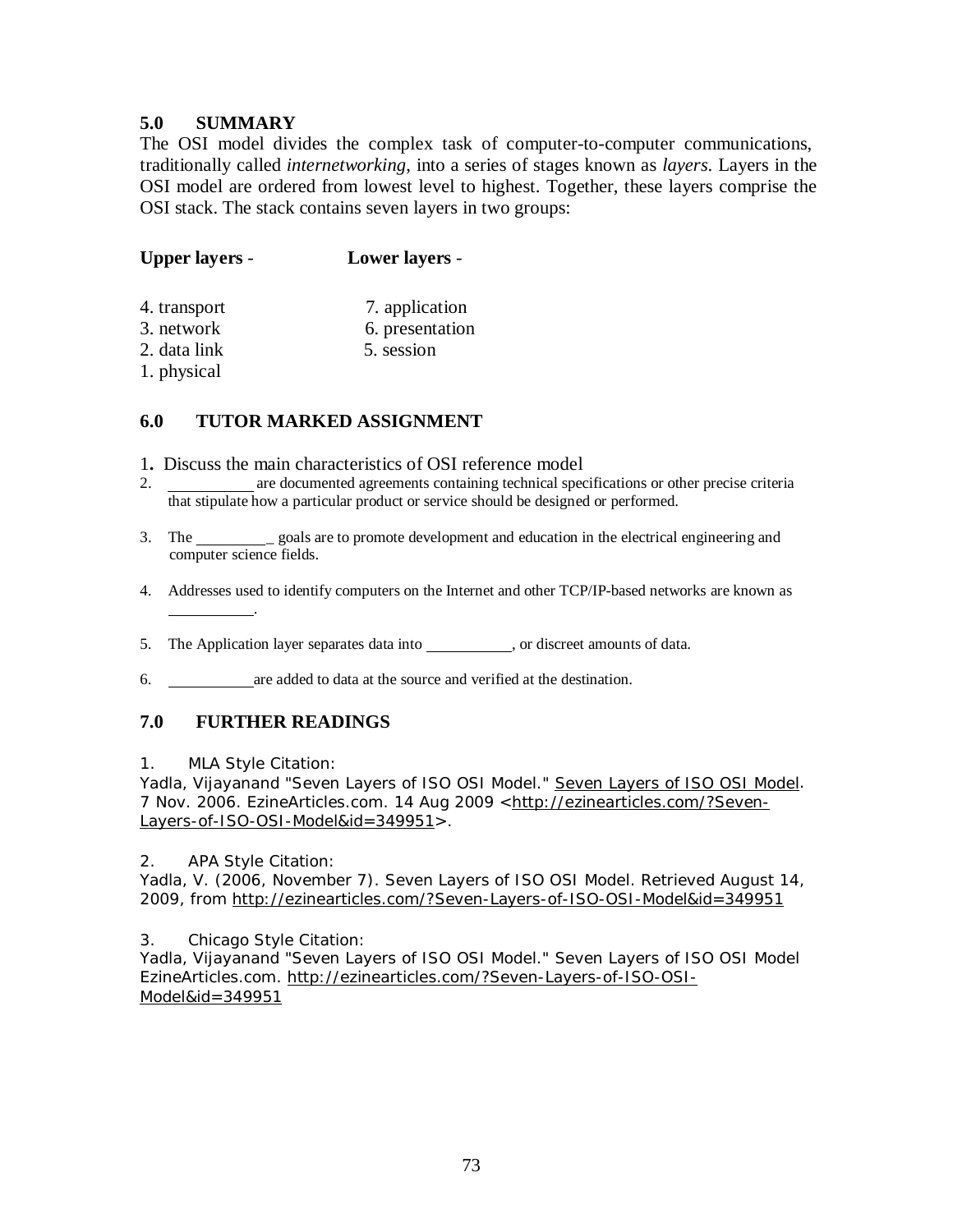# **MODULE 3: OSI AND TCP/IP MODELS**

# **Unit 2: Interaction between OSI model layers protocols**

|     |                                             | Page |
|-----|---------------------------------------------|------|
| 1.0 | <b>Introduction</b>                         | 63   |
| 2.0 | <b>Objectives</b>                           | 63   |
| 3.0 | <b>Interaction between OSI model layers</b> | 63   |
| 3.1 | <b>Communication between two systems</b>    | 65   |
| 3.2 | <b>Benefits of the OSI model</b>            | 66   |
| 4.0 | <b>Conclusion</b>                           | 66   |
| 5.0 | <b>Summary</b>                              | 66   |
| 6.0 | <b>Tutor Marked Assignment</b>              | 67   |
| 7.0 | <b>Further Reading and Other Resources</b>  | 67   |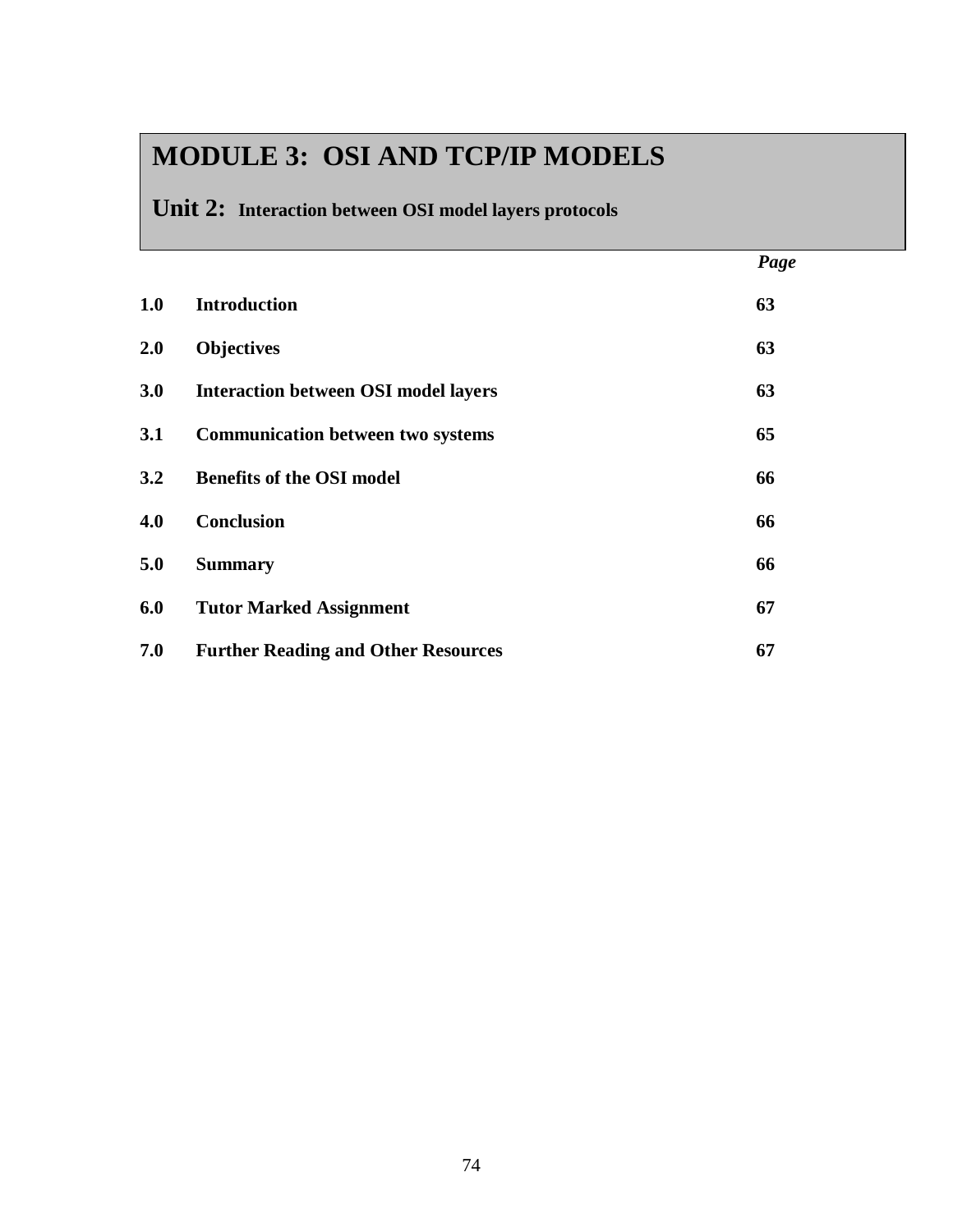#### **1.0 INTRODUCTION**

OSI model, contains seven layers which build on one another. In OSI model, each layer provides specific services and makes the results available to the next layer. Theoretically each layer should be independent of all others, but this is a simplistic notion.

#### **2.0 OBJECTIVE**

The main objectives of this unit are to :

- Describe the interaction between OSI model layers protocols
- Explain communications among the OSI layers
- Discuss the benefits of the OSI model

#### **3.0 INTERACTION BETWEEN OSI MODEL LAYERS PROTOCOLS**

To picture the physical path that data takes from one computer to another, consider that a user or device first initiates a data exchange through the Application layer The application layer separates data into protocol data units (PDUs), or discreet amounts of data.

#### **Application Layer**

The top, or seventh, layer or the OSI Model is the Application layer. Application layer services communicate between software programs and lower-layer network services so that the network can properly interpret an application's request and, in turn, the application can interpret data sent from the network. For example, when you choose to open a Web page in Netscape, an Application layer protocol called HTTP (Hypertext Transfer Protocol) formats and sends your request, then formats and sends the Web server's response.

#### **Presentation Layer**

Protocols at the Presentation layer accept Application layer data and format it so that one type of application and host can understand data from another type of application and host. Presentation layer services also manage data encryption (such as the scrambling of passwords) and decryption.

#### **Session Layer**

Protocols in the Session layer coordinate and maintain communications between two nodes on the network. The term **session** refers to a connection for ongoing data exchange between two parties; it is most often used in the context of terminal and mainframe communications, in which the terminal is a device with little (if any) of its own processing or disk capacity that depends on a host to supply it with software and processing services. Among the Session layer's functions are establishing and keeping alive the communications link for the duration of the session, keeping the communication secure, synchronizing the dialog between the two nodes, determining whether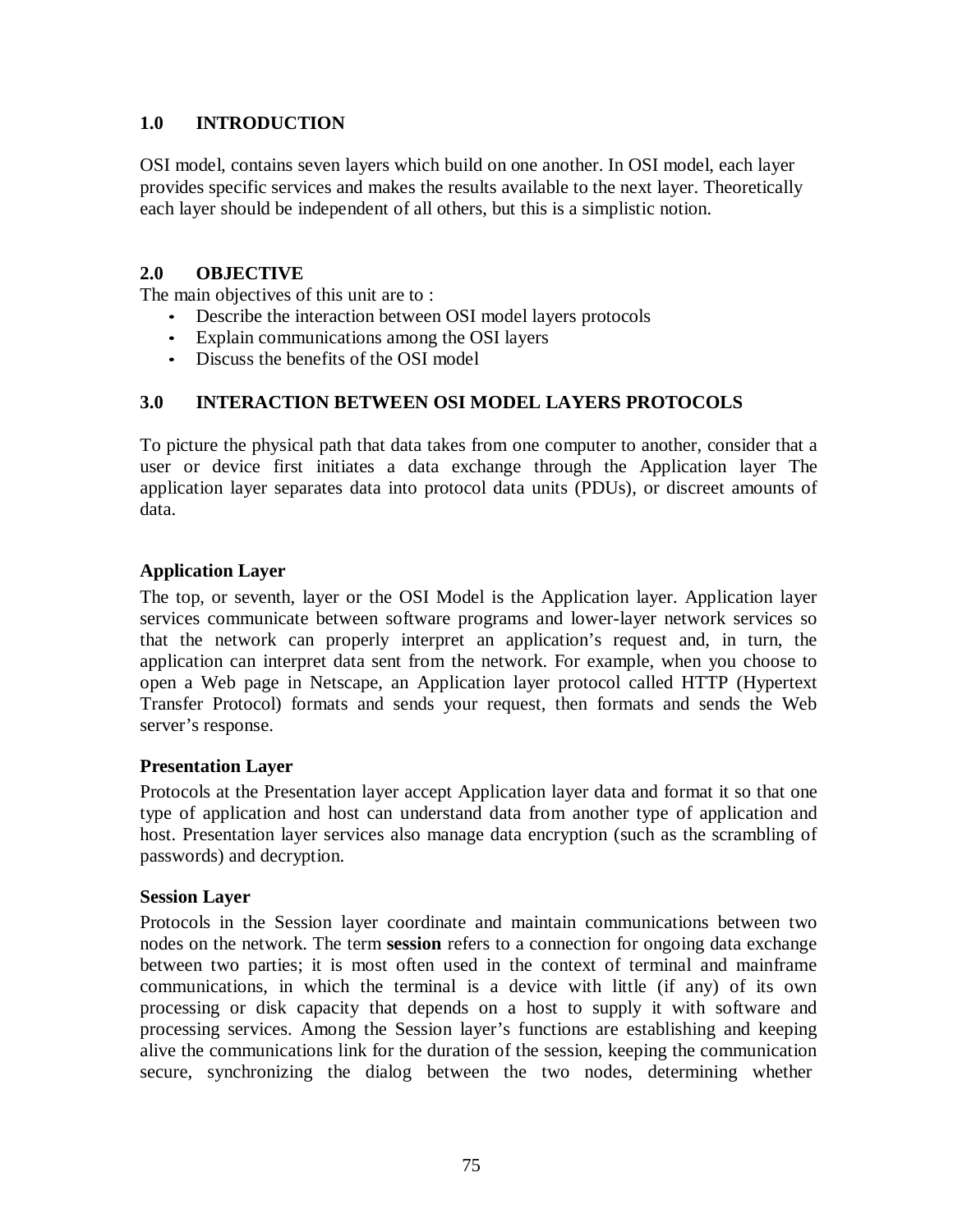communications have been cut off, and, if so, figuring out where to restart transmission, and terminating communications.

#### **Transport Layer**

Protocols in the Transport layer accept data from the Session layer and manage end-toend delivery of data. That means they can ensure that the data is transferred from point A to point B reliably, in the correct sequence, and without errors. Without Transport layer services, data could not be verified or interpreted by its recipient. Transport layer protocols also handle flow control, which is the process of gauging the appropriate rate of transmission based on how fast the recipient can accept data.

Some Transport layer protocols take steps to ensure that data arrives exactly as it was sent. Such protocols are known as connection-oriented, because they establish a connection with another node before they begin transmitting data. The Web server responds with an acknowledgement (ACK), or a confirmation, to indicate that it's willing to make a connection. To ensure data integrity further, connection-oriented protocols such as TCP use a checksum, or a method of error checking that determines if the contents of an arriving data unit match the contents of the data unit sent by the source.

Not all Transport layer protocols are concerned with reliability. Those that do not establish a connection before transmitting and make no effort to ensure that data is delivered error-free are called connectionless protocols. A connectionless protocol's lack of sophistication makes it more efficient than a connection-oriented protocol and renders it useful in situations where data must be transferred quickly, such as live audio or video transmissions over the Internet.

In addition to ensuring reliable data delivery, Transport layer protocols break large data units received from the Session layer into multiple smaller units, called segments. This process is known as segmentation. On certain types of networks, segmentation increases data transmission efficiency. In some cases segmentation is necessary for data units to match a network's maximum transmission unit (MTU), the largest data unit it will carry.

Segmentation is similar to the process of breaking down words into recognizable syllables that a child uses when learning to read. Reassembly is the process of reconstructing the segmented data units.

#### **Network Layer**

The primary function of protocols at the Network layer is to translate network addresses into their physical counterparts and decide how to route data from the sender to the receiver. One type of address that nodes use is called a network layer address. Network layer addresses follow a hierarchical addressing scheme and can be assigned through operating system software. Network layer addresses are also called logical addresses or virtual addresses.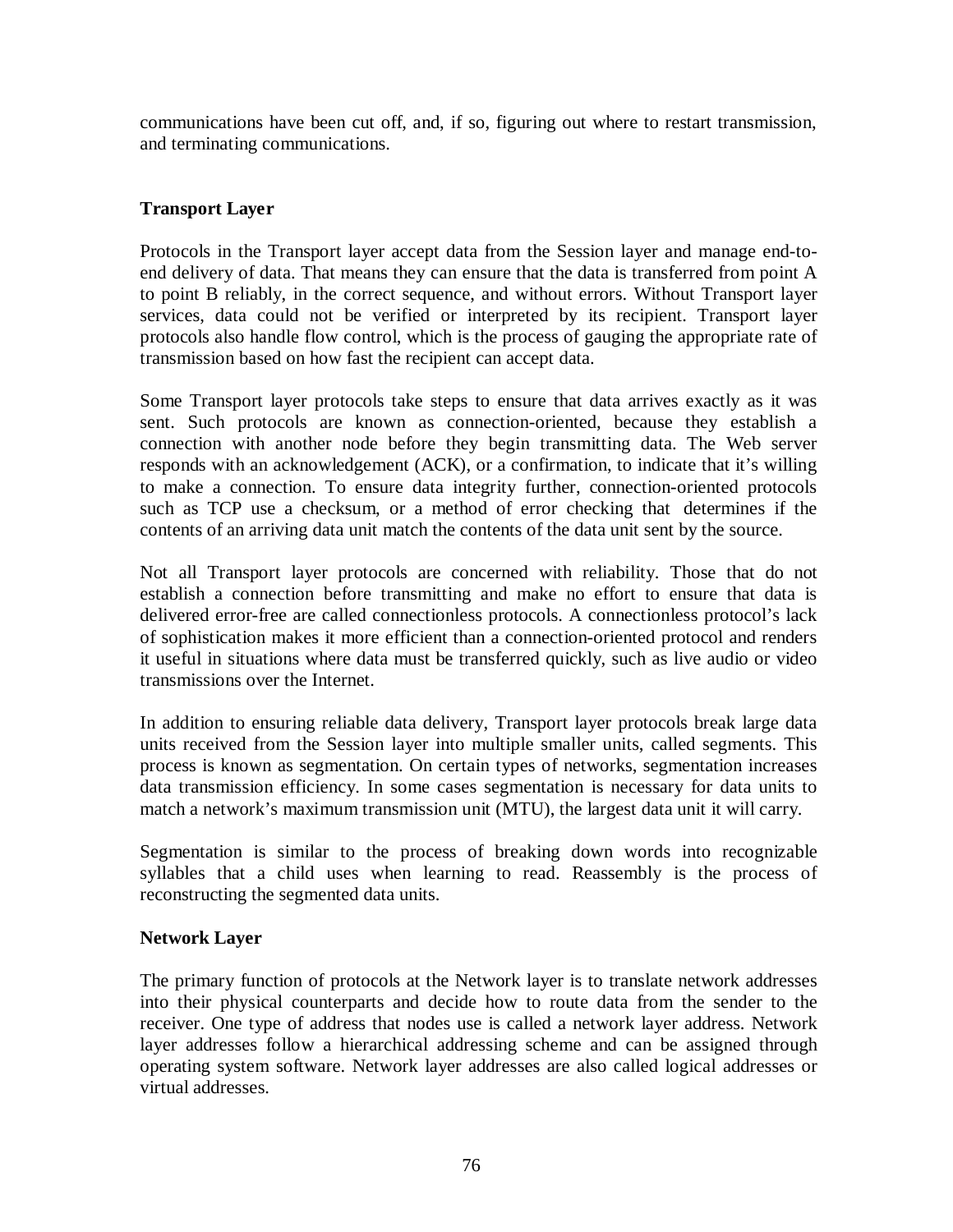On TCP/IP-based networks, Network layer protocols can perform an additional function called fragmentation. In fragmentation a Network layer protocol (such as IP) subdivides the segments it receives from the Transport layer into smaller packets.

#### **Data Link Layer**

The primary function of protocols in the second layer of the OSI Model, the Data Link layer**,** is to divide data they receive from the Network layer into distinct frames that can then be transmitted by the Physical layer. A frame is a structured package for moving data that includes not only the raw data, or "payload," but also the sender's and receiver's network addresses, and error checking and control information.

Error checking is accomplished by a 4-byte Frame Check Sequence (FCS) field, whose purpose is to ensure that the data at the destination exactly matches the data issued from the source. When the source node transmits the data, it performs an algorithm called a Cyclic Redundancy Check (CRC)**.**

The upper sublayer of the Data Link layer, called the Logical Link Control (LLC) sublayer, provides an interface to the Network layer protocols, manages flow control, and issues requests for transmission for data that has suffered errors. The Media Access Control (MAC) sublayer, the lower sublayer of the Data Link layer, manages access to the physical medium. It appends the physical address of the destination computer onto the data frame. The physical address is a fixed number associated with a device's NIC; it is initially assigned at the factory and stored in the NIC's on-board memory. Because this address is appended by the MAC sublayer of the Data Link layer, it also is known as a MAC address. Sometimes it's also called a hardware address**.** MAC addresses contain two parts: a Block ID and a Device ID. The Block ID is a six-character sequence unique to each vendor.

#### **Physical Layer**

The Physical layer is the lowest, or first, layer of the OSI Model. Protocols at the Physical layer accept frames from the Data Link layer and generate voltage so as to transmit signals. When receiving data, Physical layer protocols detect voltage and accept signals, which they pass on to the Data Link layer.

#### **3.1 COMMUNICATION BETWEEN TWO SYSTEMS**

At each layer of the OSI Model, some information—for example, a format specification or a network address—is added to the original data. After it has followed the path from the Application layer to the Physical layer, data is significantly transformed.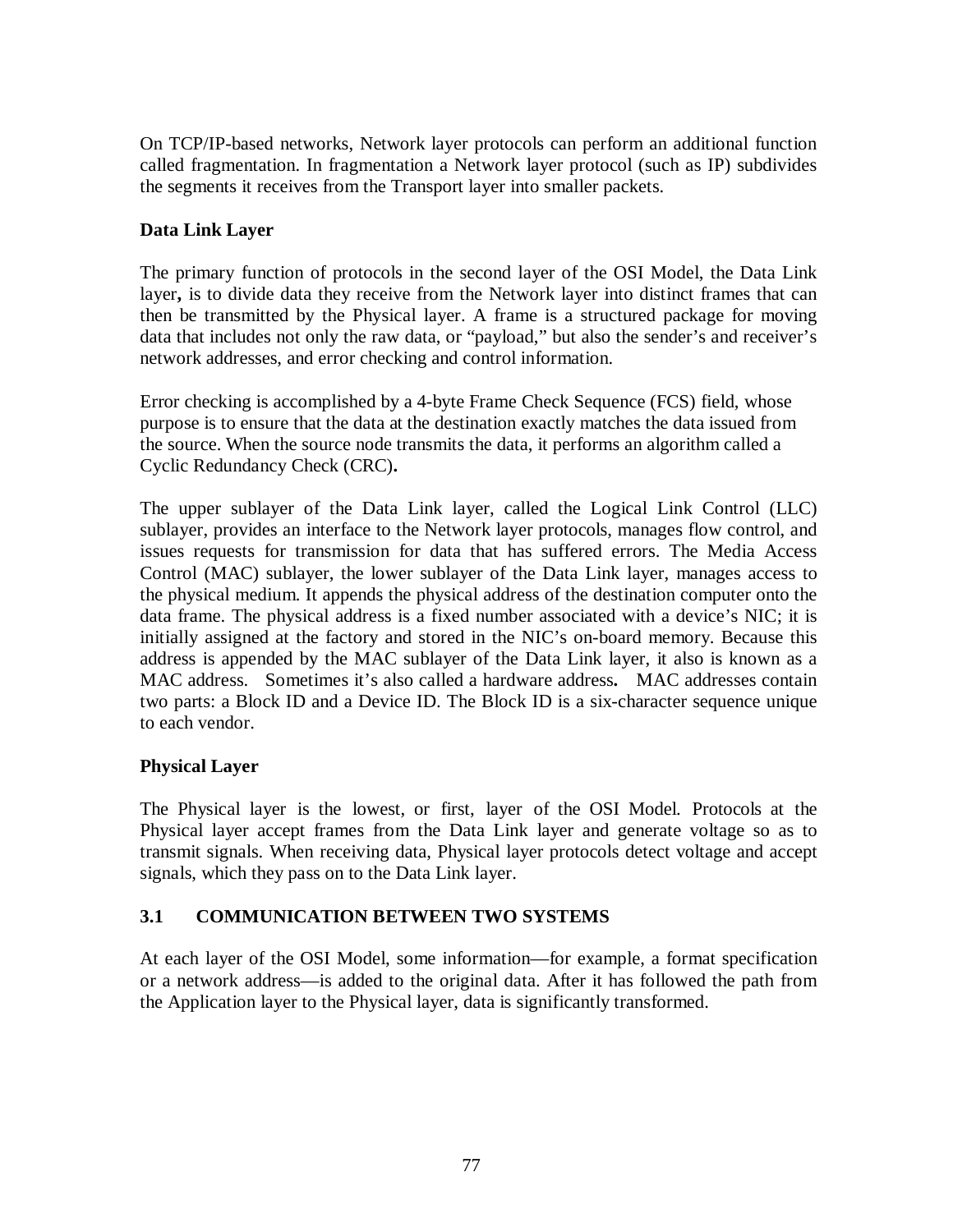#### **Frame Specifications**

The two major categories of frame types, Ethernet and Token Ring, correspond to the two most commonly used network technologies. Ethernet is a networking technology originally developed at Xerox in the early 1970s and improved by Digital Equipment Corporation, Intel, and Xerox. There are four different types of Ethernet frames. The most popular form of Ethernet is characterized by the unique way in which devices share a common transmission channel, described in the IEEE 802.3 standard.

Token Ring is a networking technology developed by IBM in the 1980s. It relies upon direct links between nodes and a ring topology. Nodes pass around tokens, special control frames that indicate to the network when a particular node is about to transmit data. The IEEE has defined Token Ring technology in its 802.5 standard.

#### **IEEE Networking Specifications**

In addition to frame types and addressing, IEEE networking specifications apply to connectivity, networking media, error checking algorithms, encryption, emerging technologies, and more.

#### **3.2 BENEFITS OF THE OSI MODEL**

By separating the network communications into logical smaller pieces, the OSI model simplifies how network protocols are designed. The OSI model was designed to ensure different types of equipment (such as network adapters, hubs, and routers) would all be compatible even if built by different manufacturers. A product from one network equipment vendor that implements OSI Layer 2 functionality, for example, will be much more likely to interoperate with another vendor's OSI Layer 3 product because both vendors are following the same model.

The OSI model also makes network designs more extensible as new protocols and other network services are generally easier to add to a layered architecture than to a monolithic one.

#### **4.0 CONCLUSION**

In the Open Systems Interconnection (OSI) communications model, each layer knows the address of the neighboring nodes in the network, packages output with the correct network address information, selects routes and quality of service, and recognizes and forwards to the next layer.

#### **5.0 SUMMARY**

In this unit we have been able to :

- Describe the interaction between OSI model layers protocols
- Explain communications among the OSI layers
- Discuss the benefits of the OSI model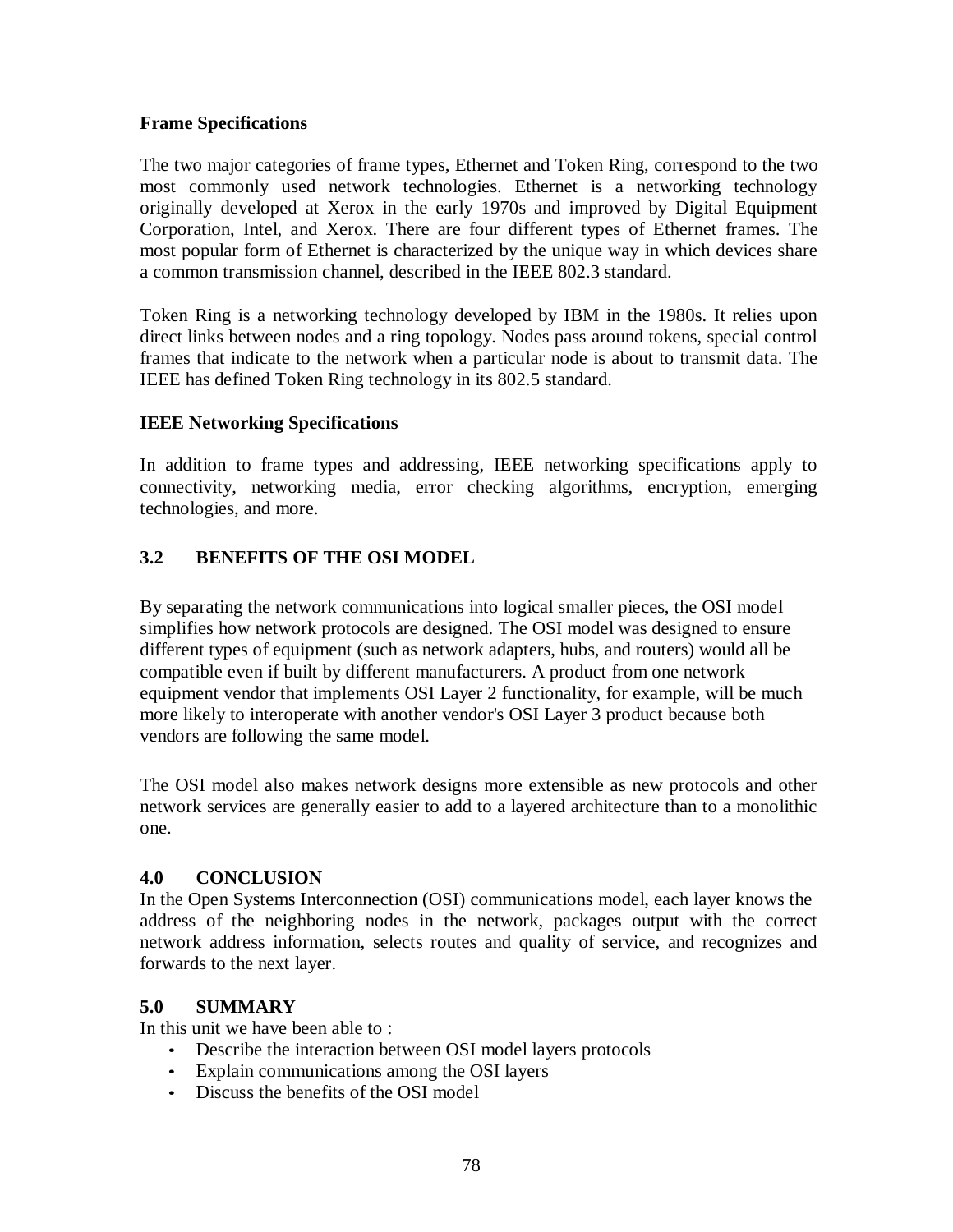## **6.0 TUTOR MARKED ASSIGNMENT**

1 Explain the interaction among the various layers of the OSI model

# **7.0 FURTHER READINGS**

[Kurose, Ross] "Computer Networking", J.F. Kurose and K.W. Ross, Addison Wesley, 2000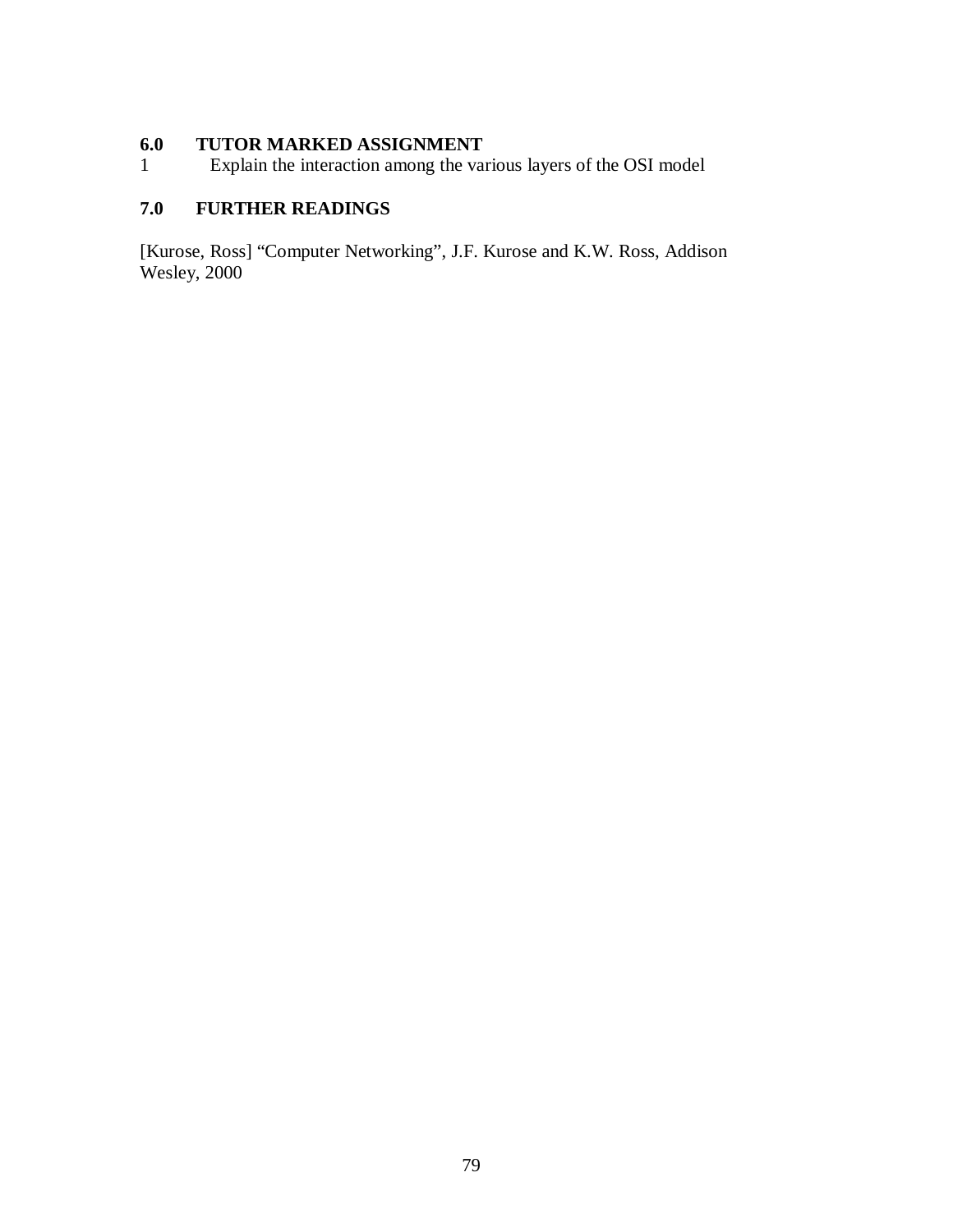# **MODULE 3: OSI AND TCP/IP MODELS**

# **Unit 3: Transmission Control Protocol/ Internet Protocol (TCP/IP) model**

|     |                                                 | Page |
|-----|-------------------------------------------------|------|
| 1.0 | <b>Introduction</b>                             | 69   |
| 2.0 | <b>Objectives</b>                               | 69   |
| 3.0 | <b>TCP/IP</b> model                             | 69   |
| 3.1 | <b>Comparison between TCP/IP and OSI models</b> | 72   |
| 4.0 | <b>Conclusion</b>                               | 74   |
| 5.0 | <b>Summary</b>                                  | 74   |
| 6.0 | <b>Tutor Marked Assignment</b>                  | 75   |
| 7.0 | <b>Further Reading and Other Resources</b>      | 75   |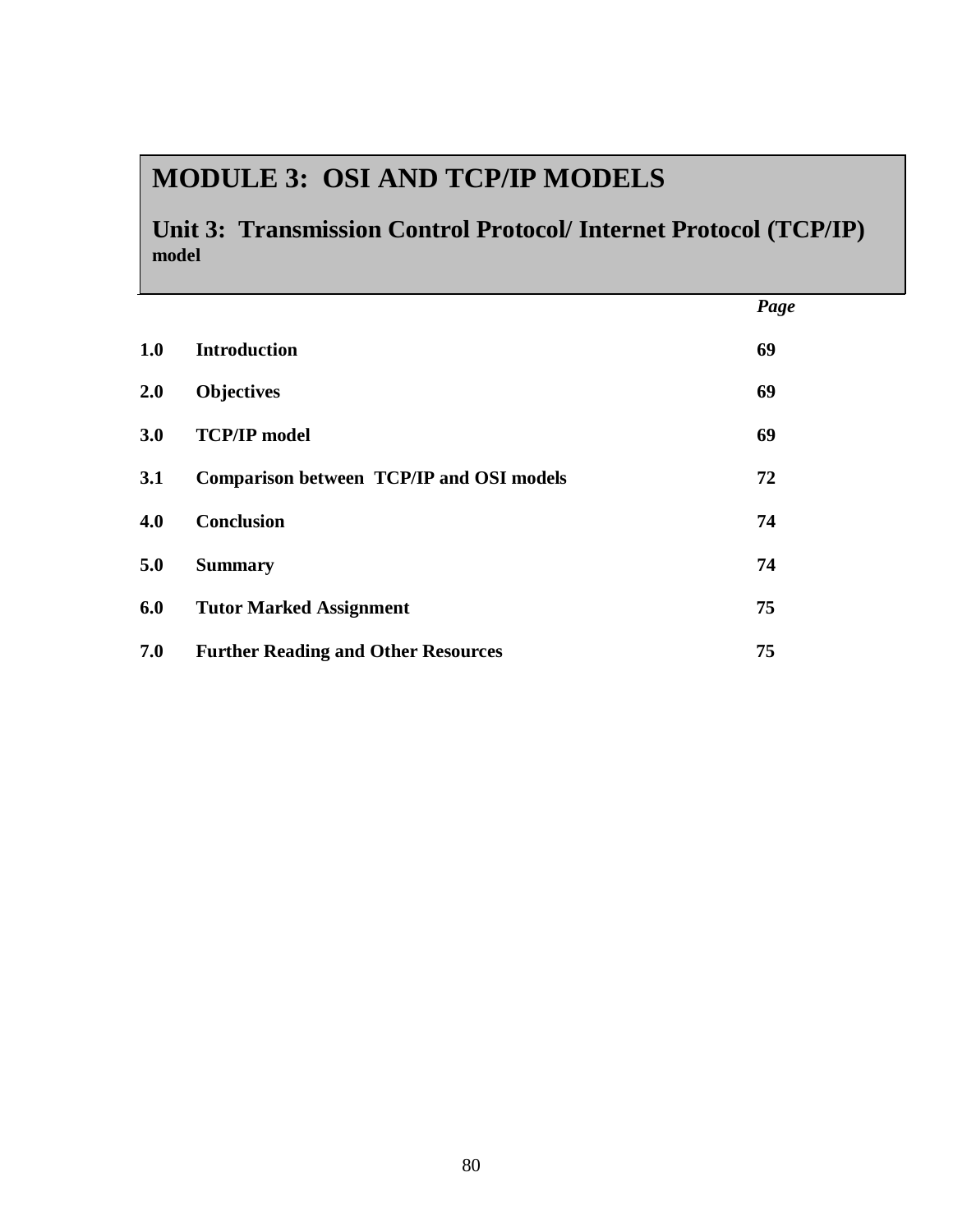#### **1.0 INTRODUCTION**

TCP/IP is an industry standard set of protocols developed by the U.S. Department of Defense Advanced Research Projects Agency (DARPA) in 1969. It maps TCP/IP protocols to a four-layer conceptual model known as the *DARPA model*. It is often compared to the still born OSI Protocol Layers. The four layers of the DARPA model are: Internet, Transport, Application and, *Host-to-Network* .

#### **2.0 OBJECTIVES**

At the end of this unit student should be able to:

- Understand the workings of TCP/IP model
- Distinguish between the OSI model and TCP/IP model
- Explain the functions of the four layers of TCP/IP model

#### **3.0 TCP/IP MODEL**

Let us now turn from the OSI reference model to the reference model used in the grandparent of all computer networks, the ARPANET, and its successor, the worldwide Internet. The ARPANET was a research network sponsored by the DOD (U.S Department of Defense). It eventually connected hundreds of universities and government installations using leased telephone lines. When satellite and radio networks were added later, the existing protocols had trouble inter-working with them, so new reference architecture was needed. Thus the ability to connect multiple networks together in a seamless way was one of the major design goals from the very beginning. This architecture later became known as the TCP/IP Reference Model, after its two primary protocols.

Given the DOD's worry that some of its precious hosts, routers, and internet work gateways might get blown to pieces at a moment's notice, another major goal was that the network be able to survive loss of subnet hardware, with existing conversations not being broken off. In other words, DOD wanted connections to remain intact as long as the source and destination machines were functioning, even if some of the machines or transmission lines in between were suddenly put out of operation. Furthermore, a flexible architecture was needed, since applications with divergent requirements were envisioned, ranging from transferring files to real-time speech transmission.

#### *The Internet Layer*

All these requirements led to the choice of a packet-switching network based on a connectionless Internet work layer. This layer, called the Internet layer, is the linchpin that holds the whole architecture together. Its job is to permit hosts to inject packets into any network and have them travel independently to the destination (potentially on a different network). They may even arrive in a different order than they were sent, in which case it is the job of higher layers to rearrange them, if in-order delivery is desired.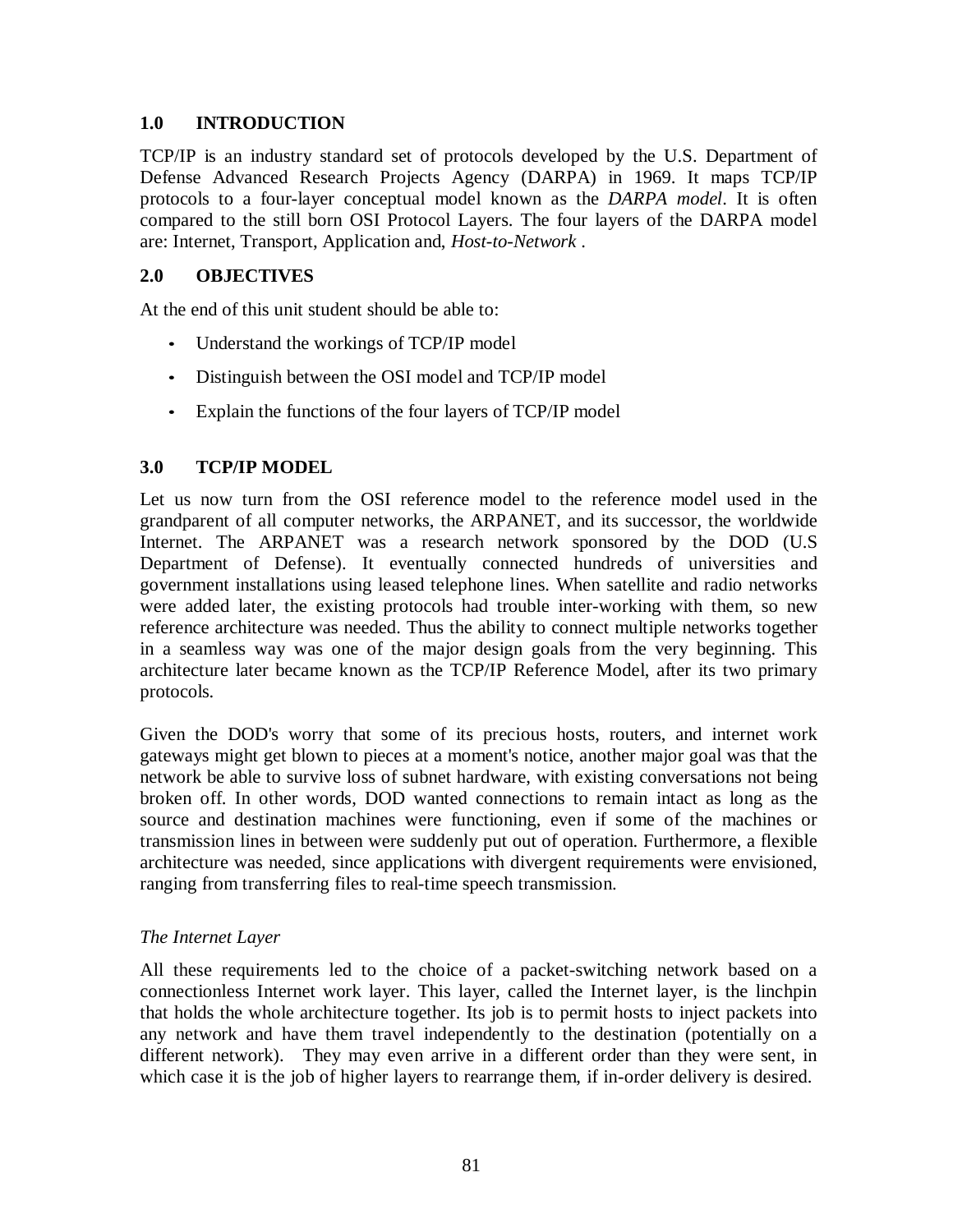Note that "internet" is used here in a generic sense, even though this layer is present in the Internet.

The analogy here is with the mail system. A person can drop a sequence of international letters into a mailbox in one country, and with a little luck, most of them will be delivered to the correct address in the destination country. Probably the letters will travel through one or more international mail gateways along the way, but this is transparent to the users. Furthermore, that each country has its own stamps, preferred envelope sizes, and delivery rules is hidden from the users. The Internet layer defines an official packet format and protocol called IP (Internet Protocol). The job of the Internet layer is to deliver IP packets where they are supposed to go. Packet routing is clearly the major issue here, as is avoiding congestion. For these reasons, it is reasonable to say that the TCP/IP Internet layer is very similar in functionality to the OSI network layer. Figure 3.3.1 shows this correspondence.



Fig. 3.3.1 - The TCP/IP Reference Model

Source: http://www.ietf.org/rfc.html

#### T*ransport Layer*

The layer above the Internet layer in the TCP/IP model is now usually called the transport layer. It is designed to allow peer entities on the source and destination hosts to carry on a conversation, the same as in the OSI transport layer. Two end-to-end protocols have been defined here. The first one, TCP (Transmission Control Protocol) is a reliable connectionoriented protocol that allows a byte stream originating on one machine to be delivered without error on any other machine in the Internet. It fragments the incoming byte stream into discrete messages and passes each one onto the Internet layer. At the destination, the receiving TCP process reassembles the received messages into the output stream. TCP also handles flow control to make sure a fast sender cannot swamp a slow receiver with more messages than it can handle.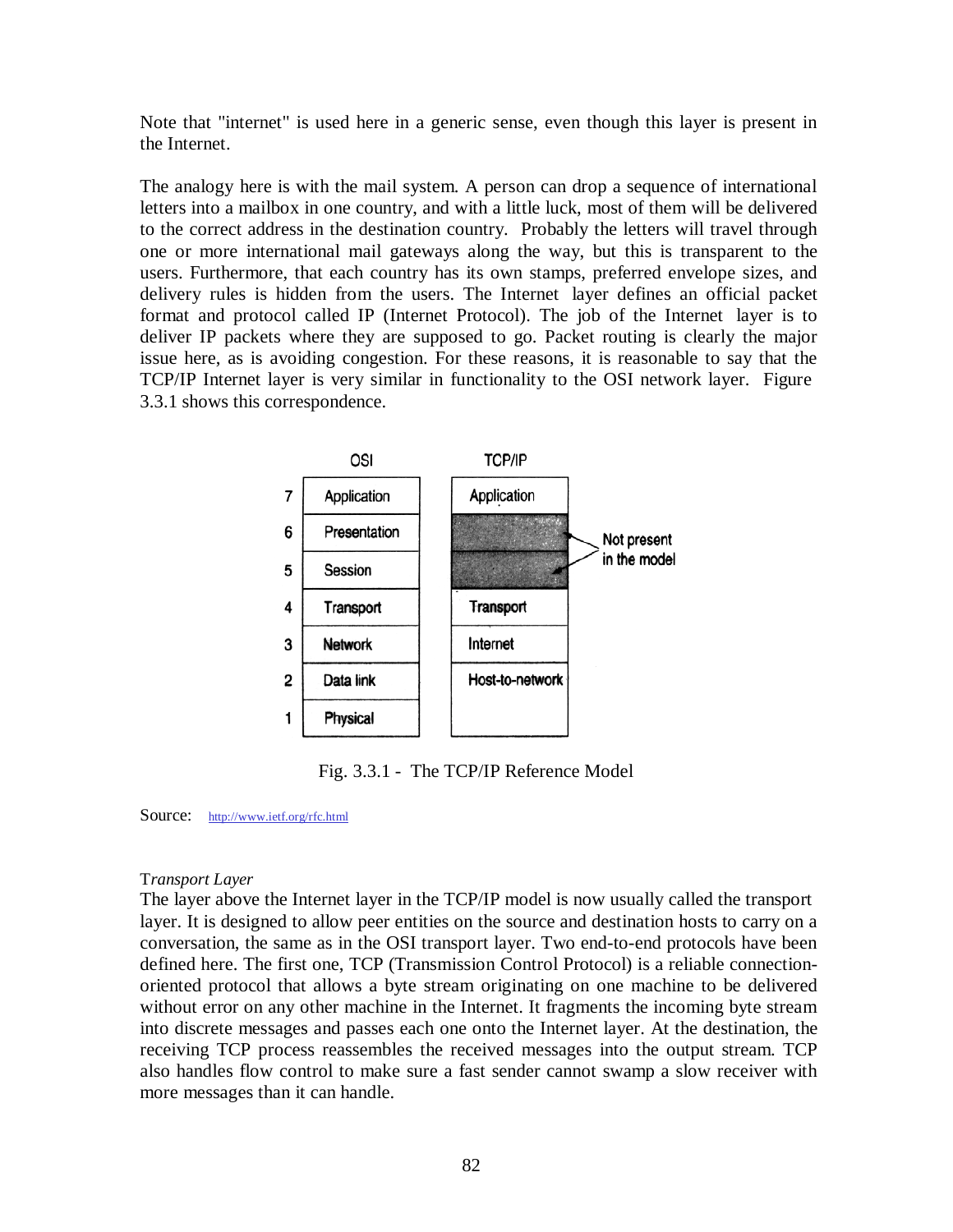The second protocol in this layer, UDP (User Data gram Protocol), is an unreliable, connectionless protocol for. Applications that do not want TCP's sequencing or flow control and wish to provide their own. It is also widely used for one-shot, client-server type request-reply queries and applications in which prompt delivery is more important than accurate delivery, such as transmitting speech or video. The relation of IP, TCP, and UDP . Since the model was developed, IP has been implemented on many other networks.



Fig. 3.3.2 - Protocols and Networks in the TCP/IP Model Initially

Source: http://www.faqs.com

#### *The Application Layer*

The TCP/IP model does not have session or presentation layers. No need for them was 'perceived, so they were not included. Experience with the OSI model has proven this view correct: they are of little use to most applications.

On top of the transport layer is the application layer. It contains all the Higher Level Protocols. The early ones included virtual terminal (TELNET), file transfer (FTP), and electronic mail (SMTP). The virtual terminal protocol allows a user on one machine to log into a distant machine and work there. The file transfer protocol provides a way to move data efficiently from one machine to another. Electronic mail was originally just a kind of file transfer, but later a specialized protocol was developed for it. Many other proto- cols have been added to these over the years, such as the Domain Name Service (DNS) for mapping host names onto their network addresses, NNTP, the protocol used for moving news articles around, and HTTP, the protocol used for fetching pages on the World Wide, and many others.

#### *The Host-to-Network Layer*

Below the Internet layer is a great void. The TCP/IP reference model does not really say much about what happens here, except to point out that the host has to connect to the network using some protocol so it can send IP packets over it. This protocol is not defined and varies from host to host and network to network. Books and papers about the TCP/IP model rarely discuss it.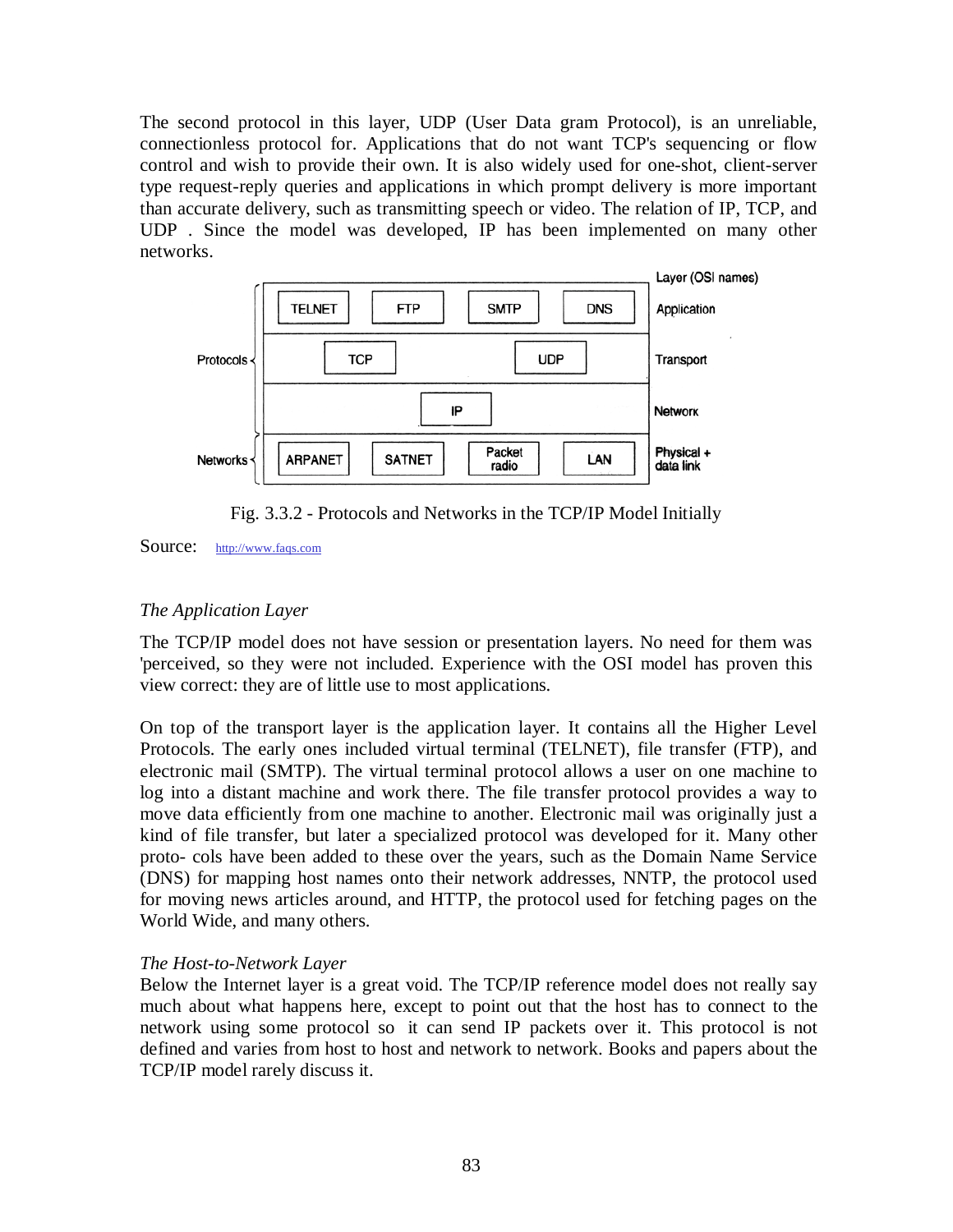#### **3.1 COMPARISON BETWEEN TCP/IP AND OSI**

Like OSI network model, TCP/IP also has a network model. TCP/IP was on the path of development when the OSI standard was published and there was interaction between the designers of OSI and TCP/IP standards. The TCP/IP model is not same as OSI model. OSI is a seven-layered standard, but TCP/IP is a four layered standard. The OSI model has been very As we can see from the above figure, presentation and session layers are not there in OSI model. Also note that the Network Access Layer combines the functions of Datalink Layer and Physical Layer.

influential in the growth and development of TCP/IP standard, and that is why much OSI terminology is applied to TCP/IP. The following figure compares the TCP/IP and OSI network models.

| <b>Application Layer</b>  | <b>Application Layer</b>    |
|---------------------------|-----------------------------|
| <b>Presentation Layer</b> |                             |
| <b>Session Layer</b>      |                             |
| <b>Transport Layer</b>    | <b>Transport Layer</b>      |
| Network Layer             | Internet Layer              |
| Datalink Layer            | <b>Network Access Layer</b> |
| Physical Layer            |                             |

Fig. 3.3.3 Comparison between seven layer OSI and four layer TCP/IP Models

# **Layer 4. Application Layer**

Application layer is the top most layer of four layer TCP/IP model. Application layer is present on the top of the Transport layer. Application layer defines TCP/IP application protocols and how host programs interface with transport layer services to use the network.

Application layer includes all the higher-level protocols like DNS (Domain Naming System), HTTP (Hypertext Transfer Protocol), Telnet, FTP (File Transfer Protocol), TFTP (Trivial File Transfer Protocol), SNMP (Simple Network Management Protocol), SMTP (Simple Mail Transfer Protocol) , DHCP (Dynamic Host Configuration Protocol), X Windows, RDP (Remote Desktop Protocol) etc.

# **Layer 3. Transport Layer**

Transport Layer is the third layer of the four layer TCP/IP model. The position of the Transport layer is between Application layer and Internet layer. The purpose of Transport layer is to permit devices on the source and destination hosts to carry on a conversation.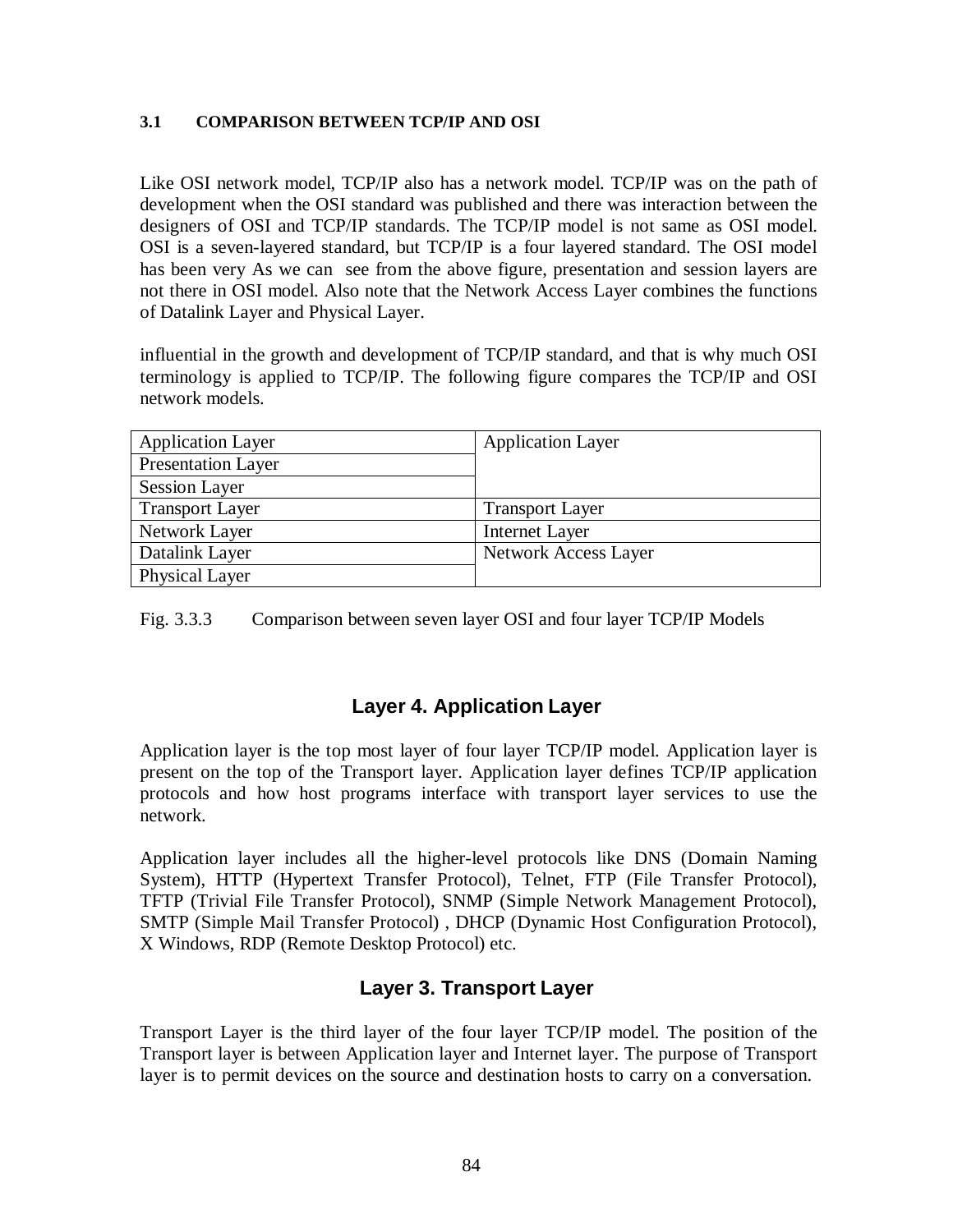Transport layer defines the level of service and status of the connection used when transporting data.

The main protocols included at Transport layer are TCP (Transmission Control Protocol) and UDP (User Datagram Protoco).

# **Layer 2. Internet Layer**

Internet Layer is the second layer of the four layer TCP/IP model. The position of Internet layer is between Network Access Layer and Transport Layer. Internet layer pack data into data packets known as IP datagrams, which contain source and destination address (logical address or IP address) information that is used to forward the datagrams between hosts and across networks. The Internet layer is also responsible for routing of IP datagrams.

Packet switching network depends upon a connectionless internetwork layer. This layer is known as internet layer, is the linchpin that holds the whole design together. Its job is to allow hosts to insert packets into any network and have them to deliver independently to the destination. At the destination side data packets may appear in a different order than they were sent. It is the job of the higher layers to rearrange them in order to deliver them to proper network applications operating at the Application layer.

The main protocols included at Internet layer are IP (Internet Protocol), ICMP (Internet Control Message Protocol), ARP (Address Resolution Protocol), RARP (Reverse Address Resolution Protocol) and IGMP (Internet Group Management Protocol).

# **Layer 1. Network Access Layer**

Network Access Layer is the first layer of the four layer TCP/IP model. Network Access layer defines details of how data is physically sent through the network, including how bits are electrically or optically signaled by hardware devices that interface directly with a network medium, such as coaxial cable, optical fiber, or twisted pair copper wire.

The protocols included in Network Access layer are Ethernet, Token Ring, FDDI, X.25, Frame Relay etc.

The most popular LAN architecture among those listed above is Ethernet. Ethernet uses an Access Method called CSMA/CD (Carrier Sense Multiple Access/Collision Detection) to access the media. An Access Method determines how a host will place data on the medium.

IN CSMA/CD Access Method, every host has equal access to the medium and can place data on the wire when the wire is free from network traffic. When a host wants to place data on the wire, it will check the wire to find whether another host is already using the medium. If there is traffic already in the medium, the host will wait and if there is no traffic, it will place the data in the medium. But, if two systems place data on the medium at the same instance, they will collide with each other, destroying the data. If the data is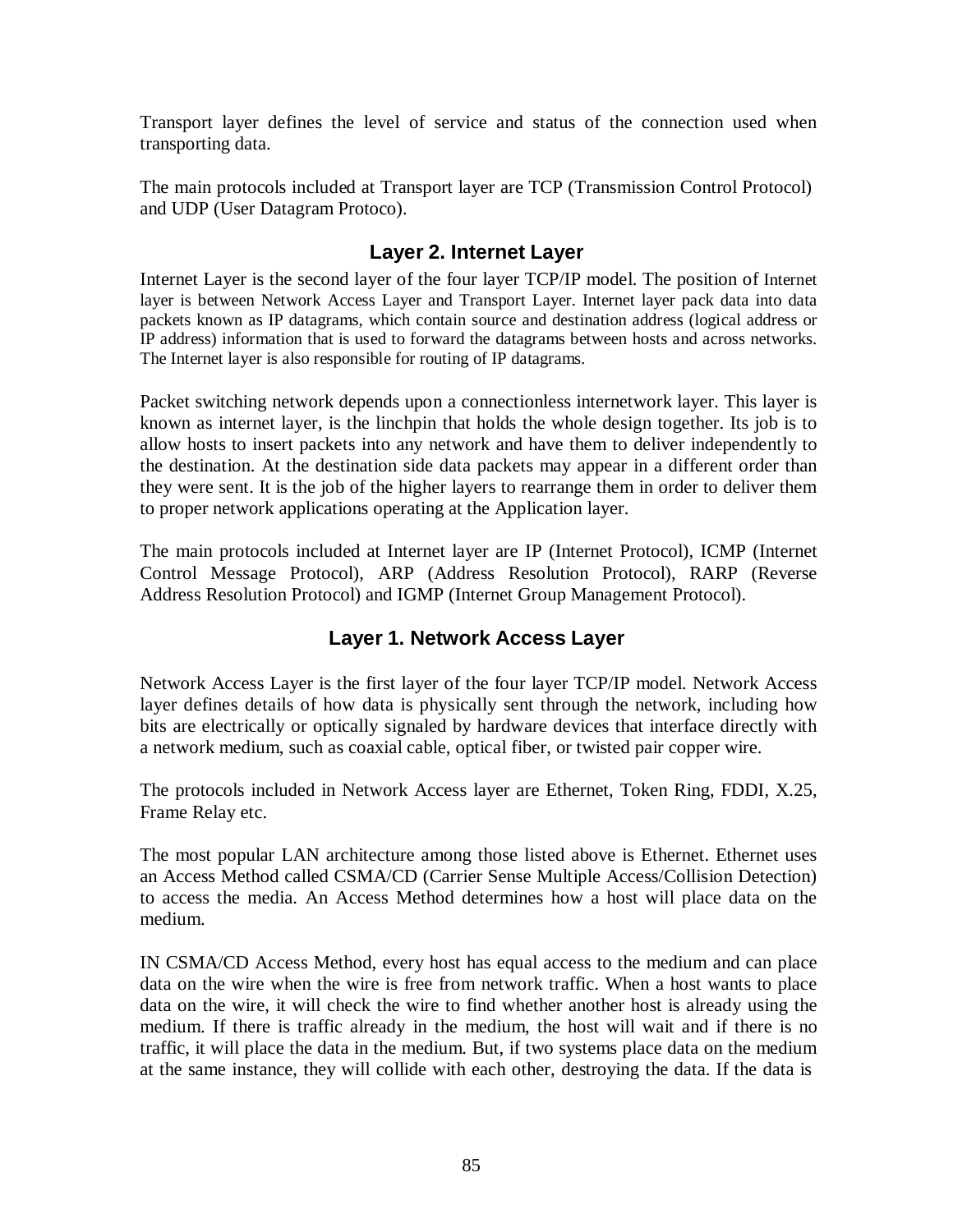destroyed during transmission, the data will need to be retransmitted. After collision, each host will wait for a small interval of time and again the data will be retransmitted.

Exercise 3.3.1 What are the four causes, or components, of delay in a packet switched network? What can be done to reduce each of these components?

Answer: The delay components are Processing, queueing, transmission, and propagation. Processing delay can be reduced by

faster CPUs, queueing and transmission delay by faster links, and propagation delay only by moving content closer to its user.

Exercise 3.3.2 What is the purpose of hierarchical address in the Internet (i.e., why are IP addresses hierarchical)? Explain how the hierarchical address is used in IP routing.

Answer: By having an IP address hierarchical as network-host, we can reduce the size of routing tables by having routing tables only handle forwarding from network to network. Only at the destination network is the host address portion used for delivering the packet to the destination host.

# **4.0 CONCLUSION**

In this lesson, you have learned about the four layers of TCP/IP model and the comparison between four layered TCP/IP model and seven layered OSI model. TCP/IP model is a four-layered structure resting on a common hardware platform. It was initially developed for DARPA and sometimes called DARPA model. TCP/IP model has standards that are defined and described in Request for Comment (RFC) documents.

# **5.0 SUMMARY**

In this unit we have been able to:

- Distinguish between the OSI model and TCP/IP model
- Discuss the workings of TCP/IP model
- Explain the functions of the four layers of TCP/IP model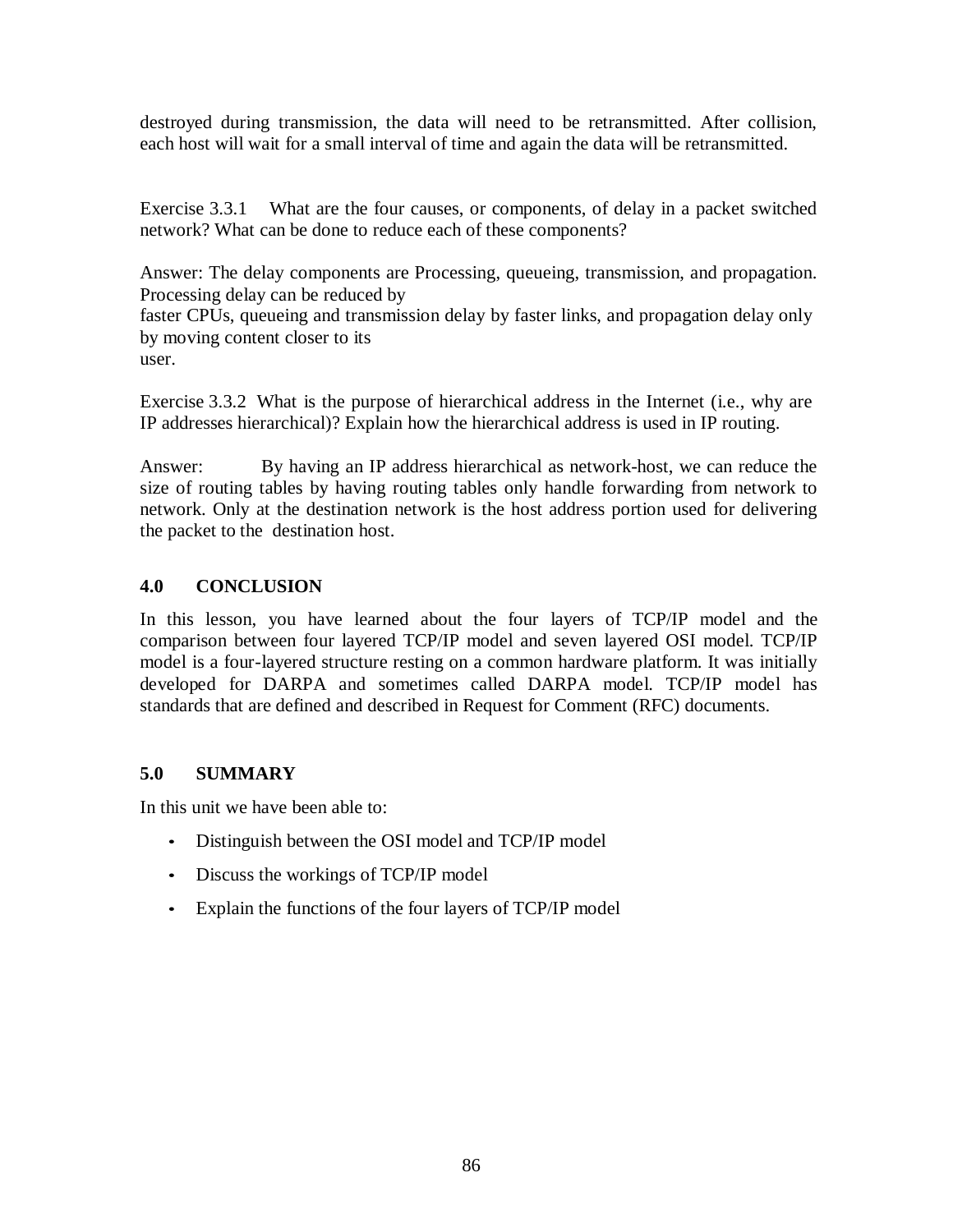# **6.0 TUTOR MARKED ASSIGNMENT**

- 1. Distinguish between the OSI model and TCP/IP model.
- 2. What are the functions of the four layers of TCP/IP model.

### **7.0 FURTHER READINGS**

- 1. TCP/IP Illustrated Volume 1 by R.W. Stevens, 1994[4],<br>2. TCP/IP Network Administration by C. Hunt, 2002[5].
- 2. TCP/IP Network Administration by C. Hunt, 2002[5].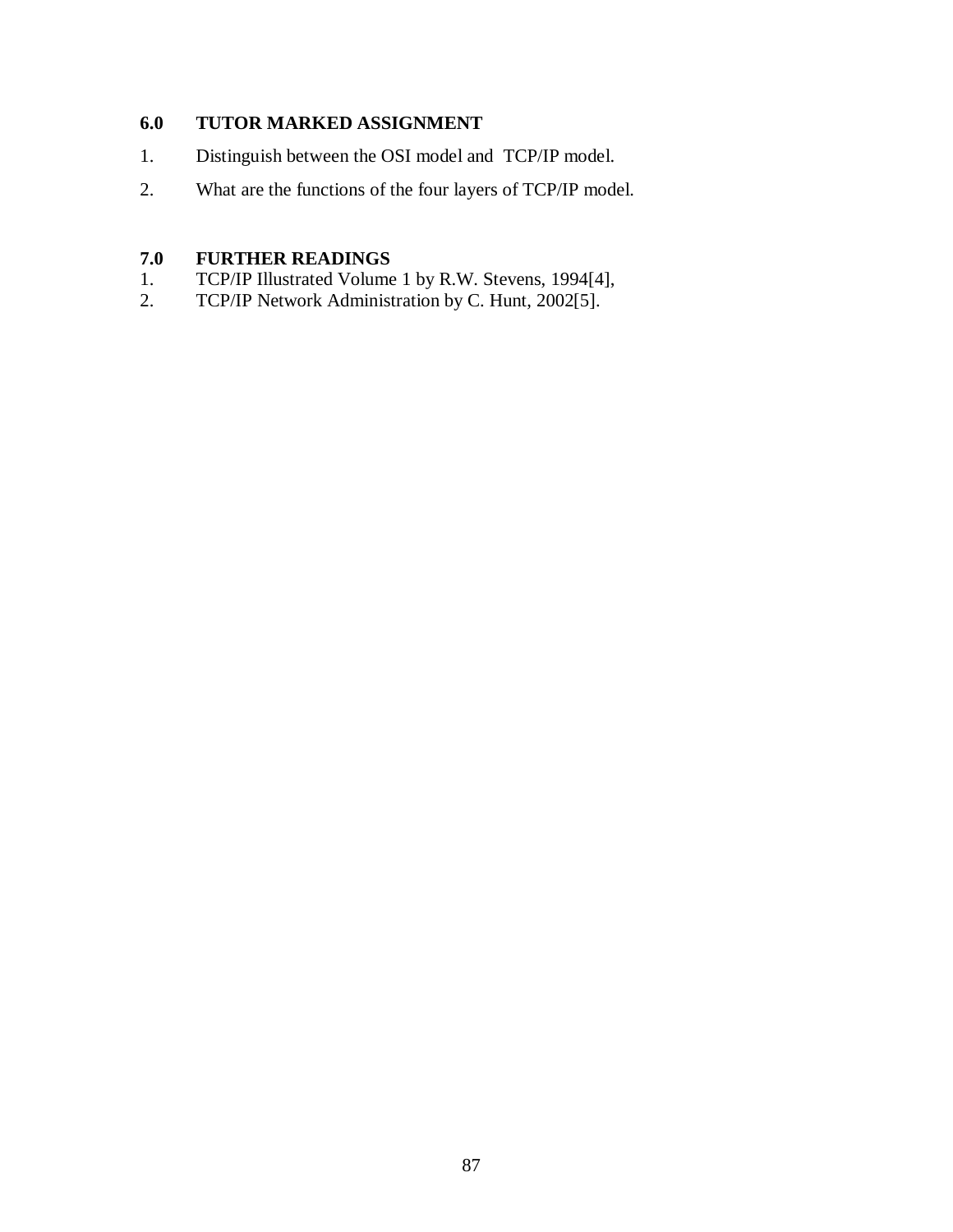# **MODULE 4: TYPES OF NETWORK, TRANSMISSION MEDIA, ADDRESSING AND TROBLESHOOTING**

# **Unit 1: Local Area Network (LAN)**

|       |                                            | Page |
|-------|--------------------------------------------|------|
| 1.0   | <b>Introduction</b>                        | 77   |
| 2.0   | <b>Objectives</b>                          | 77   |
| 3.0   | <b>Local Area Network</b>                  | 77   |
| 3.1   | <b>Major characteristics of LAN</b>        | 77   |
| 3.2   | <b>Components of LAN</b>                   | 78   |
| 3.3   | <b>LAN</b> topologies                      | 81   |
| 3.3.1 | <b>Bus topology</b>                        | 81   |
| 3.3.2 | <b>Tree topology</b>                       | 82   |
| 3.3.3 | <b>Star topology</b>                       | 83   |
| 3.3.4 | <b>Ring topology</b>                       | 83   |
| 4.0   | Conclusion                                 | 84   |
| 5.0   | <b>Summary</b>                             | 84   |
| 6.0   | <b>Tutor Marked Assignment</b>             | 84   |
| 7.0   | <b>Further Reading and Other Resources</b> | 84   |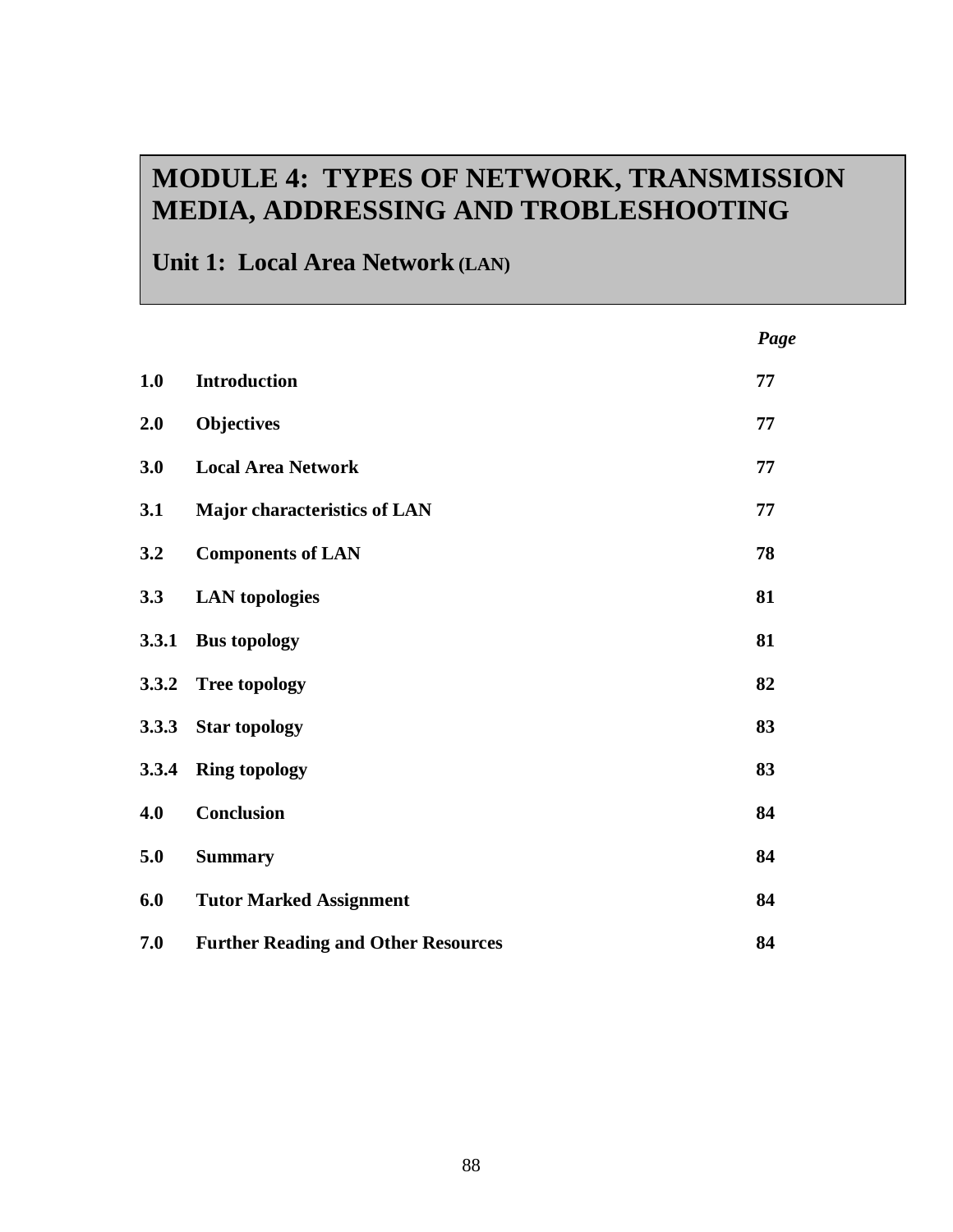## **1.0 INTRODUCTION**

Today when we speak of networks, we are generally referring to three primary categories: local area networks, metropolitan area networks, and wide area networks. A network consists of two or more computers that are linked in order to share resources (such as printers and CD-ROMs), exchange files, or allow electronic communications. The computers on a network may be linked through cables, telephone lines, radio waves, satellites, or infrared light beams.



Fig. 4.1.1 - Categories of networks

# **2.0 OBJECTIVES**

The purpose of this unit are as follows:

- to assist students understanding the concept of local area network
- to discuss the major characteristics of LANs
- to describe various components of LANs
- to deepen students understating of LAN topologies

# **3.0 LOCAL AREA NETWORK**

The Local Area Network (LAN) is by far the most common type of data network. As the name suggests, a LAN serves a local area (typically the area of a floor of a building, but in some cases spanning a distance of several kilometers). Typical installations are in industrial plants, office buildings, college or university campuses, or similar locations. In these locations, it is feasible for the owning Organisation to install high quality, highspeed communication links interconnecting nodes. Typical data transmission speeds are one to 100 megabits per second.

# **3.1 MAJOR CHARACTERISTICS OF LANs**

Major characteristics of LANs are**:**

- The network operates within a building or floor of a building. The geographic scope for ever more powerful LAN desktop devices running more powerful applications is for less area per LAN.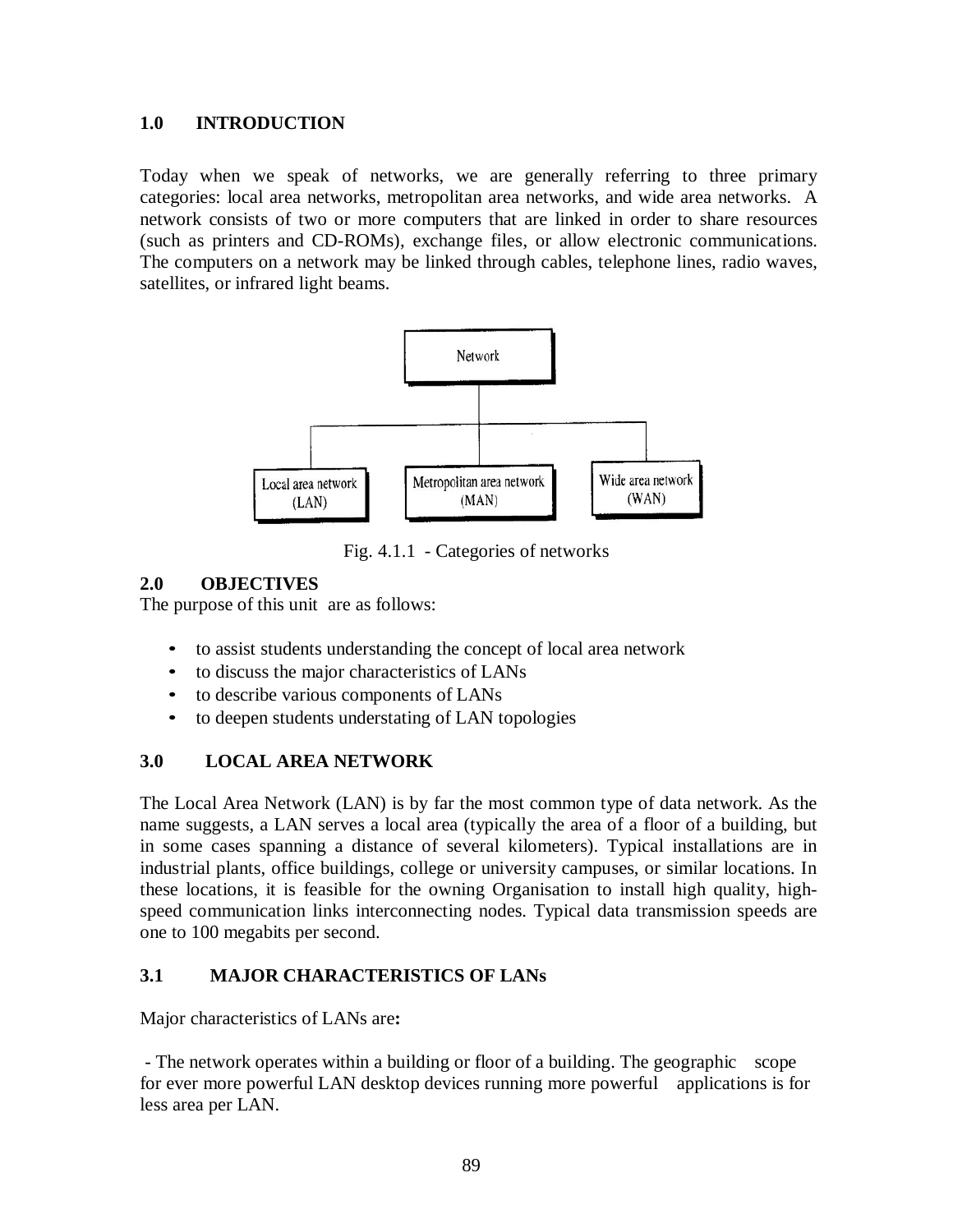- LANs provide multiple connected desktop devices (usually PCs) with access to highbandwidth media.

- An enterprise purchases the media and connections used in the LAN; the enterprise can privately control the LAN as it chooses.

- LANs rarely shut down or restrict access to connected workstations; local services are usually always available.
- By definition, the LAN connects physically adjacent devices on the media.

## **3. 2 COMPONENTS OF LAN**

#### **- Network operating system(NOS)**

In order for computers to be able to communicate with each other, they must first have the networking software that tells them how to do so. Without the software, the system will function simply as a "standalone," unable to utilize any of the resources on the network. Network operating software may by installed by the factory, eliminating the need for you to purchase it, (for example AppleTalk), or you may install it yourself.

#### **- Network interface card(NIC)**



Fig. 4.1.2 Network interface card

In addition to network operating software, each network device must also have a network interface card. These cards today are also referred to as adapters, as in "Ethernet adapter card" or "Token Ring adapter card." The NIC card amplifies electronic signals which are generally very weak within the computer system itself. The NIC is also responsible for packaging data for transmission, and for controlling access to the network cable. When the data is packaged properly, and the timing is right, the NIC will push the data stream onto the cable. The NIC also provides the physical connection between the computer and the transmission cable (also called "media"). This connection is made through the connector port. Examples of transmission media are Ethernet, Token Ring, and FDDI.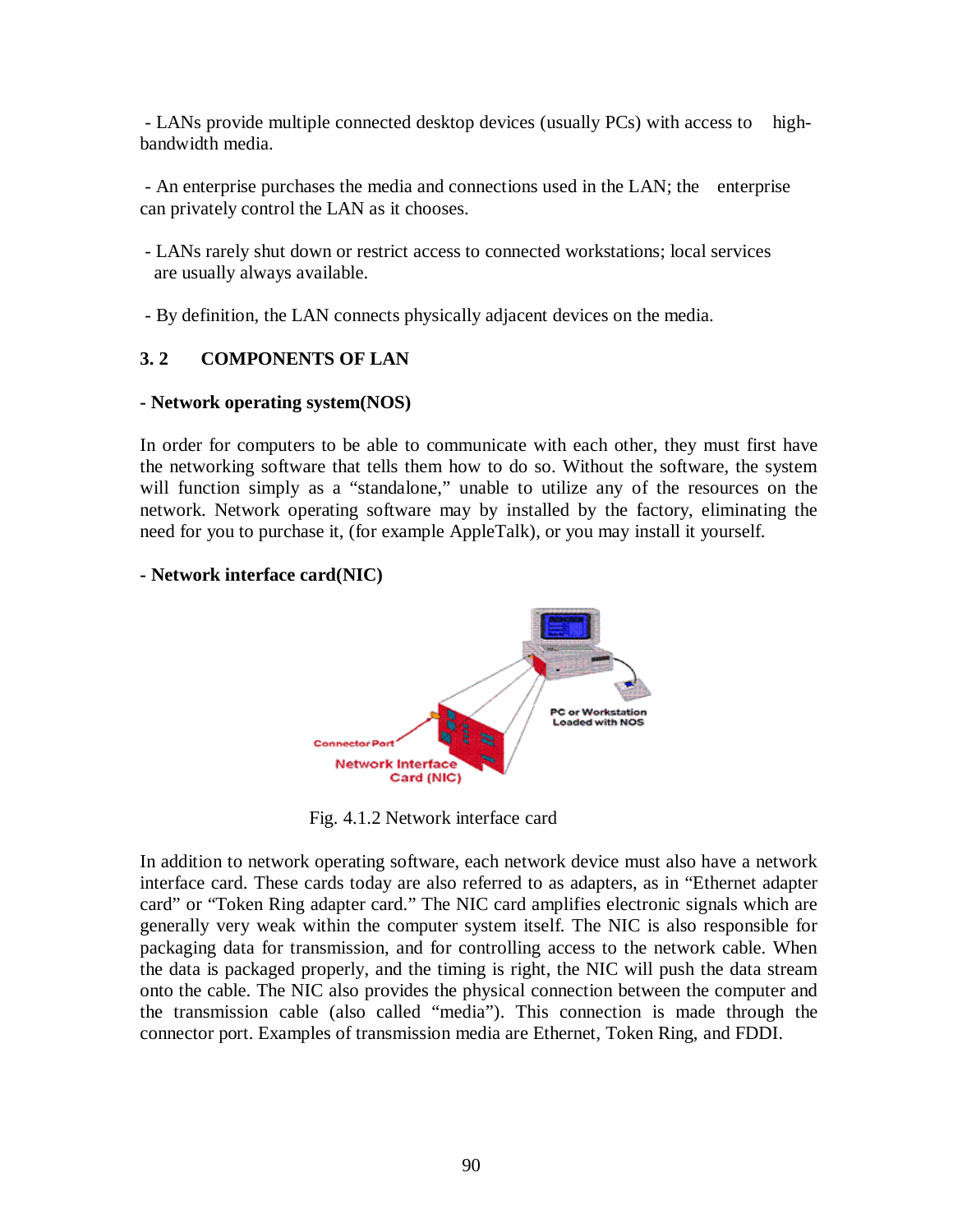#### **Wiring Hub**



Fig. 4.1.3 Wiring Hub

In order to have a network, you must have at least two devices that communicate with each other. In this simple model, it is a computer and a printer. The printer also has an NIC installed (for example, an HP Jet Direct card), which in turn is plugged into a wiring hub. The computer system is also plugged into the hub, which facilitates communication between the two devices. Additional components (such as a server, a few more PCs, and a scanner) may be connected to the hub. With this connection, all network components would have access to all other network components. The benefit of building this network is that by sharing resources a company can afford higher quality components. For example, instead of providing an inkjet printer for every PC, a company may purchase a laser printer (which is faster, higher capacity, and higher quality than the inkjet) to attach to a network. Then, all computers on that network have access to the higher quality printer.

#### **- Cables or Transmission Media**



Fig. 4.1.4 Cable Or Transmission Media

The wires connecting the various devices together are referred to as cables.

- Cable prices range from inexpensive to very costly and can comprise of a significant

cost of the network itself.

- Cables are one example of transmission media. Media are various physical environments through which transmission signals pass. Common network media include twisted-pair, coaxial cable, fiber-optic cable, and the atmosphere (through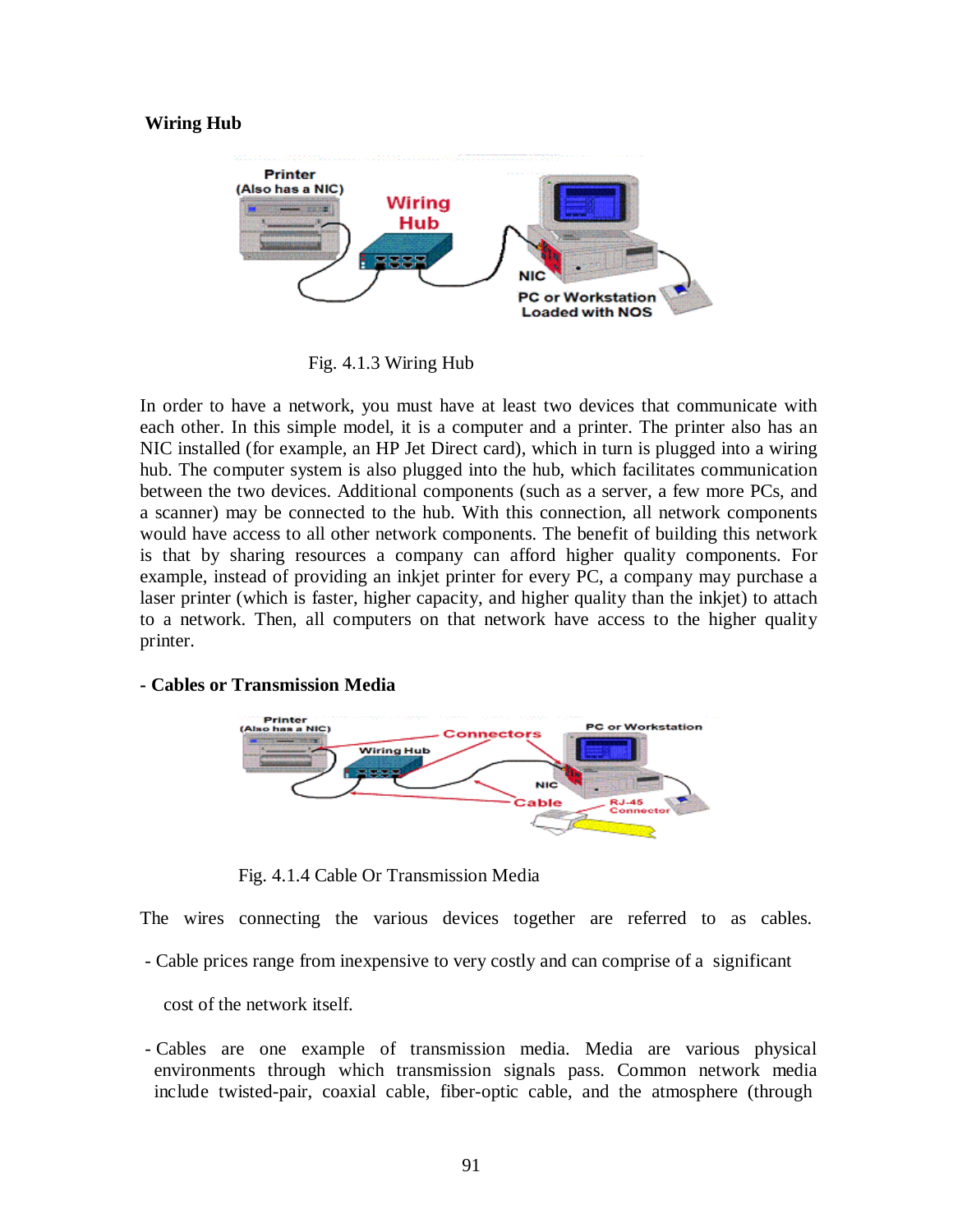which microwave, laser, and infrared transmission occurs). Another term for this is "physical media." \*Note that not all wiring hubs support all medium types.

The other component shown in this figure is the connector.

- As their name implies, the connector is the physical location where the NIC card and the cabling connect.

- Registered jack (RJ) connectors were originally used to connect telephone lines. RJ connectors are now used for telephone connections and for 10BaseT and other types of network connections. Different connectors are able support different speeds of transmission because of their design and the materials used in their manufacture.

- RJ-11 connectors are used for telephones, faxes, and modems. RJ-45 connectors are used for NIC cards, 10BaseT cabling, and ISDN lines.

#### **Throughput Needs....!!**



Fig. 4.1.5 Throughput Needs

Super servers, high-capacity workstations, and multimedia applications have also fueled the need for higher capacity bandwidths. The examples on above image shows that the need for throughput capacity grows as a result of a desire to transmit more voice, video, and graphics. The rate at which this information may be sent (transmission speed) is dependent how data is transmitted and the medium used for transmission. The "how" of this equation is satisfied by a transmission protocol. Each protocol runs at a different speed. Two terms are used to describe this speed: throughput rate and bandwidth. The throughput rate is the rate of information arriving at, and possibly passing through, a particular point in a network. In this unit, the term bandwidth means the total capacity of a given network medium (twisted pair, coaxial, or fiber-optic cable) or protocol.

- Bandwidth is also used to describe the difference between the highest and the lowest frequencies available for network signals. This quantity is measured in Megahertz  $(MHz)$ .

- The bandwidth of a given network medium or protocol is measured in bits per second (bps). Some of the available bandwidth specified for a given medium or protocol is used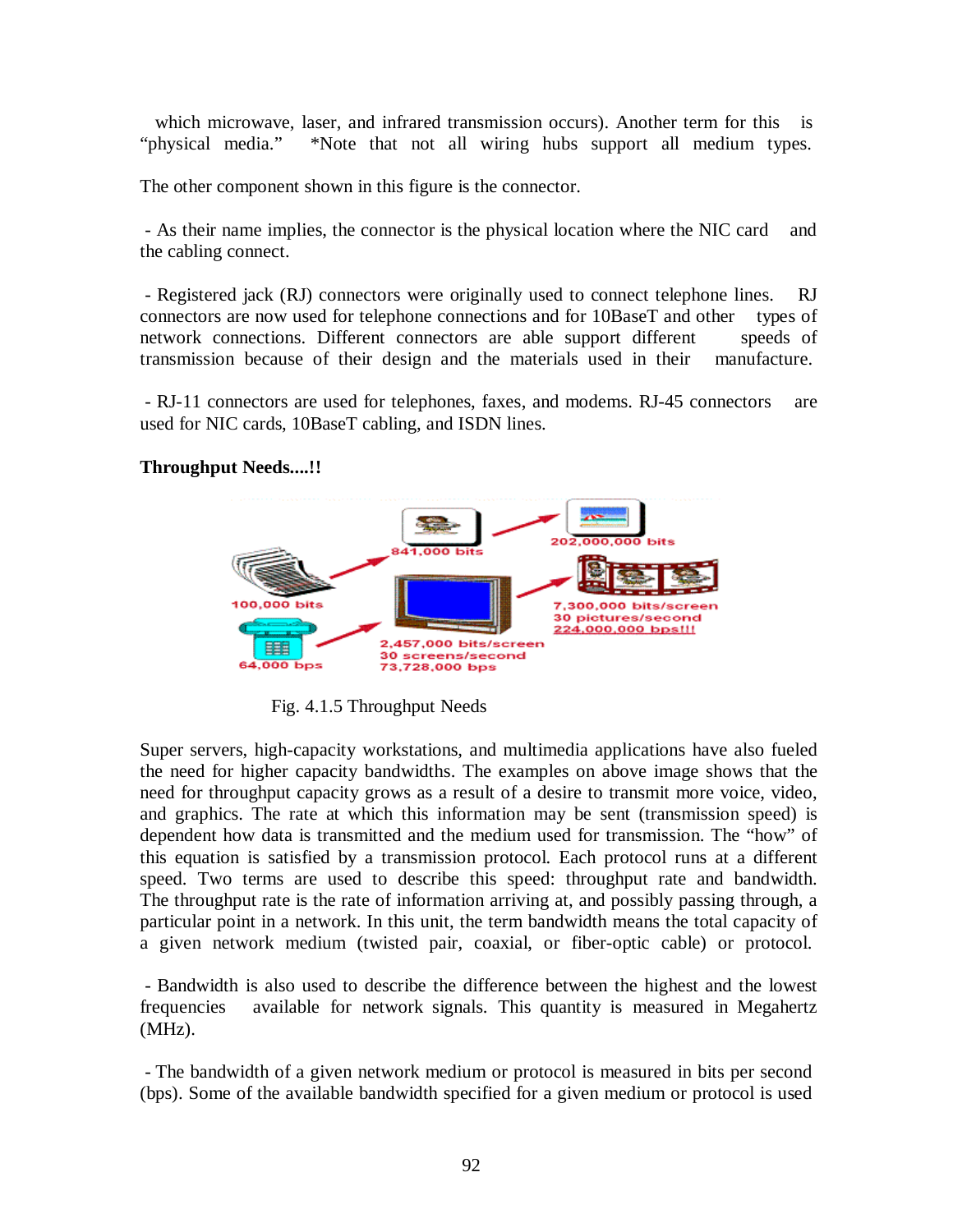up in overhead, including control characters. This overhead reduces the capacity available for transmitting data.

Table 4.1.1: Table showing the tremendous variation in transmission time with different throughput rates

| Speed      |     | <b>Transmit Time</b> |
|------------|-----|----------------------|
| 9.6000 bps |     | 12.27 hrs            |
| 24.000 bps |     | 4.91 hrs             |
| 56 Kbps    | $=$ | $2.1$ hrs            |
| 1 Mbps     |     | $7.1 \text{ min}$    |
| 10 Mbps    |     | 42.4 sec             |
| 100 Mbps   |     | 4.24 sec             |
| 1 Gbps     |     | $0.42 \text{ sec}$   |

This table shows the tremendous variation in transmission time with different throughput rates. In years past, megabit (Mb) rates were considered fast. In today's modern networks, gigabit (Gb) rates are possible. Nevertheless, there continues to be a focus on greater throughput rates.

## **3.3 LAN TOPOLOGIES**

You may hear the word topology used with respect to networks. "Topology" refers to the physical arrangement of network components and media within an enterprise networking structure. There are four primary kinds of LAN topologies: bus, tree, star, and ring.

#### **3.3.1 Bus topology**



FIG. 4.1.6 Bus topology

Bus topology is

- A linear LAN architecture in which transmissions from network components propagate the length of the medium and are received by all other components.

- The bus portion is the common physical signal path composed of wires or other media across which signals can be sent from one part of a network to another. Sometimes called a highway.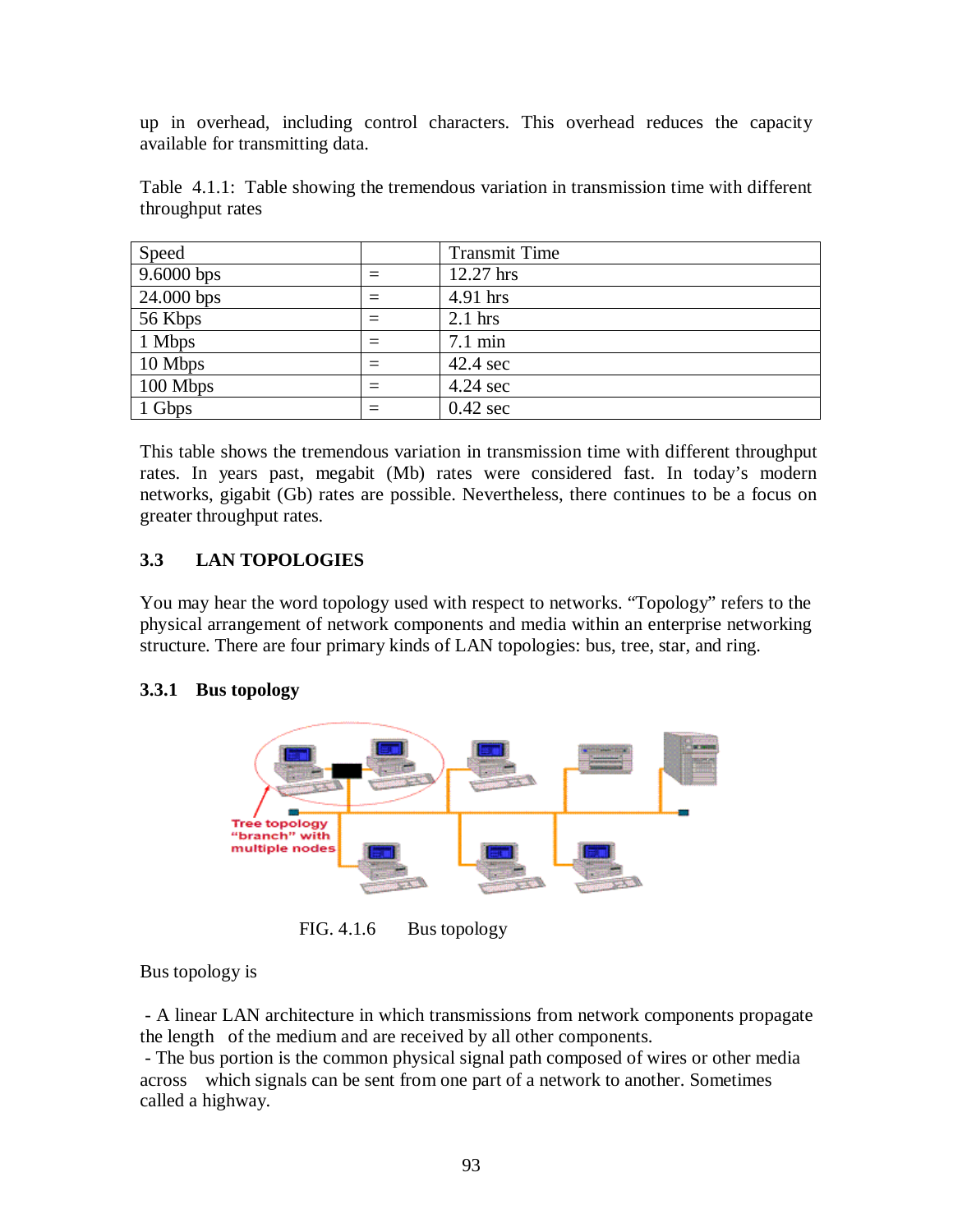- Ethernet/IEEE 802.3 networks commonly implement a bus topology

The disadvantage of bus topology is that if the connection to any one user is broken, the entire network goes down, disrupting communication between all users. Because of this problem, bus topology is rarely used today. The advantage of bus topology is that it requires less cabling (therefore, lower cost) than star topology.

# **3.3.2 Tree topology**

Tree topology is

- Similar to bus topology, except that tree networks can contain branches with multiple nodes. As in bus topology, transmissions from one component propagate the length of the medium and are received by all other components.



Fig. 4.1.7 Tree topology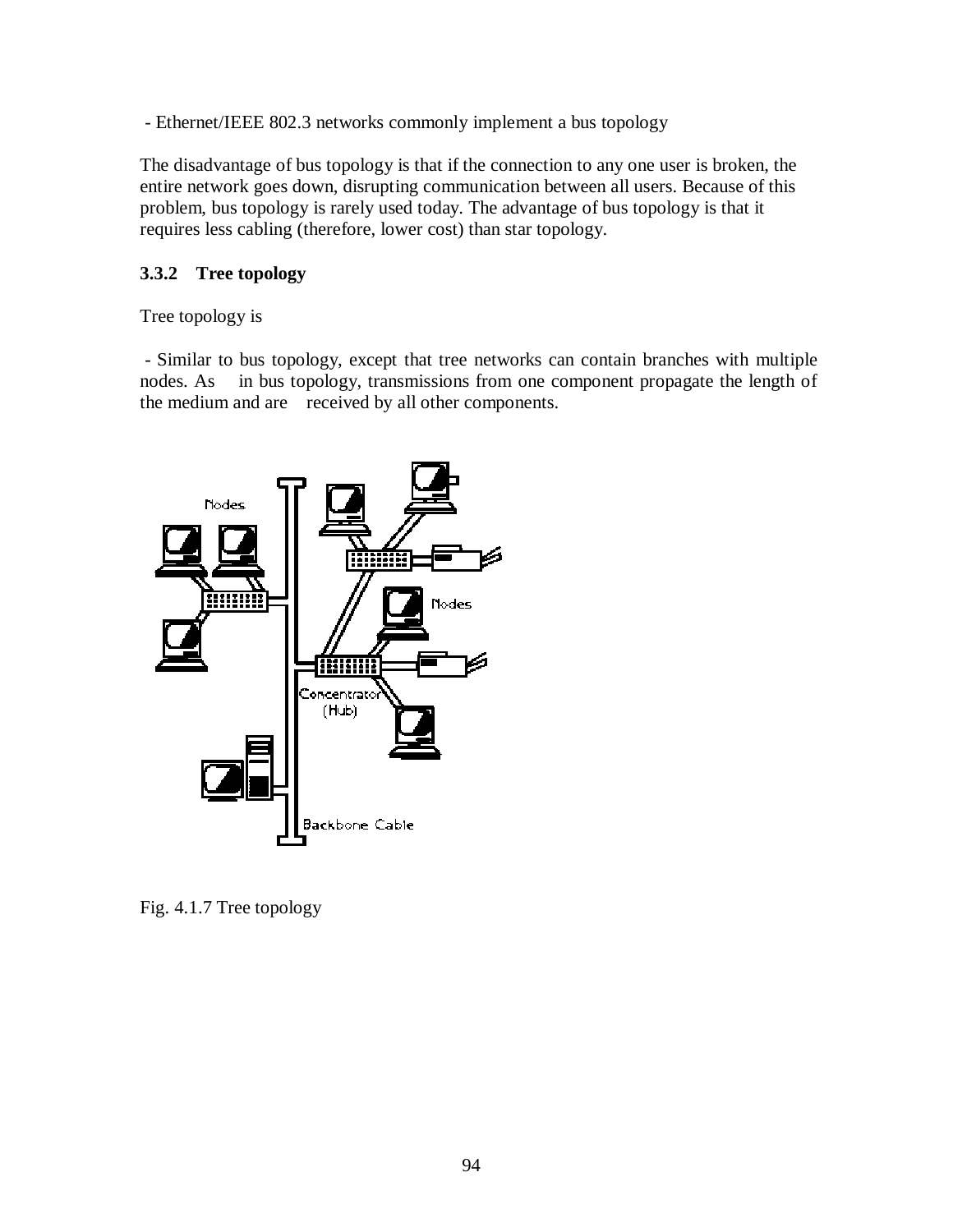#### **3.3.3 Star topology**



Fig. 4.1.8 Star topology

Star topology is a LAN topology in which endpoints on a network are connected to a common central switch or hub by point-to-point links. Logical bus and ring topologies re often implemented physically in a star topology.

- The benefit of star topology is that even if the connection to any one user is broken, the network stays functioning, and communication between the remaining users is not disrupted.

- The disadvantage of star topology is that it requires more cabling (therefore, higher cost) than bus topology.

# **Redundant ring to** oid

## **3.3.4 Ring topology**

Fig. 4.1.9 Ring topology

Ring topology consists of a series of repeaters connected to one another by unidirectional transmission links to form a single closed loop.

- Each station on the network connects to the network at a repeater. - While logically a ring, ring topologies are most often organized in a closed-loop star. A ring topology that is organized as a star implements a unidirectional closed-loop star, instead of point-to-point links.

-One example of a ring topology is Token Ring.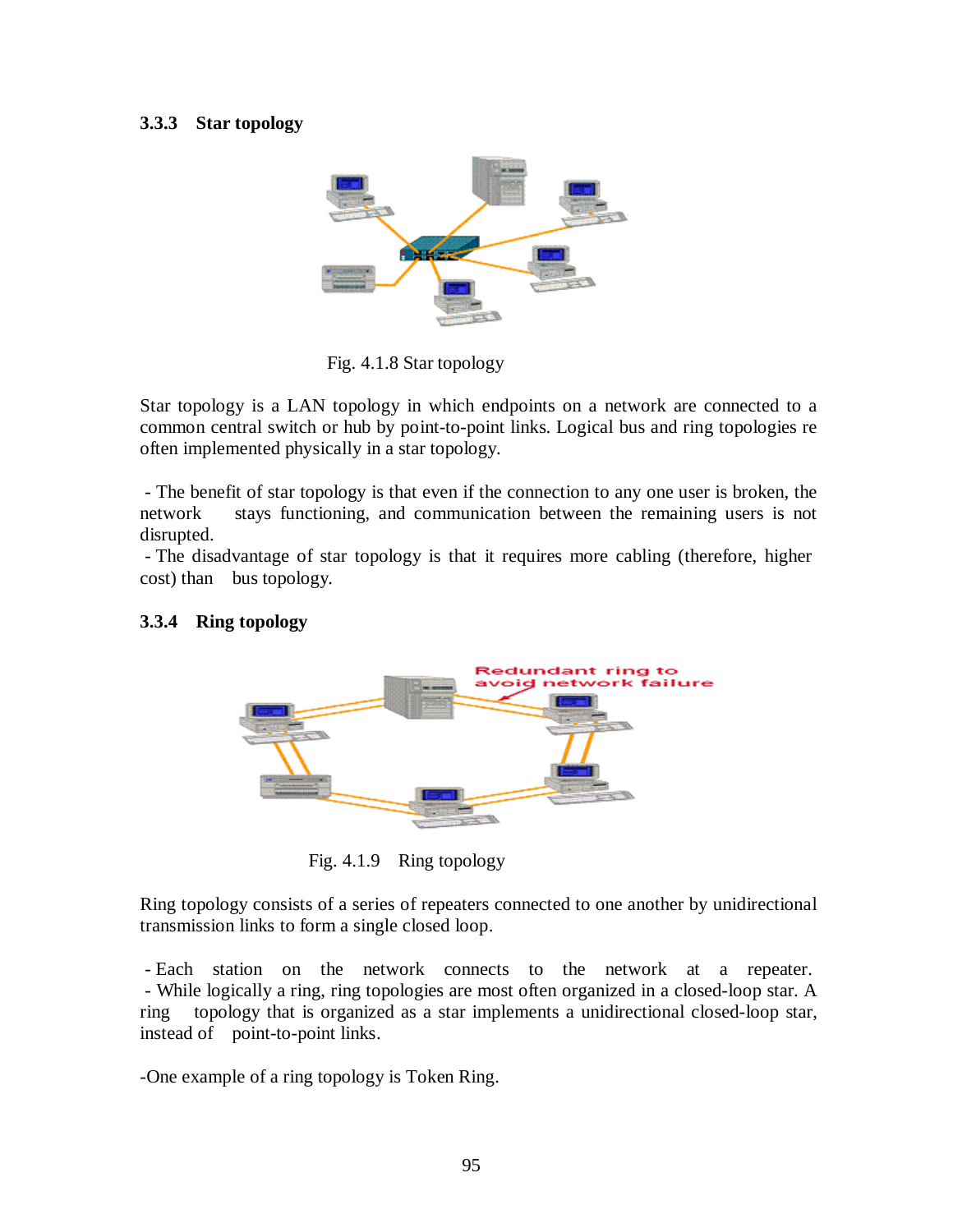-Redundancy is used to avoid collapse of the entire ring in the event that a connection between two components fails.

Exercise 4.1.1 What is a Local Area Network (LAN)?

Answer: Very precisely, a LAN is a data network optimized for a medium-sized area with 10's to 100's of stations and 100's to 1000's of meter span. A LAN is owned, operated, and used by a single organization.

## **4.0 CONCLUSION**

The term local-area network, or LAN, describes of all the devices that communicate together—printers, file server, computers, and perhaps even a host computer. However, the LAN is constrained by distance. The transmission technologies used in LAN applications do not operate at speed over long distances. LAN distances are in the range of 100 meters (m) to 3 kilometers (km). This range can change as new technologies emerge. For systems from different manufacturers to interoperate—be it a printer, PC, and file server—they must be developed and manufactured according to industry-wide protocols and standards.

## **5.0 SUMMARY**

In this unit we have been able to establish the facts that:

- LANs are designed to operate within a limited geographic area
- Key LAN components are computers, NOS, NICs, hubs, and cables
- Common LAN topologies include bus, tree, star, and ring
- Common LAN devices are hubs, bridges, switches, and routers

#### **6.0 TUTOR MARKED ASSIGNMENT**

- 1. Describe what a Local Area Network is.
- 2. Describe the different types of LANs.
- 3. Describe some of the key components of a network system.
- 4. State some of the benefits LAN technology offers to system users.

# **7.0 FURTHER READINGS**

- 1. Computer Networks by A.S. Tanenbaum, 2003[2],
- 2. Computer Networks by P.J. Irving, 2003[3],
- 3. Ed, T. Theory and Problems of Computer Networking. USA: Schaum's Outline Series, McGRAW-HILL, 2002.

**Source of diagrams used in this unit:** Computer Networks by A.S. Tanenbaum, 2003[2], and . Computer Networks by P.J. Irving, 2003[3],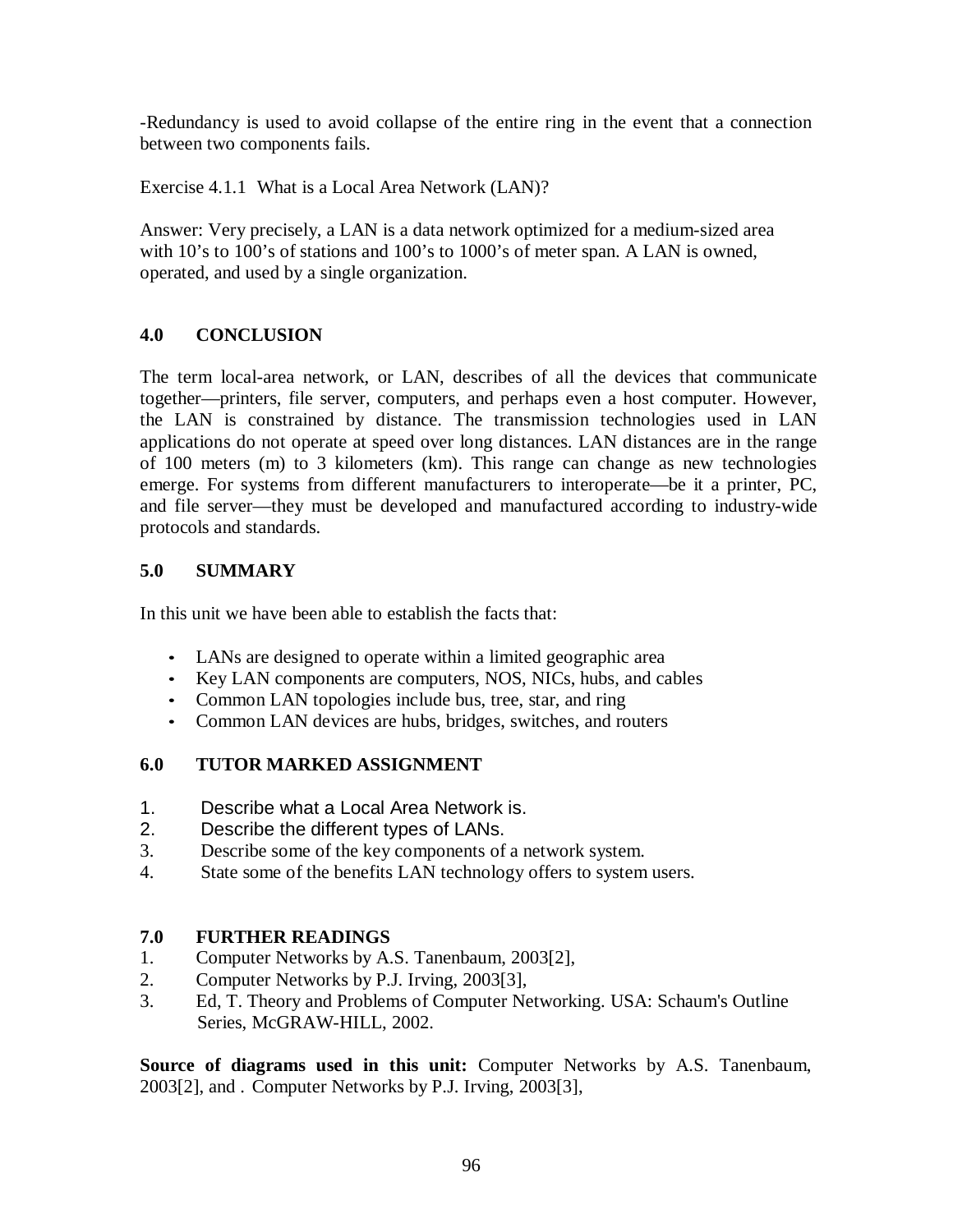# **MODULE 4: TYPES OF NETWORK, TRANSMISSION MEDIA, ADDRESSING AND TROBLESHOOTING**

# **Unit 2: Metropolitan Area Network( MAN) and Wide Area Network(WAN)**

|     |                                            | Page |
|-----|--------------------------------------------|------|
| 1.0 | <b>Introduction</b>                        | 86   |
| 2.0 | <b>Objectives</b>                          | 86   |
| 3.0 | <b>Metropolitan Area Network</b>           | 86   |
| 3.1 | <b>MAN Protocols and Topology</b>          | 87   |
| 3.2 | <b>Wide Area Network</b>                   | 88   |
| 3.3 | <b>WAN</b> topologies                      | 89   |
| 4.0 | <b>Conclusion</b>                          | 92   |
| 5.0 | <b>Summary</b>                             | 92   |
| 6.0 | <b>Tutor Marked Assignment</b>             | 92   |
| 7.0 | <b>Further Reading and Other Resources</b> | 92   |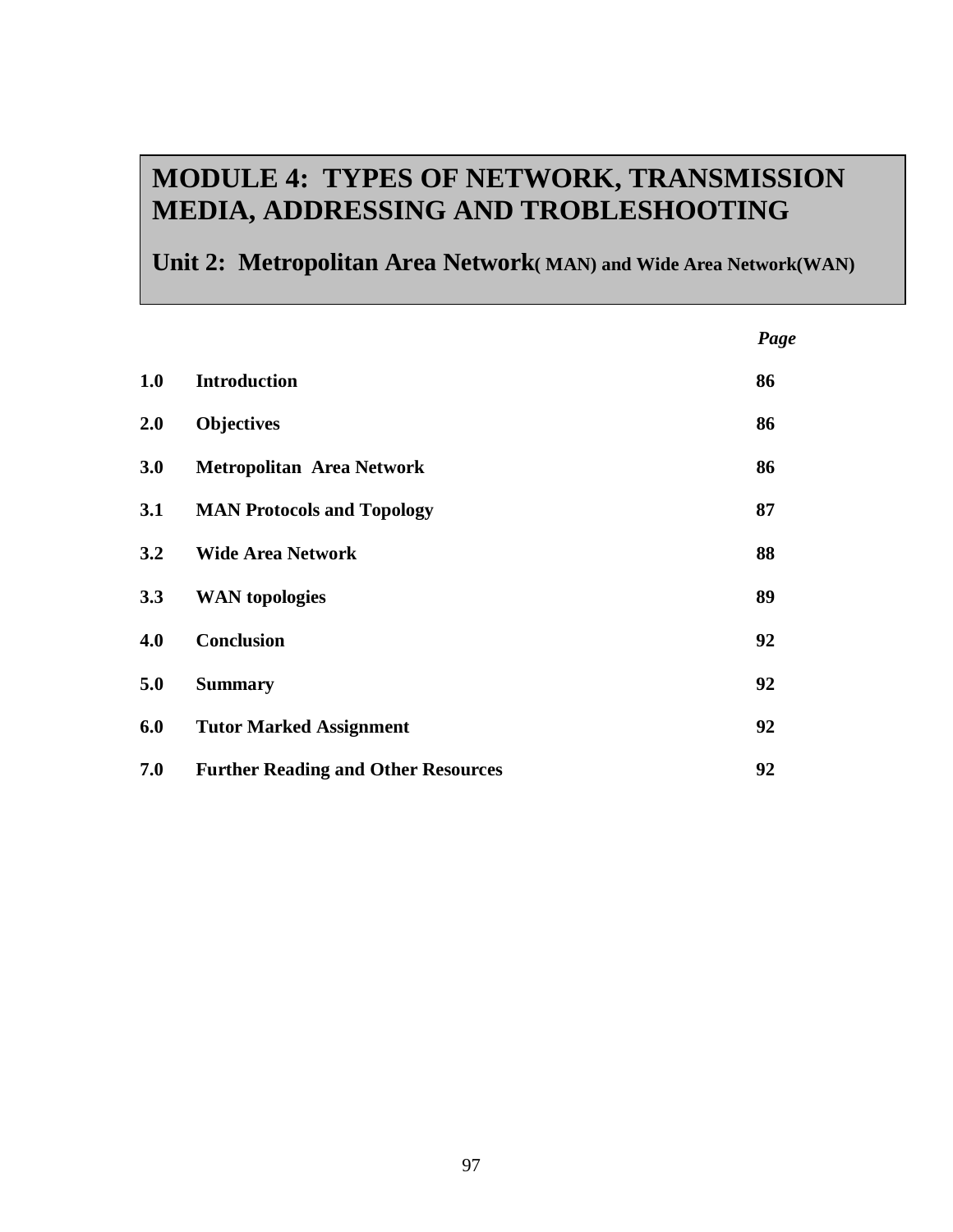## **1.0 INTRODUCTION**

Metropolitan Area network is a combination of two or more individual Local Area Networks but with a small criterion of the boundary of the network not exceeding the city limits, thus integrating the network as a single unit within a city. Wide Area Network is basically an extension of the Local Area Network except for the fact that the size of the network extends to a very large area. The major functionality of the WAN networks take place at the 3 lower layers of the OSI model namely network layer, data link layer and the physical layer.

### **2.0 OBJECTIVES**

The purpose of this unit are as follows:

- to assist students understanding the concepts of metropolitan area network(MAN) and wide area network (WAN)
- to discuss the major characteristics of MAN and WAN
- to deepen students understating of MAN and WAN topologies

#### **3.0 METROPOLITAN AREA NETWORK AND MAN PROTOCOLS**

Metropolitan Area Network(MAN) is a computer networks usually spanning a campus or a city, which typically connect a few local area networks using high speed backbone technologies. A MAN often provides efficient connections to a wide area network (WAN). There are three important features which discriminate MANs from LANs or WANs:

- 1. The network size falls intermediate between LANs and WANs. A MAN typically covers an area of between 5 and 50 km range. Many MANs cover an area the size of a city, although in some cases MANs may be as small as a group of buildings.
- 2. A MAN (like a WAN) is not generally owned by a single organisation. The MAN, its communications links and equipment are generally owned by either a consortium of users or by a network service provider who sells the service to the users.
- 3. A MAN often acts as a high speed network to allow sharing of regional resources. It is also frequently used to provide a shared connection to other networks using a link to a WAN.

MAN adopted technologies from both LAN and WAN to serve its purpose. Some legacy technologies used for MAN are ATM, FDDI, DQDB and SMDS. These older technologies are in the process of being displaced by Gigabit Ethernet and 10 Gigabit Ethernet. At the physical level, MAN links between LANs have been built on fiber optical cables or using wireless technologies such as microwave or radio.

A typical use of MANs to provide shared access to a wide area network is shown in the figure below: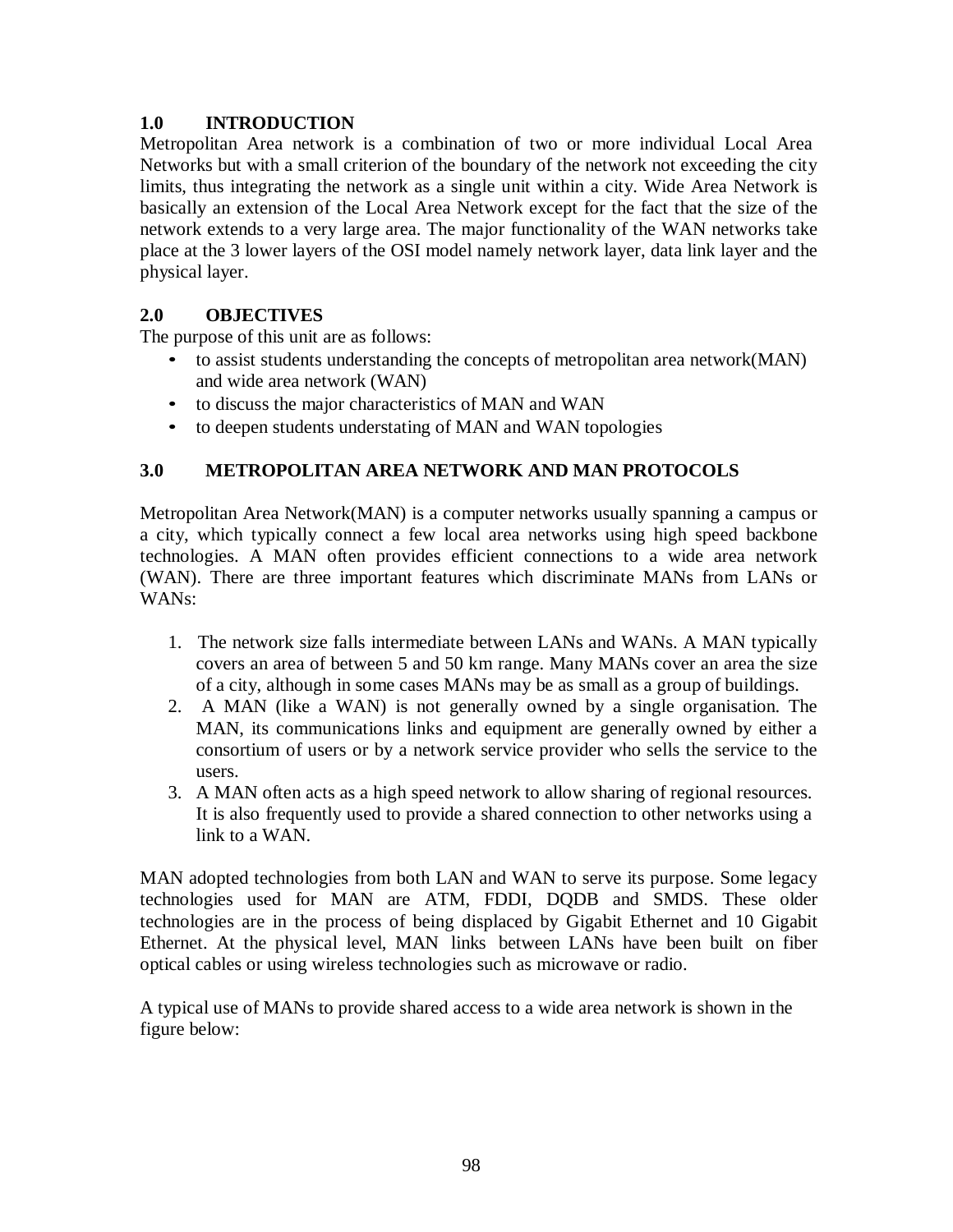

*Fig. 4.2.1 Use of MANs to provide regional networks which share the cost of access to a WAN*

#### **3.1 MAN PROTOCOLS AND TECHNOLOGY**

The key MAN protocols and technologies are listed as follows:

#### **ATM: Asynchronous Transfer Mode Protocol**

The Asynchronous Transfer Mode (ATM) composes a protocol suite which establishes a mechanism to carry all traffic on a stream of fixed 53-byte packets (cells). A fixed-size packet can ensure that the switching and multiplexing function could be carried out quickly and easily. ATM is a connection-oriented technology, i.e.; two systems on the network should inform all intermediate switches about their service requirements and traffic parameters in order to establish communication.

The ATM reference model, which has two forms - one for the user-to-network interface (UNI) and the other for the network-to-node interface (NNI), is divided into three layers: the ATM adaptation layer (AAL), the ATM layer, and the physical layer. The AAL interfaces the higher layer protocols to the ATM Layer, which relays ATM cells both from the upper layers to the ATM Layer and vice versa. When relaying information received from the higher layers, the AAL segments the data into ATM cells. When relaying information received from the ATM Layer, the AAL must reassemble the payloads into a format the higher layers can understand. This is called Segmentation and Reassembly (SAR). Different AALs are defined in supporting different types of traffic or service expected to be used on ATM networks.

The ATM layer is responsible for relaying cells from the AAL to the physical layer for transmission and from the physical layer to the AAL for use at the end systems, it determines where the incoming cells should be forwarded to, resets the corresponding connection identifiers and forwards the cells to the next link, as well as buffers cells, and handles various traffic management functions such as cell loss priority marking,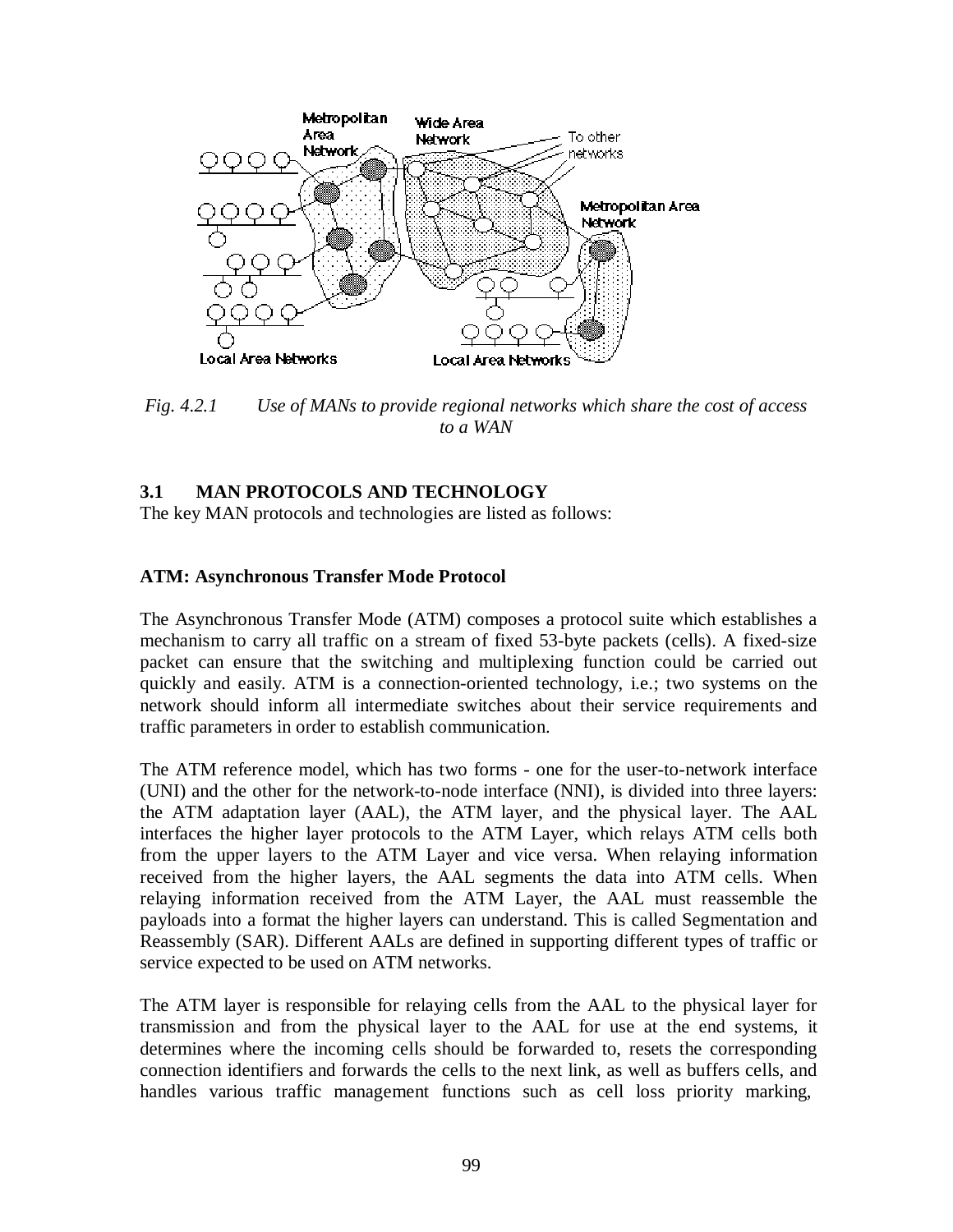congestion indication, and generic flow control access. It also monitors the transmission rate and conformance to the service contract (traffic policing).

The physical layer of ATM defines the bit timing and other characteristics for encoding and decoding the data into suitable electrical/optical waveforms for transmission and reception on the specific physical media used. In addition, it also provides frame adaptation function, which includes cell delineation, header error check (HEC) generation and processing, performance monitoring, and payload rate matching of the different transport formats used at this layer. SONET , DS3, Fiber, twisted-pair are few media often used at the physical layer.

#### **DQDB: Distributed Queue Dual Bus Defined in IEEE 802.6**

Data Over Cable Service Interface Distributed Queue Dual Bus (DQDB) is a Data-link layer communication protocol for Metropolitan Area Networks (MANs), specified in the IEEE 802.6 standard, designed for use in MANs. DQDB is designed for data as well as voice and video transmission based on cell switching technology (similar to ATM). DQDB, which permits multiple systems to interconnect using two unidirectional logical buses, is an open standard that is designed for compatibility with carrier transmission standards such as SMDS, which is based on the DQDB standards.

For a MAN to be effective it requires a system that can function across long, city-wide distances of several miles, have a low susceptibility to error, adapt to the number of nodes attached and have variable bandwidth distribution. Using DQDB, networks can be thirty miles long and function in the range of 34 Mbps to 155 Mbps. The data rate fluctuates due to many hosts sharing a dual bus as well as the location of a single host in relation to the frame generator, but there are schemes to compensate for this problem making DQDB function reliably and fairly for all hosts.

The DQDB is composed of a two bus lines with stations attached to both and a frame generator at the end of each bus. The buses run in parallel in such a fashion as to allow the frames generated to travel across the stations in opposite directions.

# **3.2 WIDE AREA NETWORK (WAN)**

A WAN is a network that traverses some distance and usually connects LANs, whether across the city or across the nation. Most WANs arise from the simple need to connect one building to another. WANs and LANs are similar in some fundamental ways. They both are designed to enable communication between clients and hosts for resource sharing. However, LANs and WANs often differ at Layers 1 and 2 of the OSI Model, in access methods, topologies, and sometimes, media. They also differ in the extent to which the organization that uses the network is responsible for the network. The individual geographic locations connected by a WAN are known as WAN sites. A WAN link is a connection between one WAN site (or point) and another site (or point).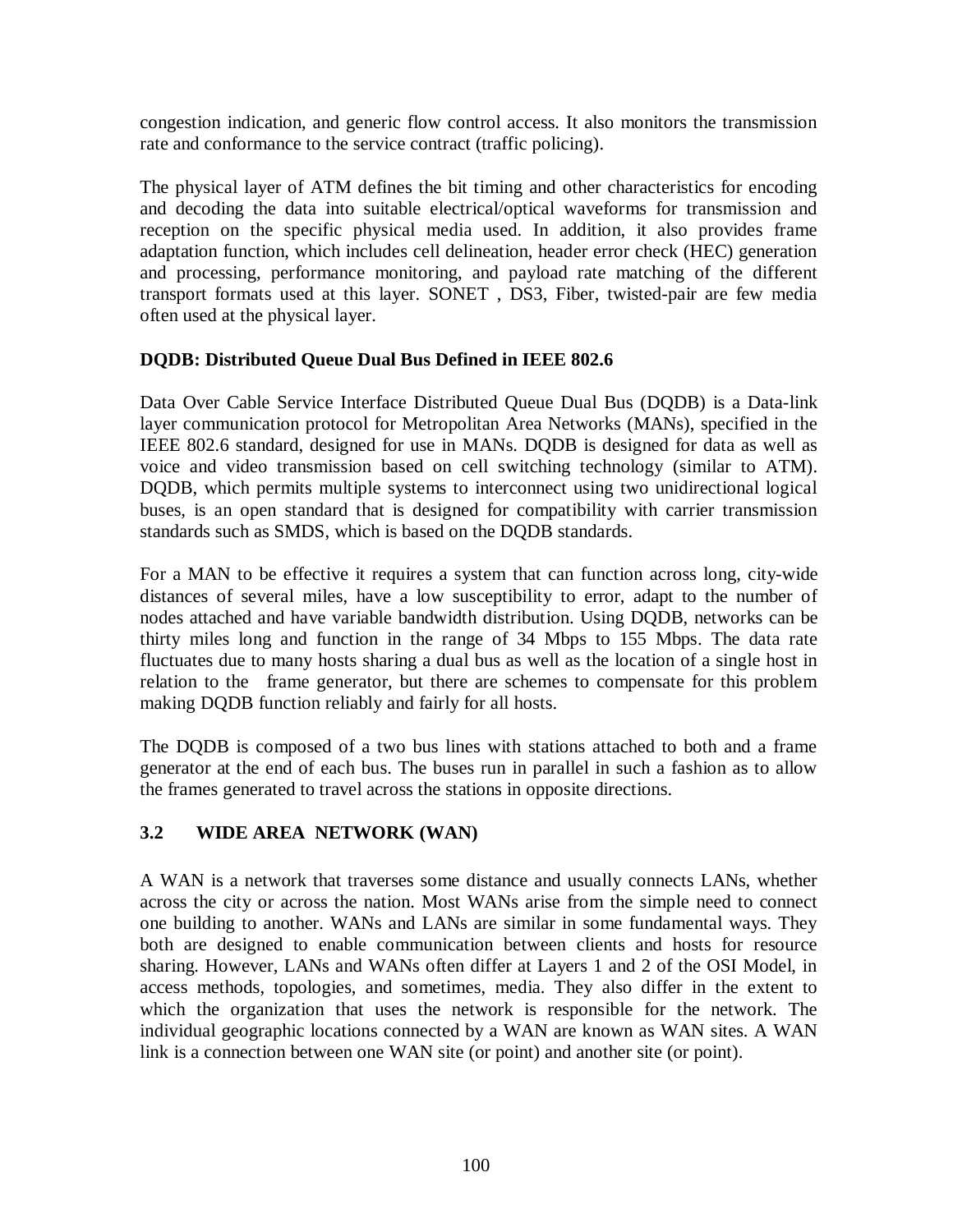In a WAN the machines (usually called hosts) are connected by a communication subnet or simply a subnet. The job of the subnet is to carry messages from one host to another and consists of two main components: transmission lines (also called channels, circuits or trunks) to move bits from one location to another and switching elements (also called packet switching nodes or routers) which switch packets from one transmission channel to another. A router is a special computer dedicated to switching packets. If it is required to send a packet between to routers for which there is no direct link, then the packet is routed via intermediate routers. As the packet is received at an intermediate router it is stored until the packet has arrived in its entirety and then forwarded to the next router as soon as a transmission channel becomes free. Such systems are thus often called store and forward or packet-switched subnets.

Of course in most WANs rather than a single host being connected to a router on the subnet, a whole LAN is connected to the subnet at this point as shown in the diagram overleaf. Also on some WANs the distinction between hosts and routers is blurred as some hosts can also act as routers. However technically the term subnet is reserved for the case where no hosts are present.



**Fig. 4.2.2 Wide Area Network**

#### **3.4 WAN TOPOLOGIES**

WAN topologies resemble LAN topologies, but their details differ because of the distance they must cover, the larger number of users they serve, and the heavy traffic they often handle.

#### **Bus**

A WAN in which each site is directly connected to no more than two other sites in a serial fashion is known as a bus topology WAN**.** A bus topology WAN is similar to a bus topology LAN in that each site depends on every other site in the network to transmit and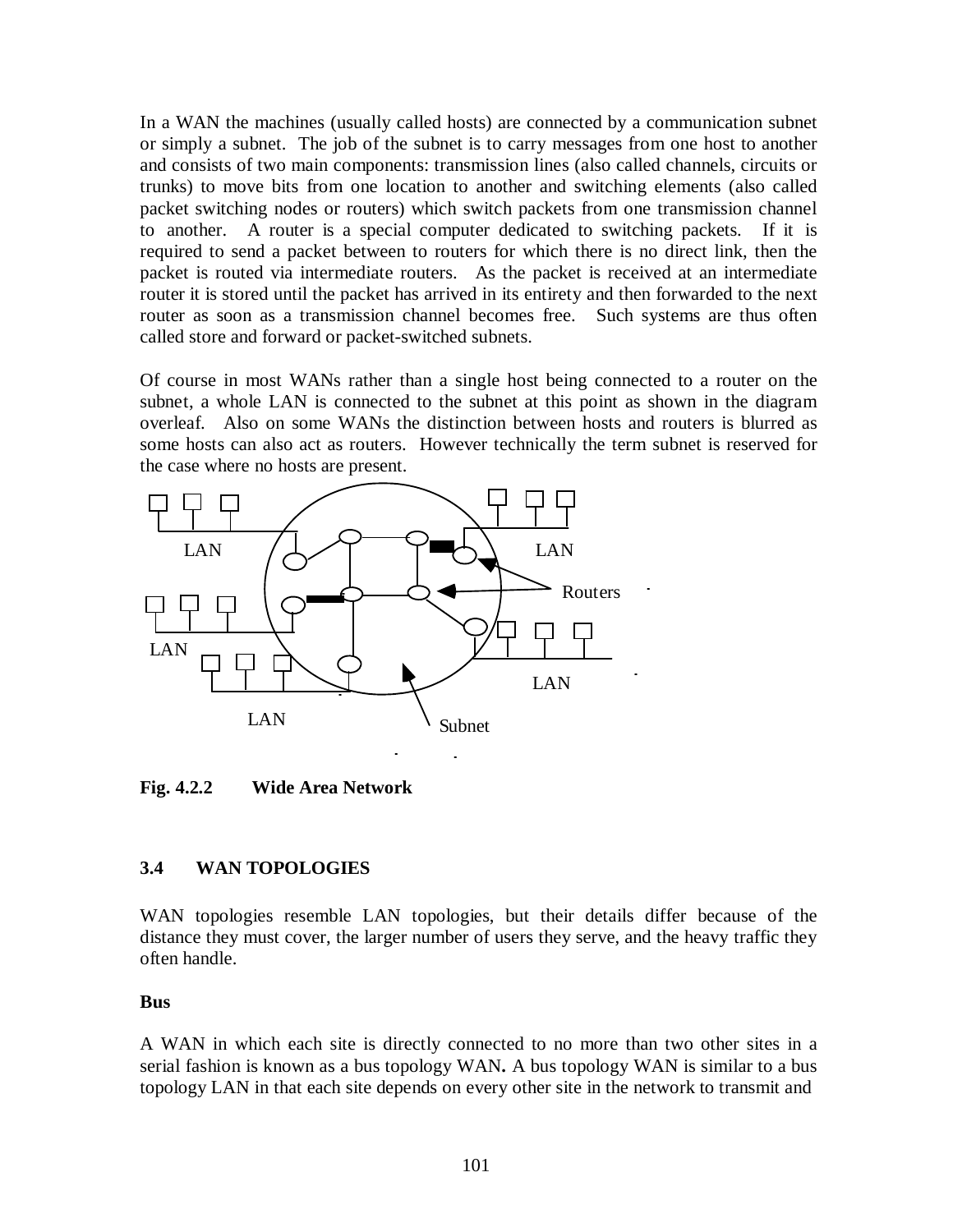receive its traffic. However, bus topology LANs use computers with shared access to one cable.

#### **Ring**

In a ring topology WAN**,** each site is connected to two other sites so that the entire WAN forms a ring pattern. This architecture is similar to the simple ring topology used on a LAN, except that a WAN ring topology connects locations rather than local nodes and in most WANs, a ring topology uses two parallel paths for data.

#### **Star**

The star topology WAN mimics the arrangement of a star topology LAN. A single site acts as the central connection point for several other points. This arrangement provides separate routes for data between any two sites. That means that if a single connection fails, only one location loses WAN access. As with star LAN topologies, the greatest drawback of a star WAN is that a failure at the central connection point can bring down the entire WAN.

## *Mesh*

A mesh topology WAN incorporates many directly interconnected sites. Because every site is interconnected, data can travel directly from its origin to its destination. The type of mesh topology in which every WAN site is directly connected to every other site is called a full mesh WAN**.** One drawback to a full mesh WAN is the cost. To reduce costs, a network administrator might choose to implement a partial mesh WAN, in which only critical WAN sites are directly interconnected and secondary sites are connected through star or ring topologies.

#### **Tiered**

In a **tiered topology WAN,** sites connected in star or ring formations are interconnected at different levels, with the interconnection points being organized into layers to form hierarchical groupings.

# *PSTN*

**PSTN,** which standard for Public Switched Telephone Network, refers to the network of typical telephone lines and carrier equipment that service most homes. PSTN may also be called plain old telephone service (POTS). The PSTN comprises the entire telephone system, from the lines that connect homes and businesses to the network centers that connect different regions of a country. A dial-up connection is one in which a user connects, via a modem, to a distant network from a computer and stays connected for a finite period of time. Most of the time, the term dial-up refers to a connection that uses a PSTN line.

The portion of the PSTN that connects your house to the nearest central office is known as the local loop**,** or the last mile. The advantages to using the PSTN are is ubiquity, ease of use, and low cost. However, the PSTN comes with significant disadvantages. Most limiting is its low throughput. Currently, manufacturers of PSTN modems advertise a connection speed of 56 Kbps. However, the 56-Kbs maximum is only a *theoretical*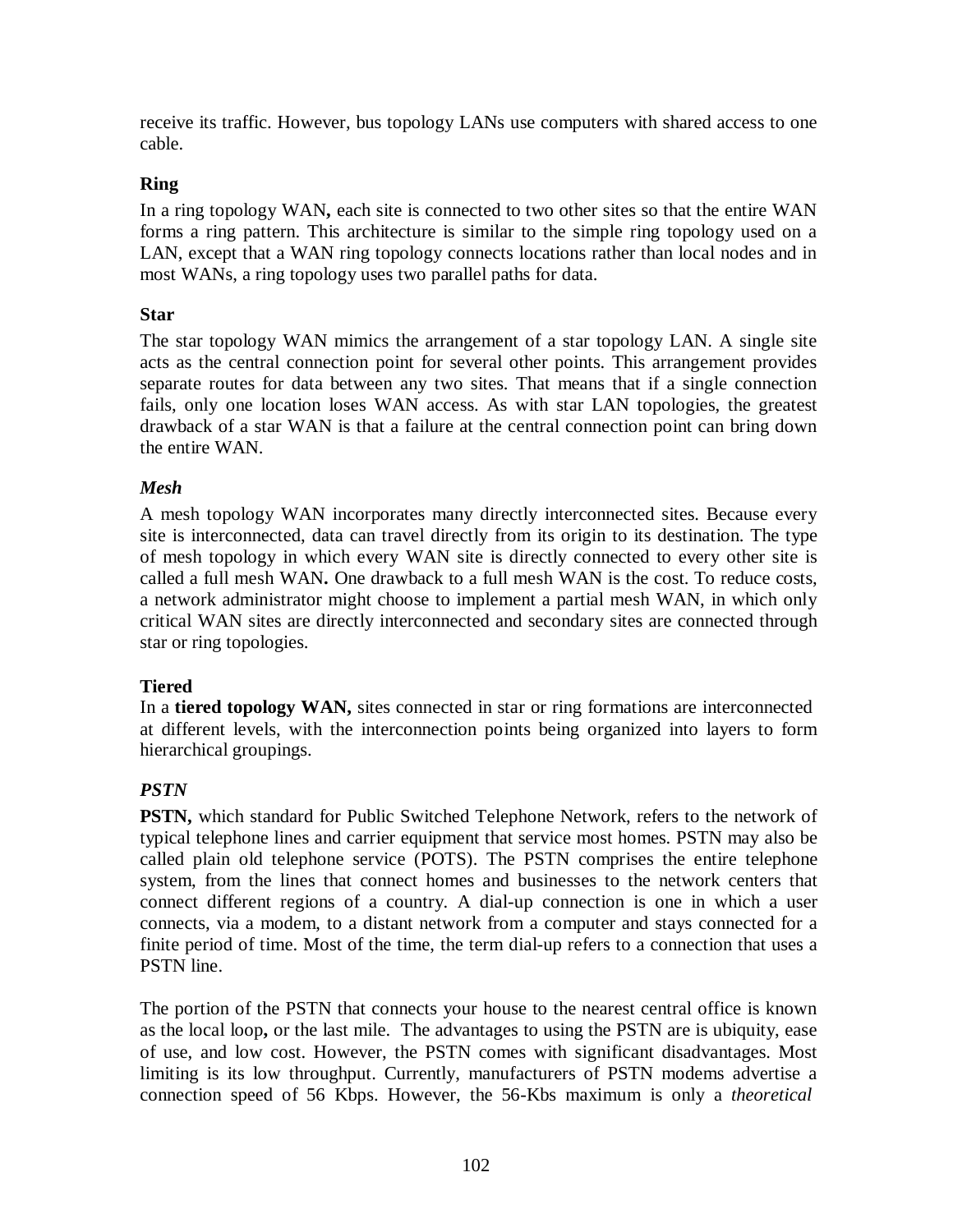threshold that assumes that the connection between the initiator and the receiver is pr istine.

#### X.25 and Frame Relay

**X.25** is an analog, packet-switched technology designed for long-distance data transmission and standardized by the ITU in the mid-1970s. The original standard for X.25 specified a maximum of 64-Kbps throughput, but by 1992 the standard was updated to include maximum throughput of 2.048 Mbps.

Frame Relay is an updated, digital version of X.25 that also relies on packet switching. ITU and ANSI standardized Frame Relay in 1984. An important difference between Frame Relay and X.25 is the Frame Relay does not guarantee reliable delivery of data. X.25 checks for errors and, in the case of an error, either corrects the damaged data or retransmits the original data.

Both X. 25 and Frame Relay may be configured as switched virtual circuits (SVCs) or permanent virtual circuits (PVCs). **SVCs** are connections that are established when parties need to transmit, then terminated once the transmission is complete. PVCs are connections that are established before data needs to be transmitted and maintained after the transmission is complete.

When you lease an X.25 or Frame Relay circuit from your local carrier, your contract reflects the endpoints you specify and the amount of bandwidth you require between those endpoints. The service provider guarantees a minimum amount of bandwidth, called the committed information rate (CIR)**.** The advantage to leasing a Frame Relay circuit over leasing a dedicated service is that you pay for only the amount of bandwidth required.

#### *ISDN*

ISDN (Integrated Services Digital Network) is an international standard, originally established by the ITU in 1984, for transmitting digital data over the PSTN. ISDN specifies protocols at the Physical, Data Link and Transport layers of the OSI Model. These protocols handle signaling, framing, connection setup and termination, routing, flow control, and error detection and correction. ISDN relies on the PSTN for its transmission medium.

All ISDN connections are based on two types of channels: B channels and D channels. The B channel is the "bearer" channel, employing circuit-switching techniques to carry voice, video, audio, and other types of data over the ISDN connection. The D channel is the "data" channel, employing packet-switching techniques to carry information about the call, such as session initiation and termination signals, caller identity, call forwarding, and conference calling signals.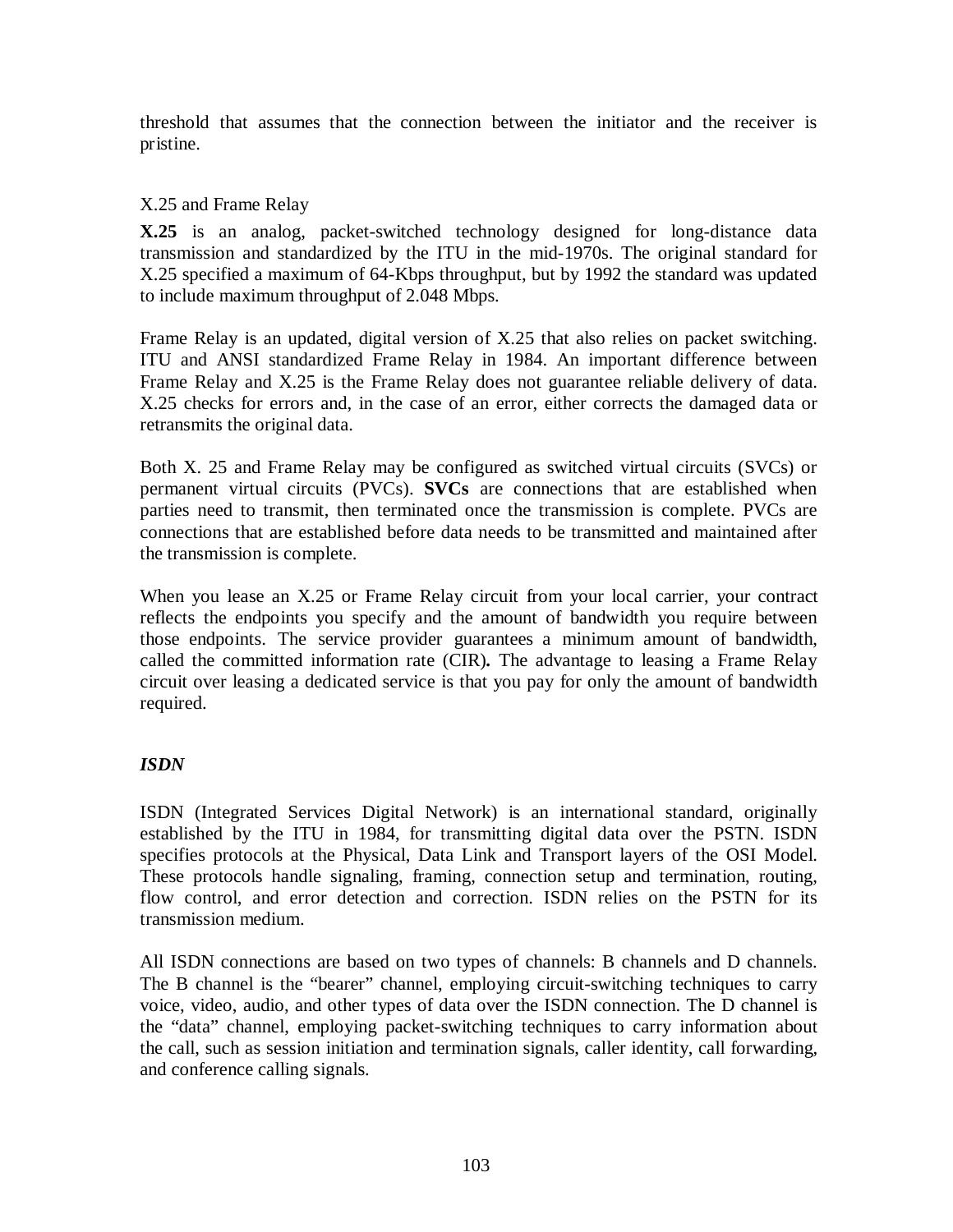In North America, two types of ISDN connections are commonly used: Basic Rate Interface (BRI) and Primary Rate Interface (PRI). BRI (Basic Rate Interface) uses two B channels and one D channel, as indicated by the notation 2B+D. The two B channels are treated as separate connections by the network and can carry voice and data or two data stream simultaneously and separate from each other. In a process called bonding, these two 64-Kbps B channels can be combined to achieve an effective throughput of 128 Kbps—the maximum amount of data traffic that a BRI connection can accommodate.

## **4.0 CONCLUSION**

MANs (Metropolitan Area Networks) are larger versions of LANs. Typically they link several distinct sites dispersed around a city. They may be privately owned or they may be implemented using network capacity rented from a telecommunications service provider. Early MANs used technologies similar to LANs, but now they often use technologies more akin to WANs. WANs (Wide Area Networks) span a wide geographical area, typically a country or continent. They are almost invariably operated by a telecommunications service provider rather than being owned by an end user. Rather, an end user's individual machine, or more likely his LAN or MAN, will have a connection to the WAN. The backbone of the familiar Internet is basically a collection of linked WANs. WANs are usually point-to-point networks.

# **5.0 SUMMARY**

In this unit we have been able to:

- to assist students in understanding the concepts of metropolitan area network(MAN) and wide area network (WAN)
- discuss the major characteristics of MAN and WAN
- deepen students understating of MAN and WAN topologies

# **TUTOR MARKED ASSIGNMENT**

1. Explain the main characteristics of both MAN and WAN.

# **7.0 FURTHER READINGS**

- 1. Computer Networks by A.S. Tanenbaum, 2003[2],
- 2. Computer Networks by P.J. Irving, 2003[3],
- 3. Ed, T. Theory and Problems of Computer Networking. USA: Schaum's Outline Series, McGRAW-HILL, 2002.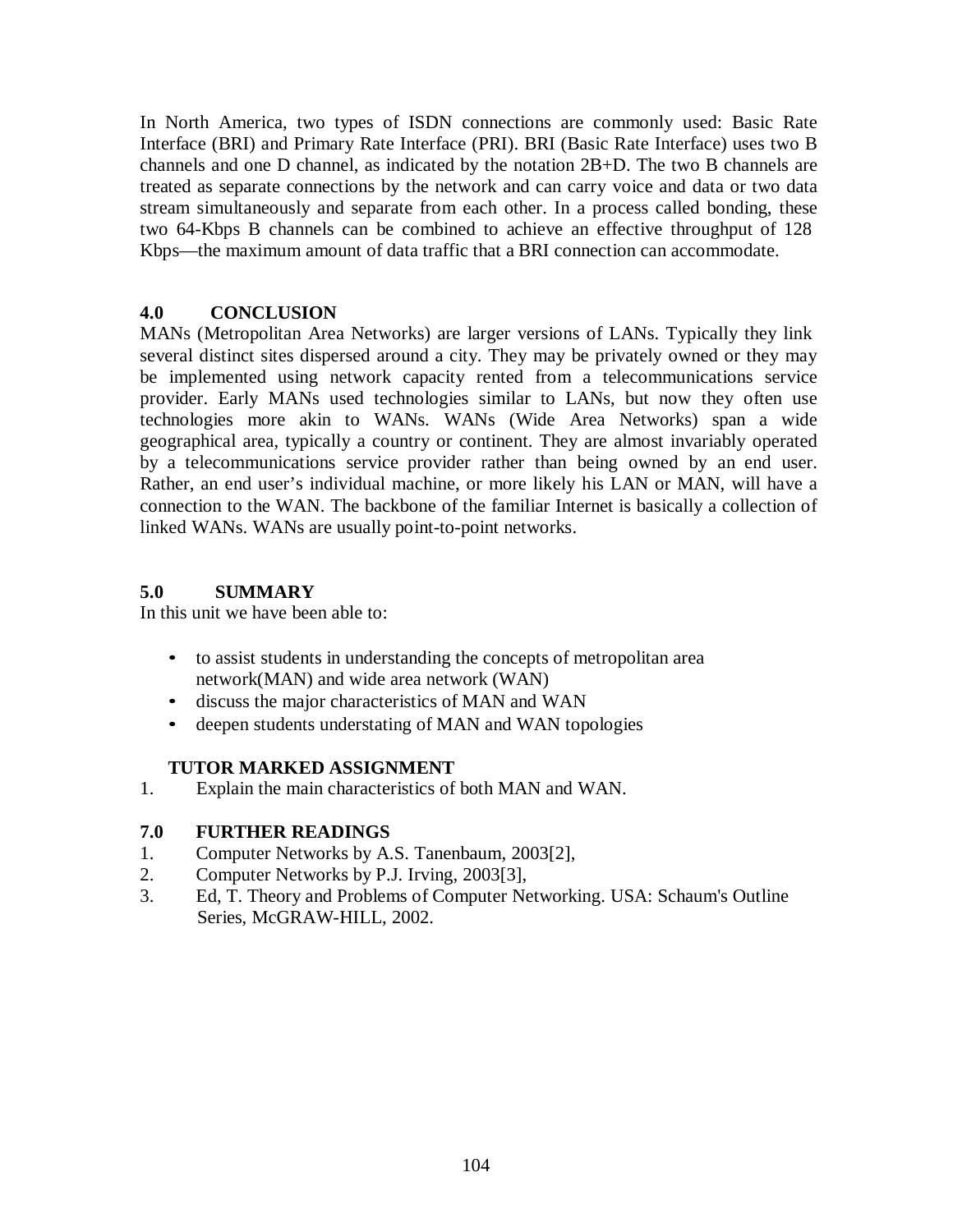# **MODULE 4: TYPES OF NETWORK, TRANSMISSION MEDIA,ADDRESSING AND TROBLESHOOTING**

# **Unit 3:** T**ransmission media**

|     |                                            | Page |
|-----|--------------------------------------------|------|
| 1.0 | <b>Introduction</b>                        | 94   |
| 2.0 | <b>Objectives</b>                          | 94   |
| 3.0 | <b>Network cabling</b>                     | 94   |
| 3.1 | Installing cable – some guidelines         | 100  |
| 3.2 | <b>Wireless Network</b>                    | 102  |
| 4.0 | <b>Conclusion</b>                          | 102  |
| 5.0 | <b>Summary</b>                             | 102  |
| 6.0 | <b>Tutor Marked Assignment</b>             | 102  |
| 7.0 | <b>Further Reading and Other Resources</b> | 102  |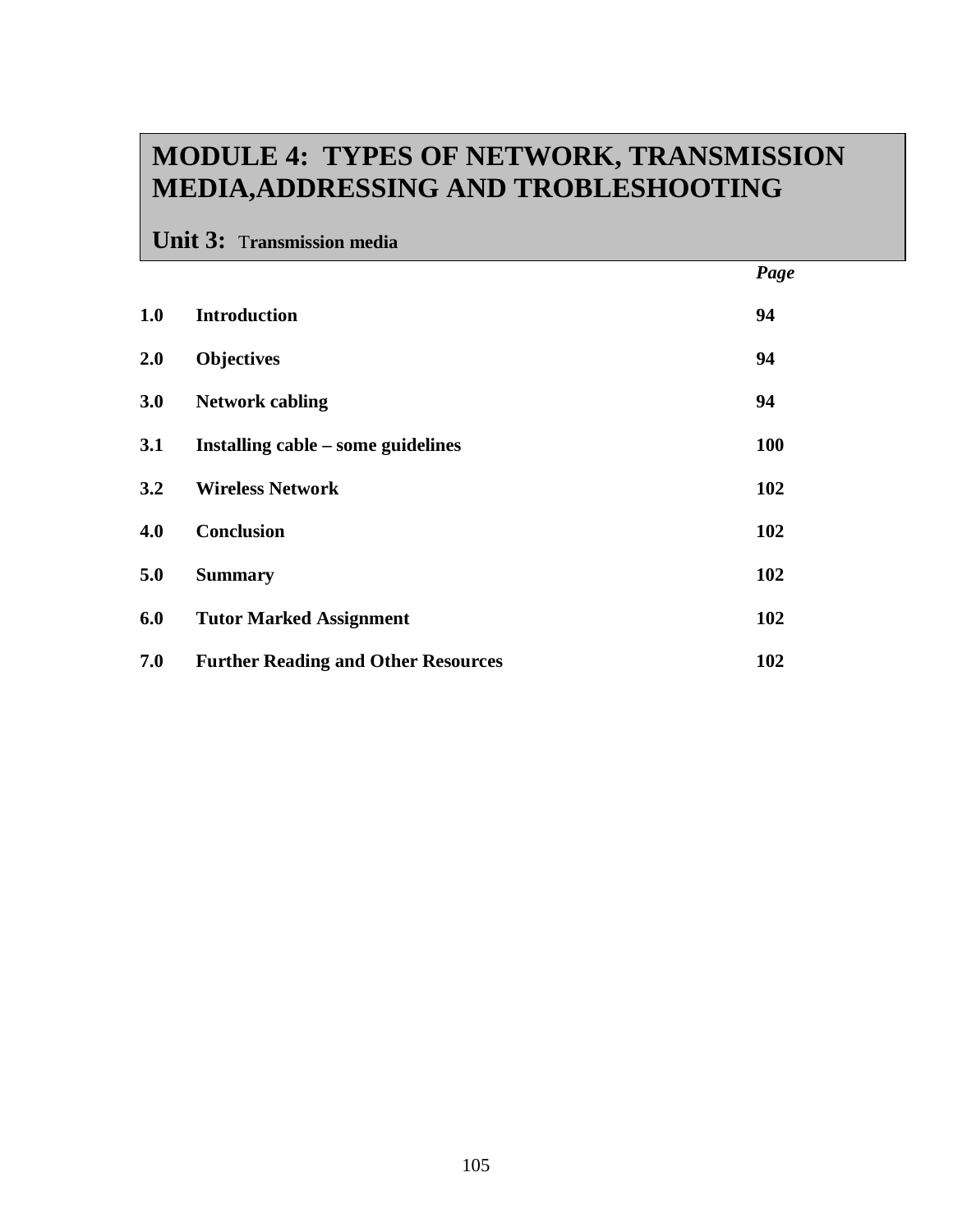### **1.0 INTRODUCTION**

This unit covers various transmission media available for transferring information, the characteristics and the ways to carry data during its transmission are also included.

#### **2.0 OBJECTIVES**

The main objective of this unit is to explain different transmission media including Unshielded Twisted Pair (UTP) cable, Shielded Twisted Pair (STP) cable, Coaxial Cable, Fiber Optic Cable, Wireless LANs.

## **3.0 NETWORK CABLING**

Cable is the medium through which information usually moves from one network device to another. There are several types of cable which are commonly used with LANs. In some cases, a network will utilize only one type of cable, other networks will use a variety of cable types. The type of cable chosen for a network is related to the network's topology, protocol, and size. Understanding the characteristics of different types of cable and how they relate to other aspects of a network is necessary for the development of a successful network.

The following sections discuss the types of cables used in networks and other related topics.

- Unshielded Twisted Pair (UTP) cable
- Shielded Twisted Pair (STP) cable
- Coaxial Cable
- Fiber Optic Cable
- Wireless LANs
- Cable Installation Guides

#### **Unshielded Twisted Pair (UTP) Cable**

Twisted pair cabling comes in two varieties: shielded and unshielded. Unshielded twisted pair (UTP) is the most popular and is generally the best option for school networks (See fig. 4.3.1).



Fig.4.3.1: Unshielded twisted pair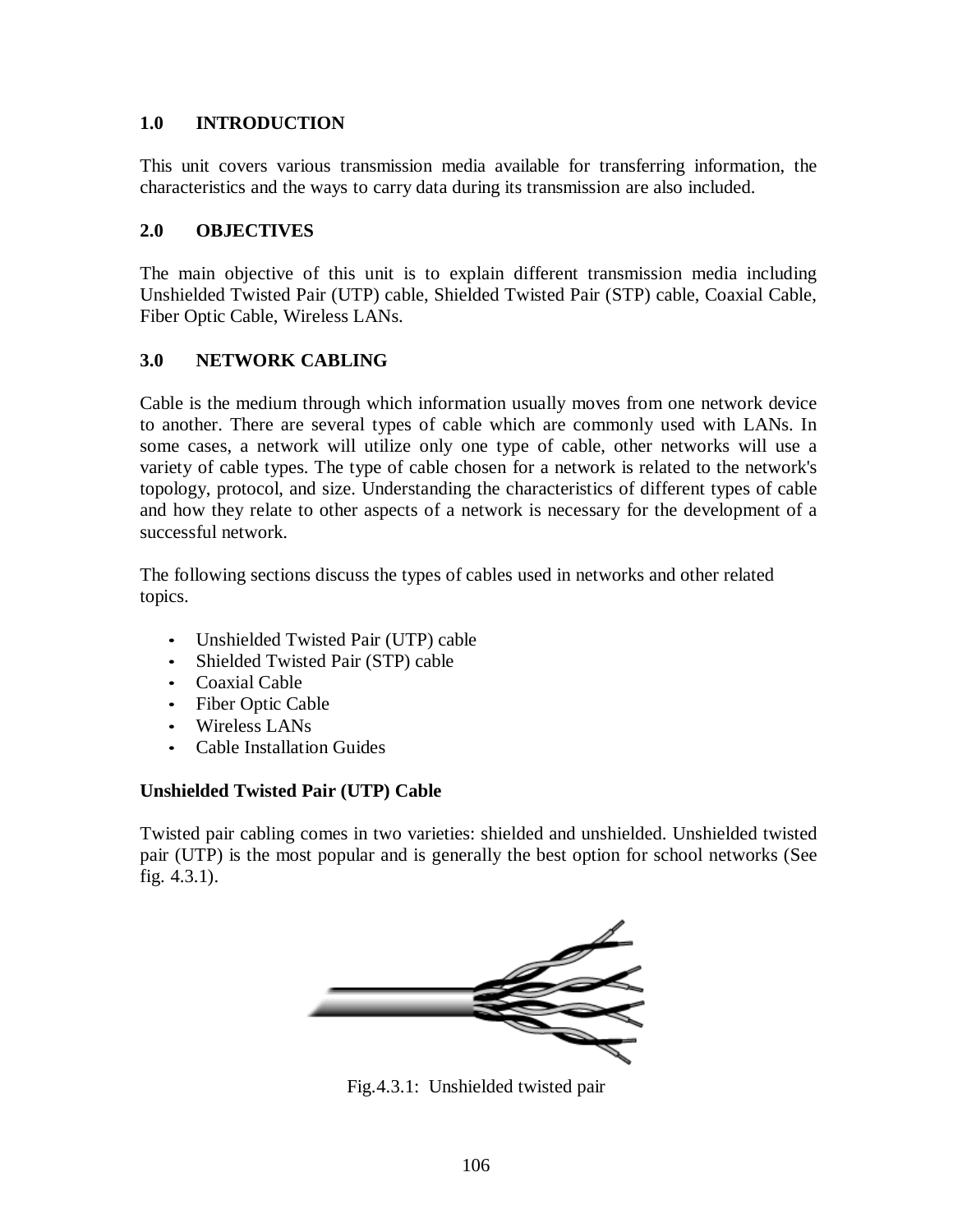The quality of UTP may vary from telephone-grade wire to extremely high-speed cable. The cable has four pairs of wires inside the jacket. Each pair is twisted with a different number of twists per inch to help eliminate interference from adjacent pairs and other electrical devices. The tighter the twisting, the higher the supported transmission rate and the greater the cost per foot. The EIA/TIA (Electronic Industry Association/Telecommunication Industry Association) has established standards of UTP and rated five categories of wire.

| <b>Type</b> | <b>Use</b>                           |
|-------------|--------------------------------------|
| Category 1  | Voice Only (Telephone Wire)          |
| Category 2  | Data to 4 Mbps (LocalTalk)           |
| Category 3  | Data to 10 Mbps (Ethernet)           |
| Category 4  | Data to 20 Mbps (16 Mbps Token Ring) |
| Category 5  | Data to 100 Mbps (Fast Ethernet)     |

**Categories of Unshielded Twisted Pair**

Buy the best cable you can afford; most schools purchase Category 3 or Category 5. If you are designing a 10 Mbps Ethernet network and are considering the cost savings of buying Category 3 wire instead of Category 5, remember that the Category 5 cable will provide more "room to grow" as transmission technologies increase. Both Category 3 and Category 5 UTP have a maximum segment length of 100 meters. In Florida, Category 5 cable is required for retrofit grants. 10BaseT refers to the specifications for unshielded twisted pair cable (Category 3, 4, or 5) carrying Ethernet signals. Category 6 is relatively new and is used for gigabit connections.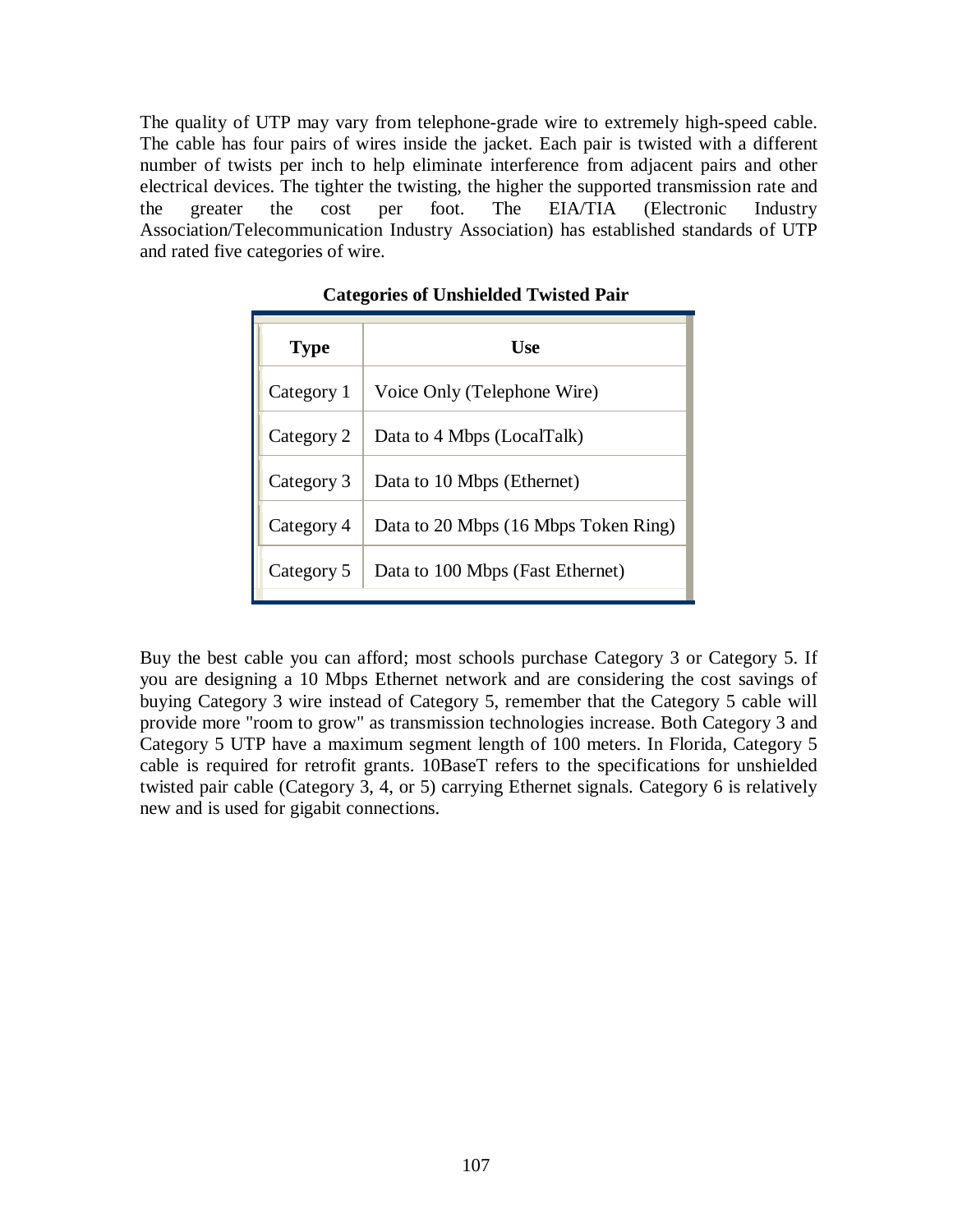#### **Unshielded Twisted Pair Connector**

table shows the tremendous variation in transmission time with different throughput rates



Fig. 4.3.2 RJ-45 connector

## **Shielded Twisted Pair (STP) Cable**

A disadvantage of UTP is that it may be susceptible to radio and electrical frequency interference. Shielded twisted pair (STP) is suitable for environments with electrical interference; however, the extra shielding can make the cables quite bulky. Shielded twisted pair is often used on networks using Token Ring topology.

## **Coaxial Cable**

Coaxial cabling has a single copper conductor at its center. A plastic layer provides insulation between the center conductor and a braided metal shield (See fig. 4.3.3). The metal shield helps to block any outside interference from fluorescent lights, motors, and other computers.



Fig. 4.3.3 Coaxial cable

Although coaxial cabling is difficult to install, it is highly resistant to signal interference. In addition, it can support greater cable lengths between network devices than twisted pair cable. The two types of coaxial cabling are thick coaxial and thin coaxial.

Thin coaxial cable is also referred to as thinnet. 10Base2 refers to the specifications for thin coaxial cable carrying Ethernet signals. The 2 refers to the approximate maximum segment length being 200 meters. In actual fact the maximum segment length is 185 meters. Thin coaxial cable is popular in school networks, especially linear bus networks.

Thick coaxial cable is also referred to as thicknet. 10Base5 refers to the specifications for thick coaxial cable carrying Ethernet signals. The 5 refers to the maximum segment length being 500 meters. Thick coaxial cable has an extra protective plastic cover that helps keep moisture away from the center conductor. This makes thick coaxial a great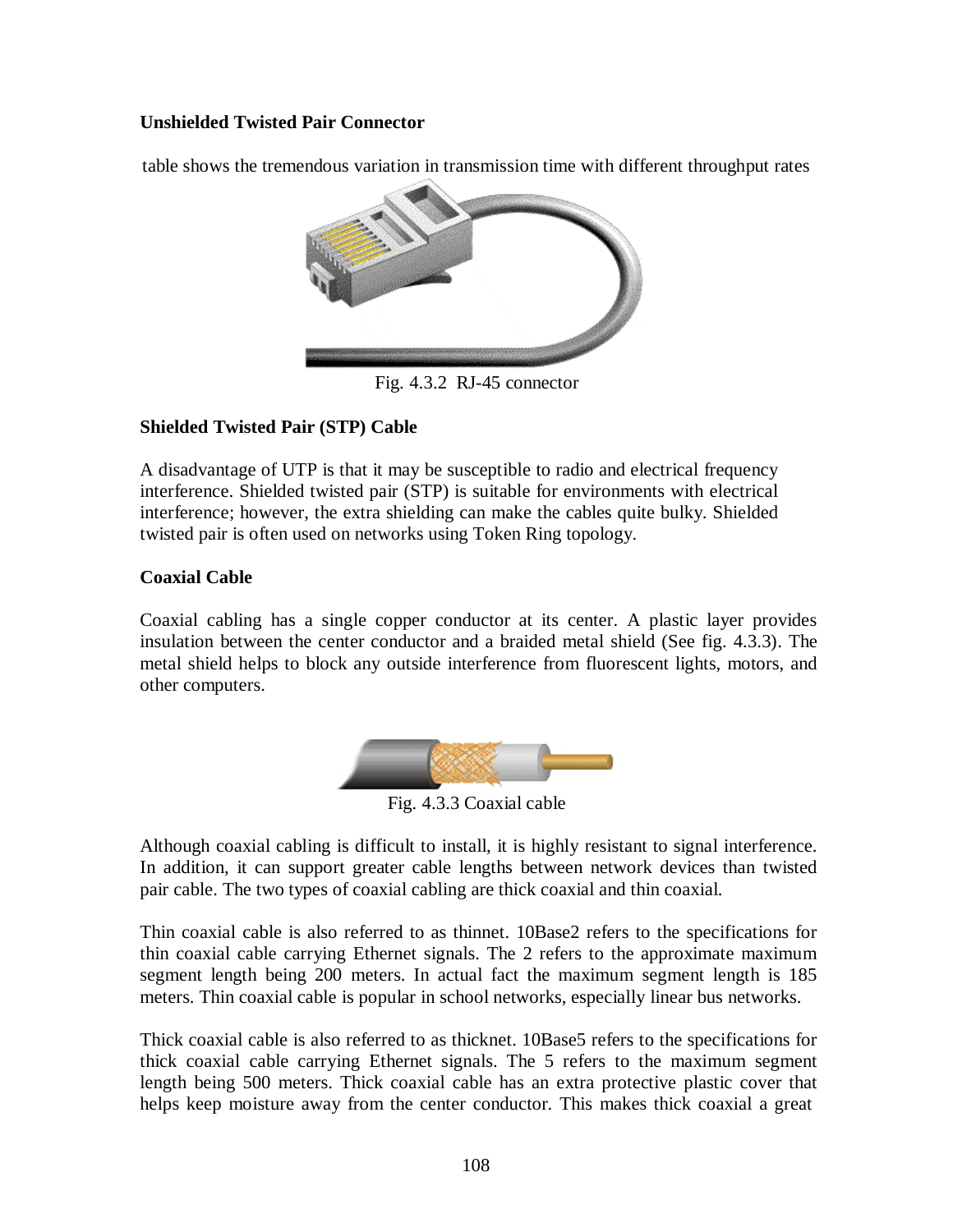choice when running longer lengths in a linear bus network. One disadvantage of thick coaxial is that it does not bend easily and is difficult to install.

#### **Coaxial Cable Connectors**

The most common type of connector used with coaxial cables is the Bayone-Neill-Concelman (BNC) connector (See fig. 4.3.4). Different types of adapters are available for BNC connectors, including a T-connector, barrel connector, and terminator. Connectors on the cable are the weakest points in any network. To help avoid problems with your network, always use the BNC connectors that crimp, rather than screw, onto the cable.



Fig. 4.3.4 BNC connector

#### **Fiber Optic Cable**

Fiber optic cabling consists of a center glass core surrounded by several layers of protective materials (See fig. 4.3.5). It transmits light rather than electronic signals eliminating the problem of electrical interference. This makes it ideal for certain environments that contain a large amount of electrical interference. It has also made it the standard for connecting networks between buildings, due to its immunity to the effects of moisture and lighting.

Fiber optic cable has the ability to transmit signals over much longer distances than coaxial and twisted pair. It also has the capability to carry information at vastly greater speeds. This capacity broadens communication possibilities to include services such as video conferencing and interactive services. The cost of fiber optic cabling is comparable to copper cabling; however, it is more difficult to install and modify. 10BaseF refers to the specifications for fiber optic cable carrying Ethernet signals.



Fig. 4.3.5 Fiber optic cable

Facts about fiber optic cables:

- Outer insulating jacket is made of Teflon or PVC.
- Kevlar fiber helps to strengthen the cable and prevent breakage.
- A plastic coating is used to cushion the fiber center.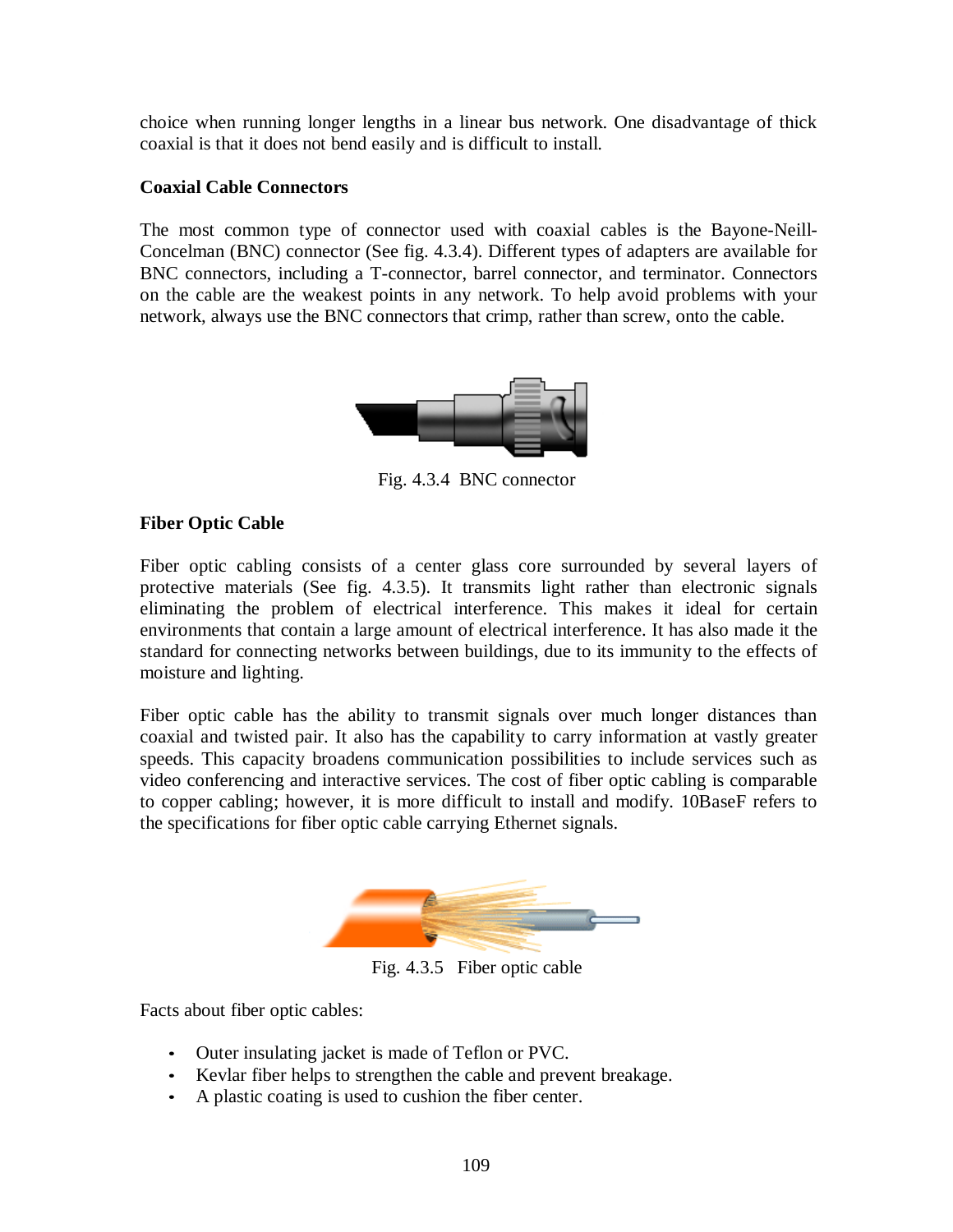• Center (core) is made of glass or plastic fibers.

### **Fiber Optic Connector**

The most common connector used with fiber optic cable is an ST connector. It is barrel shaped, similar to a BNC connector. A newer connector, the SC, is becoming more popular. It has a squared face and is easier to connect in a confined space.

## **Ethernet Cabling**

The types of Ethernet cables available are

- 1. Straight-through cable
- 2. Crossover cable
- 3. Rolled cable

## **Straight-through cable**

Four wires are used in straight-through cable to connect Ethernet devices. It is relatively simple to create this type. Only pins1, 2, 3 and 6 are used. Just connect 1 to1, 2 to 2, 3 to 3 and 6 to 6 and you will be up and networking in no time while practically we connect all 4 pairs straighten of CAT-5. However, this would be an Ethernet only cable and would not work with Voice, Token Ring, ISDN, etc. This type of cable is used to connect

- 1. Host to switch or hub
- 2. Router to switch or hub



Fig. 4.3.6 Straight-through cable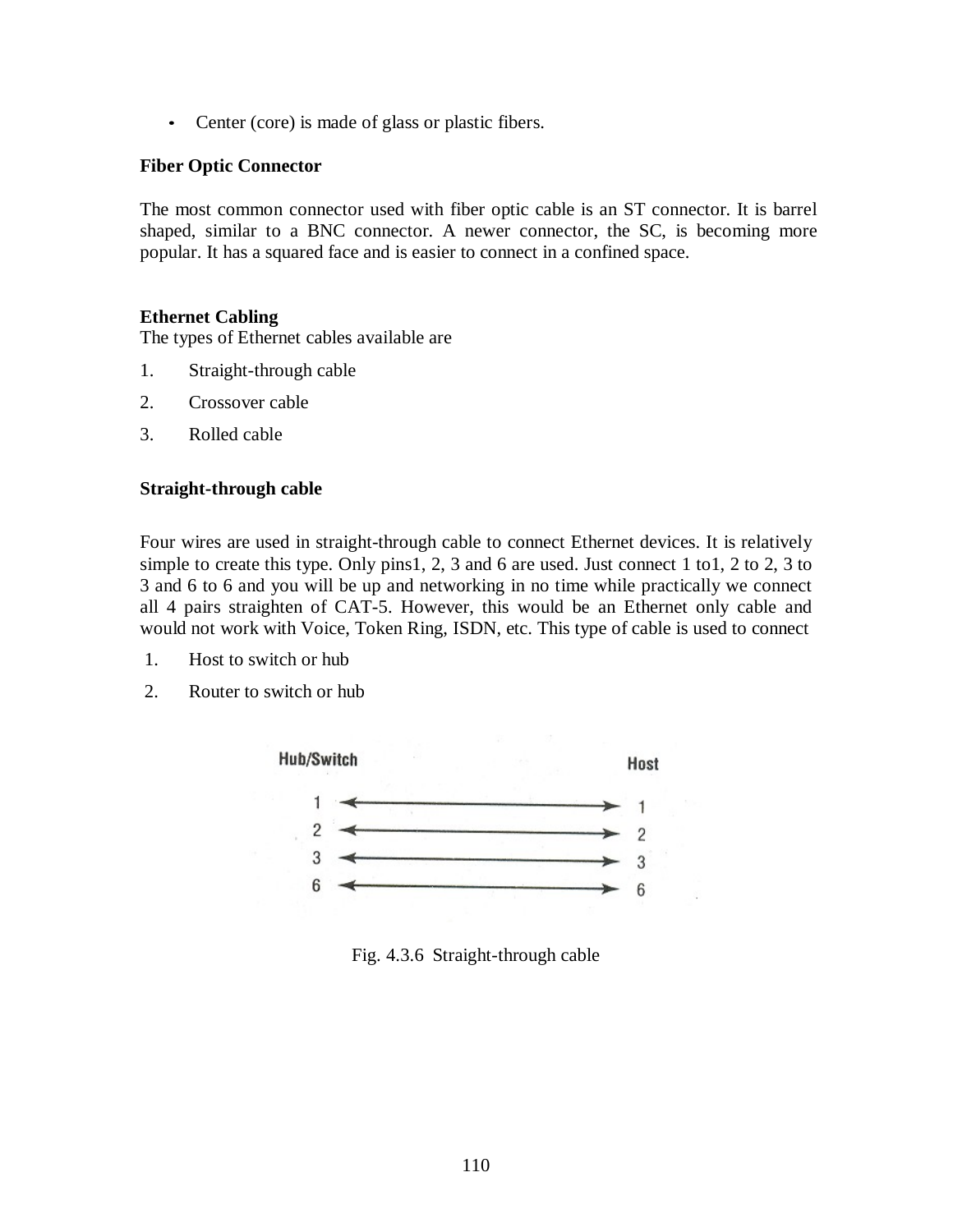#### **Crossover Cable**

Four wires are used in straight-through cable to connect Ethernet devices. Only four pins are used in this type of cabling. In crossover cable we connect 1 to3 and 2 to 6 on each side of cable. This type of cable is used to connect

- 1. Switch to switch
- 2. Hub to hub
- 3. Host to host
- 4. Hub to switch
- 5. Router direct to host



Fig. 4.3.7 Cross over cable

#### **Rolled Cable**

Although rolled cable is not used to connect any Ethernet connections together, you can use a rolled Ethernet cable to connect a host to a router console serial communication (com) port. If you have a Cisco router of switch, you would use this cable to connect your PC running Hyper Terminal to the Cisco hardware. Eight wires are used in this cable to connect serial devices, although not all eight are used to send information, just as in Ethernet networking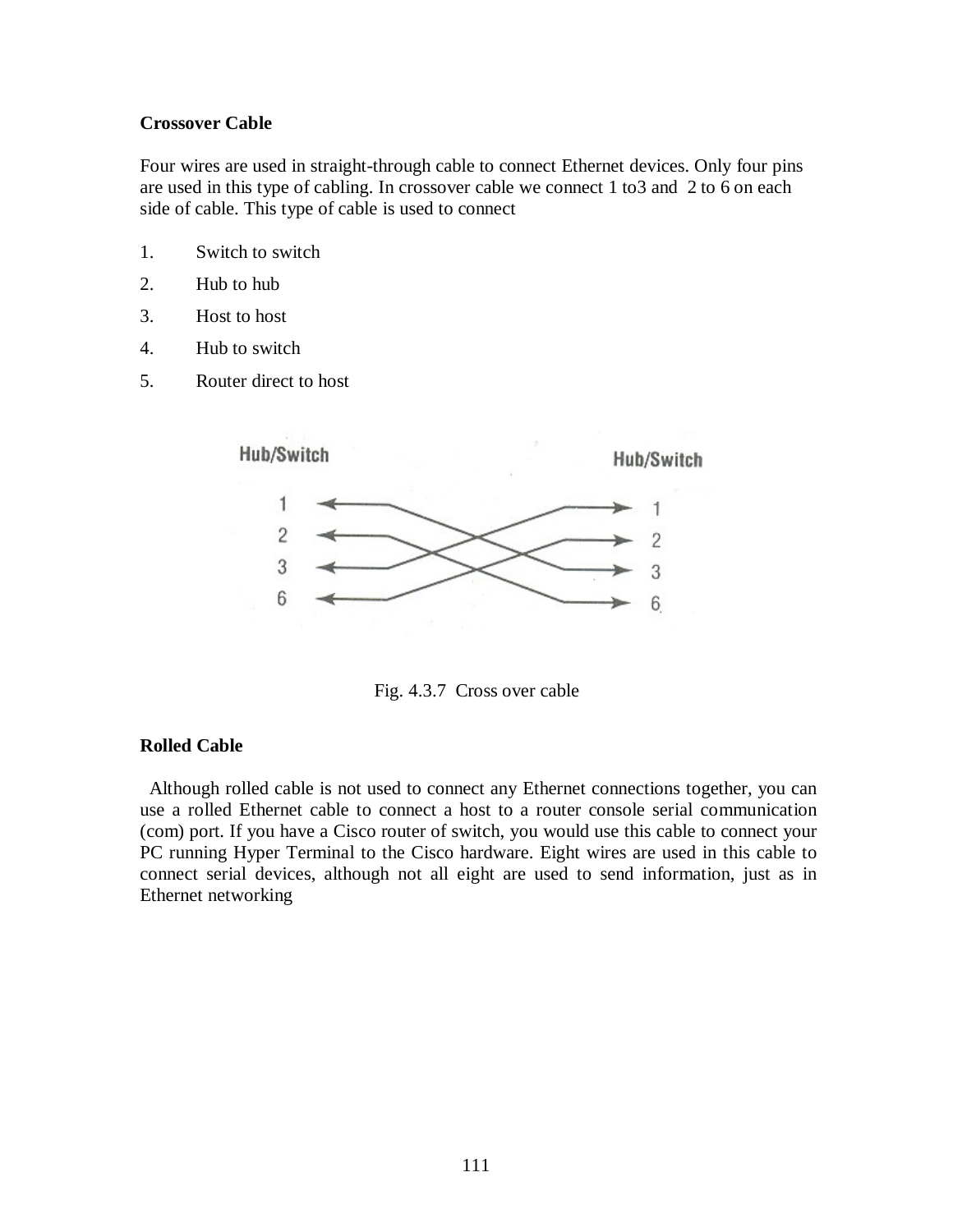

Fig. 4.3.8 Rolled cable

Table 4.3.1 Ethernet Cable Summary

| Specification | Cable Type                     | Maximum length |
|---------------|--------------------------------|----------------|
| 10BaseT       | <b>Unshielded Twisted Pair</b> | 100meters      |
| 10Base2       | Thin Coaxial                   | 185Meters      |
| 10Base5       | <b>Thick Coaxial</b>           | 500Meters      |
| 10BaseF       | Fiber Optic                    | 2000Meters     |
| 100BaseT      | Unshielded Twisted pair        | 100Meters      |
| 100BaseTX     | <b>Unshielded Twisted Pair</b> | 220Meters      |

# **3.1 INSTALLING CABLE - SOME GUIDELINES**

When running cable, it is best to follow a few simple rules:

- Always use more cable than you need. Leave plenty of slack.
- Test every part of a network as you install it. Even if it is brand new, it may have problems that will be difficult to isolate later.
- Stay at least 3 feet away from fluorescent light boxes and other sources of electrical interference.
- If it is necessary to run cable across the floor, cover the cable with cable protectors.
- Label both ends of each cable.
- Use cable ties (not tape) to keep cables in the same location together.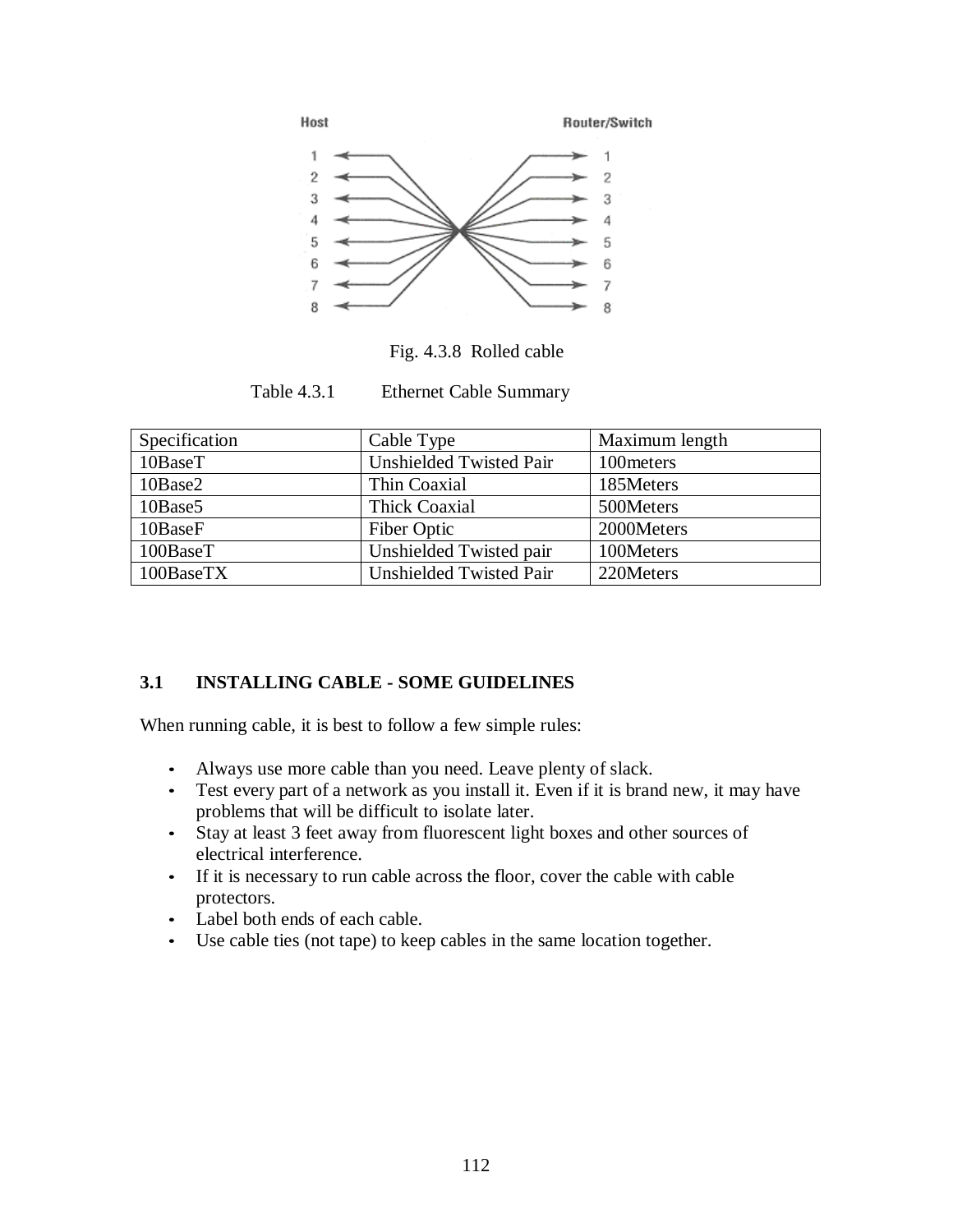# **3.2 WIRELESS LANs**



Fig. 4.3.9 Wireless LAN

Not all networks are connected with cabling; some networks are wireless. Wireless LANs use high frequency radio signals, infrared light beams, or lasers to communicate between the workstations and the file server or hubs. Each workstation and file server on a wireless network has some sort of transceiver/antenna to send and receive the data. Information is relayed between transceivers as if they were physically connected. For longer distance, wireless communications can also take place through cellular telephone technology, microwave transmission, or by satellite.

Wireless networks are great for allowing laptop computers or remote computers to connect to the LAN. Wireless networks are also beneficial in older buildings where it may be difficult or impossible to install cables.

The two most common types of infrared communications used in schools are line-of-sight and scattered broadcast. Line-of-sight communication means that there must be an unblocked direct line between the workstation and the transceiver. If a person walks within the line-of-sight while there is a transmission, the information would need to be sent again. This kind of obstruction can slow down the wireless network.

Scattered infrared communication is a broadcast of infrared transmissions sent out in multiple directions that bounces off walls and ceilings until it eventually hits the receiver. Networking communications with laser are virtually the same as line-of-sight infrared networks.

Wireless LANs have several disadvantages. They provide poor security, and are susceptible to interference from lights and electronic devices. They are also slower than LANs using cabling.

Exercise 4.3.1 What are the types of media used in LANs?

Answer: The types of media are coax, unshielded twisted pair (two categories – voice grade (3) and data grade (5)), fiber, and wireless. There was also shielded twisted pair (from IBM). Coax comes in two flavors – thick and thin.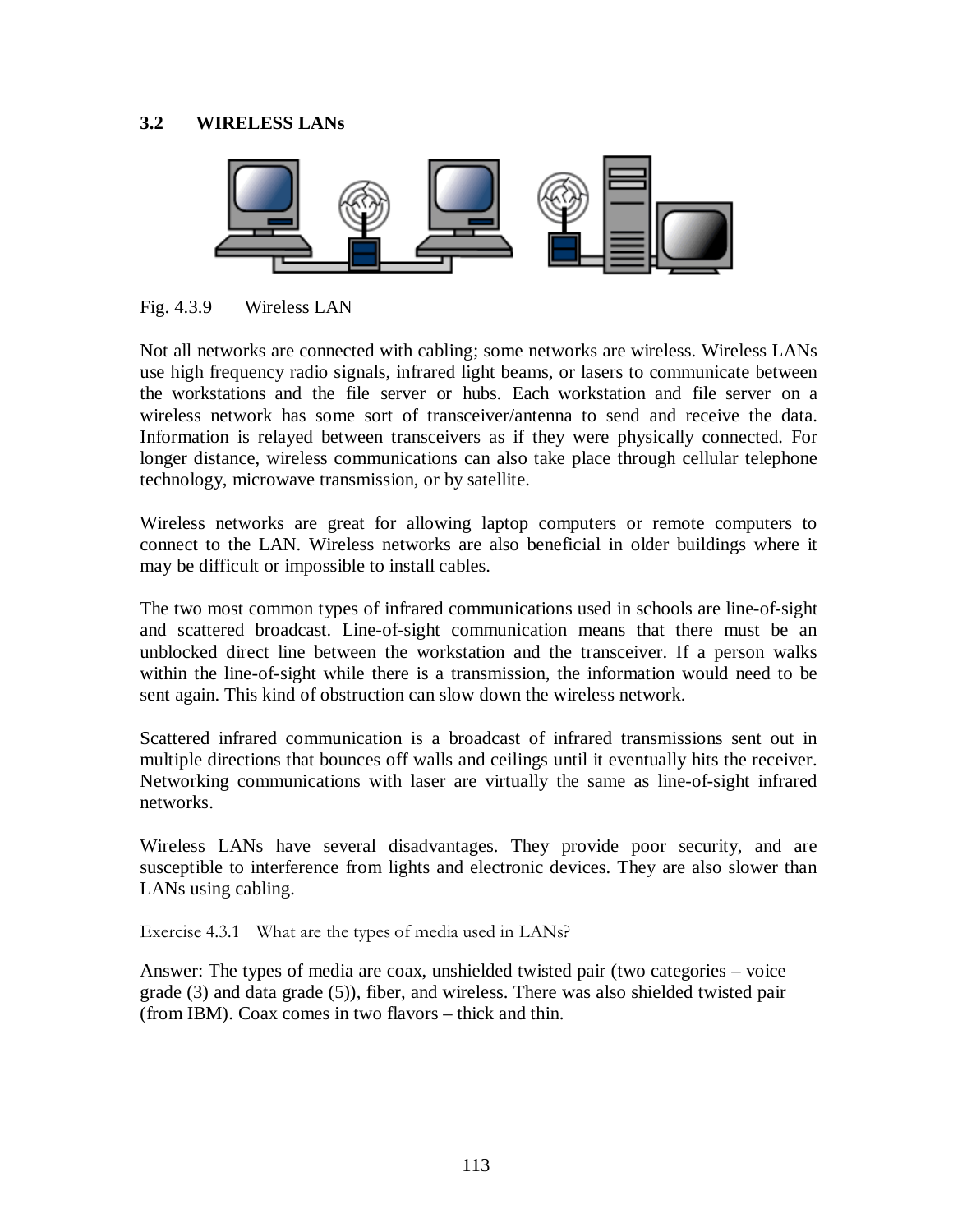# **4.0 CONCLUSION**

This unit has discussed various transmission media available for transferring information, the characteristics and the ways to carry data during its transmission are also discussed

# **5.0 SUMMARY**

In summary we have explained different transmission media such as Unshielded Twisted Pair (UTP) cable, Shielded Twisted Pair (STP) cable, Coaxial Cable, Fiber Optic Cable, and Wireless LANs.

# **6.0 TUTOR'S MARKED ASSIGNMENT**

1. Explain the characteristics of some of the transmission media mentioned in this unit.

# **7.0 FURTHER READINGS**

- 1. Keshav . "An Engineering Approach to Computer Networking", S. Keshav, Addison Wesley, 1998
- 2. Kurose, Ross. "Computer Networking", J.F. Kurose and K.W. Ross, Addison Wesley, 2000

Source of diagrams: http://www.commscope.com/ images/hybrids.jpg hybrid

cable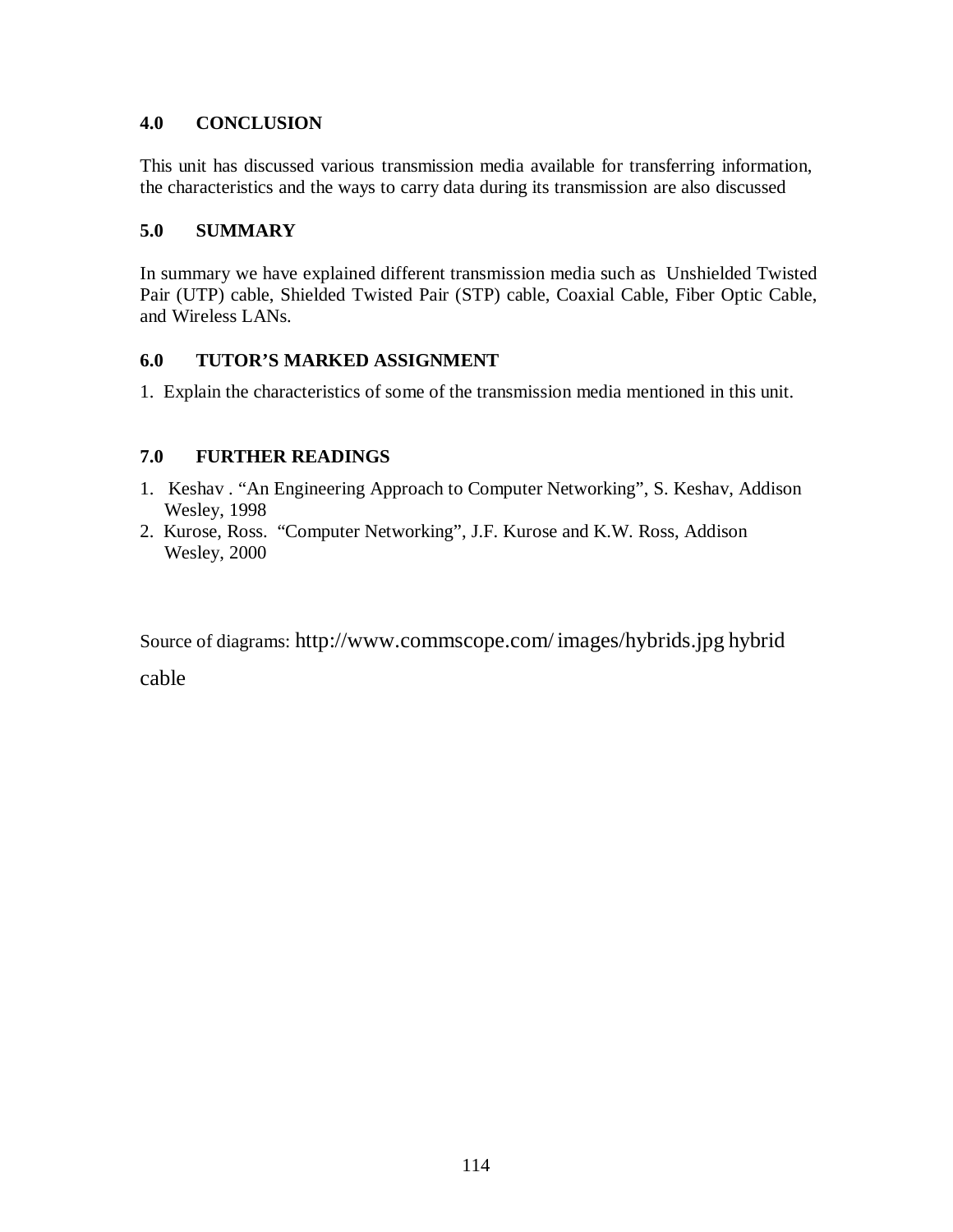# **MODULE 4: TYPES OF NETWORK, TRANSMISSION MEDIA,ADDRESSING AND TROBLESHOOTING**

# **Unit 4: Addressing**

|       |                                            | Page |
|-------|--------------------------------------------|------|
| 1.0   | <b>Introduction</b>                        | 104  |
| 2.0   | <b>Objectives</b>                          | 104  |
| 3.0   | <b>Addressing</b>                          | 104  |
| 3.1   | <b>Ethernet Addressing</b>                 | 104  |
| 3.2   | <b>Internet Protocols (IP) Addressing</b>  | 105  |
| 3.2.1 | <b>Hierarchical IP addressing</b>          | 105  |
| 3.2.2 | <b>Private IP addressing</b>               | 106  |
| 3.3   | <b>Network Addressing</b>                  | 106  |
| 4.0   | <b>Conclusion</b>                          | 108  |
| 5.0   | <b>Summary</b>                             | 108  |
| 6.0   | <b>Tutor Marked Assignment</b>             | 108  |
| 7.0   | <b>Further Reading and Other Resources</b> | 108  |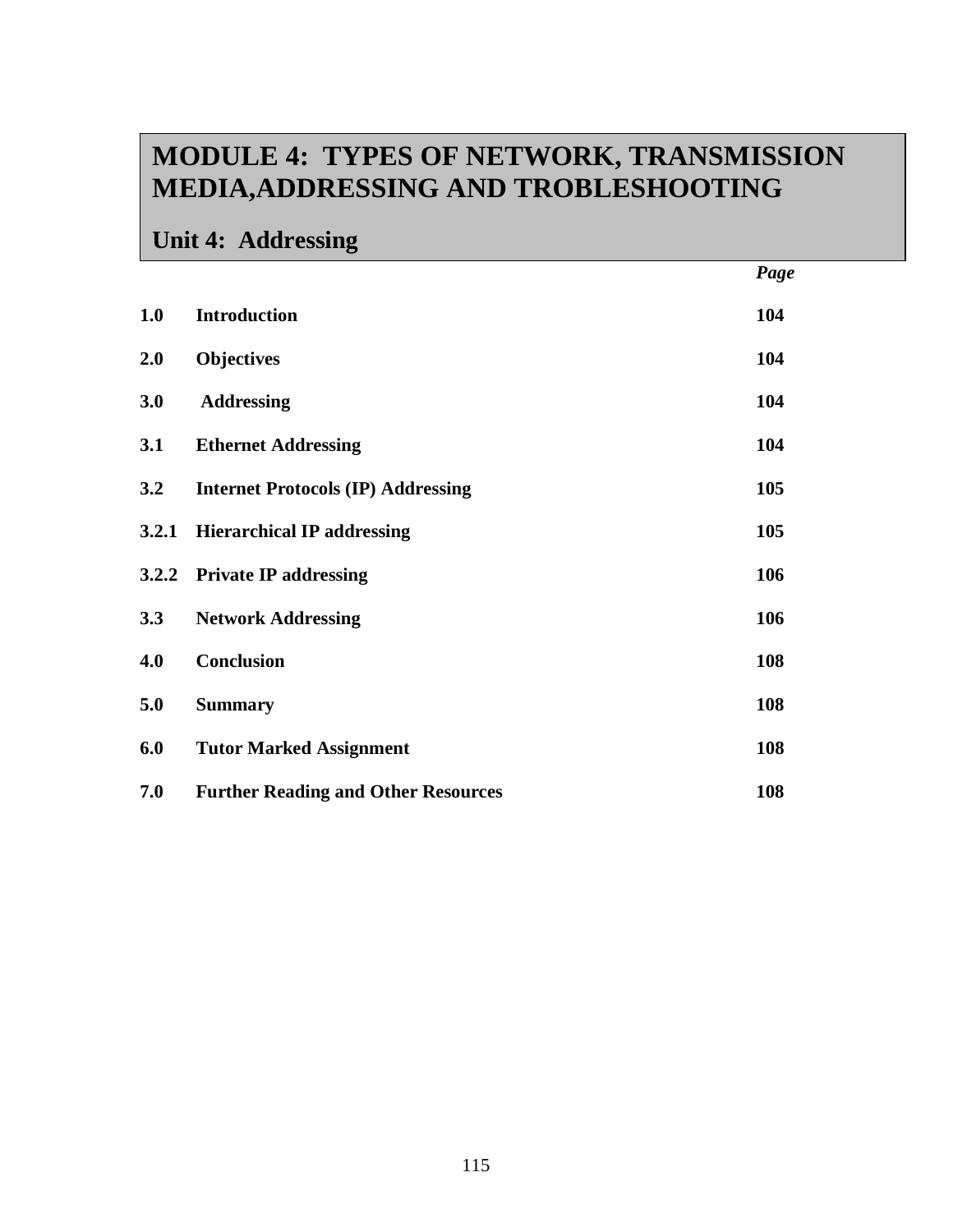# **1.0 INTRODUCTION**

This unit offers an introduction to network addressing. An address is a numeric identifier assigned to each machine on a network. It designates the specific location of a device on the network. An address is a software address, not a hardware address- the latter is hardcoded on a Network Interface Card (NIC) and used for finding hosts on a local network. Addressing was designed to allow a host on one network to communicate with a host on a different network, regardless of the type of LANs the hosts are participating in.

## **2.0 OBJECTIVES**

At the end of this unit, students should be able to:

- Explain the basics of a network addressing
- Describe the standard networking addresses
- Explain the variations on standard networking addresses
- Describe the role of address in a network.

## **3.0 ADDRESSING**

### **3.1 Ethernet Addressing**

Ethernet addressing uses Media Access Control (MAC) Address burned into each and every Ethernet Network Interface Card (NIC). The MAC or hardware address, is a 48-bit (6-byte) address written in a hexadecimal format.



Fig. 4.4.1 – Ethernet addressing using MAC addresses

The organizationally unique identifier (OUI) is assigned by the IEEE to an organization. It's composed of 24 bits, or 3 bytes. The organization, in turn, assigns a globally administered address (24 bits, or 3 bytes) that is unique (supposedly, again-no guarantees) to each and every adapter they manufacture. The high-order bit is the individual/Group (I/G) bit. When it has a value of 0, we can assume that the address is MAC address of a device and may well appear in the source portion of the MAC header. When it is a 1, we can assume that the address represents either a broadcast or multicast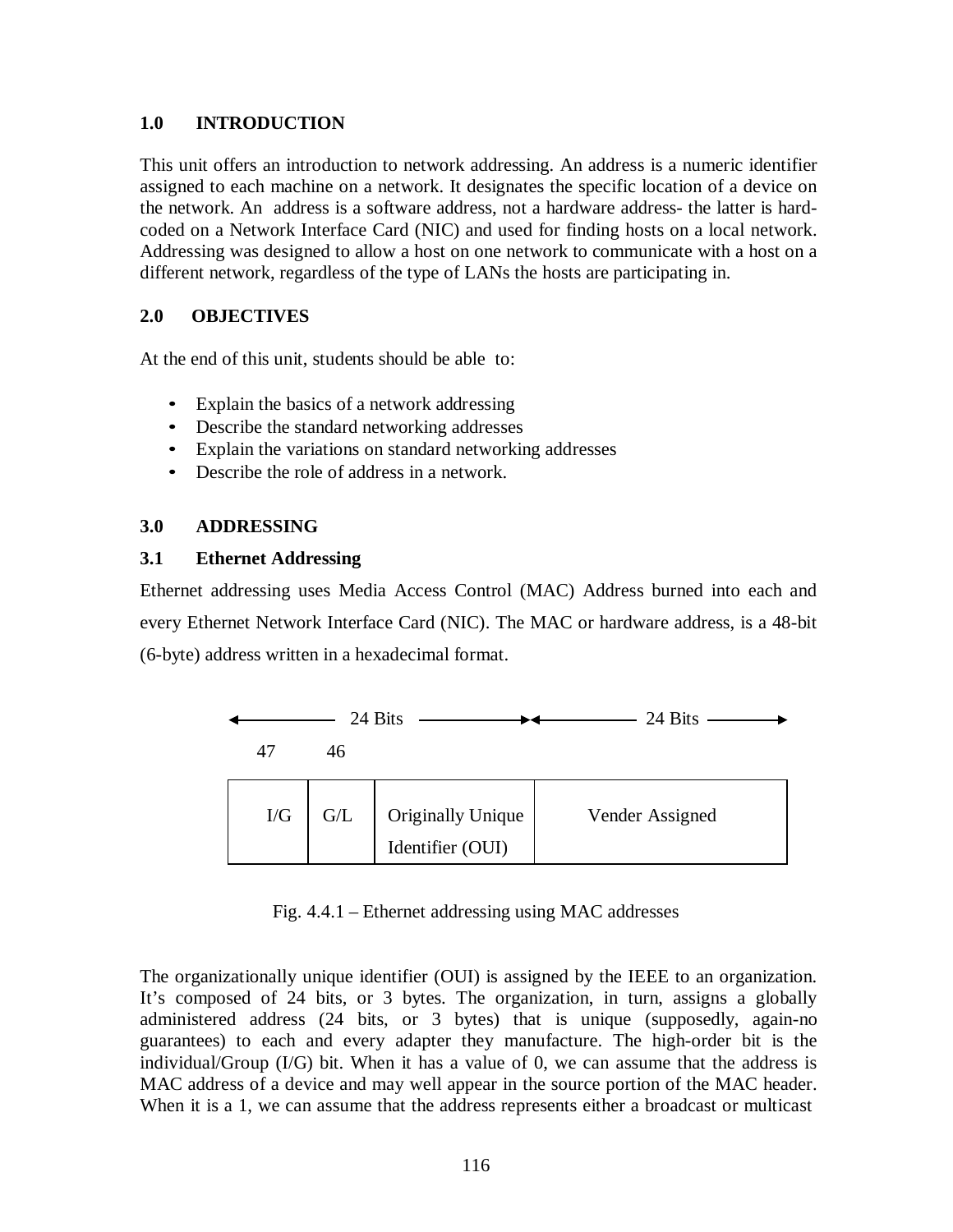address in Ethernet, or a broadcast .The next bit is the G/L bit (also known as U/L, where U means universal). When set to 0, this bit represents a globally administered address (as by IEEE). When the bit is 1, it represents a locally governed and administered address (as in DECnet). The low-order 24 bits of an Ethernet address represent a locally administered or manufacturer-assigned code. This portion commonly starts with 24 0s for the first card made and continues in order until there are 24 1s for the last card made. You will find that many manufacturers use these same six hex digits as the last six characters of their serial number on the same card.

# **3.2 IP ADDRESSING**

An IP address is a numeric identifier assigned to each machine on an IP network. It designates the specific location of a device on the network. An IP address is a software address, not a hardware address- the latter is hard-coded on a Network Interface Card (NIC) and used for finding hosts on a local network. IP addressing was designed to allow a host on one network to communicate with a host on a different network, regardless of the type of LANs the hosts are participating in.

There are two IP addressing schemes:

- 1. Hierarchical IP addressing
- 2. Private IP Addressing

# **3.2.1 Hierarchical IP addressing**

An IP address consists of 32 bits of information. These bits are divided into four sections, referred to as octets or bytes, each containing 1 byte (8 bits).You can depict an IP address using one of three methods:

- 1. Dotted-decimal, as in 172.16.30.56
- 2. Binary, as in 10101100.00010000.00011110.00111000
- 3. Hexadecimal, as in AC.10.1E.38

All these examples represent same IP address. The 32-bit IP address is a structured or hierarchical address, as opposed to a flat or nonhierarchical address. Although either type of addressing scheme could have been used, hierarchical addressing was chosen for a good reason. The advantage of this scheme is that it can handle a large number of addresses, namely 4.3 billion. The disadvantage of the flat addressing scheme, and the reason it's not used for IP addressing, relates to routing. If every address were unique, all routers on the Internet would need to store the address of each and every machine on the Internet. This would make efficient routing impossible, even if only a fraction of the possible addresses were used.

The solution to this problem is to use a two or three-level, hierarchical addressing scheme that is structured by network and host, or network, subnet, and host. This two- or threelevel scheme is comparable to a telephone number. The first section, the area code,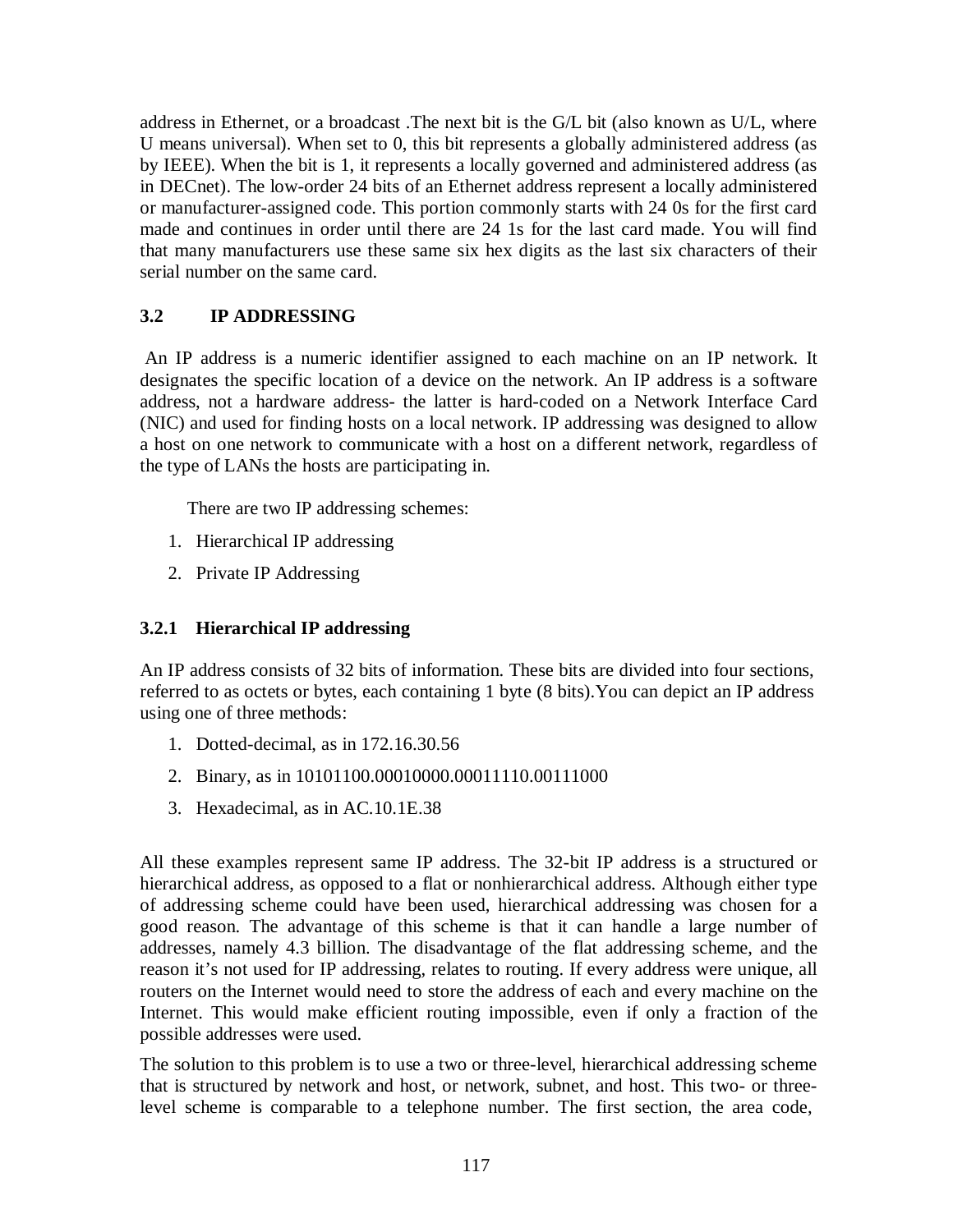designates a very large area. The second section, the prefix, narrows the scope to a local calling area. The final segment, the customer number, zooms in on the specific connection. IP address uses the same type of layered structure. Rather than all 32 bits being treated as a unique identifier, as in flat addressing, a part of the address is designated as the network address, and the other part is designated as either the subnet and host or just the node address.

# **3.2.2 Private IP Addresses**

These addresses can be used on a private network, but they are not routable through the Internet. This is designed for the purpose of creating a measure of well-needed security, but it also conveniently saves valuable IP address space. If every host on every network had to have real routable IP address, we would have run out of IP address to hand out years ago. But by using private IP address, ISPs, corporation, and home users only need a relatively tiny group of bona fide IP addresses to connect

their networks to the Internet. This is economical because they can use private IP addresses on their inside networks and get along just fine.

To accomplish this task, the ISP and the corporation-the end user, no matter who they are-need to use something called a Network Address Translation (NAT), which basically takes a private and converts it for use on the Internet. Many people can use the same real IP address to transmit out onto the Internet.

# **3.3 NETWORK ADDRESSING**

The network address (which can also be called the network number) uniquely identifies each network. Every machine on the same network shares that network address as part of its IP address. In the IP address 172.16.30.56, for example, 172.16 is the network address.

The nodes address is assigned to, and uniquely identifies, each machine on a network. This part of the address must be unique because it identifies a particular machine-an individual as opposed to a network, which is a group. This number can also be referred to as a host address. In the sample IP address 172.16.30.56 is the node address.

The designers of the Internet decided to create classes of networks based on network size. For the small number of networks possessing a very large number of nodes, they created the rank *Class 'A' network.* At the other extreme is the *Class 'C' network*, which is reserved for the numerous networks with a small, is predictably called the *Class 'B' network*.

Subdividing an IP address into a network and node address is determined by the class designation of one's network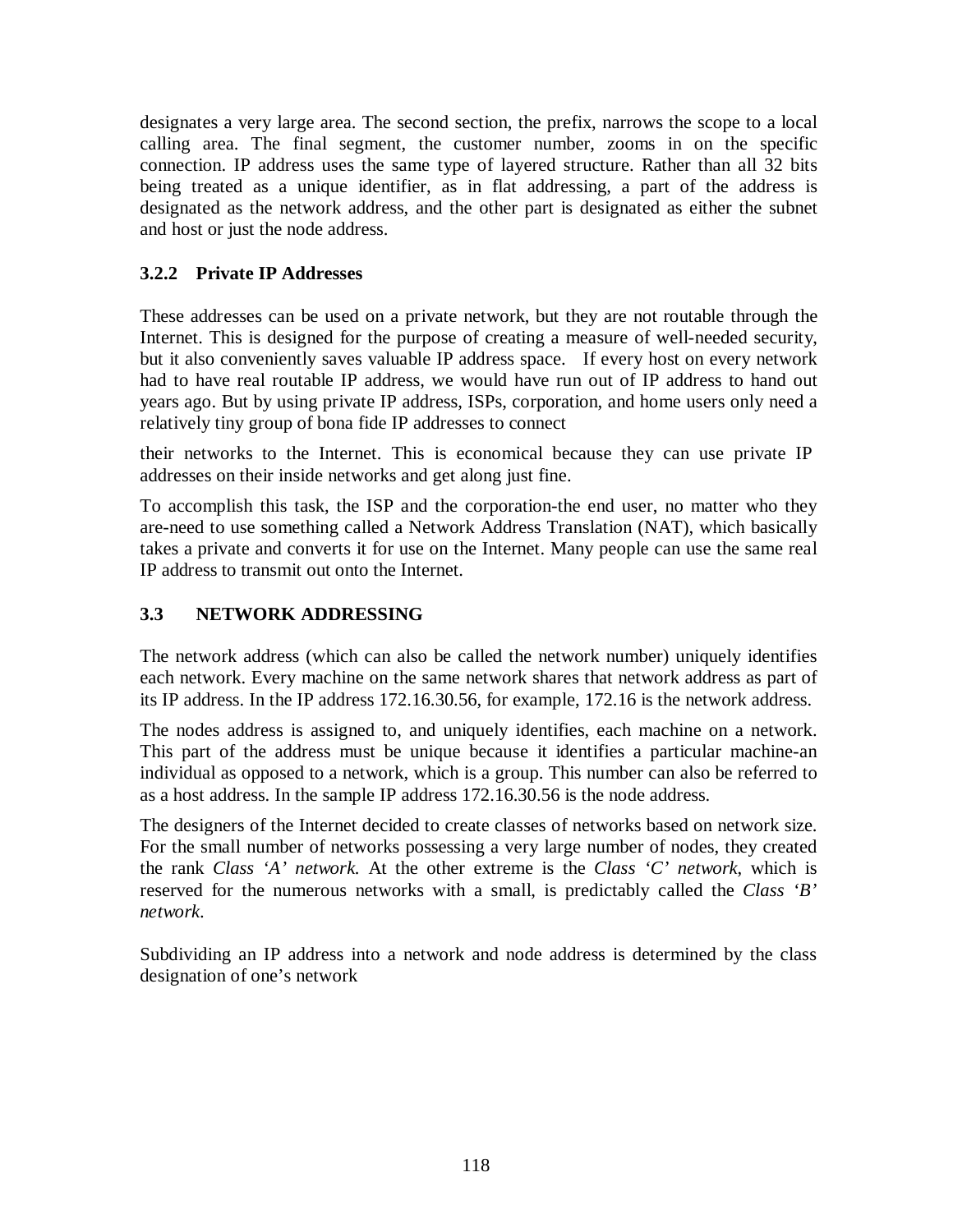|                | 8 Bits         | 8 Bits         | 8 Bits         | 8 Bits |  |
|----------------|----------------|----------------|----------------|--------|--|
| Class ' $A$ ': | <b>Network</b> | Host           | Host           | Host   |  |
|                | 8 Bits         | 8 Bits         | 8 Bits         | 8 Bits |  |
| Class $B$ :    | <b>Network</b> | <b>Network</b> | Host           | Host   |  |
|                | 8 Bits         | 8 Bits         | 8 Bits         | 8 Bits |  |
| Class $C$ :    | <b>Network</b> | <b>Network</b> | <b>Network</b> | Host   |  |

- Class 'D' : Multicast
- Class 'E' : Research

#### Fig. 4.4.2 - Summary of the three classes of Networks

To ensure efficient routing, Internet designers defined a mandate for the leading-bits section of the address for each different network class. For example, since a router knows that a Class 'A' network address always starts with a 0, the router might be able to speed a packet on its way after reading only the first bit of its address. This is where the address schemes define the difference between a Class 'A', a Class 'B', and a Class 'C' address. In the next section, I will discuss the differences between these three classes, followed by a discussion of the Class 'D' and Class 'E' address.

#### *Network Address Range -* Class 'A'

The designers of the IP address scheme said that the first bit of the first byte in a Class 'A' network address must always be off, or 0. This means a Class 'A' address must be between 0 and 127. So a Class 'A' network is defined in the first octet between 0 and 127, and it can't be less or more.

### *Network Address Range -* Class 'B'

In a Class 'B' network, the RFCs state that the first bit of the first byte must always be turned on, but the second bit must always be turned off. If you turn the other 6 bits all off and then all on, you will find the range for a Class 'B' network, thus a Class 'B' network is defined when the first byte is configured from 128 to191.

### *Network Address range* - Class 'C'

The first three bytes of a Class 'C' network address are dedicated to the network portion of the address, with only one measly byte remaining for the node address. Thus a class 'C' network is defined when first byte is configured from192 to 223.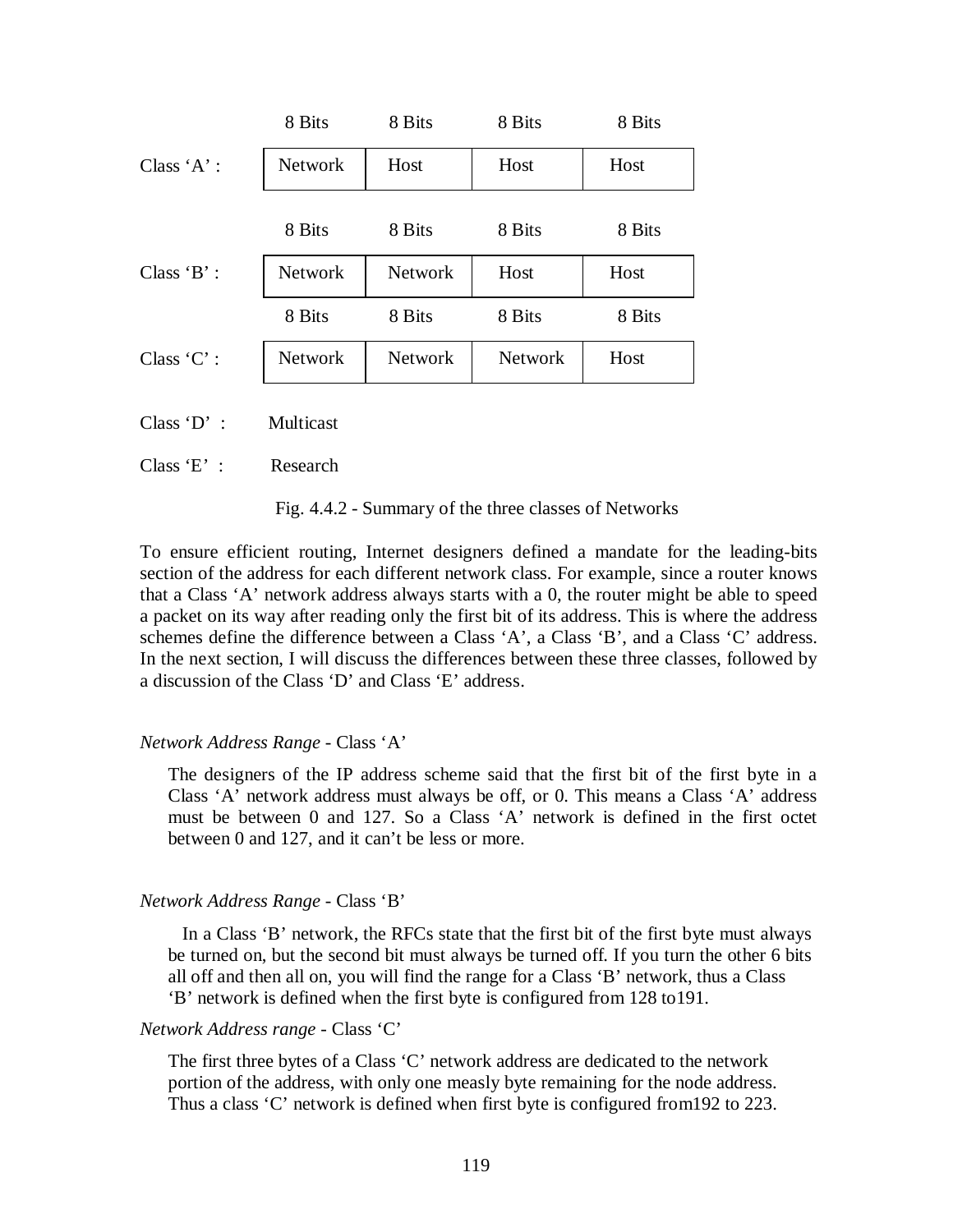Exercise 4.4.1 Assume that hosts A and B have a TCP connection established. Assume that the two hosts are separate by one router (i.e., they are one hop apart). Why does host A not directly use the MAC (LAN) address of host B when constructing its packets to send to host B?

Answer: Host A has no way of knowing the MAC address of host B on the other side of a router. A router does not pass broadcasr ARP frames. In any case, the MAC address of the router port connecting host A's LAN to host B's LAN must be used to forward an Ato-B packet through the router. If some other MAC address (e.g., that of host B) were used, routing would not take place.

Exercise 4.4.2. An Ethernet frame has 8 bytes of 10101010b in the preamble. What is the purpose of this preamble?

Answer: This preamble serves to delimit the frame for the receiving adapter. Specifically, the purpose of the preamble is to synchronize the receiver's clock with the sender's clock for the receipt of the frame

# **4.0 CONCLUSION**

In this unit we have presented the fact that an address is a numeric identifier assigned to each machine on a network. It designates the specific location of a device on the network. An address is a software address, not a hardware address- the latter is hard-coded on a Network Interface Card (NIC) and used for finding hosts on a local network. Addressing was designed to allow a host on one network to communicate with a host on a different network, regardless of the type of LANs the hosts are participating in.

# **5.0 SUMMARY**

At the end of this unit we have been able to:

- Explain the basics of addressing
- Describe different types of addressing
- Explain the variations on standard networking addresses
- Describe the role of address in a network.

# **6.0 TUTOR MARKED ASSIGNMENT**

1. Enumerate on the functions of various addressing techniques.

# **7.0 FURTHER READINGS**

- 1*.* Communication Networks: Fundamental Concepts and Key Architectures, Albert Leon- Garcia & Indra Widjaja, McGraw Hill
- 2. Data and Computer Communications*,* William Stallings, Prentice-Hall,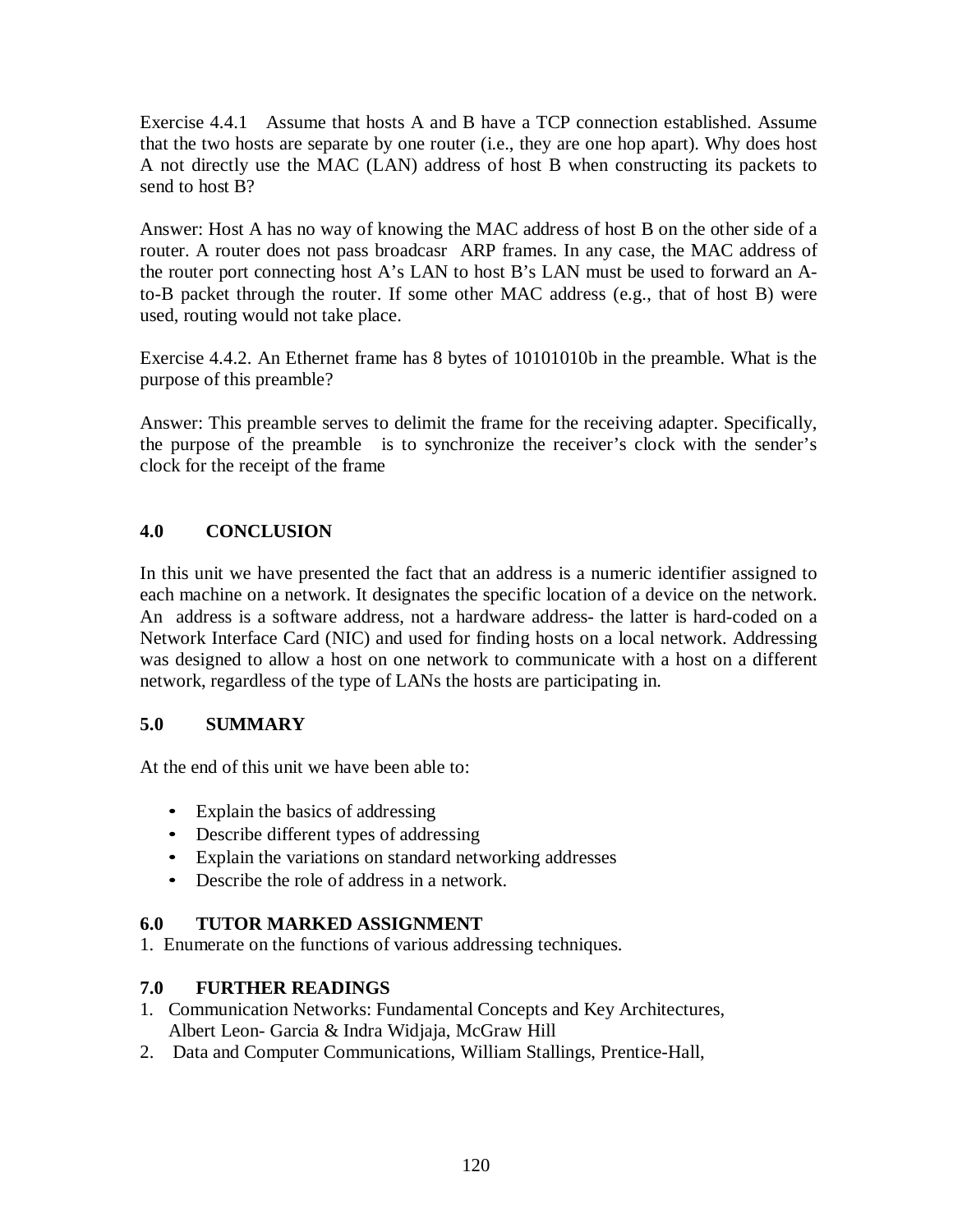# **MODULE 4: TYPES OF NETWORK, TRANSMISSION MEDIA, ADDRESSING, AND TROBLESHOOTING**

# *Page* **1.0 Introduction 110 2.0 Objectives 110 3.0 Basic Network Troubleshooting 110 4.0 Conclusion 113 5.0 Summary 113 6.0 Tutor Marked Assignment 113**

# **Unit 5: Basic Network Troubleshooting**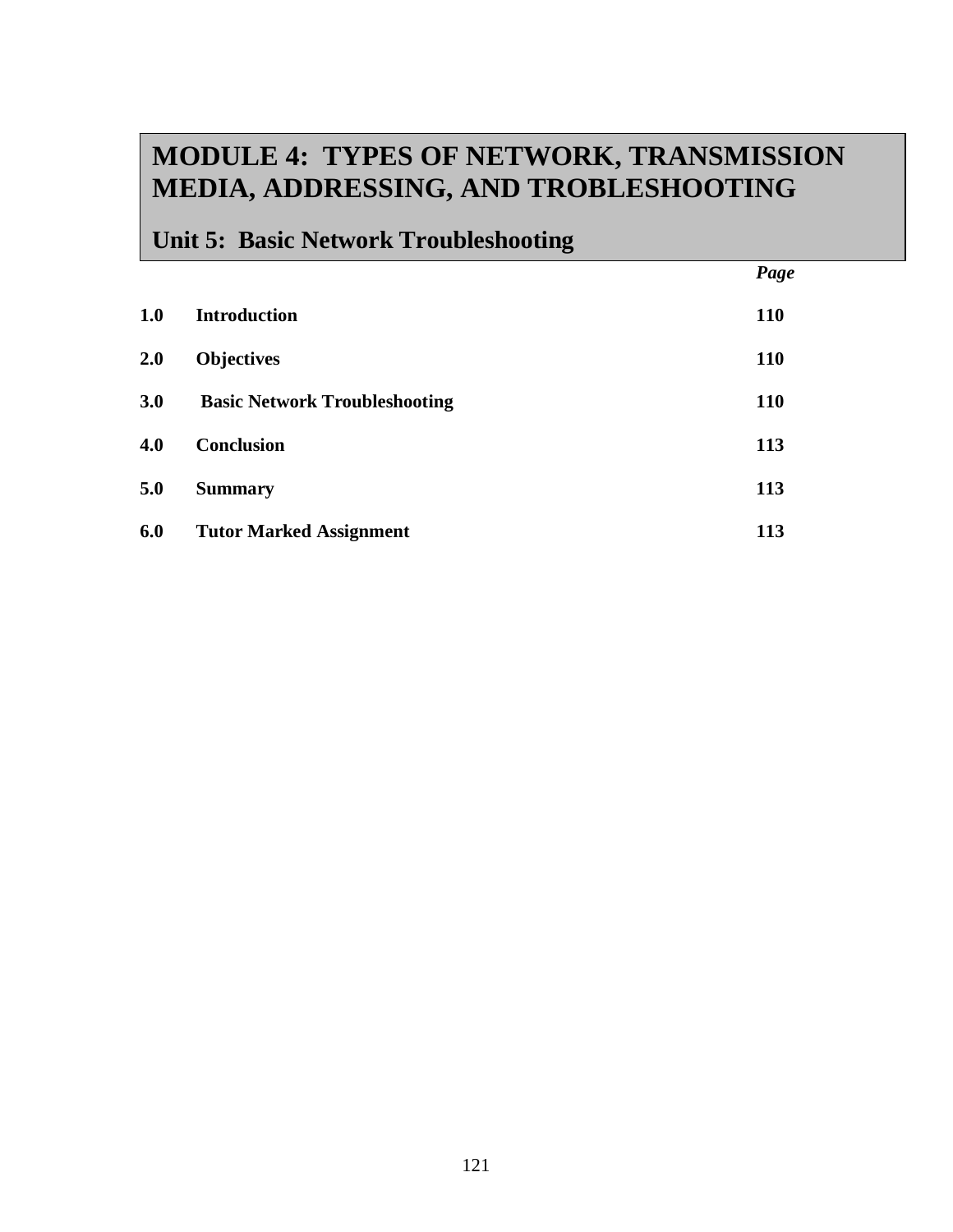# **1.0 INTRODUCTION**

We discuss the basic methods of network troubleshooting in this unit.

# **2.0 OBJECTIVES**

The main objective of this unit is to explain how basic network troubleshooting can be performed/

# **3.0 Basic network troubleshooting.**

## **Cause:**

If a computer is unable to connect to a network or see other computers on a network, it may be necessary to troubleshoot the network. A network may not work because of any of the below reasons.

- 1. Network card not connected properly.
- 2. Bad network card drivers or software settings.
- 3. Firewall preventing computers from seeing each other.
- 4. Connection related issues.
- 5. Bad network hardware.

### **Solution:**

Because of the large variety of network configurations, operating systems, setup, etc... not all of the below information may apply to your network or operating system. If your computer is connected to a company or large network, or you are not the administrator of the network, it is recommended that if you are unable to resolve your issues after following the below recommendations that you contact the network administrator or company representative.

Note: If you are being prompted for a Network password and do not know the password, Computer Hope is unable to assist users with obtaining a new or finding out the old password.

# **Verify connections / LEDs**

Verify that the network cable is properly connected to the back of the computer. In addition, when checking the connection of the network cable, ensure that the LEDs on the network are properly illuminated. For example, a network card with a **solid** green LED or light usually indicates that the card is either connected or receiving a signal.

Note: generally, when the green light is flashing, this is an indication of data being sent or received. If, however, the card does not have any lights or has orange or red lights, it is possible that either the card is bad, the card is not connected properly, or that the card is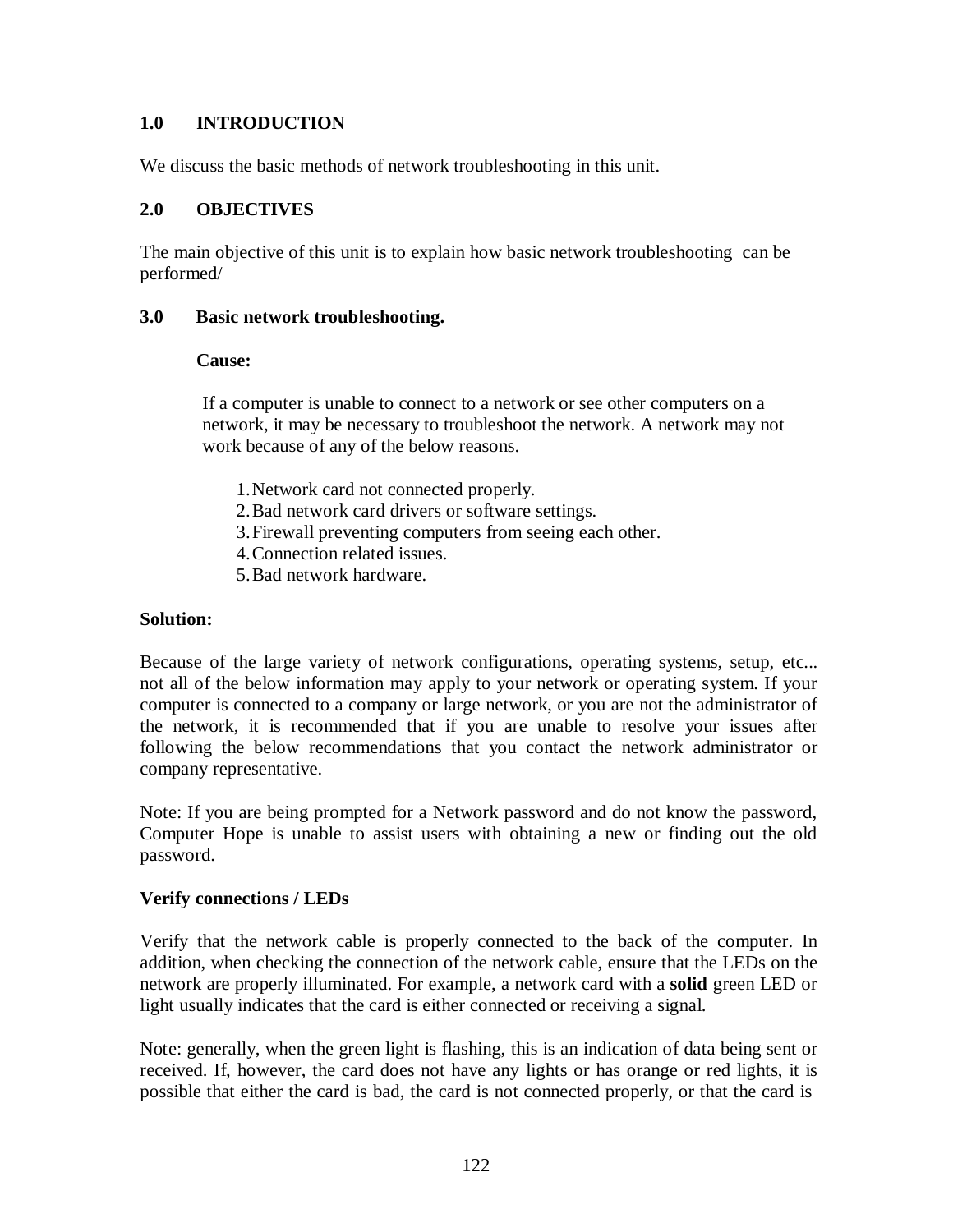not receiving a signal from the network. If you are on a small or local network and have the capability of checking a hub or switch, verify that the cables are properly connected and that the hub or switch has power.

## **Adapter resources**

Ensure that if this is a new network card being installed into the computer that the card's resources are properly set and/or are not conflicting with any hardware in the computer. Users who are using Windows 95, 98, ME, 2000 or XP, verify that Device Manager has no conflicts or errors. Additional help and information about Device Manager and resources can be found on our Device Manger page.

## **Adapter functionality**

Verify that the network card is capable of pinging or seeing itself by using the ping command. Windows / MS-DOS users ping the computer from a MS-DOS prompt. Unix / Linux variant users ping the computer from the shell.

To ping the card or the local-host, type either

ping 127.0.0.1

or

ping local-host

This should show a listing of replies from the network card. If you receive an error or if the transmission failed, it is likely that either the network card is not physically installed into the computer correctly, or that the card is bad.

# **Protocol**

Verify that the correct protocols are installed on the computer. Most networks today will utilize TCP/IP, but may also utilize or require IPX/SPX and NetBEUI.

Additional information and help with installing and reinstalling a network protocol can be found on document CH000470.

When the TCP/IP protocol is installed, unless a DNS server or other computer assigns the IPX address, the user must specify an IP address as well as a Subnet Mask. To do this, follow the below instructions.

1. Click Start / Settings / Control Panel

2. Double-click the Network icon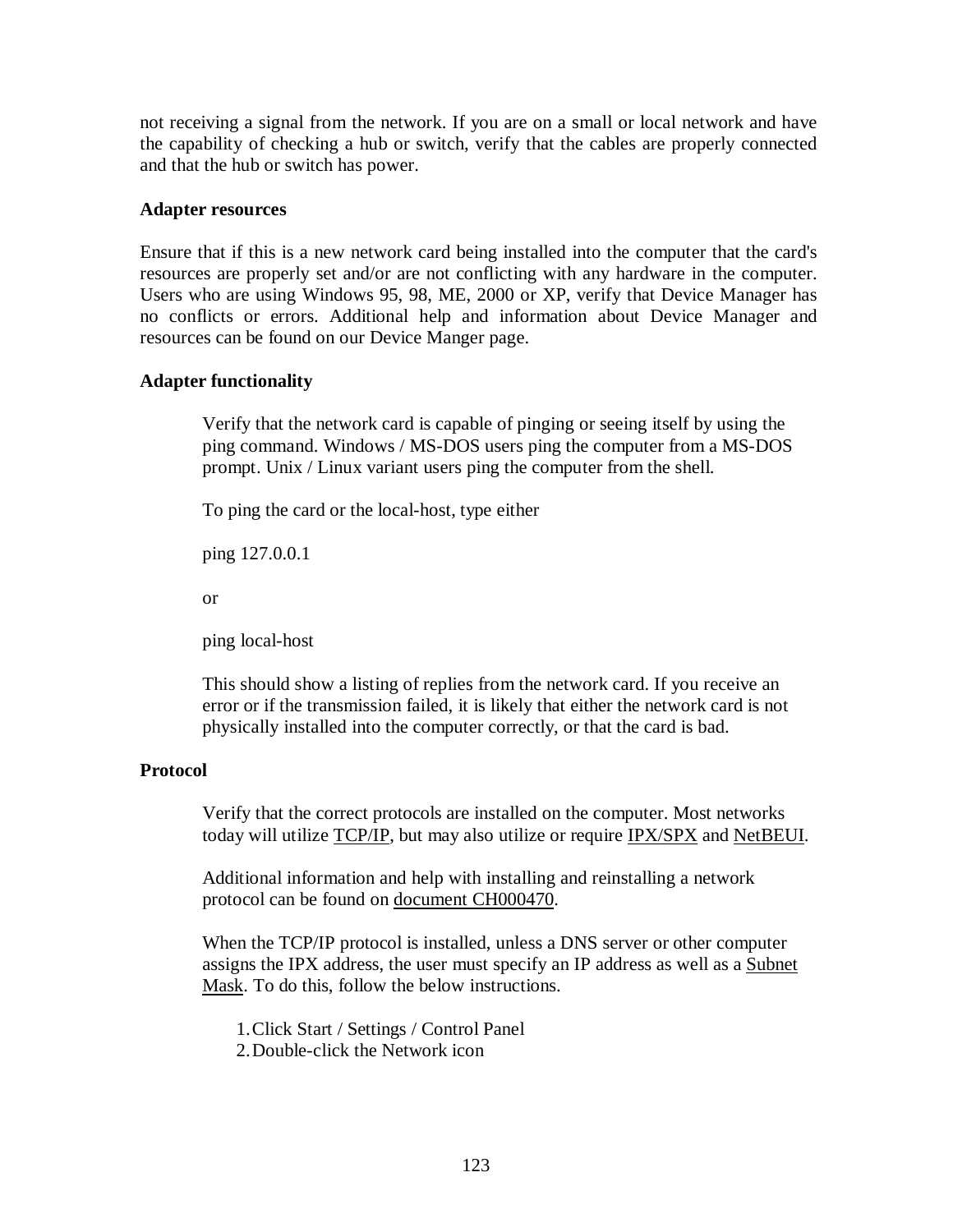- 3. Within the configuration tab double-click the TCP/IP protocol icon. Note: Do not click on the PPP or Dial-Up adapter, click on the network card adapter.
- 4. In the TCP/IP properties click the IP address tab
- 5. Select the option to specify an IP address
- 6. Enter the IP address and Subnet Mask address, an example of such an address could be:

IP Address: 102.55.92.1 Subnet Mask: 255.255.255.192

7. When specifying these values, the computers on the network must all have the same Subnet Mask and have a different IP Address. For example, when using the above values on one computer you would want to use an IP address of 102.55.92.2 on another computer and then specify the same Subnet Mask.

#### **Firewall**

If your computer network utilizes a firewall, ensure that all ports required are open. If possible, close the firewall software program or disconnect the computer from the firewall to ensure it is not causing the problem.

#### **Additional time**

In some cases it may take a computer some additional time to detect or see the network. If after booting the computer you are unable to see the network, give the computer 2-3 minutes to detect the network. Windows users may also want to try pressing the F5 (refresh) key when in Network Neighborhood to refresh the network connections and possibly detect the network.

#### **Additional troubleshooting**

If after following or verifying the above recommendations you are still unable to connect or see the network, attempt one or more of the below recommendations.

If you have installed or are using TCP/IP as your protocol you can attempt to ping another computer's IP address to verify if the computer is able to send and receive data. To do this, Windows or MS-DOS users must be at a prompt and Linux / Unix variant users must open or be at a shell.

Once at the prompt assuming, that the address of the computer you wish to attempt to ping is 102.55.92.2, you would type:

ping 102.55.92.2